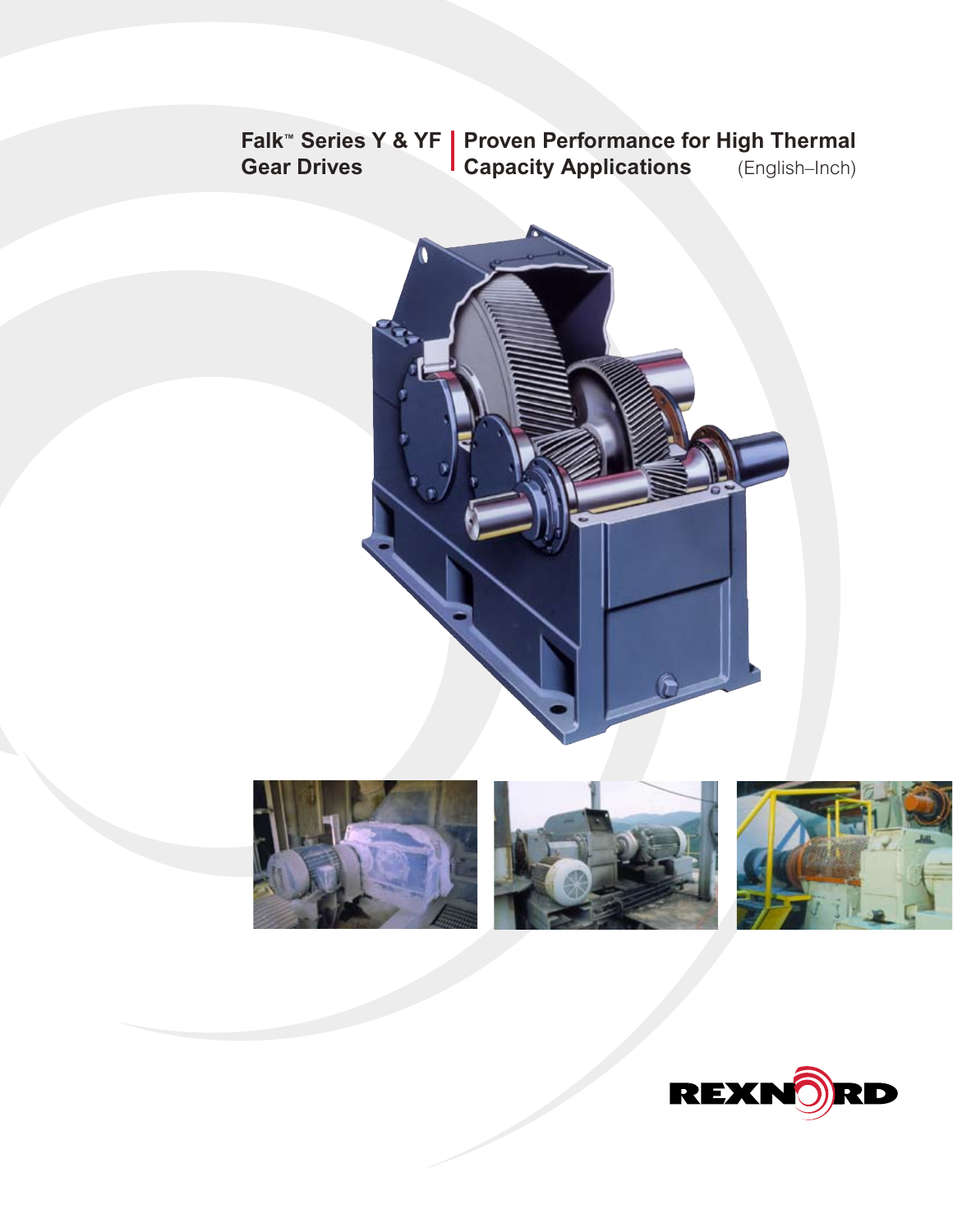# **Falk™ Series Y & YF Parallel Shaft Gear Drives**

Since 1897, Falk gear drives have benefitted from specialized research, design, and construction know-how. These precision, through-hardened, parallel shaft drives are based on earlier models that became the standard in the early 1900's. To maintain the reputation, and to keep a step ahead of today's increased industrial requirements, the 23 standard sizes of Type Y, and 20 standard sizes of Type YF, transmit higher capacity. These capacities are up to 10,000 hp and 2.8 million lb-in output torque), without an increase in external dimension. This means improved strength and performance of gears, shafts, and bearings. To hold them in exact alignment day after day and year after year, extra strong, accurately machined housings are provided.

In addition, our Drive One and A-Plus line of parallel shaft gear drives offer state-of-the-art protuberance hobbed, case-carburized and finish ground gearing.

Please note the features and advantages above and described on Page 3. And as you review the basic information on Pages 4 & 5, we hope you'll sense the Rexnord know-how that is as much a part of these drives as the Falk precision gears.

### **Rexnord... Products and Services Worldwide**

Rexnord products and services are available 24 hours a day, worldwide. A network of distribution centers, sales offices, and distributors, serves Rexnord customers in the continental United States and Canada. Central and South America are served from offices in Brazil, Mexico, Chile, and Miami. Rexnord offices in Belgium, Denmark, Finland, France, Germany, Italy, Netherlands, and the United Kingdom service customers in Europe and Rexnord Offices in Australia, Republic of South Africa, China, Taiwan, and Singapore, service customers throughout Asia Pacific.

Around the world, no customers with Falk gear drives have ever been without product or service because of a work stoppage. No matter where your operation is located, Rexnord is ready, day or night, to help keep your plant running.

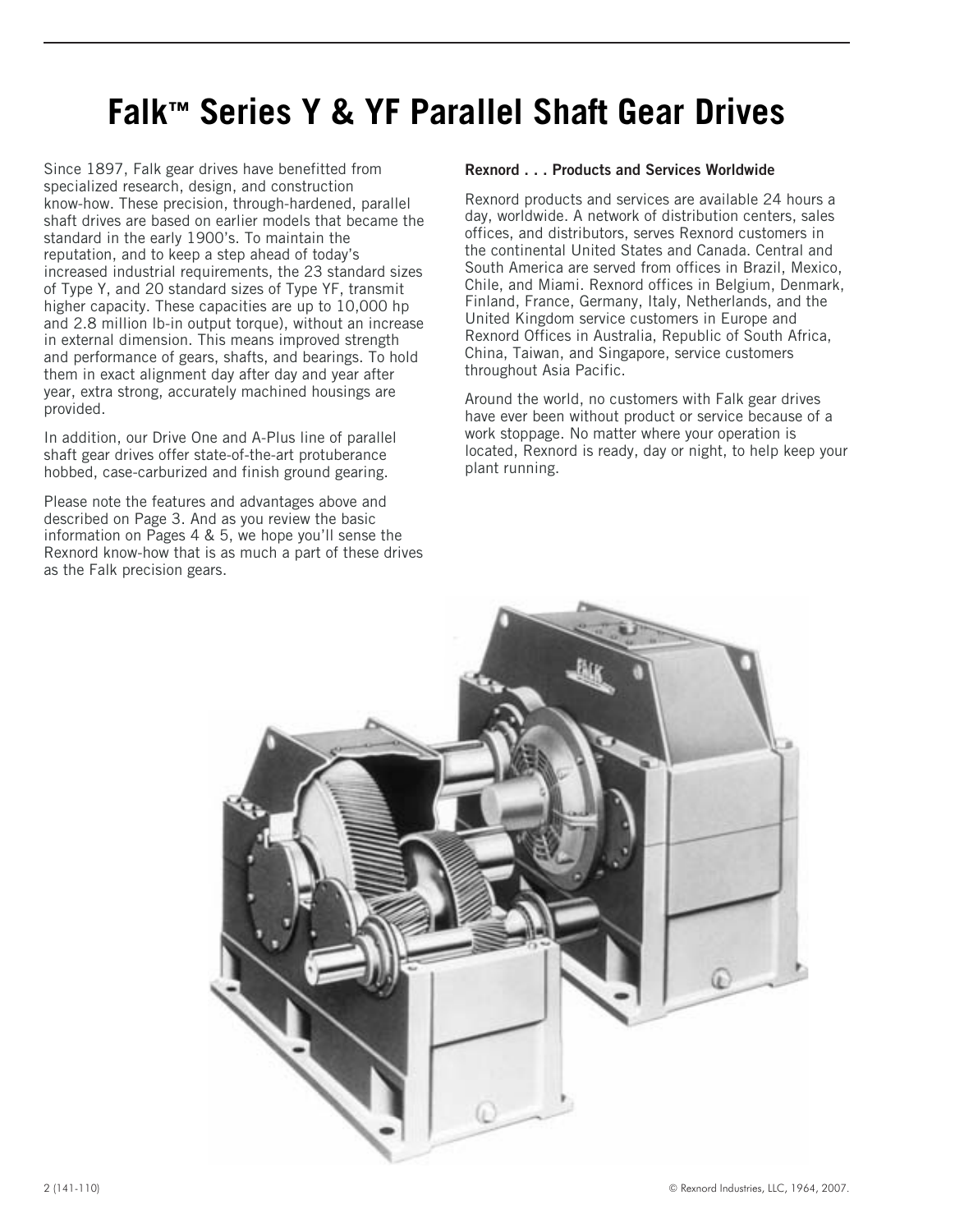# Selection Guide 141-110, February 2007

### Table of Contents

| Basic information and recommendations  4-5       |  |
|--------------------------------------------------|--|
|                                                  |  |
|                                                  |  |
| Horsepower ratings 8, 10, 12, 14, 16, 18, 20, 22 |  |
| Torque ratings 9, 11, 13, 15, 17, 19, 21, 23     |  |
|                                                  |  |
|                                                  |  |
|                                                  |  |
| Overhung load ratings and instructions 30-35     |  |
|                                                  |  |
|                                                  |  |
|                                                  |  |
|                                                  |  |
|                                                  |  |
|                                                  |  |
|                                                  |  |
|                                                  |  |



### HEAVY DUTY WARRANTY

Factory Warranty — We're so confident in the performance and reliability of these Falk heavy-duty gear drives that we're backing this comprehensive offering with the best standard warranty in the business. Our full, 3-year Heavy-Duty Warranty provides "shaft-to-shaft" protection on all Falk components – including bearings and seals (warranty extends for 3 years from date of shipment). It's an industry first... and one more powerful reason why Rexnord is your ultimate bottom-line value.

High Capacity Bearings — Roller bearings have been designed to exceed minimum AGMA specifications for the most severe loading conditions with minimum friction and easy starting. You can count on bearing life well in excess of industry standards for most applications. Falk's more precise selection methods are based on data obtained from actual tests of the drives.

Heavy Duty Shafting — Large shaft diameters are designed to maintain accurate support and alignment of gearing under the most adverse loading conditions, and provide optimum external thrust and overhung load capacities. Double ended low speed shaft extensions can be supplied at no extra charge, when customer specified on the order.

### No Leak Seals

Keep Oil In — The Falk™ "Magnum" seal keeps oil in the drive and keeps dirt out. The inner cage has close fitting clearances between the shaft and bearing race which prevent oil from leaving the drive. The old drain back ensures an effective seal by returning any oil that gets beyond the bush seal, back into the drive. Since there are no moving parts, this throttling bush seal arrangement will last as long as the drive is properly maintained.

Keep Dirt Out - An outer cover assembly when filled with grease, prevents the ingress of foreign particles by trapping them before they enter the drive. Periodically, introducing fresh grease through the fitting in the cover will purge contaminants.

**Rugged Housings** — Fabricated steel housings provide maximum strength and rigidity. Accurate machining ensures precise alignment of all revolving elements necessary to maintain engineering and performance advantages. The split housing design with large inspection cover makes maintenance easy. Surfaces are smooth, flat,and easy to clean. The exterior is coated with the highest quality zinc chromate primer. The finish coat is sprayed with acid and alkali resistant enamel.

**Precision Gearing** — From the special alloy steel poured in our own foundry through the final finishing operation, constant quality control is maintained at each manufacturing step. The Falk™ full depth tooth form with high pressure angle allows greater surface durability, greater resistance to abrasion and breaking, and more load carrying capacity. High helical gear efficiency of 98½% per gear mesh remains constant throughout the entire life of the gears.

**Positive Lubrication** — Continuous splash system is positive and thorough, and provides higher thermal ratings through the use of large oil reservoir. Oil is carried to the working faces of the gear teeth through the oil troughs in the cover, then passes through the bearings. The system is basically simple, maintenance free and highly effective. Oil levels are easily checked with standard oil dipstick.

Falk™ Magnum Seal— The Falk Magnum seal shown below is also available for previous model Y drives. Ask for Service Manual 148-140 for retrofit instructions.



Copyright 1964, 2007, Rexnord Industries, LLC, all Rights Reserved. Litho in U.S.A. Rexnord,<br>A+Plus, Drive One, Steelflex, and Ram are registered trademarks. Falk and Magnum Seal are<br>trademarks of Rexnord. The contents of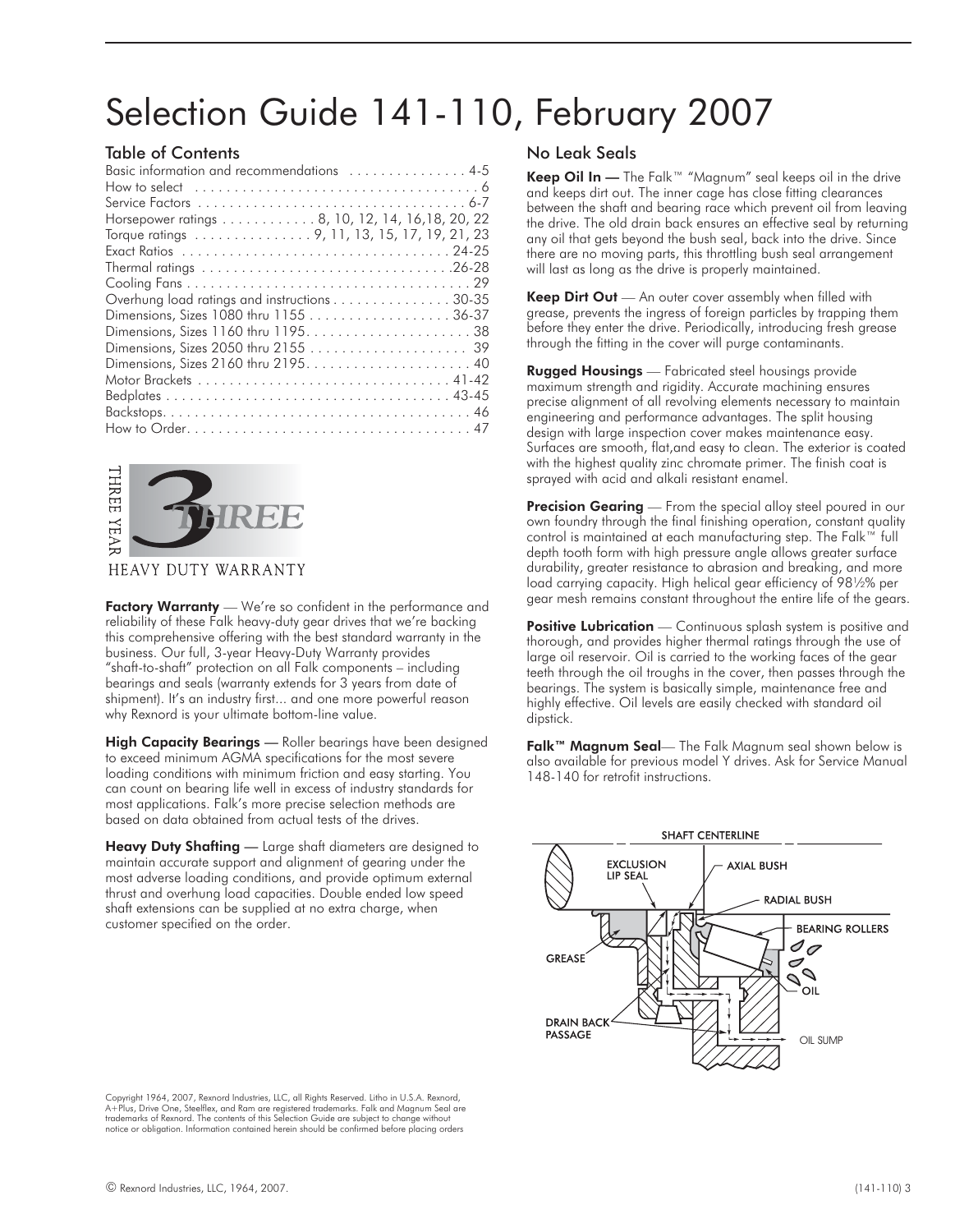# Basic Information

### Safety Notes

### Falk™ Gear Drives

Type Y and YF gear drives are designed to equal or exceed applicable AGMA standards. The Falk or Rexnord name on the gear drive is the purchaser's assurance that the drive was engineered, rated, and manufactured to sound gear practices.

### Safety Codes

When one prime mover drives two pieces of equipment, one of which is either a standard Falk geared drive or a customer standard geared drive, the division of power between each machine is the responsibility of the customer. The power supplied to the geared drive must be equal to or less than the power for which the drive was selected using the appropriate service factor for the application. The customer must also assume the responsibility of isolating the geared drive from any vibratory or transient load induced by the driven equipment.

Install and operate Falk™ and Rexnord products in conformance with applicable local and national safety codes and per Rexnord installation manuals which are available upon request. Suitable guards for rotating members may be purchased from Rexnord as optional accessories. Contact Factory for complete details.

*WARNING: Lock out power source and remove all external loads from drive before servicing drives or accessories. Locking out the power source and removing the load will reduce the possibility of an unexpected motion or reaction in the system.*

### People Conveying Equipment

Selection of Falk™ products for applications whose primary purpose is the transportation of people is not approved. This includes such applications as freight or passenger elevators, escalators, man lifts, work lift platforms, and ski tows and ski lifts.

If the primary purpose of the application is material conveyance and occasionally people are transported, the Rexnord warranty may remain in effect provided the design load conditions are not exceeded and certification to the appropriate safety codes and load conditions has been obtained by the system designer or end user from the appropriate enforcement authorities.

### Gear Drive Ratings

All gear drive ratings in this selection guide allow 100% overload for starting loads and momentary overloads for electric motor driven applications operating 10 hours per day under uniform load conditions (unity Service Factor). For other conditions, compute an equivalent horsepower by multiplying the actual horsepower required for the application by the appropriate Service Factor.

### Gear Drive Identification

Tables in this selection guide identify gear drives by size, type, and ratio. From the following inset, the drive designation is 2070Y2 indicating...



### Horsepower and Torque

Gear drive mechanical horsepower and torque ratings are tabulated in the catalog to permit selections for specific application requirements.

When the required input speed falls between two tabulated input speeds of a drive with the same number of gear reductions, interpolate to determine drive rating.

|                                     |                        |                   |                      | type Y2 horsepower ratings |                  |                   |                   |                   |                   |
|-------------------------------------|------------------------|-------------------|----------------------|----------------------------|------------------|-------------------|-------------------|-------------------|-------------------|
| <b>High</b>                         | <b>Nominal</b>         | Approx.           |                      |                            |                  | <b>DRIVE SIZE</b> |                   |                   |                   |
| <b>Speed</b><br><b>Shaft</b><br>rpm | <b>Ratios</b><br>$+4%$ | L.S. Shaft<br>rpm | 2050                 |                            | 2060 (2070) 2080 |                   |                   | 2090 2100 2110    |                   |
| 1750                                | 8.40<br>.30            | 210<br>70         | 84.1<br>84.1<br>84 1 | 132<br>124                 | 181<br>187<br>66 | 266<br>223<br>257 | 372<br>303<br>325 | 500<br>450<br>440 | 704<br>704<br>704 |

### Thermal Horsepower

Thermal horsepower is the actual horsepower (without Service Factor) that a gear drive will transmit continually for three hours or more without overheating.

Thermal ratings need not be considered when the continuous operating period does not exceed three hours and the shutdown time equals or exceeds the running time. However, when the running time exceeds the shutdown time, selection must be made on a basis of adequate thermal rating.

Checking the thermal horsepower is extremely important. If a drive creates heat faster than it can be dissipated, severe damage may occur.

When the horsepower or torque rating appears in **bold** type, compare the actual horsepower required (without Service Factor) with the thermal horsepower capacity. If the actual load exceeds the thermal capacity, a fan (as described on Page 29) may be added, or a pump and cooler system may be used, or a larger drive may be selected.

### Operating Temperature

Gear drives can encounter sump oil temperatures up to 200°F (93°C) with higher temperatures possible in localized areas.Since the drive will feel hot to the human hand at temperatures over 120°F (49°C), a portable pyrometer should be used to measure temperatures.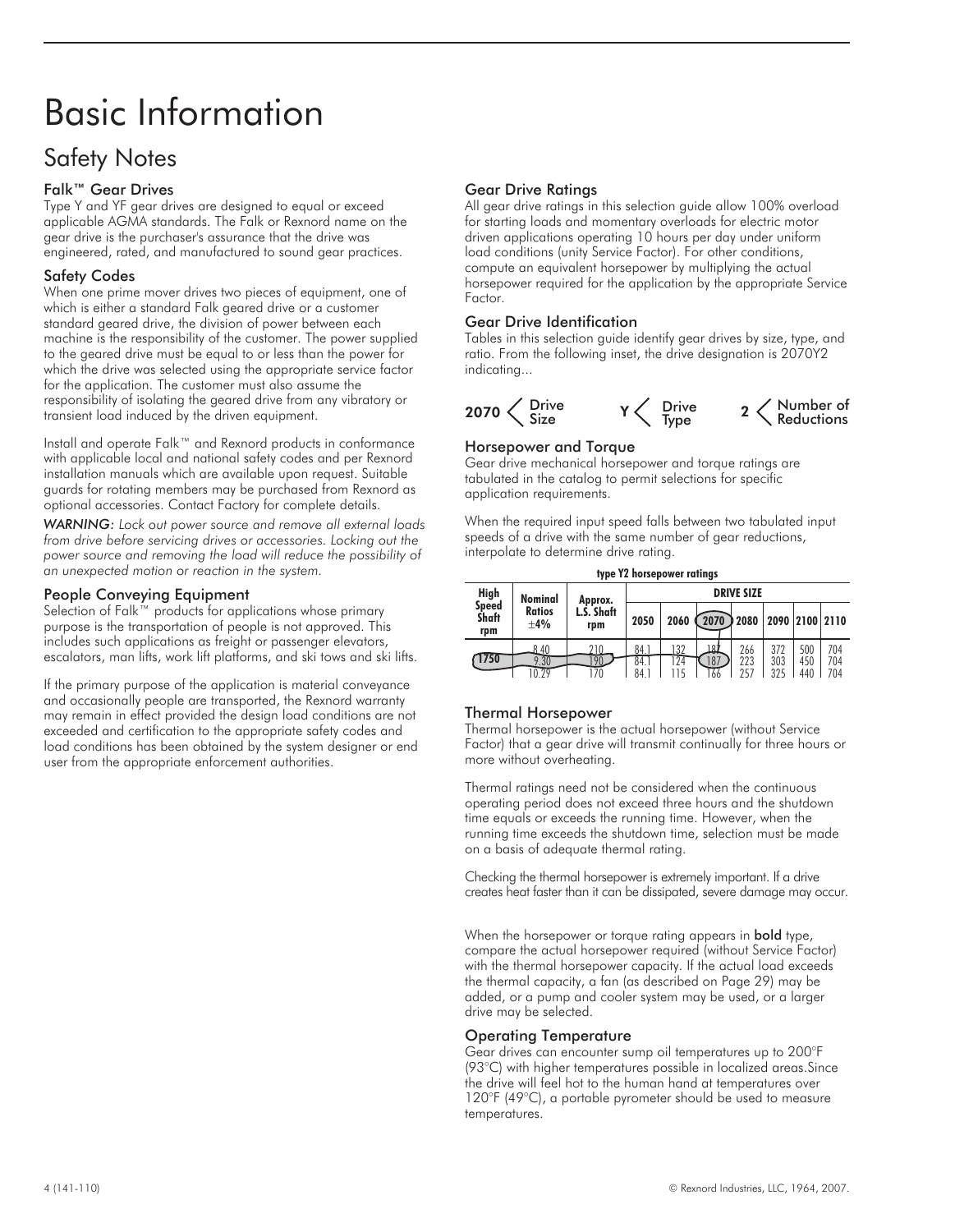# Conditions Affecting Selections

### Non-Standard Application Procedures

The following conditions may affect the drive selection procedure, drive size, and auxiliary equipment being furnished.

**Excessive Overloads** — The maximum momentary or starting load must not exceed 200% of rated load (100% overload). Rated load is defined as drive rating with a Service Factor of 1.0. If the maximum starting or momentary load exceeds the above conditions, compute a second equivalent horsepower by dividing the peak load by two. The gear drive selected must have capacity equal to, or in excess of, the larger equivalent horsepower.

Reversing Service — Applications involving either more than 20 reversals per 10 hour period, or less than 20 reversals per 10 hour period with peak torques greater than 200% of normal load must be referred to the Factory.

Brake Equipped Applications - When a gear drive is equipped with a "working" brake that is used to decelerate the motion of the system and the brake is located between the prime mover and the gear drive, select the drive based on the brake rating or the highest equivalent horsepower, whichever is greater.If the brake is used for holding only and is applied after the motion of the system has come to rest, the brake rating must be less than 200% of the catalog rating of the gear drive selected for the application. If the brake rating is greater than 200% of the gear drive catalog rating, refer the application to Factory. Also refer to Factory all applications in which the brake is located on the output shaft of the gear drive.

**Oversize Prime Movers** — Published Service Factors do not cover applications that require oversize prime movers for high energy or peak loads. Refer such applications to Factory for selection of suitable drives.

**Speed Variation** — For variable or multi-speed applications – Refer to Page 29 for speed ranges of gear drives. Variable or multi-speed applications require special consideration to provide adequate splash lubrication at the slowest speed, but without excessive heating or churning at the highest speed. It is essential that all orders indicate minimum and maximum speeds, as well as the speed duration cycles.

Effects of Solar Energy - If a drive operates in the sun at ambient temperatures over 100°F (38°C), then special measures should be taken to protect the drive from solar energy. This protection can consist of a canopy over the drive or reflective paint on the drive. If neither is possible, a heat exchanger or other cooling device may be required to prevent the sump temperature from exceeding the allowable maximum of 200°F (93°C).

**Overhung Loads and Thrust Loads** — The overhung load and thrust ratings published in this selection guide are based on a combination of the most unfavorable conditions of rotation, speed, direction of applied load, and drive loading. If the calculated load exceeds the published value, or if an overhung load and thrust load are applied simultaneously to a shaft, refer complete application information to Factory. For more information, refer to tables and guidelines on Pages 30 through 35.

**Product Modifications** — Rexnord can supply special product modifications to suit your application needs. Contact Factory for housing modifications, special ratios, special shafts, special mounting conditions, accessory modifications, and other special application requirements.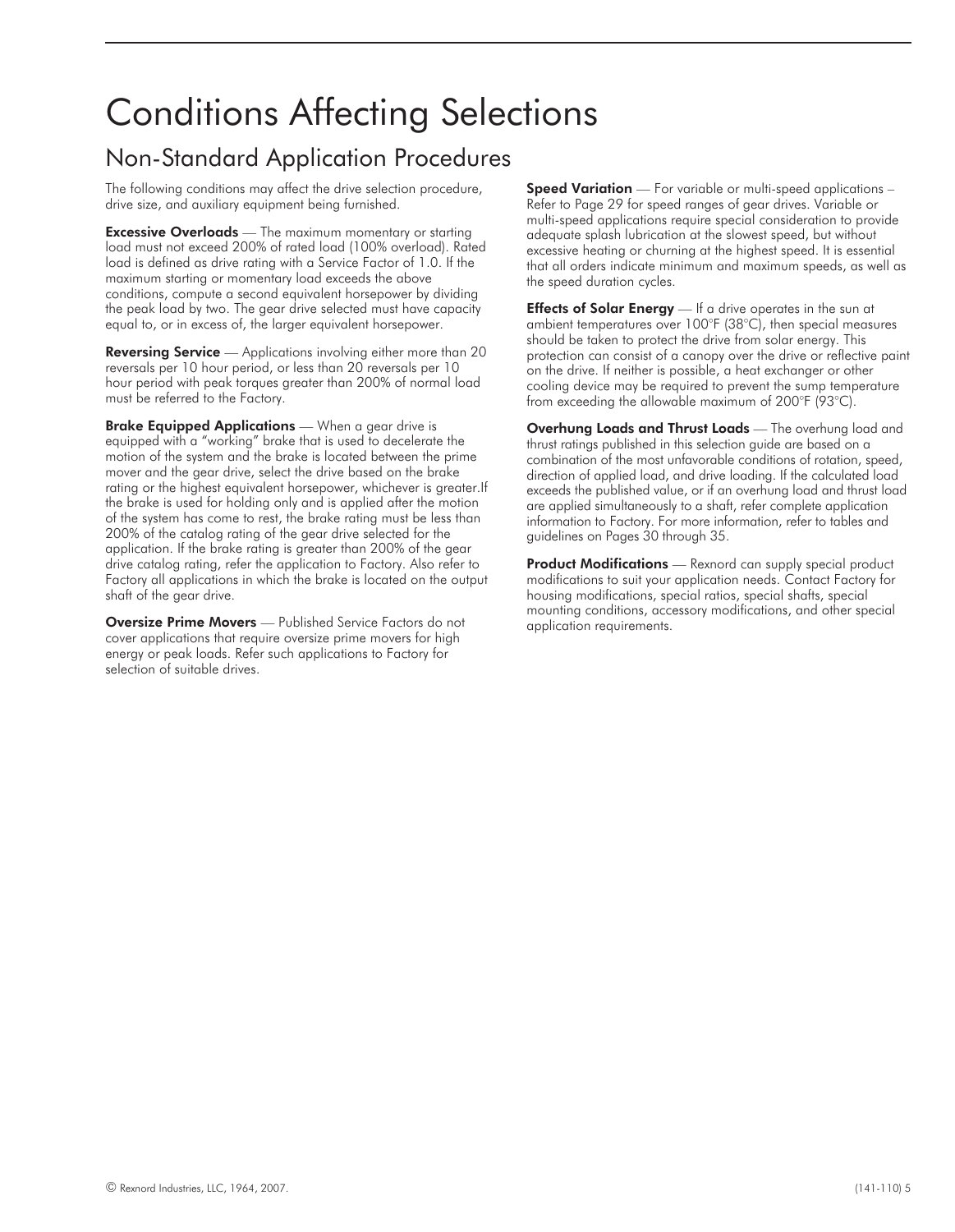# How to Select

Before making any selections, refer to the Basic Information and Conditions Affecting Selections on Pages 4 and 5. How to select by hp method

1. Determine Service Factor from Table 2 or 3. For occasional and intermittent service or engine driven applications, refer to the instructions and Table1 below.

2. Calculate equivalent horsepower by multiplying the actual horsepower to be transmitted by the Service Factor. If momentary or peak loads exceed 200% of the normal load, refer to the introductory instructions on Page 5.

3. For ratio, divide high speed shaft rpm by low speed shaft rpm. 4. Determine drive size and nearest standard ratio from the Horsepower Selection Tables on Pages 8 through 22. Opposite the high speed shaft rpm, and the desired ratio and output speed, trace right to a horsepower capacity equal to or in excess of the equivalent horsepower calculated in Step 2. Read the size and type of drive at the top of the column. If the required high speed shaft rpm is not listed, select the nearest listed speed and proportion the required rpm and equivalent horse-power to suit. See Selection Example on Pages 18 and 19. When the horsepower rating is shown in bold face type, check the drive thermal rating on Pages 26, 27, or 28. If the thermal horsepower rating is less than the actual required horsepower (without Service Factor), refer to Page 29 for Falk™ cooling fans.

5. Check shaft connections as instructed on Pages 30 through 35. Check drive dimensions on Pages 36 through 40.

### How to select by torque method

Determine Service Factor, equivalent torque and drive selection by following the same procedures outlined for the horsepower method, but in Step 4, refer to Pages 9 through 23 for Torque Selection Tables. Interpolate torques for speeds not listed. When torque rating is shown in bold face type, convert the actual required torque to horsepower and check against the thermal ratings on Pages 26, 27, or 28. To convert, use the torque (lb.-in.) and speed (rpm) at low

speed shaft of the drive in the following formula:

| hp | $=$ | Torque x output speed |
|----|-----|-----------------------|
|    |     | 63,000                |

### Occasional and

### intermittent service or engine driven applications

For multi-cylinder engine driven applications and all applications operating intermittently up to 3 hours per day, refer to Table 2 or 3 for the Service Factor of the same application operating 3-10 hours per day. Next, in the first column of Table 1, find this same Service Factor in bold face type. Then, to the right, under the desired hours service and prime mover, locate the converted Service Factor.For example, from Table 3, the Service Factor is 1.00 for a uniformly loaded belt conveyor. From Table 1, for the same application, the following are the Service Factors for various conditions.

1. Engine driven (multi-cylinder): 3-10 hours per day, use 1.25.

2. Engine driven (multi-cylinder): over 10 hours per day, use 1.50.

3. Motor driven: up to 3 hours per day, use 0.80.

### Table 1 — Service Factor Conversions

| Table 2or 3                           | 3 to 10 Hours<br>per Day         |                             | Over 10 Hours per Day            | 3 Hours per Day t           | Intermittent - Up to             |
|---------------------------------------|----------------------------------|-----------------------------|----------------------------------|-----------------------------|----------------------------------|
| 3 to 10 Hour<br><b>Service Factor</b> | Multi-Cyl<br>Engine <sup>#</sup> | Motor                       | Multi-Cyl<br>Engine <sup>#</sup> | Motor                       | Multi-Cyl<br>Engine <sup>#</sup> |
| 1.00<br>1.25<br>1.75<br>2.00          | 1.25<br>1.50<br>2.00<br>225      | 1.25<br>1.50<br>2.00<br>225 | 1.50<br>1.75<br>2.25<br>2.50     | .80<br>1.00<br>1.50<br>1 75 | 1.00<br>1.25<br>1.75<br>2.00     |

† For applications operating one half hour or less per day and application driven by single cylinder engines, refer to Factory.

‡ These service factors are based on the assumption that the system is free from serious critical and torsional vibrations and that maximum momentary or starting loads do not exceed 200% of the normal load.

### TABLE  $2$  — Service Factors Listed by Industry

for electric motor, steam turbine, or hydraulic motors drives. . . Recommendations are MINIMUM and normal conditions are assumed.

|                                                                                                                                                                                      | <b>Service</b> |                              |                                                                                                                                                                                                                                                    | <b>Service</b> |                                                     |
|--------------------------------------------------------------------------------------------------------------------------------------------------------------------------------------|----------------|------------------------------|----------------------------------------------------------------------------------------------------------------------------------------------------------------------------------------------------------------------------------------------------|----------------|-----------------------------------------------------|
| Industry                                                                                                                                                                             | 10             | 3 to Over<br>10<br>Hour Hour | Industry                                                                                                                                                                                                                                           | 3 to<br>10     | Over<br>10<br>Hour Hour                             |
| <b>BOTTLING AND BREWING</b>                                                                                                                                                          |                |                              | Embosser                                                                                                                                                                                                                                           |                | 1.25<br>1.50                                        |
| Bottling Machinery<br>Brew Kettles, Continuous Duty . 1.00                                                                                                                           |                | 1.25                         | Extruder<br>Fourdrinier Rolls-                                                                                                                                                                                                                     | $\ldots$       |                                                     |
|                                                                                                                                                                                      |                | $\frac{1.25}{1.25}$          | Lumpbreaker, Wire Turning<br>Dandy & Return Rolls.                                                                                                                                                                                                 |                |                                                     |
|                                                                                                                                                                                      |                | 1.25                         |                                                                                                                                                                                                                                                    |                | $\begin{array}{c} 1.25 \\ 1.50 \\ 1.50 \end{array}$ |
| Scale Hoppers-Frequent Starts . 1.25                                                                                                                                                 |                | 1.50                         |                                                                                                                                                                                                                                                    |                |                                                     |
| <b>CLAY WORKING INDUSTRY</b>                                                                                                                                                         |                |                              |                                                                                                                                                                                                                                                    |                | $\frac{1.30}{1.50}$<br>$\frac{1.50}{1.25}$          |
|                                                                                                                                                                                      |                |                              |                                                                                                                                                                                                                                                    |                | 1.50                                                |
| Brick Press<br>Brick Press<br>Bridge Mochines<br>Clay Working Machines<br>Clay Working Machines<br>Pug Mills<br>1.50<br>Pug Mills<br>1.50<br>Pug Mills                               |                |                              |                                                                                                                                                                                                                                                    |                | $2.00$<br>$1.25$                                    |
|                                                                                                                                                                                      |                |                              |                                                                                                                                                                                                                                                    |                |                                                     |
| <b>DISTILLING (See Brewing)</b><br><b>DREDGES</b>                                                                                                                                    |                |                              |                                                                                                                                                                                                                                                    |                | $1.50$<br>$2.00$                                    |
|                                                                                                                                                                                      |                | 1.50                         |                                                                                                                                                                                                                                                    | $\ldots$       | 1.25                                                |
|                                                                                                                                                                                      |                | $2.00$<br>$1.50$             |                                                                                                                                                                                                                                                    | $\cdots$       | 1.25                                                |
|                                                                                                                                                                                      |                | 2.00                         |                                                                                                                                                                                                                                                    |                | 1.50                                                |
|                                                                                                                                                                                      |                | 1.50                         |                                                                                                                                                                                                                                                    |                |                                                     |
| <b>FOOD INDUSTRY</b>                                                                                                                                                                 |                |                              |                                                                                                                                                                                                                                                    |                | $\frac{1.25}{1.50}$<br>$\frac{1.25}{1.25}$          |
| Beet Slicers .<br>$\frac{1}{25}$                                                                                                                                                     |                | 1.50                         |                                                                                                                                                                                                                                                    |                | 1.25                                                |
|                                                                                                                                                                                      |                | $\frac{1.25}{1.25}$          | Yankee Dryers*                                                                                                                                                                                                                                     |                | 1.25                                                |
| <b>LUMBER INDUSTRY</b>                                                                                                                                                               |                | 1.50                         | PLASTIC INDUSTRY                                                                                                                                                                                                                                   |                |                                                     |
|                                                                                                                                                                                      |                |                              |                                                                                                                                                                                                                                                    |                | $\begin{array}{c} 1.25 \\ 1.50 \\ 1.25 \end{array}$ |
| Barkers—Spindle Feed  1.25   1.50<br>Barkers—Main Drive  1.75   1.75<br>Carriage Drive Refer to Factory                                                                              |                |                              |                                                                                                                                                                                                                                                    |                |                                                     |
| Conveyors                                                                                                                                                                            |                |                              |                                                                                                                                                                                                                                                    |                | 1.25                                                |
|                                                                                                                                                                                      |                | 1.50                         |                                                                                                                                                                                                                                                    |                | 1.50<br>1.50                                        |
|                                                                                                                                                                                      |                | 1.50<br>2.00                 |                                                                                                                                                                                                                                                    |                | 1.75                                                |
| Main Log 1.75<br>Re-Saw Merry-Go-Round. 1.25                                                                                                                                         |                | 1.50                         |                                                                                                                                                                                                                                                    | 1.75           | 1.75                                                |
|                                                                                                                                                                                      |                |                              | Batch Mixers<br>Continuous Mixers                                                                                                                                                                                                                  | 1.50           | 1.50                                                |
|                                                                                                                                                                                      |                |                              | <b>RUBBER INDUSTRY</b>                                                                                                                                                                                                                             |                |                                                     |
|                                                                                                                                                                                      |                |                              | Batch Drop Mill, 2 smooth rolls.                                                                                                                                                                                                                   | 1.50<br>1.50   | 1.50<br>1.50                                        |
|                                                                                                                                                                                      |                |                              |                                                                                                                                                                                                                                                    | 2.00           | 2.00                                                |
|                                                                                                                                                                                      |                |                              | Calenders<br>Cracker, 2 corrugated rolls<br>Cracker Warmer—2 roll,<br>1 corrugated roll.<br>1 corrugated roll.                                                                                                                                     | 1.75           | 1.75                                                |
|                                                                                                                                                                                      |                |                              | Fatruders<br>Continuous Screw Operation<br>Intermittent Screw Operation<br>Holding, Feed & Blend Mill—                                                                                                                                             |                |                                                     |
|                                                                                                                                                                                      |                |                              |                                                                                                                                                                                                                                                    | 1.50<br>1.75   | 1.50<br>1.75                                        |
|                                                                                                                                                                                      |                |                              |                                                                                                                                                                                                                                                    | 1.25           | 1.25                                                |
|                                                                                                                                                                                      |                |                              | 2 Roll<br>Intensive Internal Mixers.                                                                                                                                                                                                               |                |                                                     |
|                                                                                                                                                                                      |                |                              | Batch Mixers                                                                                                                                                                                                                                       | 1.75           | 1.75                                                |
|                                                                                                                                                                                      |                |                              | Continuous Mixers<br>.<br>Mixing Mill-2 smooth rolls                                                                                                                                                                                               | 1.50           | 1.50                                                |
|                                                                                                                                                                                      |                |                              | (if corrugated rolls are used,<br>use Cracker Warmer                                                                                                                                                                                               |                |                                                     |
| OIL INDUSTRY                                                                                                                                                                         |                |                              | service factors) $\ldots \ldots$                                                                                                                                                                                                                   | 1.50           | 1.50                                                |
| Chillers<br>Oil Well Pumping<br>Paraffin Filter Press<br>Paraffin Filter Press<br>Discussion 1.25<br>Rotary Kilns<br>Notary Kilns<br>Notary San 1.25<br>1.50<br>1.50<br>1.50<br>1.50 |                |                              | $Refiner—2 roll$                                                                                                                                                                                                                                   | 1.50           | 1.50                                                |
|                                                                                                                                                                                      |                |                              | <b>SEWAGE DISPOSAL</b>                                                                                                                                                                                                                             |                |                                                     |
|                                                                                                                                                                                      |                |                              | Bar Screens 1.00                                                                                                                                                                                                                                   |                | 1.25                                                |
| <b>PAPER MILLS *</b>                                                                                                                                                                 |                |                              |                                                                                                                                                                                                                                                    |                | $\frac{1.25}{1.25}$                                 |
|                                                                                                                                                                                      |                | $\frac{1.50}{1.25}$          |                                                                                                                                                                                                                                                    |                | 1.50<br>1.50                                        |
| Agitator (Mixer)<br>Agitator for Pure Liquids<br>Barking Drums, Barkers—Mech.                                                                                                        |                | 2.00                         |                                                                                                                                                                                                                                                    |                | $1.50$<br>$1.50$                                    |
|                                                                                                                                                                                      |                | $\frac{1.50}{1.25}$          |                                                                                                                                                                                                                                                    |                | 1.50                                                |
|                                                                                                                                                                                      |                | 1.25                         | <b>SUGAR INDUSTRY</b>                                                                                                                                                                                                                              |                |                                                     |
|                                                                                                                                                                                      |                | 2.00                         | Cane Knives, Crushers                                                                                                                                                                                                                              |                | 1.50<br>2.00                                        |
|                                                                                                                                                                                      |                | $\frac{1.50}{1.25}$          | Mills (low speed end).<br><b>TEXTILE INDUSTRY</b>                                                                                                                                                                                                  |                |                                                     |
|                                                                                                                                                                                      |                |                              |                                                                                                                                                                                                                                                    |                |                                                     |
|                                                                                                                                                                                      |                | $\frac{1.25}{2.00}$          |                                                                                                                                                                                                                                                    |                |                                                     |
|                                                                                                                                                                                      |                | $\frac{1.25}{2.00}$          |                                                                                                                                                                                                                                                    |                |                                                     |
|                                                                                                                                                                                      |                | 1.25                         |                                                                                                                                                                                                                                                    |                |                                                     |
| Couveyors<br>Chip, Bark, Chemical<br>Log (incl. Slab)<br>Couch Rolls<br>Cutter<br>Cutter<br>Cylinder mods<br>Cylinder<br>Paper Mach & C                                              |                | 1.25                         | Father Wood Machines<br>Earthree Control (1.25   1.50<br>Dard Machines<br>Dyc Cans, Dyers, Worker, 1.25   1.50<br>Dyeing Machinery<br>Normal Machines<br>Normal Machines<br>Normal Machines<br>Normal Machines<br>Normal Machines<br>Scopers, Span |                |                                                     |
|                                                                                                                                                                                      |                |                              |                                                                                                                                                                                                                                                    |                |                                                     |
|                                                                                                                                                                                      |                |                              | ishers, Soapers, Spinners,<br>Tenter Frames, Washers, Winders, 1.25   1.50<br>INDI ASS Refer to Easten                                                                                                                                             |                |                                                     |

\* Service Factors for paper mill applications are applied to the nameplate rating of the electric drive motor at the motor rated base speed and are consistent with those shown in TAPPI standards.

- Anti-friction bearings only.

 A service factor of 1.00 may be applied at base speed of a super calender operating over a speed range of part constant hp and part constant torque where<br>the constant hp speed range is greater than 1.5 to 1. A service factor of 1.25 is<br>applicable to super calenders operating at constant torque o range or where the constant hp speed range is less than 1.5 to 1.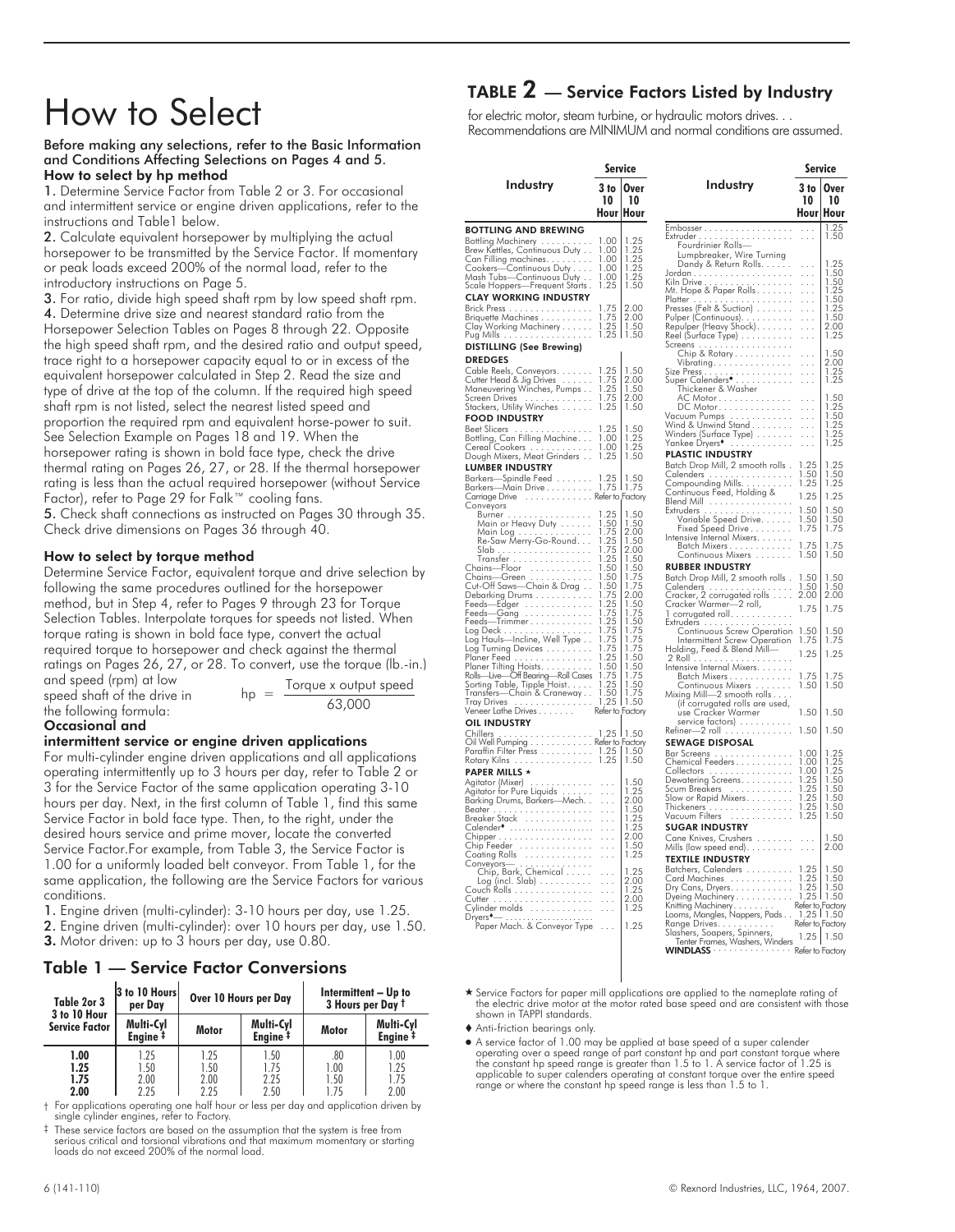### TABLE 3 — Service Factors Listed by Application

for electric motor, steam turbine or hydraulic motor drives... recommendations are MINIMUM and normal conditions are assumed

|                                                         |                     | <b>Service</b>            |                                                                     |                      | <b>Service</b>      |                                                                            |                      | Service               |                                                                                                                       |                               | Service                                     |
|---------------------------------------------------------|---------------------|---------------------------|---------------------------------------------------------------------|----------------------|---------------------|----------------------------------------------------------------------------|----------------------|-----------------------|-----------------------------------------------------------------------------------------------------------------------|-------------------------------|---------------------------------------------|
| <b>Application</b>                                      | 3 to<br>10<br>Hour  | Over<br>10<br>Hour        | <b>Application</b>                                                  | 3 to<br>10<br>Hour   | Over<br>10<br>Hour  | <b>Application</b>                                                         | 3 to<br>10<br>Hour   | Over<br>10<br>Hour    | <b>Application</b>                                                                                                    | 3 <sub>to</sub><br>10<br>Hour | Over<br>10<br>Hour                          |
| <b>AGITATORS</b>                                        |                     |                           | ▲ CONVEYORS-Uniformly                                               |                      |                     | ▲ HOISTS                                                                   |                      |                       | <b>PUMPS</b>                                                                                                          |                               |                                             |
|                                                         |                     | 1.25<br>1.50              | Loaded or Fed:                                                      |                      |                     | Heavy Duty 1.75                                                            |                      | $2.00$<br>$1.50$      | Centrifugal  1.00<br>Proportioning  1.25                                                                              |                               | $\frac{1.25}{1.50}$                         |
| Liquids-Variable Density 1.25                           |                     | 1.50                      | Apron or Bucket. 1.00<br>Assembly, Belt, Chain,                     |                      | 1.25                | Medium Duty<br>Skip Hoist 1.25                                             |                      | 1.50                  |                                                                                                                       |                               |                                             |
| <b>APRON CONVEYORS</b>                                  |                     |                           | Flight, Oven, Screw.                                                | 1.00                 | 1.25                | <b>INDUCED DRAFT FANS</b>                                                  | 1.25                 | 1.50                  |                                                                                                                       |                               | 1.50<br>1.50                                |
| Uniformly Loaded or Fed 1.00<br>Heavy Duty              |                     | 1.25<br>1.50              | ▲ CONVEYORS-Heavy Duty,<br>Not Uniformly Fed                        |                      |                     |                                                                            |                      | See Mills, Rotary     |                                                                                                                       | Refer to Factory              |                                             |
| <b>APRON FEEDERS</b> 1.25                               |                     | 1.50                      | Apron, Assembly, Belt,                                              |                      |                     | LAUNDRY WASHERS                                                            | 1.25                 | 1.50                  |                                                                                                                       | Reter to Factory              | 1.25                                        |
| <b>ASSEMBLY CONVEYORS</b>                               |                     |                           | Bucket, Chain,  1.25                                                |                      | 1.50                | LAUNDRY TUMBLERS                                                           | 1.25                 | 1.50                  | <b>PUNCH PRESSES (Gear</b>                                                                                            |                               |                                             |
| Uniformly Loaded or Fed 1.00<br>Heavy Duty 1.25         |                     | 1.25<br>1.50              | Flight, Oven, Screw.<br><b>CONVEYORS-Severe Duty</b>                |                      |                     | LINE SHAFTS                                                                |                      |                       | $Diriven$ )<br><b>RECIPROCATING</b>                                                                                   | 1.75                          | 2.00                                        |
| BALL MILLS  See Mills, Rotary                           |                     |                           |                                                                     |                      |                     | Driving Processing Equipment  1.25<br>Other Line Shafts, Light 1.00        |                      | 1.50<br>1.25          | Conveyors & Feeders                                                                                                   | 1.75                          | 2.00                                        |
| <b>BARGE HAUL PULLERS 1.75</b><br><b>BARKING</b>        |                     | 2.00                      | Reciprocating Shaker 1.75                                           |                      | 2.00                | LIVE ROLL CONVEYORS                                                        |                      | Refer to Factory      | <b>RECIPROCATING</b>                                                                                                  |                               |                                             |
| Drums (Coupling Connected).                             |                     | 2.00                      | <b>COOKERS (Brewing &amp;</b><br>Distilling), (food) $\ldots$ .     | 1.00                 | 1.25                | <b>LOBE BLOWERS OR</b><br>COMPRESSORS                                      | 1.25                 | 1.50                  | <b>COMPRESSORS</b>                                                                                                    |                               |                                             |
| Mechanical                                              |                     | 2.00                      | <b>COOLING TOWER FANS</b>                                           |                      | Refer to Factory    | LOG HAULS (Lumber)                                                         |                      |                       | Multl-Cylinder<br>Single Cylinder<br>Cylinder<br>Communication of the Mults<br>See Mills, Rotary<br>See Mills, Rotary |                               |                                             |
| <b>BAR SCREENS (Sewage)</b>                             | 1.00                | 1.25                      | <b>A CRANES</b>                                                     |                      |                     | Incline-well Type $\dots \dots \dots \dots \dots 1.75$                     |                      | 1.75                  |                                                                                                                       |                               |                                             |
| BATCHERS (Textile)                                      | 1.25                | 1.50                      | Dry Dock Cranes  *<br>Main Hoists 1,00   1.25                       |                      | $\ast$              | $LOOMS$ (Textile) $\ldots \ldots$                                          | $1.25$   1.50        |                       | <b>ROTARY</b>                                                                                                         |                               |                                             |
| <b>BELT CONVEYORS</b><br>Uniformly Loaded or Fed 1.25   |                     | 1.25                      | Bridge and Trolley Travel Refer to Factory                          |                      |                     | LUMBER INDUSTRY                                                            | See Table 2          |                       | Screens (Sand or Gravel) 1.25   1.50                                                                                  |                               | 1.25                                        |
| Heavy Duty 1.25                                         |                     | 1.50                      | <b>CRUSHERS</b>                                                     |                      |                     | <b>MACHINE TOOLS</b>                                                       |                      |                       | <b>RUBBER &amp; PLASTICS</b>                                                                                          |                               |                                             |
| <b>BELT FEEDERS</b>                                     | 1.25                | 1.50                      | Ore or Stone 1.75                                                   |                      | 2.00<br>1.50        | Auxiliary Drives 1.00<br>Bending Rolls  1.25                               |                      | 1.25<br>1.50          | $INDUSTRIES$                                                                                                          | See Table 2                   |                                             |
| <b>BENDING ROLLS (Machine)</b>                          | 1.25                | 1.50                      | <b>DEWATERING SCREENS</b>                                           |                      |                     | Main Drives 1.25                                                           |                      | 1.50                  | <b>SAND MULLERS</b> 1.25<br><b>SCREENS</b>                                                                            |                               | 1.50                                        |
| <b>BLOWERS</b>                                          |                     |                           | $($ Sewage $) \ldots \ldots \ldots$                                 | 1.25                 | 1.50                | Notching Press (Belted) Refer to Factory                                   |                      | 2.00                  |                                                                                                                       |                               |                                             |
| Centrifugal  1.00<br>Lobe  1.25                         |                     | 1.25<br>1.50              | DISC FEEDERS.                                                       | 1.00                 | 1.25                |                                                                            |                      | $2.00$<br>$2.00$      |                                                                                                                       |                               | $\begin{array}{c} 1.25 \\ 1.50 \end{array}$ |
| Vane  1.00                                              |                     | 1.25                      | DISTILLING                                                          | See Table 2          |                     | Tapping machines 1.75<br>MANGLE (Textile)                                  | 1.25                 | 1.50                  | Traveling Water Intake 1.00<br><b>SCREW CONVEYORS</b>                                                                 |                               | 1.25                                        |
| <b>BOTTLING MACHINERY</b>                               | 1.00<br>See Table 2 | 1.25                      | <b>DOUBLE ACTING PUMPS</b>                                          |                      |                     | <b>MASH TUBS (Brewing &amp;</b>                                            |                      |                       |                                                                                                                       | 1.00                          | 1.25                                        |
| BREWING                                                 |                     |                           | 2 or more Cylinders 1.25   1.50<br>Single Cylinder Refer to Factory |                      |                     | $Distilling$                                                               | 1.00                 | 1.25                  | Heavy Duty or Feeder 1.25                                                                                             |                               | 1.50                                        |
| <b>BRICK PRESS (Clay Working)</b>                       | 1.75                | 2.00                      | <b>DOUGH MIXER (Food).</b>                                          | 1.25                 | 1.50                | <b>MEAT GRINDERS (Food)</b>                                                | 1.25                 | 1.50                  | <b>SCUM BREAKERS (Sewage)</b>                                                                                         | 1.25<br>See Table 2           | 1.50                                        |
| <b>BRIQUETTE MACHINES (Clay</b><br>Working $\ldots$     | 1.75                | 2.00                      | <b>DRAW BENCH (Metal Mills)</b>                                     |                      |                     | <b>METAL MILLS</b>                                                         |                      |                       | SEWAGE DISPOSAL<br><b>SHAKER CONVEYORS</b> 1.75                                                                       |                               | 2.00                                        |
| <b>BUCKET</b>                                           |                     |                           | <b>Carriage &amp; Main Drive</b>                                    | 1.25                 | 1.50                | Draw Bench Carriages &                                                     | 1.25                 |                       |                                                                                                                       | $\sim$ $\sim$ $\sim$          | 1.50                                        |
| Conveyors Uniform 1.00                                  |                     | 1.25                      | DREDGES                                                             | See Table 2          |                     | Main Drives<br>Pinch, Dryer & Scrubber                                     |                      | 1.50                  | <b>SHEETERS (Rubber)</b>                                                                                              |                               |                                             |
| Conveyors Heavy Duty 1.25<br>Elevators Continuous. 1.00 |                     | 1.50<br>1.25              | DRY DOCK CRANES                                                     | *                    | $\ast$              | Rolls, Reversing Refer to Factory                                          |                      |                       | <b>SINGLE ACTING PUMP</b>                                                                                             |                               |                                             |
| Elevators Uniform 1.00                                  |                     | 1.25                      | <b>DRYERS &amp; COOLERS (Mills,</b><br>Rotary)                      | $\sim$ $\sim$ $\sim$ | 1.50                |                                                                            |                      | 1.50                  | l or 2 Cylinders Refer to Factory<br>3 or more Cylinders 1.25   1.50                                                  |                               |                                             |
| Elevators Heavy Duty 1.25                               |                     | 1.50                      | <b>DYEING MACHINERY</b>                                             |                      |                     | Table Conveyors,<br>Non-Reversing Group Drives 1.25                        |                      | 1.50                  | $\triangle$ SKI TOWS & LIFTS $\dots$                                                                                  |                               | <b>Not Approved</b>                         |
| <b>CALENDERS</b><br>Rubber and Plastic  See Table 2     |                     |                           | $(Textile) \ldots \ldots \ldots$                                    | 1.25                 | 1.50                | Non-Reversing Individual                                                   | $1.75$   2.00        |                       | $\triangle$ SKIP HOIST $\dots \dots$                                                                                  | 1.25                          | 1.50                                        |
|                                                         |                     | 1.50                      | <b>ELEVATORS</b>                                                    |                      |                     | $Drives. \ldots \ldots \ldots \ldots \ldots$<br>Reversing Refer to Factory |                      |                       | SLAB PUSHERS                                                                                                          | 1.25                          | 1.50                                        |
| <b>CANE KNIVES</b>                                      | $\sim 100$          | 1.50                      | Bucket-Uniform Load 1.00<br>Bucket-Heavy Duty  1.25                 |                      | $\frac{1.25}{1.50}$ | Wire Drawing & Flattening                                                  |                      | 1.50                  | SLITTERS (Metal)                                                                                                      | 1.25                          | 1.50                                        |
| <b>CAN FILLING MACHINES</b>                             | 1.00                | 1.25                      | Bucket-Continuous  1.00                                             |                      | 1.25                | Machines 1.25<br>Wire Winding Machines. 1.25                               |                      | 1.50                  | <b>SLUDGE COLLECTORS</b>                                                                                              |                               |                                             |
| <b>CARD MACHINES (Textile)</b>                          | 1.25                | 1.50                      | Centrifugal Discharge 1.00   1.25<br>Escalators Not Approved        |                      |                     | <b>MILLS, ROTARY</b>                                                       |                      |                       | $(Sewage) \ldots \ldots \ldots$                                                                                       | 1.00                          | 1.25                                        |
| <b>CAR DUMPERS </b>                                     | 1.75                | 2.00                      | Freight <b>Not Approved</b>                                         |                      |                     | <b>Ball and Rod Mill</b><br>with Spur Ring Gear                            |                      | 2.20                  | SOAPERS (Textile)<br><b>SPINNERS (Textile)</b>                                                                        | 1.25<br>1.25                  | 1.50<br>1.50                                |
| CAR PULLERS<br><b>CEMENT KILNS</b>                      | 1.25                | 1.50<br>See Mills, Rotary | Gravity Discharge 1.00 1 1.25<br>Man Lifts, Passenger Not Approved  |                      |                     | with Helical Ring Gear                                                     |                      | 1.65                  | STEERING GEARS                                                                                                        | Refer to Factory              |                                             |
| <b>CENTRIFUGAL</b>                                      |                     |                           | <b>EXTRUDERS</b>                                                    |                      |                     | Direct Connected<br>Cement Kilns, Dryers & Coolers                         |                      | 2.20                  | STONE CRUSHERS                                                                                                        | 1.00<br>1.75                  | 1.25<br>2.00                                |
| Blower, Compressors,                                    |                     |                           | (Plastic & Rubber) $\ldots$ .                                       | See Table 2          |                     | Pebble, Plain & Wedge Bar                                                  |                      | 1.65                  | <b>SUGAR INDUSTRY</b> See Table 2                                                                                     |                               |                                             |
| Discharge Elevators,<br>Fans or Pumps 1.00              |                     | 1.25                      | <b>FANS</b>                                                         |                      |                     |                                                                            |                      | 2.00                  | <b>TABLE CONVEYORS</b>                                                                                                |                               |                                             |
| <b>CHAIN CONVEYORS</b>                                  |                     |                           | Centrifugal  100   1.25<br>Cooling Towers. Refer to Factory         |                      |                     | <b>MIXER (Also see Agitators)</b>                                          |                      |                       | (Non-Reversing)                                                                                                       |                               |                                             |
| Uniformly Loaded or Fed 1.00                            |                     | 1.25                      | Forced Draft<br>Induced Draft<br>All All All All All 25             |                      | 1.25<br>1.50        | Concrete, Cont. & Int. 1.25<br>Constant Density 1.00                       |                      | 1.50<br>1.25          | Group Drives  1.25<br>Individual Drives 1.75   2.00                                                                   |                               | -1.50                                       |
| Heavy Duty 1.25                                         |                     | 1.50                      | Large (Mine, etc.) 1.25                                             |                      | 1.50                | Variable Density  1.25                                                     |                      | 1.50                  | Reversing Refer to Factory                                                                                            |                               |                                             |
| <b>CHEMICAL FEEDERS</b>                                 | 1.00                | 1.25                      |                                                                     |                      | 1.50<br>1.25        | $NAPPERS$ (Textile) $\ldots$ .                                             | $1.25$   1.50        |                       | <b>TENTER FRAMES (Textile)</b>                                                                                        | 1.25<br>See Table 2           | 1.50                                        |
| (Sewage)<br><b>CLARIFIERS</b> 1.00                      |                     | 1.25                      | <b>FEEDERS</b>                                                      |                      |                     | OIL INDUSTRY                                                               | See Table 2          |                       | <b>TEXTILE INDUSTRY</b>                                                                                               | $1.25$ 1.50                   |                                             |
| CLASSIFIERS                                             | $1.25$   1.50       |                           | Apron, Belt 1.25                                                    |                      |                     | <b>ORE CRUSHERS</b> 1.75<br><b>OVEN CONVEYORS</b>                          |                      | 2.00                  | THICKENERS (Sewage)<br><b>TUMBLING BARRELS</b>                                                                        | 1.75                          | 2.00                                        |
| <b>CLAY WORKING</b>                                     | See Table 2         |                           |                                                                     |                      | $\frac{1.50}{1.25}$ |                                                                            |                      | 1.25                  | <b>VACUUM FILTERS (Sewage)</b>                                                                                        | 1.25                          | 1.50                                        |
| <b>COLLECTORS (Sewage)</b>                              | 1.00                | 1.25                      | Reciprocating  1.75<br>Screw  1.25                                  |                      | 2.00<br>1.50        | Heavy Duty 1.25   1.50<br><b>PAPER MILLS</b> See Table 2                   |                      |                       | VANE BLOWERS                                                                                                          | 1.00                          | 1.25                                        |
| <b>COMPRESSORS</b>                                      |                     |                           | <b>FLIGHT CONVEYORS</b>                                             |                      |                     | PAPER MILLS                                                                |                      |                       | WINCHES (Dredges)                                                                                                     | 1.25                          | 1.50                                        |
| Centrifugal  1.00                                       |                     | 1.25<br>1.50              |                                                                     |                      | 1.25                | A PASSENGER ELEVATORS                                                      |                      | <b>Not Approved</b>   | WINDERS (Textile)                                                                                                     | 1.25                          | 1.50                                        |
| Reciprocating                                           |                     |                           | Heavy<br>FOOD INDUSTRY See Table 2<br><b>FOOD INDUSTRY</b>          |                      | 1.50                | PEBBLE MILLS                                                               | $\sim$ $\sim$ $\sim$ | 1.50<br>$1.75$   2.00 | WINDLASS                                                                                                              |                               | Refer to Factory                            |
| Multi-Cylinder 1.25<br>Single-Cylinder 1.75             |                     | 1.50<br>2.00              |                                                                     |                      |                     | <b>PLATE PLANERS</b><br><b>PRINTING PRESSES</b>                            | Refer to Factory     |                       | <b>WIRE</b>                                                                                                           |                               |                                             |
| <b>CONCRETE MIXERS</b>                                  |                     |                           | <b>GENERATORS (Not Welding)</b>                                     | 1.00                 | 1.25                | <b>PROPORTIONING PUMPS</b>                                                 | 1.25                 | 1.50                  | Drawing Machines 1.25<br>Winding Machines  1.25                                                                       |                               | 1.50<br>1.50                                |
|                                                         |                     | 1.50                      | <b>GRAVITY DISCHARGE</b>                                            | 1.00                 |                     | PUG MILLS (Clay)                                                           | 1.25                 | 1.50<br>$1.75$   2.00 |                                                                                                                       |                               |                                             |
|                                                         |                     | 1.50                      | <b>ELEVATORS</b><br>HAMMER MILLS                                    | 1.75                 | $\frac{1.25}{2.00}$ | PULLERS (Barge Haul)                                                       |                      |                       |                                                                                                                       |                               |                                             |

 $\blacktriangle$  If the primary purpose of the application is material conveyance and<br>occasionally people are transported, the Rexnord warranty may remain in effect<br>provided the design load conditions are not exceeded and certifica appropriate safety codes and load conditions have been obtained by the system designer or end user from the appropriate enforcement authorities.

 DRY DOCK CRANES (Hammerhead, Rotating and Whirler, Stationary or Moving), for ANY DURATION OF SERVICE: Main Hoist, Auxiliary Hoist, Boom (Luffing): 1.00; Rotating (Swing or Slew): 1.25; Tracking (Drive Wheel): 1.50. Refer to Factory for proper selection of a Falk RAM mixer drive.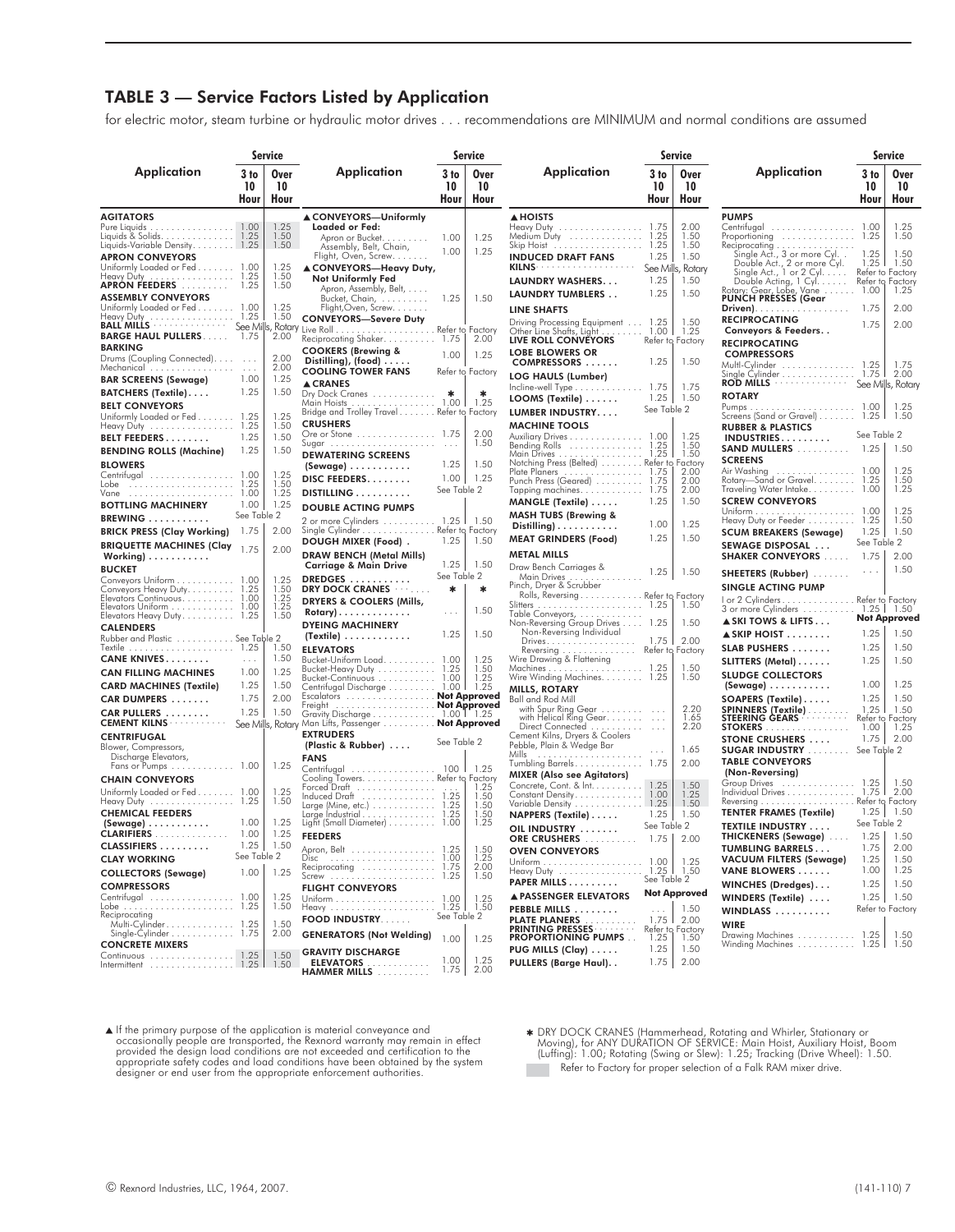# Type Y1/Horsepower Ratings

Ratios 1.84 through 7.59 Single Reduction 1750 through 1170 rpm

| <b>High</b>        | Nominal                          | Approx.                  |                             |                          |                          |                          |                            |                              | DRIVE SIZE *                 |                              |                              |                              |                              |                              |                              |
|--------------------|----------------------------------|--------------------------|-----------------------------|--------------------------|--------------------------|--------------------------|----------------------------|------------------------------|------------------------------|------------------------------|------------------------------|------------------------------|------------------------------|------------------------------|------------------------------|
| Speed<br>Shaft rpm | <b>Ratios</b><br>$\pm 3\%$       | L.S. Shaft<br>rpm        | 2050                        | 2060                     | 2070                     | 2080                     | 2090                       | 2100                         | 2110                         | 2120                         | 2125                         | 2130                         | 2135                         | 2140                         | 2145                         |
|                    | 1.84<br>2.03<br>2.25<br>2.49     | 950<br>860<br>780<br>700 | 300<br>326<br>255<br>289    | 435<br>464<br>447<br>377 | 689<br>687<br>547<br>504 | 869<br>833<br>839<br>648 | 1070<br>1047<br>932<br>802 | 1715<br>1406<br>1479<br>1252 | 2189<br>2268<br>1924         | 2070                         | 2318                         |                              |                              |                              |                              |
| 1750               | 2.76<br>3.05<br>3.38<br>3.74     | 640<br>575<br>520<br>470 | 279<br>249<br>219<br>193    | 368<br>315<br>304<br>264 | 536<br>438<br>428<br>394 | 725<br>559<br>598<br>521 | 806<br>681<br>679<br>584   | 1307<br>1079<br>1128<br>902  | 1891<br>1330<br>1606<br>1136 | 2054<br>1408<br>1805<br>1208 | 2301<br>1577<br>2022<br>1353 | 2824<br>2087<br>2342<br>1715 | 3163<br>2337<br>2623<br>1921 | 3355<br>2239                 | 3758<br>2508                 |
|                    | 4.13<br>4.57<br>5.06             | 420<br>380<br>350        | 168<br>151<br>116           | 242<br>206<br>177        | 340<br>286<br>263        | 468<br>396<br>334        | 583<br>497<br>458          | 919<br>849<br>713            | 1239<br>1096<br>936          | 1460<br>1291<br>1174         | 1635<br>1445<br>1315         | 1954<br>1719<br>1492         | 2189<br>1925<br>1671         | 2579<br>2300<br>1939         | 2888<br>2576<br>2172         |
|                    | 5.60<br>6.20<br>6.86<br>7.59     | 310<br>280<br>255<br>230 | 115<br>95.1<br>82.8<br>74.7 | 154<br>140<br>113<br>105 | 218<br>197<br>156<br>142 | 294<br>267<br>212<br>201 | 406<br>358<br>315<br>281   | 641<br>526<br>474<br>414     | 835<br>708<br>646<br>507     | 1018<br>907<br>759<br>655    | 1140<br>1016<br>850<br>734   | 1346<br>1109<br>1001<br>878  | 1507<br>1242<br>1121<br>983  | 1784<br>1544<br>1354<br>1105 | 1998<br>1729<br>1517<br>1238 |
| 1430               | 1.84<br>2.03<br>2.25<br>2.49     | 780<br>700<br>640<br>575 | 260<br>271<br>221<br>241    | 378<br>386<br>388<br>314 | 591<br>573<br>475<br>420 | 754<br>695<br>728<br>540 | 929<br>874<br>810<br>670   | 1402<br>1175<br>1284<br>1046 | 2136<br>1830<br>1896<br>1607 | 2224<br>1938<br>1981<br>1730 | 2491<br>2171<br>2219<br>1938 | 2729<br>2308                 | 3057<br>2585                 | 3208                         | 3593                         |
|                    | 2.76<br>3.05<br>3.38<br>3.74     | 520<br>470<br>420<br>380 | 232<br>207<br>182<br>163    | 306<br>262<br>257<br>223 | 455<br>365<br>363<br>333 | 627<br>466<br>507<br>449 | 700<br>568<br>589<br>563   | 1135<br>900<br>980<br>752    | 1579<br>1110<br>1364<br>948  | 1717<br>1176<br>1508<br>1008 | 1923<br>1317<br>1689<br>1129 | 2370<br>1744<br>1956<br>1432 | 2654<br>1953<br>2191<br>1604 | 3511<br>2158<br>2871<br>1871 | 3932<br>2417<br>3215<br>2096 |
|                    | 4.13<br>4.57<br>5.06<br>5.60     | 350<br>310<br>280<br>255 | 142<br>127<br>97.2<br>96.8  | 204<br>174<br>149<br>130 | 287<br>241<br>222<br>184 | 396<br>335<br>282<br>248 | 506<br>472<br>388<br>343   | 780<br>720<br>604<br>543     | 1054<br>931<br>794<br>708    | 1218<br>1097<br>998<br>864   | 1364<br>1229<br>1118<br>968  | 1666<br>1464<br>1270<br>1144 | 1866<br>1640<br>1422<br>1281 | 2201<br>1963<br>1652<br>1519 | 2465<br>2198<br>1850<br>1701 |
|                    | 6.20<br>6.86<br>7.59             | 230<br>210<br>190        | 79.9<br>69.5<br>62.6        | 117<br>94.6<br>88.4      | 166<br>132<br>119        | 225<br>178<br>169        | 302<br>266<br>237          | 445<br>401<br>350            | 600<br>546<br>428            | 770<br>643<br>555            | 862<br>720<br>622            | 942<br>849<br>744            | 1055<br>951<br>833           | 1313<br>1151<br>938          | 1470<br>1289<br>1051         |
|                    | 1.84<br>$2.03$<br>$2.25$<br>2.49 | 640<br>575<br>520<br>470 | 226<br>226<br>192<br>200    | 328<br>322<br>337<br>261 | 484<br>477<br>412<br>350 | 655<br>580<br>633<br>450 | 807<br>730<br>703<br>559   | 1147<br>982<br>1116<br>873   | 1787<br>1530<br>1585<br>1343 | 1933<br>1621<br>1657<br>1447 | 2165<br>1816<br>1856<br>1621 | 2597<br>2297<br>2285<br>1930 | 2909<br>2573<br>2559<br>2162 | 3103<br>3039<br>3504<br>2686 | 3475<br>3404<br>3925<br>3008 |
| 1170               | 2.76<br>3.05<br>3.38<br>3.74     | 420<br>380<br>350<br>310 | 193<br>172<br>151<br>137    | 254<br>218<br>217<br>188 | 385<br>304<br>307<br>282 | 532<br>388<br>430<br>380 | 608<br>473<br>512<br>490   | 986<br>751<br>851<br>626     | 1319<br>926<br>1138<br>790   | 1435<br>982<br>1260<br>841   | 1607<br>1100<br>1411<br>942  | 1982<br>1458<br>1634<br>1196 | 2220<br>1633<br>1830<br>1339 | 2938<br>1804<br>2452<br>1563 | 3290<br>2021<br>2746<br>1751 |
|                    | 4.13<br>4.57<br>5.06<br>5.60     | 280<br>255<br>230<br>210 | 119<br>107<br>81.7<br>81.3  | 172<br>147<br>126<br>109 | 243<br>203<br>187<br>155 | 335<br>283<br>238<br>209 | 432<br>399<br>328<br>290   | 661<br>610<br>511<br>459     | 895<br>790<br>673<br>600     | 1015<br>932<br>847<br>733    | 1137<br>1044<br>949<br>821   | 1392<br>1246<br>1079<br>971  | 1559<br>1395<br>1208<br>1088 | 1877<br>1671<br>1405<br>1291 | 2102<br>1872<br>1574<br>1446 |
|                    | 6.20<br>6.86<br>7.59             | 190<br>170<br>155        | 67.1<br>58.3<br>52.5        | 98.7<br>79.4<br>74.2     | 139<br>111<br>100        | 189<br>150<br>143        | 255<br>224<br>199          | 376<br>338<br>295            | 507<br>462<br>361            | 652<br>544<br>470            | 730<br>609<br>526            | 798<br>720<br>629            | 894<br>806<br>705            | 1115<br>977<br>795           | 1249<br>1094<br>890          |

**\*** Mechanical hp ratings shown in **bold face** type exceed the drive thermal ratings. Check required hp (without service factor) against thermal hp ratings on Page 26, ther<br>refer to Page 29 for Falk™ cooling fans. For rat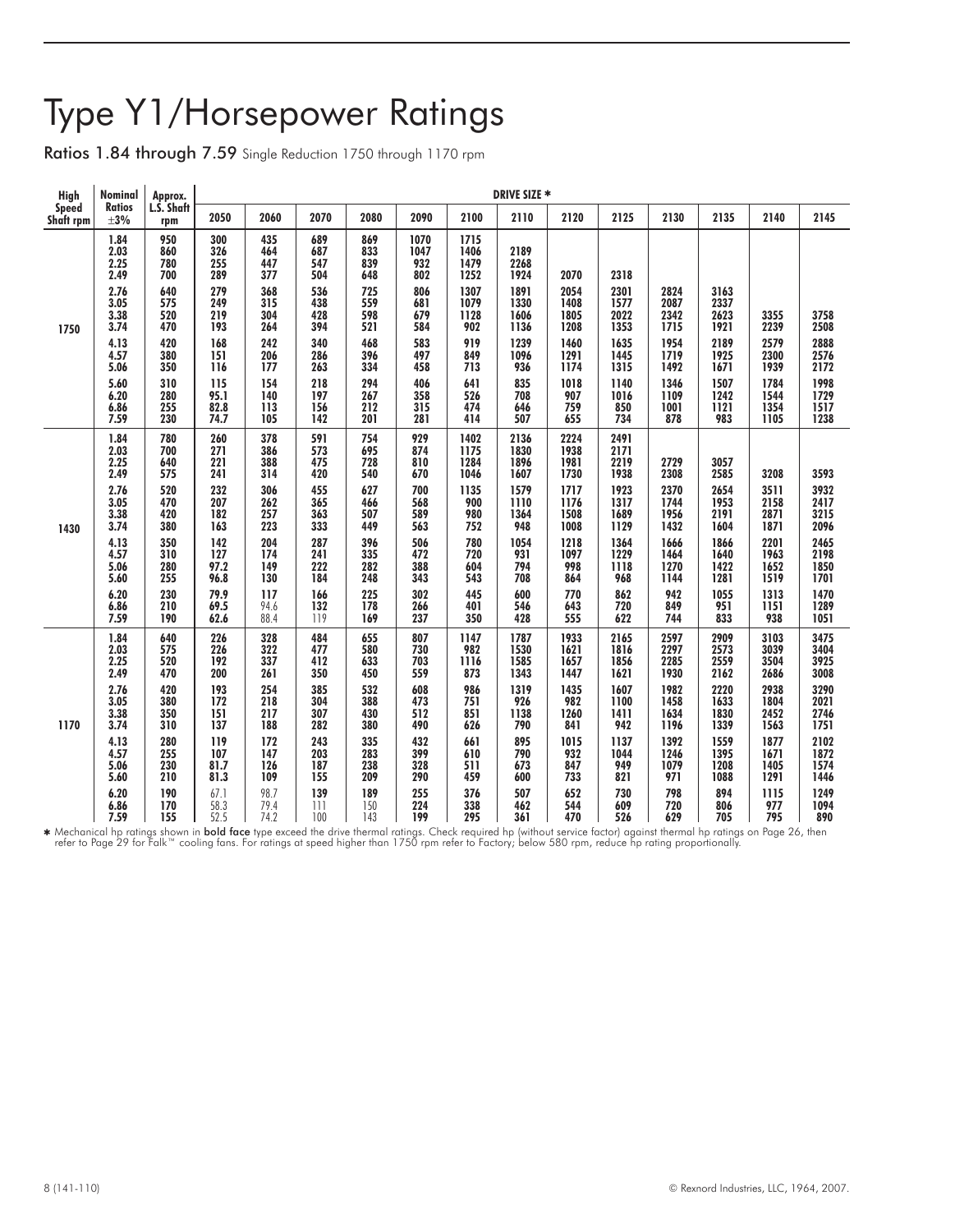# Type Y1/Torque Ratings

 $\mathbf{r}$ 

 $\mathbf{r}$ 

Ratios 1.84 through 7.59 Single Reduction 1750 through 1170 rpm

(POUND-INCHES AT LOW SPEED SHAFT. . . MULTIPLY VALUES LISTED BELOW BY 1000)

| <b>High</b>        | Nominal                                                      | Approx.                                              |                                                              |                                                              |                                                              |                                                              |                                                              |                                                      | DRIVE SIZE *                                  |                                        |                                        |                                        |                                        |                                        |                                        |
|--------------------|--------------------------------------------------------------|------------------------------------------------------|--------------------------------------------------------------|--------------------------------------------------------------|--------------------------------------------------------------|--------------------------------------------------------------|--------------------------------------------------------------|------------------------------------------------------|-----------------------------------------------|----------------------------------------|----------------------------------------|----------------------------------------|----------------------------------------|----------------------------------------|----------------------------------------|
| Speed<br>Shaft rpm | <b>Ratios</b><br>$\pm 3\%$                                   | L.S. Shaft<br>rpm                                    | 2050                                                         | 2060                                                         | 2070                                                         | 2080                                                         | 2090                                                         | 2100                                                 | 2110                                          | 2120                                   | 2125                                   | 2130                                   | 2135                                   | 2140                                   | 2145                                   |
| 1750               | 1.84<br>2.03<br>2.25<br>2.49<br>2.76<br>3.05<br>3.38<br>3.74 | 950<br>860<br>780<br>700<br>640<br>575<br>520<br>470 | 20.3<br>23.8<br>20.4<br>26.5<br>27.7<br>27.6<br>27.1<br>26.3 | 28.8<br>33.9<br>35.5<br>33.4<br>37.0<br>34.4<br>37.0<br>36.0 | 45.6<br>50.2<br>44.1<br>45.9<br>53.5<br>48.3<br>51.9<br>51.8 | 59.2<br>61.5<br>67.7<br>58.6<br>72.0<br>62.1<br>71.4<br>68.5 | 71.2<br>76.2<br>75.2<br>71.3<br>80.1<br>75.4<br>85.0<br>76.7 | 113<br>105<br>117<br>112<br>130<br>118<br>136<br>122 | 159<br>183<br>171<br>194<br>148<br>196<br>154 | 180<br>206<br>156<br>217<br>163        | 202<br>231<br>175<br>243<br>182        | 282<br>227<br>289<br>236               | 316<br>254<br>324<br>264               | 410<br>302                             | 459<br>338                             |
|                    | 4.13<br>4.57<br>5.06<br>5.60<br>6.20<br>6.86                 | 420<br>380<br>350<br>310<br>280<br>255               | 25.3<br>24.7<br>22.0<br>22.9<br>21.3<br>20.7                 | 35.3<br>33.0<br>32.7<br>30.3<br>30.6<br>27.6                 | 50.1<br>47.1<br>46.7<br>43.7<br>43.0<br>39.0                 | 68.3<br>65.4<br>62.0<br>59.7<br>59.9<br>52.9                 | 88.6<br>80.0<br>84.6<br>82.5<br>80.3<br>76.9                 | 139<br>136<br>130<br>126<br>119<br>116               | 188<br>181<br>174<br>167<br>162<br>156        | 220<br>215<br>209<br>200<br>197<br>188 | 246<br>240<br>234<br>224<br>221<br>210 | 289<br>281<br>271<br>265<br>250<br>244 | 324<br>315<br>304<br>297<br>280<br>273 | 391<br>380<br>360<br>354<br>346<br>326 | 438<br>426<br>403<br>397<br>388<br>365 |
|                    | 7.59                                                         | 230                                                  | 20.3                                                         | 28.5                                                         | 38.2                                                         | 53.2                                                         | 75.5                                                         | 111                                                  | 142                                           | 175                                    | 196                                    | 231                                    | 259                                    | 310                                    | 347                                    |
|                    | 1.84<br>2.03<br>2.25<br>2.49                                 | 780<br>700<br>640<br>575                             | 21.5<br>24.2<br>21.7<br>27.1                                 | 30.6<br>34.5<br>37.7<br>34.0                                 | 47.9<br>51.2<br>46.8<br>46.8                                 | 62.9<br>62.8<br>71.9<br>59.8                                 | 75.7<br>77.9<br>80.0<br>72.9                                 | 113<br>108<br>125<br>115                             | 175<br>163<br>187<br>174                      | 184<br>174<br>197<br>185               | 206<br>195<br>221<br>207               | 270<br>253                             | 302<br>283                             | 352                                    | 394                                    |
| 1430               | 2.76<br>3.05<br>3.38<br>3.74                                 | 520<br>470<br>420<br>380                             | 28.2<br>28.0<br>27.6<br>27.2                                 | 37.7<br>35.0<br>38.3<br>37.2                                 | 55.6<br>49.3<br>53.9<br>53.6                                 | 76.2<br>63.3<br>74.1<br>72.2                                 | 85.1<br>76.9<br>90.2<br>90.5                                 | 138<br>120<br>145<br>124                             | 198<br>151<br>204<br>157                      | 211<br>160<br>222<br>166               | 236<br>179<br>249<br>186               | 289<br>232<br>296<br>240               | 324<br>260<br>331<br>269               | 427<br>293<br>429<br>308               | 478<br>328<br>481<br>345               |
|                    | 4.13<br>4.57<br>5.06<br>5.60                                 | 350<br>310<br>280<br>255                             | 26.2<br>25.5<br>22.6<br>23.6                                 | 36.4<br>34.1<br>33.7<br>31.3                                 | 51.8<br>48.6<br>48.2<br>45.1                                 | 70.7<br>67.7<br>64.0<br>61.7                                 | 94.1<br>93.0<br>87.7<br>85.3                                 | 144<br>141<br>135<br>131                             | 195<br>188<br>180<br>174                      | 224<br>223<br>218<br>208               | 251<br>250<br>244<br>233               | 302<br>293<br>282<br>276               | 338<br>328<br>316<br>309               | 408<br>397<br>375<br>370               | 457<br>445<br>420<br>414               |
|                    | 6.20<br>6.86<br>7.59                                         | 230<br>210<br>190                                    | 21.9<br>21.2<br>20.8                                         | 31.3<br>28.3<br>29.3                                         | 44.4<br>40.3<br>39.1                                         | 61.8<br>54.4<br>54.8                                         | 82.9<br>79.5<br>77.9                                         | 123<br>120<br>115                                    | 168<br>161<br>147                             | 205<br>195<br>182                      | 230<br>218<br>204                      | 260<br>253<br>239                      | 291<br>283<br>268                      | 361<br>339<br>322                      | 404<br>380<br>361                      |
|                    | 1.84<br>2.03<br>2.25<br>2.49                                 | 640<br>575<br>520<br>470                             | 22.9<br>24.7<br>23.0<br>27.4                                 | 32.5<br>35.1<br>40.0<br>34.6                                 | 48.0<br>52.1<br>49.7<br>47.6                                 | 66.8<br>64.1<br>76.4<br>60.9                                 | 80.3<br>79.5<br>84.8<br>74.3                                 | 113<br>110<br>133<br>117                             | 179<br>167<br>191<br>178                      | 196<br>178<br>201<br>189               | 219<br>199<br>225<br>212               | 256<br>240<br>276<br>259               | 287<br>269<br>309<br>290               | 311<br>338<br>422<br>360               | 348<br>378<br>473<br>403               |
| 1170               | 2.76<br>3.05<br>3.38<br>3.74                                 | 420<br>380<br>350<br>310                             | 28.7<br>28.5<br>28.0<br>27.9                                 | 38.2<br>35.6<br>39.5<br>38.4                                 | 57.5<br>50.2<br>55.7<br>55.5                                 | 79.1<br>64.5<br>76.8<br>74.7                                 | 90.4<br>78.3<br>95.8<br>96.3                                 | 146<br>122<br>154<br>127                             | 202<br>154<br>208<br>160                      | 215<br>163<br>227<br>170               | 241<br>183<br>254<br>190               | 296<br>238<br>302<br>246               | 331<br>266<br>338<br>275               | 437<br>299<br>448<br>314               | 489<br>335<br>502<br>352               |
|                    | 4.13<br>4.57<br>5.06<br>5.60                                 | 280<br>255<br>230<br>210                             | 26.9<br>26.2<br>23.2<br>24.2                                 | 37.6<br>35.2<br>34.8<br>32.1                                 | 53.6<br>50.1<br>49.6<br>46.4                                 | 73.1<br>69.9<br>66.0<br>63.5                                 | 98.2<br>96.1<br>90.7<br>88.1                                 | 149<br>146<br>139<br>135                             | 203<br>195<br>187<br>180                      | 229<br>232<br>226<br>216               | 256<br>260<br>253<br>242               | 308<br>304<br>293<br>286               | 345<br>341<br>328<br>320               | 425<br>413<br>389<br>384               | 476<br>463<br>436<br>430               |
|                    | 6.20<br>6.86<br>7.59                                         | 190<br>170<br>155                                    | 22.5<br>21.8<br>21.3                                         | 32.3<br>29.0<br>30.1                                         | 45.4<br>41.5<br>40.2                                         | 63.4<br>56.0<br>56.6                                         | 85.6<br>81.8<br>80.0                                         | 127<br>123<br>119                                    | 174<br>166<br>151                             | 213<br>201<br>188                      | 238<br>225<br>210                      | 270<br>263<br>248                      | 302<br>294<br>278                      | 374<br>352<br>333                      | 419<br>394<br>373                      |

¥ Torque ratings shown in **bold face** type exceed the drive thermal ratings. Convert required torque (without service factor) to hp and check required hp (without service factor)<br>against thermal hp ratings on Page 26, the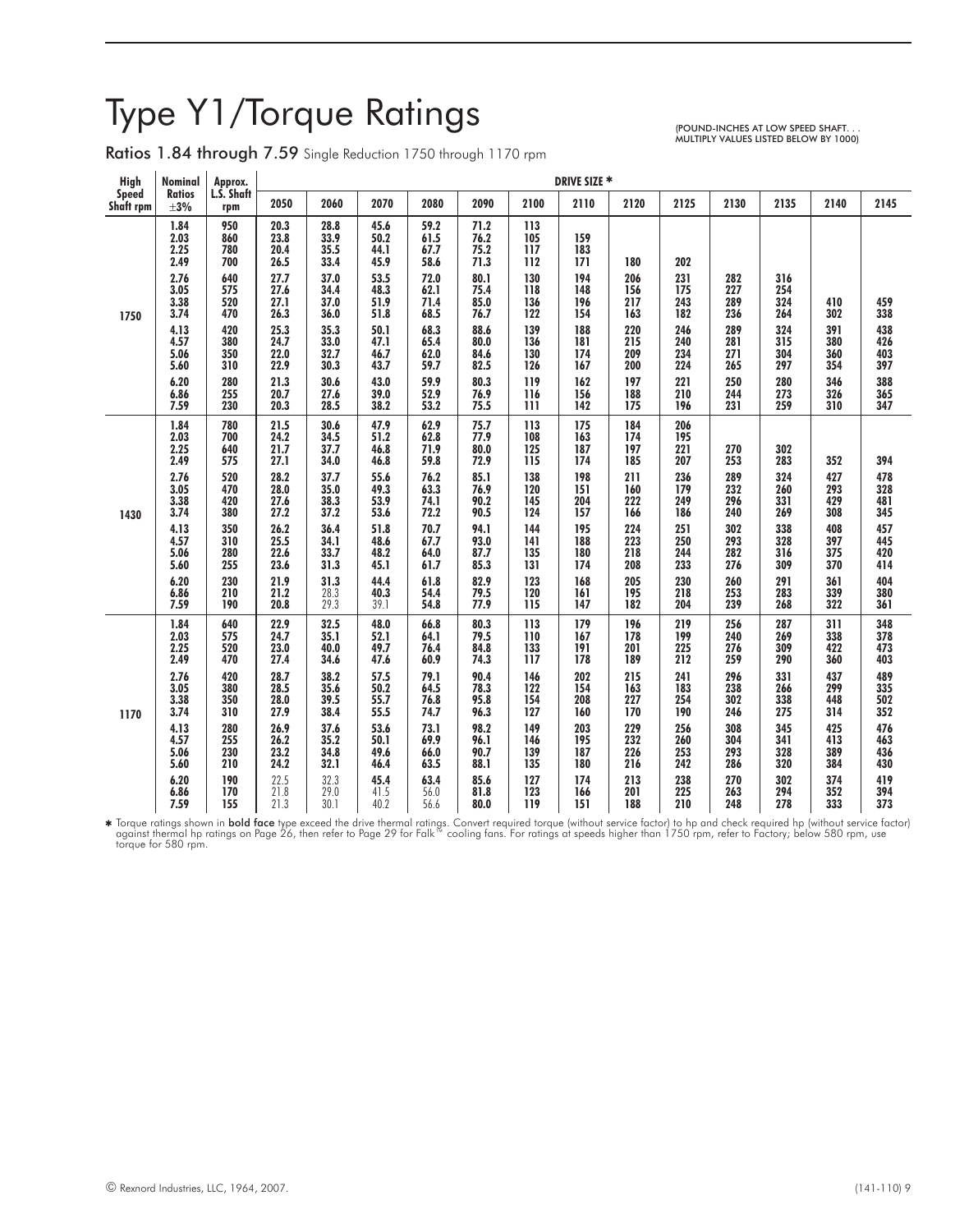# Type Y1/Horsepower Ratings

Ratios 1.84 through 7.59 Single Reduction 870 through 580 rpm

| <b>High</b>        | <b>Nominal</b>                                                                                                       | Approx.                                                                                              |                                                                                                                 |                                                                                                              |                                                                                                                                          |                                                                                                         |                                                                                                                    |                                                                                                           | DRIVE SIZE *                                                                                            |                                                                                                          |                                                                                                            |                                                                                                             |                                                                                                               |                                                                                                                 |                                                                                                                  |
|--------------------|----------------------------------------------------------------------------------------------------------------------|------------------------------------------------------------------------------------------------------|-----------------------------------------------------------------------------------------------------------------|--------------------------------------------------------------------------------------------------------------|------------------------------------------------------------------------------------------------------------------------------------------|---------------------------------------------------------------------------------------------------------|--------------------------------------------------------------------------------------------------------------------|-----------------------------------------------------------------------------------------------------------|---------------------------------------------------------------------------------------------------------|----------------------------------------------------------------------------------------------------------|------------------------------------------------------------------------------------------------------------|-------------------------------------------------------------------------------------------------------------|---------------------------------------------------------------------------------------------------------------|-----------------------------------------------------------------------------------------------------------------|------------------------------------------------------------------------------------------------------------------|
| Speed<br>Shaft rpm | <b>Ratios</b><br>$\pm 3\%$                                                                                           | L.S. Shaft<br>rpm                                                                                    | 2050                                                                                                            | 2060                                                                                                         | 2070                                                                                                                                     | 2080                                                                                                    | 2090                                                                                                               | 2100                                                                                                      | 2110                                                                                                    | 2120                                                                                                     | 2125                                                                                                       | 2130                                                                                                        | 2135                                                                                                          | 2140                                                                                                            | 2145                                                                                                             |
| 870                | 1.84<br>2.03<br>2.25<br>2.49<br>2.76<br>3.05<br>3.38<br>3.74                                                         | 470<br>430<br>390<br>350<br>320<br>290<br>260<br>235                                                 | 169<br>169<br>156<br>152<br>147<br>131<br>115<br>106                                                            | 252<br>245<br>252<br>199<br>194<br>166<br>168<br>146                                                         | 360<br>360<br>335<br>267<br>300<br>231<br>239<br>219                                                                                     | 493<br>443<br>493<br>343<br>416<br>295<br>335<br>296                                                    | 655<br>558<br>572<br>427<br>494<br>361<br>416<br>397                                                               | 853<br>751<br>853<br>667<br>801<br>573<br>685<br>478                                                      | 1355<br>1173<br>1214<br>1028<br>1008<br>708<br>869<br>603                                               | 1535<br>1244<br>1271<br>1109<br>1098<br>752<br>963<br>643                                                | 1719<br>1393<br>1423<br>1242<br>1230<br>842<br>1078<br>720                                                 | 1996<br>1764<br>1753<br>1480<br>1519<br>1116<br>1250<br>914                                                 | 2235<br>1976<br>1963<br>1658<br>1701<br>1250<br>1400<br>1024                                                  | 2521<br>2336<br>2692<br>2062<br>2254<br>1383<br>1935<br>1197                                                    | 2824<br>2616<br>3015<br>2309<br>2524<br>1549<br>2167<br>1341                                                     |
|                    | 4.13<br>4.57<br>5.06<br>5.60<br>6.20<br>6.86<br>7.59                                                                 | 210<br>190<br>175<br>155<br>140<br>130<br>115                                                        | 92.4<br>82.5<br>63.0<br>62.6<br>51.6<br>44.8<br>40.3                                                            | 133<br>113<br>97.0<br>84.3<br>76.1<br>61.1<br>57.0                                                           | 188<br>158<br>145<br>120<br>108<br>85.3<br>77.2                                                                                          | 260<br>220<br>185<br>162<br>146<br>116<br>110                                                           | 336<br>311<br>254<br>225<br>198<br>173<br>154                                                                      | 516<br>476<br>398<br>357<br>292<br>262<br>229                                                             | 700<br>617<br>525<br>467<br>394<br>359<br>280                                                           | 775<br>729<br>663<br>572<br>508<br>423<br>365                                                            | 868<br>817<br>742<br>641<br>569<br>474<br>409                                                              | 1063<br>970<br>845<br>760<br>623<br>562<br>490                                                              | 1191<br>1086<br>946<br>851<br>698<br>629<br>549                                                               | 1476<br>1313<br>1103<br>1012<br>872<br>763<br>620                                                               | 1653<br>1471<br>1235<br>1133<br>977<br>855<br>694                                                                |
| 720                | 1.84<br>2.03<br>2.25<br>2.49<br>2.76<br>3.05<br>3.38<br>3.74<br>4.13<br>4.57<br>5.06<br>5.60<br>6.20<br>6.86<br>7.59 | 390<br>350<br>320<br>290<br>260<br>235<br>210<br>190<br>175<br>155<br>140<br>130<br>115<br>105<br>95 | 140<br>140<br>131<br>128<br>123<br>110<br>96.2<br>89.8<br>78.2<br>69.8<br>53.2<br>52.9<br>43.6<br>37.8<br>34.0  | 209<br>206<br>209<br>167<br>162<br>139<br>143<br>124<br>113<br>96.1<br>82.0<br>71.3<br>64.3<br>51.6<br>48.1  | 298<br>298<br>282<br>224<br>256<br>194<br>203<br>186<br>160<br>134<br>123<br>101<br>91.1<br>72.1<br>65.2                                 | 408<br>372<br>408<br>289<br>354<br>248<br>285<br>251<br>221<br>187<br>157<br>137<br>124<br>98.1<br>93.0 | 542<br>470<br>483<br>359<br>417<br>303<br>352<br>346<br>286<br>264<br>216<br>191<br>168<br>147<br>130              | 706<br>632<br>706<br>561<br>677<br>482<br>581<br>401<br>440<br>405<br>339<br>304<br>248<br>223<br>194     | 1122<br>988<br>1022<br>865<br>848<br>595<br>731<br>507<br>596<br>525<br>447<br>397<br>335<br>305<br>238 | 1270<br>1048<br>1071<br>934<br>925<br>632<br>810<br>540<br>652<br>622<br>564<br>488<br>432<br>360<br>310 | 1422<br>1174<br>1199<br>1046<br>1036<br>708<br>907<br>605<br>730<br>697<br>632<br>546<br>484<br>403<br>347 | 1683<br>1488<br>1478<br>1247<br>1279<br>940<br>1053<br>770<br>895<br>815<br>721<br>648<br>531<br>478<br>417 | 1885<br>1667<br>1655<br>1397<br>1433<br>1053<br>1179<br>862<br>1002<br>913<br>807<br>726<br>595<br>535<br>467 | 2209<br>1971<br>2271<br>1738<br>1900<br>1165<br>1633<br>1008<br>1263<br>1122<br>942<br>863<br>744<br>650<br>528 | 2474<br>2208<br>2544<br>1947<br>2198<br>1305<br>1829<br>1129<br>1415<br>1257<br>1055<br>967<br>833<br>728<br>591 |
| 580                | 1.84<br>2.03<br>2.25<br>2.49<br>2.76<br>3.05<br>3.38<br>3.74<br>4.13<br>4.57<br>5.06<br>5.60<br>6.20<br>6.86<br>7.59 | 320<br>290<br>260<br>235<br>210<br>190<br>175<br>155<br>140<br>130<br>115<br>105<br>95<br>85<br>77   | 113<br>113<br>106<br>104<br>100<br>89.4<br>78.5<br>74.1<br>64.5<br>57.6<br>43.9<br>43.6<br>35.8<br>31.1<br>27.9 | 168<br>168<br>168<br>136<br>133<br>114<br>118<br>102<br>93.4<br>79.4<br>67.7<br>58.8<br>53.0<br>42.5<br>39.6 | 240<br>240<br>227<br>183<br>212<br>158<br>168<br>154<br>$\begin{array}{c} 132 \\ 111 \end{array}$<br>102<br>83.5<br>75.1<br>59.4<br>53.7 | 329<br>305<br>329<br>236<br>294<br>203<br>237<br>208<br>183<br>154<br>129<br>113<br>102<br>80.9<br>76.7 | 437<br>385<br>388<br>294<br>335<br>248<br>284<br>287<br>237<br>$\overline{219}$<br>179<br>158<br>139<br>121<br>108 | 568<br>519<br>568<br>460<br>545<br>395<br>469<br>328<br>$365$<br>$336$<br>281<br>251<br>205<br>184<br>160 | 904<br>811<br>839<br>710<br>695<br>488<br>599<br>415<br>494<br>437<br>371<br>330<br>278<br>252<br>197   | 1023<br>862<br>879<br>767<br>759<br>519<br>664<br>443<br>534<br>518<br>470<br>405<br>359<br>298<br>256   | 1146<br>965<br>984<br>859<br>850<br>581<br>744<br>496<br>598<br>580<br>526<br>454<br>402<br>334<br>287     | 1385<br>1224<br>1214<br>1025<br>1050<br>771<br>863<br>630<br>733<br>668<br>600<br>538<br>441<br>396<br>346  | 1551<br>1371<br>1360<br>1148<br>1176<br>864<br>967<br>706<br>821<br>748<br>672<br>603<br>494<br>444<br>387    | 1899<br>1621<br>1868<br>1429<br>1561<br>957<br>1341<br>827<br>1054<br>937<br>785<br>719<br>618<br>540<br>438    | 2127<br>1816<br>2092<br>1601<br>1748<br>1072<br>1502<br>926<br>1181<br>1049<br>879<br>805<br>692<br>605<br>490   |

★ Mechanical hp ratings shown in **bold face** type exceed the drive thermal ratings. Check required hp (without service factor) against thermal hp ratings on Page 26, ther<br>refer to Page 29 tor Falk™ cooling fans. For ratin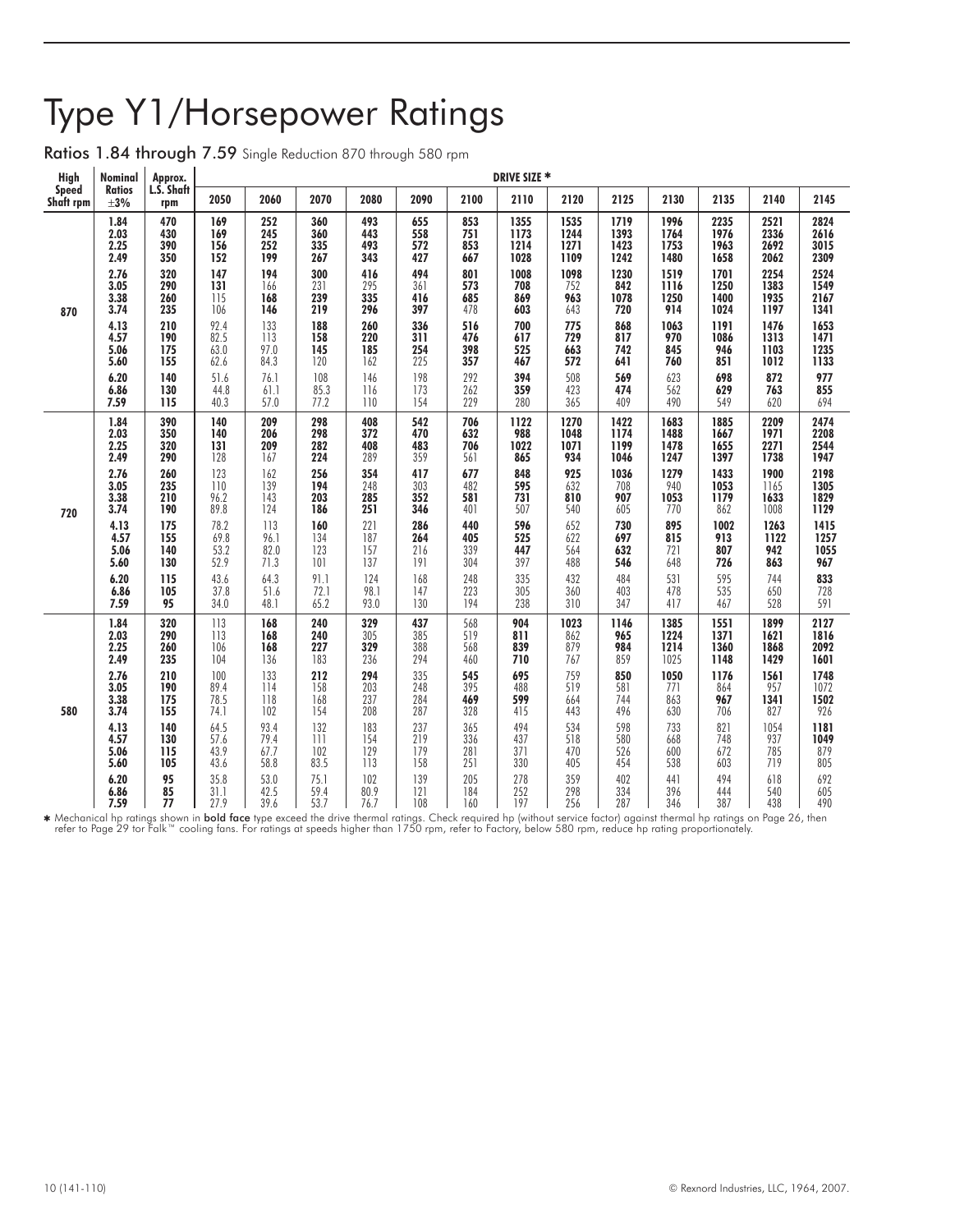# Type Y1/Torque Ratings

Ratios 1.84 through 7.59 Single Reduction 870 through 580 rpm

(POUND-INCHES AT LOW SPEED SHAFT. . . MULTIPLY VALUES LISTED BELOW BY 1000)

| <b>High</b>                      | <b>Nominal</b>               | Approx.                  |                              |                              |                              |                              |                              |                          | DRIVE SIZE *             |                          |                          |                          |                          |                          |                          |
|----------------------------------|------------------------------|--------------------------|------------------------------|------------------------------|------------------------------|------------------------------|------------------------------|--------------------------|--------------------------|--------------------------|--------------------------|--------------------------|--------------------------|--------------------------|--------------------------|
| <b>Speed</b><br><b>Shaft rpm</b> | <b>Ratios</b><br>$\pm 3\%$   | L.S. Shaft<br>rpm        | 2050                         | 2060                         | 2070                         | 2080                         | 2090                         | 2100                     | 2110                     | 2120                     | 2125                     | 2130                     | 2135                     | 2140                     | 2145                     |
|                                  | 1.84                         | 470                      | 23.0                         | 33.6                         | 48.0                         | 67.6                         | 87.7                         | 113                      | 183                      | 209                      | 234                      | 264                      | 296                      | 339                      | 380                      |
|                                  | 2.03                         | 430                      | 24.8                         | 36.0                         | 52.9                         | 65.8                         | 81.7                         | 113                      | 172                      | 184                      | 206                      | 248                      | 278                      | 348                      | 390                      |
|                                  | 2.25                         | 390                      | 25.2                         | 40.3                         | 54.3                         | 80.0                         | 92.8                         | 136                      | 197                      | 207                      | 232                      | 285                      | 319                      | 436                      | 488                      |
|                                  | 2.49                         | 350                      | 28.0                         | 35.4                         | 48.9                         | 62.4                         | 76.3                         | 120                      | 183                      | 195                      | 218                      | 267                      | 299                      | 371                      | 416                      |
|                                  | 2.76                         | 320                      | 29.4                         | 39.2                         | 60.2                         | 83.1                         | 98.7                         | 160                      | 208                      | 221                      | 248                      | 304                      | 341                      | 450                      | 504                      |
|                                  | 3.05                         | 290                      | 29.2                         | 36.4                         | 51.3                         | 65.9                         | 80.4                         | 126                      | 159                      | 168                      | 188                      | 245                      | 274                      | 309                      | 346                      |
| 870                              | 3.38                         | 260                      | 28.6                         | 41.1                         | 58.3                         | 80.5                         | 105                          | 167                      | 214                      | 233                      | 261                      | 311                      | 348                      | 475                      | 532                      |
|                                  | 3.74                         | 235                      | 29.0                         | 40.1                         | 57.9                         | 78.2                         | 105                          | 130                      | 164                      | 174                      | 195                      | 253                      | 283                      | 324                      | 363                      |
|                                  | 4.13                         | 210                      | 28.0                         | 39.1                         | 55.8                         | 76.3                         | 103                          | 157                      | 213                      | 235                      | 263                      | 317                      | 355                      | 450                      | 504                      |
|                                  | 4.57                         | 190                      | 27.2                         | 36.4                         | 52.4                         | 73.1                         | 101                          | 153                      | 205                      | 244                      | 274                      | 319                      | 357                      | 437                      | 489                      |
|                                  | 5.06                         | 175                      | 24.0                         | 36.1                         | 51.7                         | 69.0                         | 94.4                         | 146                      | 196                      | 238                      | 266                      | 309                      | 346                      | 412                      | 461                      |
|                                  | 5.60                         | 155                      | 25.1                         | 33.4                         | 48.3                         | 66.2                         | 91.9                         | 141                      | 188                      | 227                      | 254                      | 301                      | 337                      | 404                      | 453                      |
|                                  | 6.20                         | 140                      | 23.3                         | 33.5                         | 47.4                         | 65.9                         | 89.3                         | 133                      | 181                      | 222                      | 249                      | 283                      | 317                      | 394                      | 441                      |
|                                  | 6.86                         | 130                      | 22.5                         | 30.0                         | 42.9                         | 58.2                         | 85.0                         | 129                      | 174                      | 211                      | 236                      | 275                      | 308                      | 370                      | 414                      |
|                                  | 7.59                         | 115                      | 22.0                         | 31.1                         | 41.7                         | 58.6                         | 83.2                         | 124                      | 158                      | 196                      | 220                      | 260                      | 291                      | 349                      | 391                      |
|                                  | 1.84                         | 390                      | 23.0                         | 33.6                         | 48.0                         | 67.6                         | 87.7                         | 113                      | 183                      | 209                      | 234                      | 270                      | 302                      | 360                      | 403                      |
|                                  | 2.03                         | 350                      | 24.8                         | 36.5                         | 52.9                         | 66.8                         | 83.2                         | 115                      | 175                      | 187                      | 209                      | 253                      | 283                      | 355                      | 398                      |
|                                  | 2.25                         | 320                      | 25.6                         | 40.4                         | 55.2                         | 80.0                         | 94.7                         | 136                      | 200                      | 212                      | 237                      | 290                      | 325                      | 445                      | 498                      |
|                                  | 2.49                         | 290                      | 28.5                         | 35.9                         | 49.5                         | 63.5                         | 77.5                         | 122                      | 186                      | 198                      | 222                      | 271                      | 304                      | 379                      | 424                      |
| 720                              | 2.76                         | 260                      | 29.7                         | 39.6                         | 62.1                         | 85.5                         | 101                          | 163                      | 211                      | 225                      | 252                      | 311                      | 348                      | 458                      | 513                      |
|                                  | 3.05                         | 235                      | 29.6                         | 36.9                         | 52.0                         | 67.0                         | 81.5                         | 128                      | 161                      | 171                      | 191                      | 249                      | 279                      | 314                      | 352                      |
|                                  | 3.38                         | 210                      | 29.0                         | 42.3                         | 59.8                         | 82.7                         | 107                          | 171                      | 217                      | 237                      | 265                      | 316                      | 354                      | 485                      | 543                      |
|                                  | 3.74                         | 190                      | 29.7                         | 41.1                         | 59.4                         | 80.2                         | 111                          | 132                      | 167                      | 177                      | 198                      | 256                      | 287                      | 329                      | 369                      |
|                                  | 4.13                         | 175                      | 28.7                         | 40.1                         | 57.3                         | 78.4                         | 106                          | 161                      | 219                      | 238                      | 267                      | 322                      | 361                      | 465                      | 521                      |
|                                  | 4.57                         | 155                      | 27.8                         | 37.4                         | 53.7                         | 75.1                         | 103                          | 158                      | 211                      | 252                      | 282                      | 324                      | 363                      | 451                      | 505                      |
|                                  | 5.06                         | 140                      | 24.5                         | 36.8                         | 53.0                         | 70.8                         | 97.0                         | 150                      | 201                      | 245                      | 274                      | 318                      | 356                      | 424                      | 475                      |
|                                  | 5.60                         | 130                      | 25.6                         | 34.1                         | 49.2                         | 67.6                         | 94.3                         | 146                      | 193                      | 233                      | 261                      | 311                      | 348                      | 418                      | 468                      |
|                                  | 6.20                         | 115                      | 23.8                         | 34.2                         | 48.4                         | 67.6                         | 91.6                         | 136                      | 186                      | 229                      | 256                      | 291                      | 326                      | 405                      | 454                      |
|                                  | 6.86                         | 105                      | 22.9                         | 30.6                         | 43.8                         | 59.5                         | 87.3                         | 132                      | 189                      | 216                      | 242                      | 283                      | 317                      | 380                      | 426                      |
|                                  | 7.59                         | 95                       | 22.4                         | 31.7                         | 42.6                         | 59.9                         | 84.9                         | 127                      | 162                      | 202                      | 226                      | 267                      | 299                      | 360                      | 403                      |
|                                  | 1.84<br>2.03<br>2.25<br>2.49 | 320<br>290<br>260<br>235 | 23.1<br>24.9<br>25.6<br>28.8 | 33.6<br>37.0<br>40.3<br>36.3 | 48.0<br>52.9<br>55.2<br>50.2 | 67.6<br>68.0<br>80.1<br>64.4 | 87.7<br>84.6<br>94.7<br>78.8 | 112<br>117<br>136<br>124 | 183<br>178<br>204<br>190 | 209<br>191<br>215<br>202 | 234<br>214<br>241<br>226 | 275<br>258<br>296<br>277 | 308<br>289<br>331<br>310 | 384<br>363<br>454<br>387 | 430<br>407<br>508<br>433 |
|                                  | 2.76                         | 210                      | 30.0                         | 40.4                         | 63.8                         | 88.1                         | 101                          | 163                      | 215                      | 229                      | 257                      | 316                      | 354                      | 468                      | 524                      |
|                                  | 3.05                         | 190                      | 29.9                         | 37.5                         | 52.6                         | 68.0                         | 82.8                         | 130                      | 164                      | 173                      | 194                      | 254                      | 284                      | 321                      | 359                      |
| 580                              | 3.38                         | 175                      | 29.3                         | 43.3                         | 61.5                         | 85.4                         | 107                          | 171                      | 221                      | 241                      | 270                      | 322                      | 361                      | 495                      | 554                      |
|                                  | 3.74                         | 155                      | 30.4                         | 42.0                         | 61.1                         | 82.5                         | 114                          | 134                      | 169                      | 179                      | 201                      | 261                      | 292                      | 336                      | 376                      |
|                                  | 4.13<br>4.57<br>5.06<br>5.60 | 140<br>130<br>115<br>105 | 29.4<br>28.5<br>25.1<br>26.2 | 41.1<br>38.4<br>37.7<br>34.9 | 58.7<br>55.2<br>54.6<br>50.5 | 80.6<br>76.8<br>72.2<br>69.3 | 109<br>106<br>99.8<br>96.8   | 166<br>162<br>154<br>149 | 226<br>218<br>208<br>199 | 243<br>260<br>253<br>241 | 272<br>291<br>283<br>270 | 328<br>329<br>329<br>320 | 367<br>369<br>368<br>358 | 482<br>467<br>439<br>431 | 540<br>523<br>492<br>483 |
|                                  | 6.20                         | 95                       | 24.2                         | 35.0                         | 49.5                         | 69.0                         | 94.1                         | 140                      | 192                      | 236                      | 264                      | 300                      | 336                      | 419                      | 469                      |
|                                  | L OL                         | <b>OF</b>                | 221                          | 212                          | $A A$ <sup>O</sup>           | $\ell \cap \Omega$           | 002                          | 12 <sub>L</sub>          | 102                      | つつつ                      | 210                      | 201                      | 22 <sub>L</sub>          | 202                      | 00N                      |

**6.86 85 2**3.4 31.3 44.8 60.9 89.2 136 183 222 249 291 336 392 439<br>**7.59 77** 22.8 32.4 43.6 61.3 87.5 130 167 207 232 274 307 310 414 Torque ratings shown in **bold face** type exceed the drive thermal ratings. Convert required torque (without service factor) to hp and check required hp (without service factor) to have against thermal hp ratings on Page 26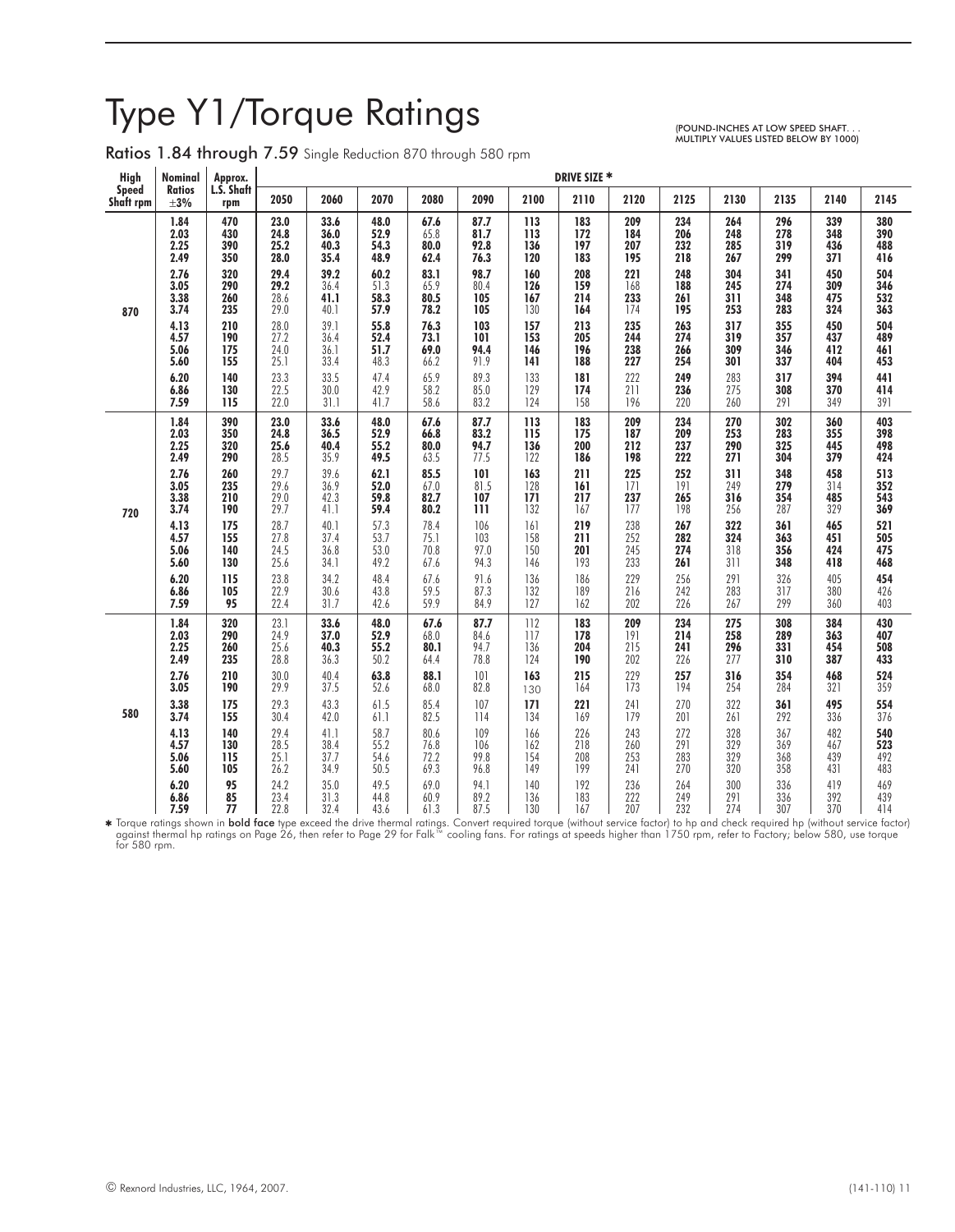# Type Y1/Horsepower Ratings

Ratios 1.84 through 7.59 Single Reduction 1750 through 1170 rpm

| High                  | Nomina <sup>Approx.</sup>    |                          |                              |                              |                              |                              |                              |                              |                              |                              |                              |                              | DRIVE SIZE *                 |                              |                              |                              |                              |                              |                              |                              |                              |                              |
|-----------------------|------------------------------|--------------------------|------------------------------|------------------------------|------------------------------|------------------------------|------------------------------|------------------------------|------------------------------|------------------------------|------------------------------|------------------------------|------------------------------|------------------------------|------------------------------|------------------------------|------------------------------|------------------------------|------------------------------|------------------------------|------------------------------|------------------------------|
| Speed<br>Shaft<br>rpm | <b>Ratios</b><br>$\pm 3\%$   | LS.<br>Shaft<br>rpm      | 1080                         | 1090                         | 1100                         | 1110                         | 1120                         | 1125                         | 1130                         | 1135                         | 1140                         | 1145                         | 1150                         | 1155                         | 1160                         | 1165                         | 1170                         | 1175                         | 1180                         | 1185                         | 1190                         | 1195                         |
|                       | 1.84<br>2.03<br>2.25<br>2.49 | 950<br>860<br>780<br>700 | 1530<br>1442<br>1350<br>1217 | 2076<br>1896<br>1800<br>1656 | 2079<br>1982<br>1822<br>1723 | 2405<br>2258<br>2128         | 2605                         | 2918                         |                              |                              |                              |                              |                              |                              |                              |                              |                              |                              |                              |                              |                              |                              |
|                       | 2.76                         | 640                      | 1101                         | 1468                         | 1621                         | 1996                         | 2420                         | 2710                         | 2995                         | 3354                         |                              |                              |                              |                              |                              |                              |                              |                              |                              |                              |                              |                              |
|                       | 3.05                         | 575                      | 1030                         | 1344                         | 1508                         | 1818                         | 2217                         | 2483                         | 2777                         | 3110                         |                              |                              |                              |                              |                              |                              |                              |                              |                              |                              |                              |                              |
|                       | 3.38                         | 520                      | 864                          | 1180                         | 1257                         | 1700                         | 1879                         | 2105                         | 2558                         | 2865                         | 3520                         | 3942                         |                              |                              |                              |                              |                              |                              |                              |                              |                              |                              |
| 1750                  | 3.74                         | 470                      | 775                          | 1024                         | 1134                         | 1477                         | 1730                         | 1938                         | 2392                         | 2679                         | 3149                         | 3527                         | 4200                         | 4704                         |                              |                              |                              |                              |                              |                              |                              |                              |
|                       | 4.13                         | 420                      | 696                          | 860                          | 1094                         | 1276                         | 1608                         | 1801                         | 2008                         | 2249                         | 2846                         | 3187                         | 3839                         | 4300                         |                              |                              |                              |                              |                              |                              |                              |                              |
|                       | 4.57                         | 380                      | 651                          | 772                          | 968                          | 1152                         | 1405                         | 1574                         | 1873                         | 2098                         | 2524                         | 2827                         | 3564                         | 3992                         | 4156                         | 4655                         |                              |                              |                              |                              |                              |                              |
|                       | 5.06                         | 350                      | 562                          | 733                          | 873                          | 1049                         | 1363                         | 1526                         | 1706                         | 1911                         | 2097                         | 2349                         | 2875                         | 3220                         | 3880                         | 4346                         | 4510                         | 5051                         |                              |                              |                              |                              |
|                       | 5.60                         | 310                      | 505                          | 637                          | 746                          | 933                          | 1071                         | 1199                         | 1532                         | 1716                         | 1872                         | 2097                         | 2667                         | 2987                         | 3376                         | 3781                         | 4045                         | 4530                         |                              |                              |                              |                              |
|                       | 6.20<br>6.86<br>7.59         | 280<br>255<br>230        | 419<br>375<br>344            | 576<br>519<br>428            | 676<br>613<br>520            | 855<br>735<br>634            | 938<br>854<br>767            | 1051<br>957<br>859           | 1363<br>1159<br>981          | 1526<br>1298<br>1099         | 1725<br>1576<br>1374         | 1932<br>1765<br>1539         | 2347<br>2074<br>1796         | 2629<br>2323<br>2012         | 3005<br>2729<br>2388         | 3366<br>3057<br>2674         | 3747<br>3446<br>2834         | 4197<br>3860<br>3174         | 4508<br>4156<br>3641         | 5049<br>4655<br>4078         | 6409<br>5644<br>4909         | 7178<br>6321<br>5498         |
|                       | 1.84<br>2.03<br>2.25<br>2.49 | 780<br>700<br>640<br>575 | 1277<br>1203<br>1126<br>1035 | 1734<br>1583<br>1500<br>1411 | 1738<br>1657<br>1522<br>1439 | 2127<br>2011<br>1888<br>1778 | 2590<br>2361<br>2318<br>2179 | 2901<br>2644<br>2596<br>2440 | 3023<br>2875<br>2674         | 3386<br>3220<br>2995         | 3927                         | 4398                         |                              |                              |                              |                              |                              |                              |                              |                              |                              |                              |
| 1430                  | 2.76<br>3.05<br>3.38<br>3.74 | 520<br>470<br>420<br>380 | 935<br>875<br>720<br>645     | 1249<br>1120<br>996<br>869   | 1353<br>1258<br>1048<br>945  | 1667<br>1518<br>1418<br>1257 | 2022<br>1864<br>1570<br>1444 | 2265<br>2088<br>1758<br>1617 | 2504<br>2321<br>2138<br>1997 | 2805<br>2600<br>2394<br>2237 | 3684<br>3407<br>2944<br>2632 | 4126<br>3816<br>3297<br>2948 | 4702<br>3747<br>3513         | 5266<br>4197<br>3934         | 5040<br>4796                 | 5645<br>5371                 |                              |                              |                              |                              |                              |                              |
|                       | 4.13<br>4.57<br>5.06<br>5.60 | 350<br>310<br>280<br>255 | 583<br>541<br>467<br>427     | 716<br>642<br>610<br>530     | 911<br>806<br>736<br>631     | 1064<br>960<br>874<br>777    | 1341<br>1171<br>1136<br>908  | 1502<br>1312<br>1272<br>1017 | 1676<br>1563<br>1423<br>1277 | 1877<br>1750<br>1594<br>1430 | 2378<br>2107<br>1750<br>1562 | 2663<br>2360<br>1960<br>1749 | 3210<br>2979<br>2401<br>2227 | 3595<br>3336<br>2689<br>2494 | 3779<br>3476<br>3244<br>2882 | 4232<br>3893<br>3633<br>3228 | 5363<br>4999<br>3772<br>3380 | 6007<br>5599<br>4225<br>3786 | 5775<br>5369<br>4874         | 6468<br>6013<br>5459         | 6416<br>5796                 | 7186<br>6492                 |
|                       | 6.20<br>6.86<br>7.59         | 230<br>210<br>190        | 348<br>313<br>289            | 479<br>437<br>355            | 562<br>518<br>439            | 711<br>621<br>527            | 781<br>711<br>645            | 875<br>796<br>722            | 1157<br>983<br>816           | 1296<br>1101<br>914          | 1438<br>1313<br>1166         | 1611<br>1470<br>1306         | 1958<br>1764<br>1496         | 2193<br>1976<br>1676         | 2510<br>2318<br>2032         | 2811<br>2596<br>2276         | 3131<br>2886<br>2364         | 3507<br>3232<br>2648         | 3768<br>3472<br>3051         | 4220<br>3889<br>3417         | 5379<br>4828<br>4195         | 6025<br>5407<br>4698         |
|                       | 1.84<br>2.03<br>2.25<br>2.49 | 640<br>575<br>520<br>470 | 1066<br>1004<br>939<br>865   | 1449<br>1321<br>1250<br>1180 | 1453<br>1384<br>1272<br>1202 | 1779<br>1681<br>1578<br>1486 | 2168<br>1976<br>1938<br>1821 | 2428<br>2213<br>2171<br>2040 | 2717<br>2531<br>2406<br>2238 | 3043<br>2835<br>2695<br>2506 | 4004<br>3690<br>3490<br>3288 | 4485<br>4133<br>3909<br>3683 | 5371<br>5039<br>4850         | 6016<br>5644<br>5432         |                              |                              |                              |                              |                              |                              |                              |                              |
| 1170                  | 2.76<br>3.05<br>3.38<br>3.74 | 420<br>380<br>350<br>310 | 794<br>742<br>599<br>536     | 1062<br>934<br>830<br>736    | 1129<br>1049<br>874<br>787   | 1392<br>1267<br>1184<br>1067 | 1690<br>1557<br>1310<br>1204 | 1893<br>1744<br>1467<br>1349 | 2095<br>1940<br>1786<br>1669 | 2346<br>2173<br>2000<br>1869 | 3083<br>2850<br>2462<br>2200 | 3453<br>3192<br>2757<br>2464 | 4135<br>3936<br>3135<br>2938 | 4631<br>4408<br>3511<br>3290 | 4938<br>4588<br>4221<br>4014 | 5530<br>5139<br>4727<br>4496 | 5900<br>5328<br>4910         | 6608<br>5967<br>5499         | 6938<br>6545                 | 7770<br>7330                 |                              |                              |
|                       | 4.13<br>4.57<br>5.06<br>5.60 | 280<br>255<br>230<br>210 | 485<br>450<br>388<br>359     | 596<br>534<br>507<br>440     | 759<br>671<br>613<br>534     | 887<br>800<br>728<br>647     | 1119<br>977<br>945<br>770    | 1253<br>1094<br>1060<br>862  | 1399<br>1304<br>1187<br>1064 | 1567<br>1460<br>1329<br>1192 | 1986<br>1759<br>1461<br>1303 | 2224<br>1970<br>1636<br>1459 | 2683<br>2488<br>2005<br>1858 | 3005<br>2787<br>2246<br>2081 | 3161<br>2906<br>2711<br>2421 | 3540<br>3255<br>3036<br>2712 | 4490<br>4182<br>3154<br>2825 | 5029<br>4684<br>3533<br>3164 | 5219<br>4835<br>4492<br>4108 | 5845<br>5415<br>5031<br>4601 | 7767<br>7096<br>5371<br>4850 | 8699<br>7948<br>6016<br>5432 |
|                       | 6.20<br>6.86<br>7.59         | 190<br>170<br>155        | 289<br>260<br>243            | 398<br>363<br>295            | 467<br>430<br>370            | 592<br>525<br>438            | 650<br>591<br>536            | 728<br>662<br>600            | 965<br>833<br>679            | 1081<br>933<br>761           | 1199<br>1094<br>988          | 1343<br>1225<br>1107         | 1633<br>1485<br>1247         | 1829<br>1663<br>1397         | 2095<br>1935<br>1728         | 2346<br>2167<br>1935         | 2616<br>2410<br>1973         | 2930<br>2699<br>2210         | 3149<br>2901<br>2547         | 3527<br>3249<br>2853         | 4499<br>4124<br>3579         | 5039<br>4619<br>4009         |

Fype YF1 (1000 series) drives employ double helical gearing, with the exception of ratios 5.06 thru 7.59 in drive Size 1080 and ratios 5.60 thru 7.59 in drive Size 1090.<br>Mechanical hp (without service of the drive thermal Drives with ratings in the shaded areas require jet lubrication. Refer to Selection Guide 131-310 for water-to-oil pump and cooler selections or Selection Guide 131-315 for air-to-oil pump and cooler selections.

### Selection Example— ENGINE DRIVE

A single acting, 3 cylinder reciprocating pump operates 10 hours per day at 250 rpm input speed and 320 bhp. It is driven by a 330 hp, 1200rpm, multi-cylinder engine. Select a drive for the coupling connected application.

- 1. Service Factor is 1.50 for this application since it is driven by a multi-cylinder engine... Page 6, Table 1.
- 2. Equivalent hp =  $1.50 \times 320 = 480...$  Page 6, How to Select.
- 3. Required ratio  $1200 \div 250 = 4.80...$  Closest nominal ratio is 5.06... Single Reduction Selection Table, above.
- 4. Drive size 1090YF1... Single Reduction Selection Table above. Since 1200 high speed shaft rpm is not listed in the table proportion the hp to suit the nearest listed rpm. At 1170 rpm, the equivalent hp is  $480 \times 1170 \div 1200$  or  $468$ hp. In the 1170 high speed shaft rpm section, opposite 5.06 ratio and 230 rpm trace right to 507 (nearest hp exceeding equivalent hp) and then read drive size 1090YF1 at top of column. Rating is in bold face type check thermal hp.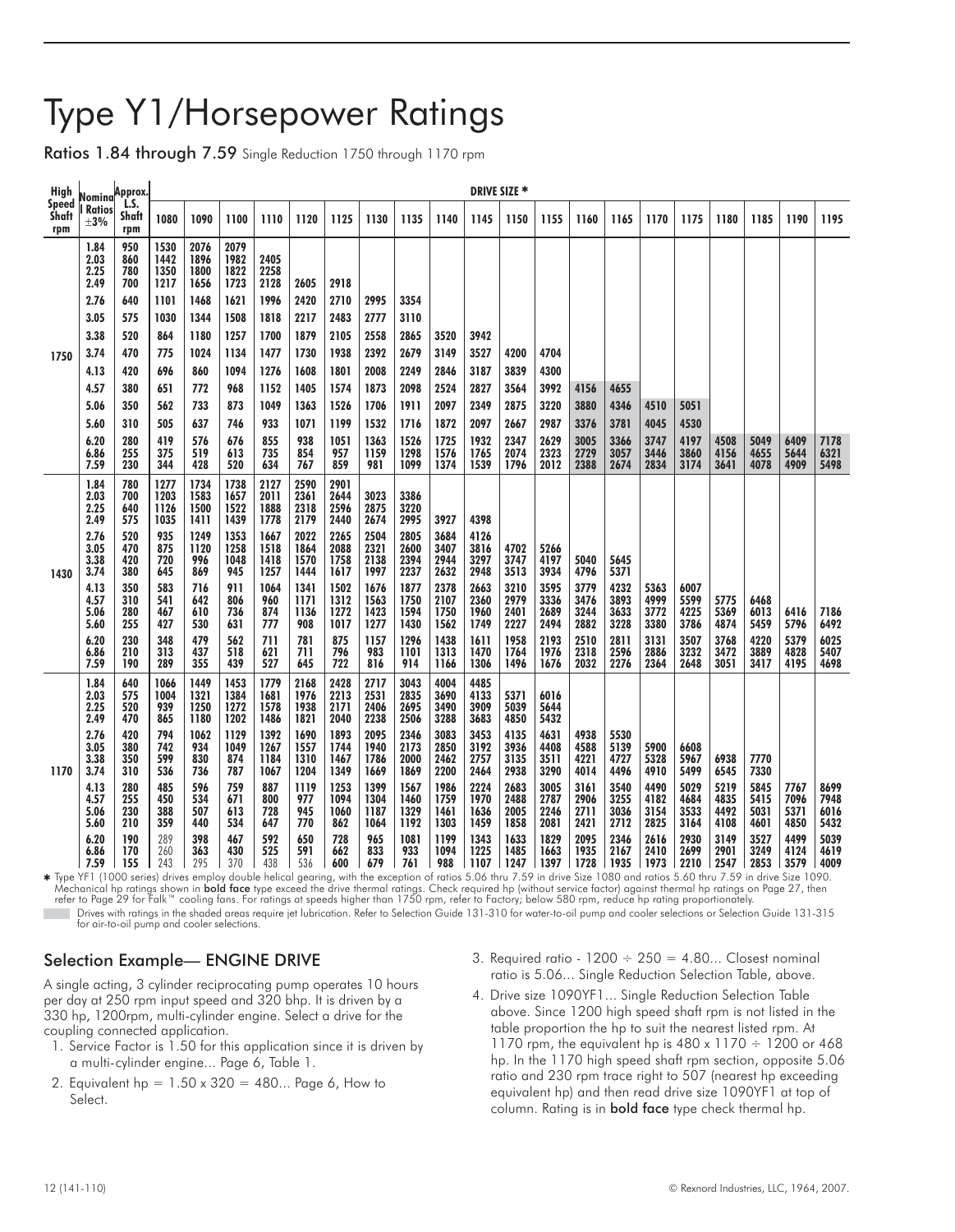# Type Y1/Torque Ratings

(POUND-INCHES AT LOW SPEED SHAFT. . . MULTIPLY VALUES LISTED BELOW BY 1000)

Ratios 1.84 through 7.59 Single Reduction 1750 through 11700 rpm

| High                         | Nomina Approx.               |                          |                          |                          |                          |                          |                          |                          |                          |                          |                          |                          | DRIVE SIZE *             |                          |                          |                          |                           |                            |                              |                              |                              |                              |
|------------------------------|------------------------------|--------------------------|--------------------------|--------------------------|--------------------------|--------------------------|--------------------------|--------------------------|--------------------------|--------------------------|--------------------------|--------------------------|--------------------------|--------------------------|--------------------------|--------------------------|---------------------------|----------------------------|------------------------------|------------------------------|------------------------------|------------------------------|
| <b>Speed</b><br>Shaft<br>rpm | <b>Ratios</b><br>$\pm 3\%$   | LS.<br>Shaft<br>rpm      | 1080                     | 1090                     | 1100                     | 1110                     | 1120                     | 1125                     | 1130                     | 1135                     | 1140                     | 1145                     | 1150                     | 1155                     | 1160                     | 1165                     | 1170                      | 1175                       | 1180                         | 1185                         | 1190                         | 1195                         |
|                              | 1.84<br>2.03<br>2.25<br>2.49 | 950<br>860<br>780<br>700 | 101<br>106<br>110<br>110 | 135<br>144<br>142<br>148 | 136<br>141<br>147<br>152 | 176<br>181<br>188        | 231                      | 259                      |                          |                          |                          |                          |                          |                          |                          |                          |                           |                            |                              |                              |                              |                              |
| 1750                         | 2.76<br>3.05<br>3.38<br>3.74 | 640<br>575<br>520<br>470 | 110<br>110<br>105<br>106 | 147<br>143<br>142<br>139 | 157<br>161<br>154<br>155 | 194<br>199<br>205<br>200 | 238<br>243<br>231<br>237 | 266<br>272<br>259<br>265 | 294<br>304<br>308<br>313 | 329<br>340<br>345<br>350 | 417<br>414               | 467<br>464               | 553                      | 619                      |                          |                          |                           |                            |                              |                              |                              |                              |
|                              | 4.13<br>4.57<br>5.06<br>5.60 | 420<br>380<br>350<br>310 | 106<br>104<br>102<br>101 | 130<br>130<br>131<br>128 | 159<br>162<br>161<br>155 | 188<br>186<br>186<br>186 | 238<br>237<br>243<br>222 | 266<br>265<br>272<br>249 | 298<br>303<br>303<br>305 | 334<br>339<br>339<br>342 | 413<br>419<br>375<br>377 | 463<br>469<br>420<br>422 | 567<br>575<br>514<br>519 | 635<br>644<br>576<br>581 | 680<br>688<br>688        | 762<br>771<br>770        | 806<br>808                | 903<br>905                 |                              |                              |                              |                              |
|                              | 6.20<br>6.86<br>7.59         | 280<br>255<br>230        | 94.9<br>93.9<br>91.4     | 128<br>127<br>119        | 147<br>147<br>139        | 192<br>184<br>175        | 207<br>209<br>206        | 232<br>234<br>231        | 305<br>290<br>269        | 342<br>325<br>301        | 380<br>385<br>370        | 426<br>431<br>414        | 525<br>513<br>492        | 588<br>574<br>551        | 669<br>662<br>641        | 749<br>741<br>718        | 814<br>829<br>773         | 912<br>928<br>866          | 1002<br>1003<br>1011         | 1122<br>1123<br>1132         | 1419<br>1365<br>1306         | 1589<br>1529<br>1463         |
| 1430                         | 1.84<br>2.03<br>2.25<br>2.49 | 780<br>700<br>640<br>575 | 103<br>108<br>112<br>115 | 138<br>147<br>144<br>154 | 139<br>144<br>150<br>155 | 169<br>180<br>185<br>192 | 212<br>212<br>228<br>237 | 237<br>237<br>255<br>265 | 270<br>279<br>293        | 302<br>313<br>328        | 429                      | 481                      |                          |                          |                          |                          |                           |                            |                              |                              |                              |                              |
|                              | 2.76<br>3.05<br>3.38<br>3.74 | 520<br>470<br>420<br>380 | 115<br>114<br>107<br>107 | 153<br>146<br>147<br>144 | 160<br>164<br>157<br>158 | 199<br>203<br>209<br>208 | 243<br>250<br>237<br>241 | 272<br>280<br>265<br>270 | 301<br>311<br>315<br>320 | 337<br>348<br>353<br>358 | 445<br>456<br>427<br>424 | 498<br>511<br>478<br>475 | 615<br>558<br>566        | 689<br>625<br>634        | 754<br>771               | 844<br>863               |                           |                            |                              |                              |                              |                              |
|                              | 4.13<br>4.57<br>5.06<br>5.60 | 350<br>310<br>280<br>255 | 109<br>106<br>104<br>105 | 133<br>132<br>133<br>130 | 162<br>165<br>166<br>160 | 192<br>190<br>190<br>190 | 243<br>242<br>248<br>230 | 272<br>271<br>278<br>258 | 304<br>309<br>309<br>312 | 341<br>346<br>346<br>349 | 422<br>428<br>383<br>385 | 473<br>479<br>429<br>431 | 580<br>588<br>525<br>530 | 650<br>659<br>588<br>594 | 680<br>696<br>704<br>718 | 762<br>780<br>789<br>804 | 968<br>988<br>826<br>827  | 1084<br>1106<br>925<br>926 | 1137<br>1174<br>1161         | 1273<br>1315<br>1300         | 1422<br>1444                 | 1593<br>1617                 |
|                              | 6.20<br>6.86<br>7.59         | 230<br>210<br>190        | 96.5<br>95.9<br>94.0     | 130<br>130<br>120        | 150<br>152<br>144        | 195<br>190<br>178        | 211<br>213<br>213        | 236<br>238<br>238        | 318<br>301<br>273        | 356<br>337<br>306        | 388<br>392<br>384        | 434<br>439<br>430        | 536<br>534<br>502        | 600<br>598<br>562        | 683<br>688<br>668        | 765<br>770<br>748        | 833<br>849<br>789         | 933<br>951<br>884          | 1025<br>1026<br>1036         | 1148<br>1149<br>1160         | 1457<br>1429<br>1366         | 1632<br>1601<br>1530         |
|                              | 1.84<br>2.03<br>2.25<br>2.49 | 640<br>575<br>520<br>470 | 106<br>110<br>114<br>117 | 141<br>150<br>147<br>158 | 142<br>147<br>154<br>159 | 173<br>184<br>189<br>196 | 216<br>216<br>233<br>242 | 242<br>242<br>261<br>271 | 263<br>277<br>286<br>299 | 294<br>310<br>320<br>335 | 389<br>410<br>424<br>439 | 436<br>459<br>475<br>492 | 598<br>623<br>633        | 670<br>698<br>709        |                          |                          |                           |                            |                              |                              |                              |                              |
| 1170                         | 2.76<br>3.05<br>3.38<br>3.74 | 420<br>380<br>350<br>310 | 119<br>118<br>108<br>109 | 159<br>149<br>150<br>149 | 164<br>167<br>160<br>161 | 203<br>207<br>213<br>216 | 248<br>255<br>241<br>246 | 278<br>286<br>270<br>275 | 307<br>317<br>321<br>327 | 344<br>355<br>360<br>366 | 455<br>467<br>436<br>433 | 510<br>523<br>488<br>485 | 596<br>629<br>571<br>579 | 667<br>704<br>639<br>648 | 722<br>734<br>771<br>788 | 809<br>822<br>864<br>882 | 964<br>946<br>972         | 1080<br>1059<br>1089       | 1249<br>1280                 | 1399<br>1434                 |                              |                              |
|                              | 4.13<br>4.57<br>5.06<br>5.60 | 280<br>255<br>230<br>210 | 111<br>108<br>105<br>108 | 135<br>135<br>135<br>132 | 165<br>168<br>169<br>166 | 196<br>193<br>193<br>193 | 247<br>246<br>253<br>238 | 277<br>276<br>283<br>267 | 311<br>314<br>315<br>318 | 348<br>352<br>353<br>356 | 431<br>437<br>391<br>392 | 483<br>489<br>438<br>439 | 593<br>601<br>537<br>541 | 664<br>673<br>601<br>606 | 696<br>712<br>720<br>738 | 779<br>797<br>806<br>826 | 990<br>1010<br>844<br>845 | 1109<br>1131<br>945<br>946 | 1149<br>1163<br>1201<br>1196 | 1287<br>1303<br>1345<br>1340 | 1687<br>1733<br>1455<br>1477 | 1889<br>1941<br>1630<br>1654 |
|                              | 6.20<br>6.86<br>7.59         | 190<br>170<br>155        | 97.9<br>97.4<br>96.6     | 132<br>132<br>122        | 152<br>155<br>148        | 199<br>196<br>181        | 214<br>216<br>216        | 240<br>242<br>242        | 323<br>312<br>279        | 362<br>349<br>312        | 396<br>399<br>398        | 443<br>447<br>446        | 546<br>549<br>511        | 611<br>615<br>572        | 696<br>701<br>694        | 780<br>785<br>777        | 850<br>867<br>805         | 952<br>971<br>902          | 1046<br>1047<br>1057         | 1172<br>1173<br>1184         | 1489<br>1492<br>1425         | 1668<br>1671<br>1596         |

Figure YF1 (1000 series) drives employ double helical gearing, with the exception of ratios 5.06 thru 7.59 in drive Size 1080 and ratios 5.60 thru 7.59 in drive Size 1090.<br>Torque ration some the drive thermal ratings. Co torque for 580 rpm.<br>Drives with ratin

Drives with ratings in the shaded areas require jet lubrication. Refer to Selection Guide 131-310 for water -to-oil pump and cooler selections or Selection Guide 131-315 for air-to-oil pump and cooler selections.

- 5. Drive thermal hp of 321 is adequate . . . Page 27, Thermal Horsepower Table. Since the thermal capacity of 321 hp exceeds the actual 320 hp load, the standard 1090YF1 is satisfactory.
- 6. There is no overhung load since the drive is coupling connected. Refer to Falk™ Steelflex® and Gear coupling Selection Guides for coupling selections.
- 7. Refer to Pages 36 and 37 for drive dimensions and Page 47 for information required to process order.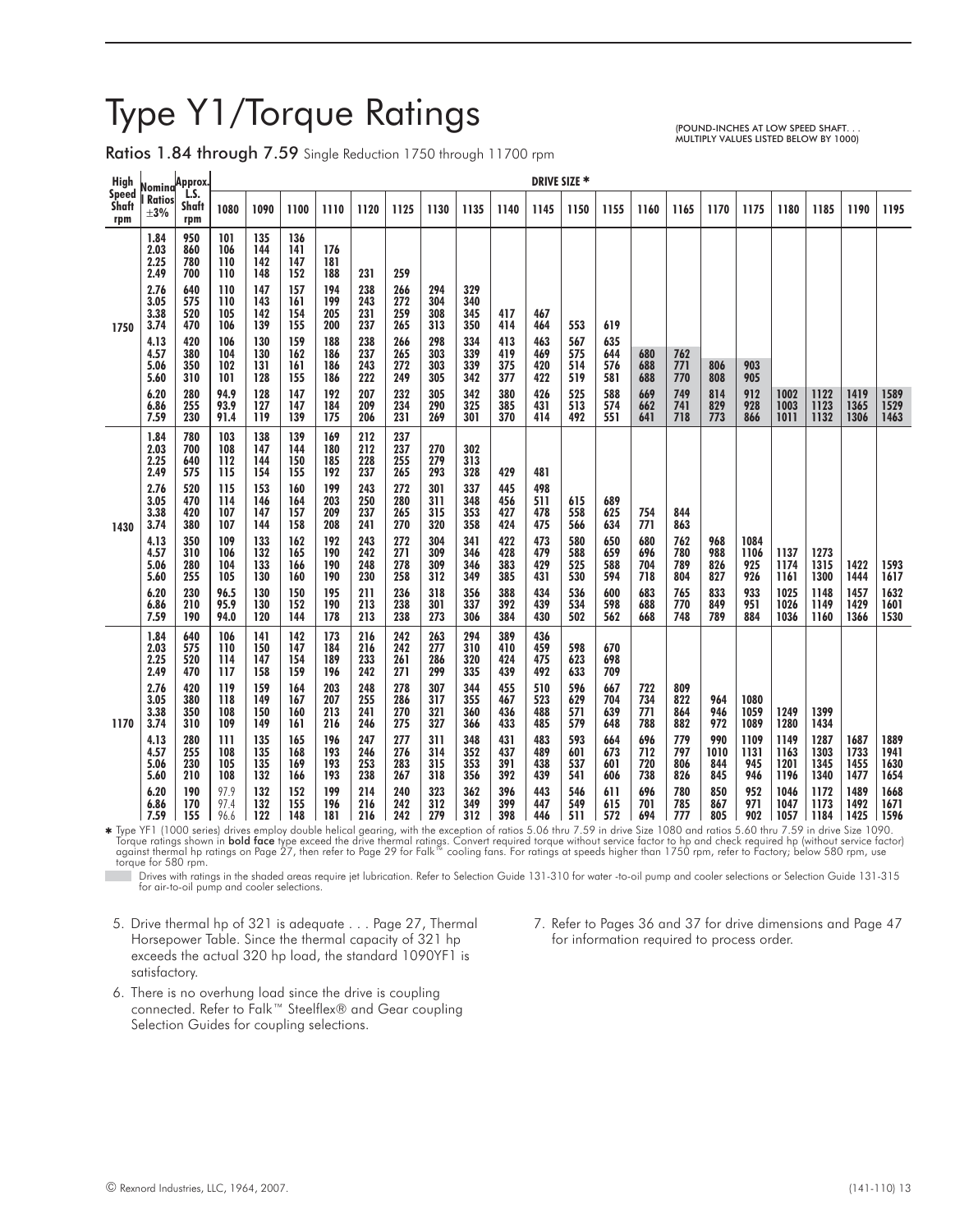# Type Y1/Horsepower Ratings

Ratios 1.84 through 7.59 Single Reduction 870 through 580 rpm

| High                  | Nominal  Approx.             |                          |                          |                            |                            |                              |                              |                              |                              |                              |                              |                              | DRIVE SIZE *                 |                              |                              |                              |                              |                              |                              |                              |                              |                              |
|-----------------------|------------------------------|--------------------------|--------------------------|----------------------------|----------------------------|------------------------------|------------------------------|------------------------------|------------------------------|------------------------------|------------------------------|------------------------------|------------------------------|------------------------------|------------------------------|------------------------------|------------------------------|------------------------------|------------------------------|------------------------------|------------------------------|------------------------------|
| Speed<br>Shaft<br>rpm | <b>Ratios</b><br>$\pm 3\%$   | L.S. Shaft<br>rpm        | 1080                     | 1090                       | 1100                       | 1110                         | 1120                         | 1125                         | 1130                         | 1135                         | 1140                         | 1145                         | 1150                         | 1155                         | 1160                         | 1165                         | 1170                         | 1175                         | 1180                         | 1185                         | 1190                         | 1195                         |
|                       | 1.84<br>2.03<br>2.25<br>2.49 | 470<br>430<br>390<br>350 | 814<br>766<br>717<br>656 | 1096<br>1010<br>950<br>888 | 1113<br>1060<br>973<br>919 | 1364<br>1288<br>1208<br>1137 | 1663<br>1515<br>1486<br>1396 | 1863<br>1697<br>1664<br>1563 | 2088<br>1944<br>1846<br>1715 | 2338<br>2177<br>2068<br>1921 | 3079<br>2836<br>2680<br>2524 | 3449<br>3176<br>3002<br>2827 | 4387<br>4131<br>3873<br>3727 | 4913<br>4627<br>4338<br>4174 | 5310<br>4964<br>4579<br>4453 | 5947<br>5560<br>5129<br>4987 | 5900<br>5664<br>5254         | 6608<br>6344<br>5884         | 8230<br>7629                 | 9218<br>8544                 |                              |                              |
| 870                   | 2.76                         | 320                      | 594                      | 792                        | 863                        | 1065                         | 1294                         | 1449                         | 1604                         | 1797                         | 2365                         | 2649                         | 3175                         | 3556                         | 3796                         | 4252                         | 4973                         | 5570                         | 6155                         | 6894                         | 8791                         | 9846                         |
|                       | 3.05                         | 290                      | 560                      | 712                        | 801                        | 968                          | 1191                         | 1334                         | 1486                         | 1664                         | 2184                         | 2446                         | 3021                         | 3383                         | 3526                         | 3949                         | 4538                         | 5082                         | 5799                         | 6495                         | 8254                         | 9244                         |
|                       | 3.38                         | 260                      | 456                      | 633                        | 667                        | 904                          | 1002                         | 1122                         | 1366                         | 1530                         | 1886                         | 2112                         | 2404                         | 2692                         | 3240                         | 3629                         | 4095                         | 4586                         | 5336                         | 5976                         | 6914                         | 7744                         |
|                       | 3.74                         | 235                      | 408                      | 572                        | 600                        | 815                          | 921                          | 1031                         | 1276                         | 1429                         | 1684                         | 1886                         | 2251                         | 2521                         | 3080                         | 3450                         | 3771                         | 4223                         | 5030                         | 5634                         | 6386                         | 7152                         |
|                       | 4.13                         | 210                      | 368                      | 453                        | 578                        | 676                          | 854                          | 957                          | 1069                         | 1197                         | 1520                         | 1702                         | 2054                         | 2300                         | 2423                         | 2714                         | 3446                         | 3859                         | 4008                         | 4489                         | 5971                         | 6688                         |
|                       | 4.57                         | 190                      | 342                      | 406                        | 511                        | 610                          | 745                          | 834                          | 996                          | 1115                         | 1345                         | 1506                         | 1904                         | 2132                         | 2226                         | 2493                         | 3207                         | 3592                         | 3711                         | 4156                         | 5451                         | 6105                         |
|                       | 5.06                         | 175                      | 295                      | 386                        | 466                        | 554                          | 721                          | 808                          | 905                          | 1014                         | 1115                         | 1249                         | 1533                         | 1717                         | 2076                         | 2325                         | 2417                         | 2707                         | 3446                         | 3859                         | 4123                         | 4618                         |
|                       | 5.60                         | 155                      | 272                      | 334                        | 414                        | 492                          | 601                          | 673                          | 812                          | 909                          | 995                          | 1114                         | 1420                         | 1590                         | 1852                         | 2074                         | 2163                         | 2423                         | 3149                         | 3527                         | 3720                         | 4166                         |
|                       | 6.20                         | 140                      | 219                      | 302                        | 355                        | 450                          | 495                          | 554                          | 736                          | 824                          | 914                          | 1024                         | 1246                         | 1396                         | 1601                         | 1793                         | 2002                         | 2242                         | 2412                         | 2701                         | 3448                         | 3862                         |
|                       | 6.86                         | 130                      | 197                      | 275                        | 327                        | 403                          | 450                          | 504                          | 649                          | 727                          | 834                          | 934                          | 1132                         | 1268                         | 1478                         | 1655                         | 1842                         | 2063                         | 2220                         | 2486                         | 3175                         | 3556                         |
|                       | 7.59                         | 115                      | 186                      | 223                        | 287                        | 332                          | 407                          | 456                          | 517                          | 579                          | 754                          | 845                          | 951                          | 1065                         | 1329                         | 1489                         | 1507                         | 1688                         | 1946                         | 2180                         | 2819                         | 3157                         |
|                       | 1.84<br>2.03<br>2.25<br>2.49 | 390<br>350<br>320<br>290 | 685<br>644<br>602<br>543 | 907<br>850<br>800<br>735   | 937<br>892<br>818<br>773   | 1150<br>1085<br>1018<br>957  | 1403<br>1278<br>1252<br>1175 | 1571<br>1431<br>1402<br>1316 | 1761<br>1639<br>1557<br>1446 | 1972<br>1836<br>1744<br>1619 | 2600<br>2393<br>2262<br>2129 | 2912<br>2680<br>2533<br>2384 | 3705<br>3489<br>3270<br>3146 | 4150<br>3908<br>3662<br>3523 | 4490<br>4196<br>3869<br>3762 | 5029<br>4699<br>4333<br>4213 | 5388<br>4990<br>4789<br>4440 | 6035<br>5589<br>5364<br>4973 | 7813<br>7397<br>6963<br>6385 | 8751<br>8285<br>7798<br>7151 | 8958<br>8493<br>8021         | 10033<br>9512<br>8984        |
| 720                   | 2.76                         | 260                      | 492                      | 655                        | 726                        | 896                          | 1089                         | 1220                         | 1352                         | 1514                         | 1994                         | 2233                         | 2679                         | 3000                         | 3205                         | 3590                         | 4201                         | 4705                         | 5203                         | 5827                         | 7435                         | 8327                         |
|                       | 3.05                         | 235                      | 463                      | 599                        | 674                        | 814                          | 1003                         | 1123                         | 1251                         | 1401                         | 1841                         | 2062                         | 2546                         | 2852                         | 2976                         | 3333                         | 3831                         | 4291                         | 4899                         | 5487                         | 6978                         | 7815                         |
|                       | 3.38                         | 210                      | 383                      | 531                        | 560                        | 760                          | 843                          | 944                          | 1150                         | 1288                         | 1588                         | 1779                         | 2026                         | 2269                         | 2733                         | 3061                         | 3456                         | 3871                         | 4505                         | 5046                         | 5843                         | 6544                         |
|                       | 3.74                         | 190                      | 342                      | 480                        | 504                        | 685                          | 774                          | 867                          | 1074                         | 1203                         | 1418                         | 1588                         | 1896                         | 2124                         | 2597                         | 2909                         | 3181                         | 3563                         | 4246                         | 4756                         | 5393                         | 6040                         |
|                       | 4.13                         | 175                      | 309                      | 380                        | 486                        | 568                          | 718                          | 804                          | 899                          | 1007                         | 1279                         | 1432                         | 1729                         | 1937                         | 2042                         | 2287                         | 2905                         | 3254                         | 3381                         | 3787                         | 5042                         | 5647                         |
|                       | 4.57                         | 155                      | 287                      | 341                        | 429                        | 512                          | 626                          | 701                          | 838                          | 938                          | 1131                         | 1267                         | 1603                         | 1795                         | 1875                         | 2100                         | 2704                         | 3028                         | 3129                         | 3505                         | 4598                         | 5150                         |
|                       | 5.06                         | 140                      | 247                      | 323                        | 391                        | 465                          | 606                          | 679                          | 762                          | 853                          | 938                          | 1051                         | 1290                         | 1445                         | 1747                         | 1957                         | 2037                         | 2281                         | 2904                         | 3252                         | 3478                         | 3895                         |
|                       | 5.60                         | 130                      | 228                      | 280                        | 347                        | 413                          | 512                          | 573                          | 681                          | 763                          | 836                          | 936                          | 1195                         | 1338                         | 1558                         | 1745                         | 1821                         | 2040                         | 2653                         | 2971                         | 3135                         | 3511                         |
|                       | 6.20                         | 115                      | 183                      | 253                        | 298                        | 377                          | 415                          | 465                          | 617                          | 691                          | 769                          | 861                          | 1047                         | 1173                         | 1347                         | 1509                         | 1685                         | 1887                         | 2030                         | 2274                         | 2905                         | 3254                         |
|                       | 6.86                         | 105                      | 165                      | 230                        | 274                        | 338                          | 378                          | 423                          | 553                          | 619                          | 700                          | 784                          | 952                          | 1066                         | 1243                         | 1392                         | 1550                         | 1736                         | 1868                         | 2092                         | 2674                         | 2995                         |
|                       | 7.59                         | 95                       | 155                      | 187                        | 243                        | 279                          | 342                          | 383                          | 434                          | 486                          | 633                          | 709                          | 798                          | 894                          | 1117                         | 1251                         | 1267                         | 1419                         | 1638                         | 1834                         | 2413                         | 2703                         |
|                       | 1.84<br>2.03<br>2.25<br>2.49 | 320<br>290<br>260<br>235 | 561<br>528<br>488<br>438 | 731<br>696<br>671<br>592   | 769<br>732<br>671<br>634   | 944<br>891<br>835<br>785     | 1153<br>1049<br>1029<br>965  | 1291<br>1175<br>1152<br>1081 | 1449<br>1348<br>1279<br>1188 | 1623<br>1510<br>1433<br>1330 | 2140<br>1969<br>1860<br>1750 | 2397<br>2205<br>2083<br>1960 | 3052<br>2872<br>2690<br>2588 | 3418<br>3217<br>3013<br>2898 | 3703<br>3458<br>3187<br>3097 | 4147<br>3873<br>3569<br>3469 | 4446<br>4115<br>3948<br>3659 | 4979<br>4609<br>4422<br>4098 | 6450<br>6104<br>5743<br>5143 | 7224<br>6836<br>6432<br>5760 | 7815<br>7397<br>7011<br>6619 | 8753<br>8285<br>7852<br>7413 |
| 580                   | 2.76                         | 210                      | 396                      | 528                        | 595                        | 735                          | 894                          | 1001                         | 1110                         | 1243                         | 1638                         | 1835                         | 2203                         | 2467                         | 2638                         | 2955                         | 3460                         | 3875                         | 4287                         | 4801                         | 6131                         | 6867                         |
|                       | 3.05                         | 190                      | 373                      | 490                        | 552                        | 667                          | 815                          | 913                          | 1027                         | 1150                         | 1512                         | 1693                         | 2094                         | 2345                         | 2448                         | 2742                         | 3154                         | 3532                         | 4036                         | 4520                         | 5670                         | 6350                         |
|                       | 3.38                         | 175                      | 313                      | 435                        | 458                        | 623                          | 690                          | 773                          | 944                          | 1057                         | 1304                         | 1460                         | 1664                         | 1864                         | 2246                         | 2516                         | 2844                         | 3185                         | 3709                         | 4154                         | 4813                         | 5391                         |
|                       | 3.74                         | 155                      | 280                      | 390                        | 412                        | 561                          | 634                          | 710                          | 880                          | 986                          | 1163                         | 1303                         | 1557                         | 1744                         | 2135                         | 2391                         | 2616                         | 2930                         | 3494                         | 3913                         | 4440                         | 4973                         |
|                       | 4.13                         | 140                      | 252                      | 311                        | 397                        | 465                          | 588                          | 659                          | 737                          | 825                          | 1049                         | 1175                         | 1420                         | 1590                         | 1678                         | 1879                         | 2388                         | 2674                         | 2780                         | 3114                         | 4149                         | 4647                         |
|                       | 4.57                         | 130                      | 234                      | 278                        | 351                        | 419                          | 513                          | 574                          | 686                          | 768                          | 927                          | 1038                         | 1314                         | 1472                         | 1539                         | 1724                         | 2221                         | 2487                         | 2572                         | 2881                         | 3703                         | 4148                         |
|                       | 5.06                         | 115                      | 202                      | 264                        | 319                        | 381                          | 496                          | 555                          | 623                          | 698                          | 769                          | 861                          | 1057                         | 1184                         | 1434                         | 1606                         | 1672                         | 1873                         | 2386                         | 2672                         | 2858                         | 3201                         |
|                       | 5.60                         | 105                      | 186                      | 229                        | 283                        | 338                          | 421                          | 471                          | 558                          | 625                          | 684                          | 766                          | 979                          | 1096                         | 1278                         | 1431                         | 1495                         | 1674                         | 2179                         | 2440                         | 2576                         | 2885                         |
|                       | 6.20                         | 95                       | 149                      | 206                        | 243                        | 308                          | 339                          | 380                          | 505                          | 566                          | 629                          | 704                          | 858                          | 961                          | 1104                         | 1237                         | 1382                         | 1548                         | 1666                         | 1866                         | 2386                         | 2672                         |
|                       | 6.86                         | 85                       | 134                      | 188                        | 223                        | 276                          | 308                          | 345                          | 453                          | 507                          | 573                          | 642                          | 779                          | 872                          | 1018                         | 1140                         | 1271                         | 1423                         | 1532                         | 1716                         | 2195                         | 2458                         |
|                       | 7.59                         | 77                       | 127                      | 152                        | 200                        | 227                          | 279                          | 313                          | 354                          | 397                          | 518                          | 580                          | 653                          | 731                          | 915                          | 1025                         | 1038                         | 1163                         | 1342                         | 1503                         | 2002                         | 2242                         |

€ Type YF1 (1000 series) drives employ double helical gearing, with the exception of ratios 5.06 thru 7.59 in drive Size 1080 and ratios 5.60 thru 7.59 in drive Size 1090.<br>Mechanical hp ratios of the streament ratings and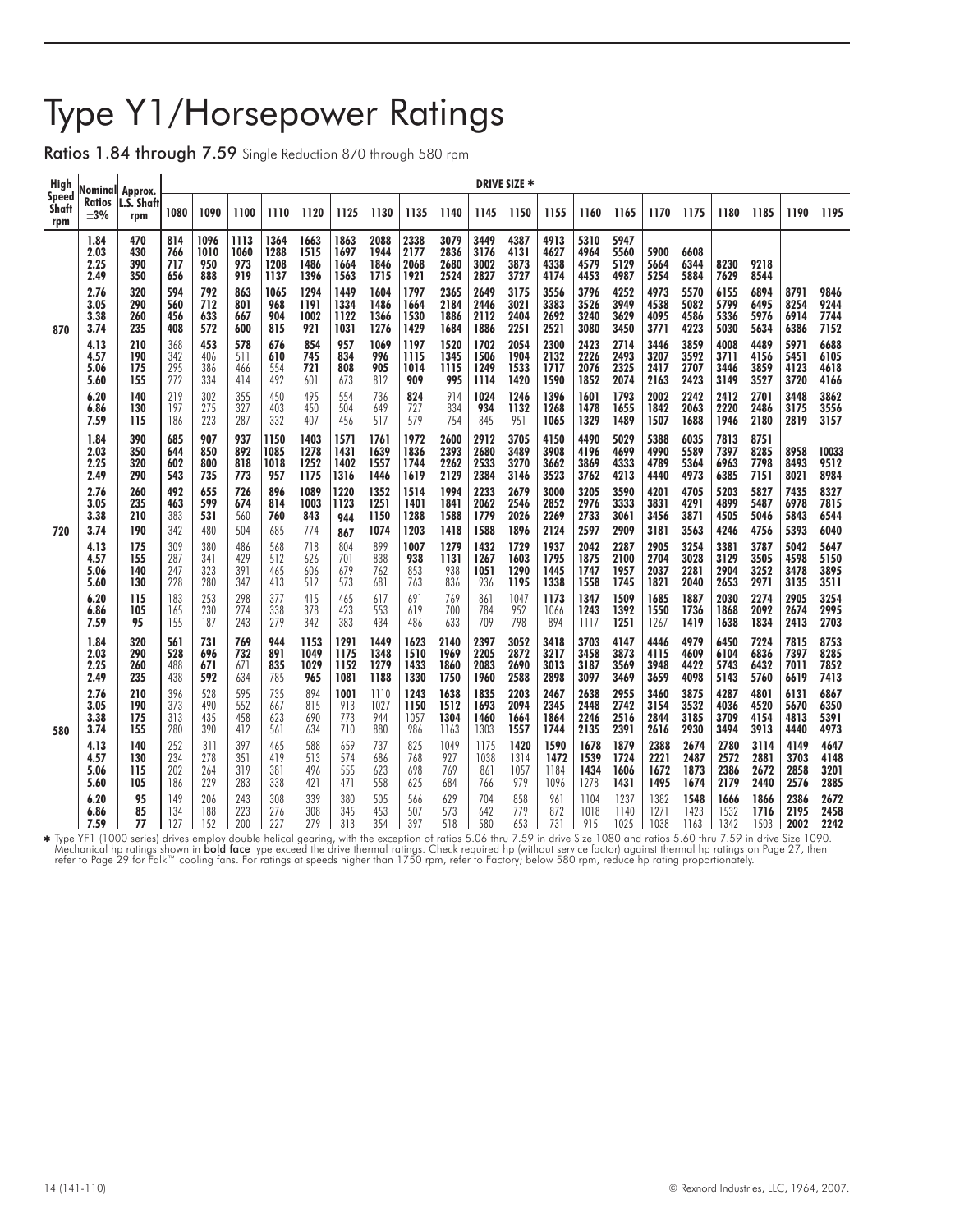# Type Y1/Torque Ratings

Ratios 1.84 through 7.59 Single Reduction 870 through 580 rpm

(POUND-INCHES AT LOW SPEED SHAFT. .. MULTIPLY VALUES LISTED BELOW BY 1000)

| High                  | Nomina'                      | Approx.                  |                          |                          |                          |                          |                          |                          |                          |                          |                          |                          | <b>DRIVE SIZE *</b>      |                          |                          |                          |                            |                             |                              |                              |                              |                              |
|-----------------------|------------------------------|--------------------------|--------------------------|--------------------------|--------------------------|--------------------------|--------------------------|--------------------------|--------------------------|--------------------------|--------------------------|--------------------------|--------------------------|--------------------------|--------------------------|--------------------------|----------------------------|-----------------------------|------------------------------|------------------------------|------------------------------|------------------------------|
| Speed<br>Shaft<br>rpm | <b>Ratios</b><br>$\pm 3\%$   | L.S.<br>Shaft<br>rpm     | 1080                     | 1090                     | 1100                     | 1110                     | 1120                     | 1125                     | 1130                     | 1135                     | 1140                     | 1145                     | 1150                     | 1155                     | 1160                     | 1165                     | 1170                       | 1175                        | 1180                         | 1185                         | 1190                         | 1195                         |
|                       | 1.84<br>2.03<br>2.25<br>2.49 | 470<br>430<br>390<br>350 | 108<br>113<br>117<br>120 | 143<br>154<br>150<br>159 | 146<br>151<br>158<br>163 | 178<br>189<br>195<br>202 | 223<br>223<br>240<br>249 | 250<br>250<br>269<br>279 | 271<br>286<br>295<br>309 | 304<br>320<br>330<br>346 | 403<br>423<br>438<br>454 | 451<br>474<br>491<br>508 | 595<br>619<br>644<br>654 | 666<br>693<br>721<br>732 | 696<br>729<br>756<br>780 | 780<br>817<br>847<br>874 | 865<br>909<br>929          | 969<br>1018<br>1040         | 1315<br>1371                 | 1473<br>1535                 |                              |                              |
| 870                   | 2.76                         | 320                      | 120                      | 160                      | 168                      | 209                      | 256                      | 287                      | 316                      | 354                      | 470                      | 526                      | 615                      | 689                      | 747                      | 837                      | 979                        | 1097                        | 1217                         | 1363                         | 1713                         | 1918                         |
|                       | 3.05                         | 290                      | 120                      | 153                      | 172                      | 213                      | 263                      | 294                      | 327                      | 366                      | 480                      | 538                      | 649                      | 727                      | 759                      | 850                      | 997                        | 1117                        | 1248                         | 1398                         | 1771                         | 1983                         |
|                       | 3.38                         | 260                      | 111                      | 153                      | 165                      | 219                      | 248                      | 278                      | 330                      | 370                      | 449                      | 503                      | 588                      | 659                      | 796                      | 892                      | 978                        | 1095                        | 1292                         | 1447                         | 1655                         | 1854                         |
|                       | 3.74                         | 235                      | 112                      | 156                      | 165                      | 222                      | 253                      | 283                      | 336                      | 376                      | 446                      | 499                      | 596                      | 667                      | 813                      | 911                      | 1004                       | 1124                        | 1323                         | 1482                         | 1710                         | 1915                         |
|                       | 4.13<br>4.57<br>5.06<br>5.60 | 210<br>190<br>175<br>155 | 113<br>110<br>108<br>110 | 138<br>138<br>138<br>135 | 169<br>172<br>173<br>173 | 201<br>198<br>198<br>197 | 254<br>253<br>259<br>251 | 285<br>283<br>290<br>281 | 320<br>323<br>323<br>326 | 358<br>362<br>362<br>365 | 444<br>448<br>401<br>403 | 497<br>502<br>449<br>451 | 610<br>618<br>551<br>556 | 683<br>692<br>617<br>623 | 717<br>733<br>741<br>758 | 803<br>821<br>830<br>849 | 1022<br>1041<br>870<br>870 | 1145<br>1166<br>974<br>974  | 1187<br>1201<br>1239<br>1233 | 1329<br>1345<br>1388<br>1381 | 1744<br>1790<br>1502<br>1523 | 1953<br>2005<br>1682<br>1706 |
|                       | 6.20                         | 140                      | 99.8                     | 135                      | 155                      | 203                      | 220                      | 246                      | 332                      | 372                      | 405                      | 454                      | 561                      | 628                      | 716                      | 802                      | 875                        | 980                         | 1078                         | 1207                         | 1535                         | 1719                         |
|                       | 6.86                         | 130                      | 99.2                     | 135                      | 158                      | 203                      | 221                      | 248                      | 327                      | 366                      | 410                      | 459                      | 563                      | 630                      | 721                      | 807                      | 891                        | 998                         | 1078                         | 1207                         | 1545                         | 1730                         |
|                       | 7.59                         | 115                      | 99.4                     | 124                      | 155                      | 185                      | 221                      | 247                      | 285                      | 319                      | 408                      | 457                      | 524                      | 587                      | 718                      | 804                      | 827                        | 926                         | 1087                         | 1217                         | 1509                         | 1690                         |
|                       | 1.84<br>2.03<br>2.25<br>2.49 | 390<br>350<br>320<br>290 | 110<br>115<br>119<br>120 | 143<br>157<br>153<br>159 | 149<br>154<br>161<br>166 | 182<br>193<br>198<br>205 | 228<br>227<br>245<br>254 | 255<br>254<br>274<br>284 | 277<br>291<br>301<br>314 | 310<br>326<br>337<br>352 | 411<br>431<br>446<br>463 | 460<br>483<br>500<br>518 | 606<br>631<br>657<br>667 | 679<br>707<br>736<br>747 | 712<br>745<br>772<br>796 | 797<br>834<br>865<br>892 | 845<br>885<br>929<br>948   | 946<br>991<br>1040<br>1062  | 1263<br>1315<br>1345<br>1387 | 1415<br>1473<br>1506<br>1553 | 1590<br>1644<br>1698         | 1781<br>1841<br>1902         |
| 720                   | 2.76                         | 260                      | 120                      | 159                      | 171                      | 212                      | 261                      | 292                      | 322                      | 361                      | 479                      | 536                      | 628                      | 703                      | 763                      | 854                      | 999                        | 1119                        | 1243                         | 1392                         | 1750                         | 1960                         |
|                       | 3.05                         | 235                      | 120                      | 155                      | 175                      | 217                      | 267                      | 299                      | 332                      | 372                      | 489                      | 548                      | 662                      | 741                      | 774                      | 867                      | 1017                       | 1139                        | 1274                         | 1427                         | 1809                         | 2026                         |
|                       | 3.38                         | 210                      | 113                      | 156                      | 167                      | 223                      | 253                      | 283                      | 337                      | 377                      | 457                      | 512                      | 600                      | 672                      | 812                      | 909                      | 997                        | 1117                        | 1318                         | 1476                         | 1690                         | 1893                         |
|                       | 3.74                         | 190                      | 113                      | 158                      | 167                      | 225                      | 257                      | 288                      | 341                      | 382                      | 454                      | 508                      | 607                      | 680                      | 829                      | 928                      | 1023                       | 1146                        | 1350                         | 1512                         | 1745                         | 1954                         |
|                       | 4.13                         | 175                      | 115                      | 140                      | 172                      | 204                      | 258                      | 289                      | 325                      | 364                      | 451                      | 505                      | 621                      | 695                      | 730                      | 818                      | 1041                       | 1166                        | 1210                         | 1355                         | 1779                         | 1992                         |
|                       | 4.57                         | 155                      | 112                      | 140                      | 174                      | 201                      | 256                      | 287                      | 329                      | 368                      | 456                      | 511                      | 629                      | 704                      | 746                      | 836                      | 1061                       | 1188                        | 1224                         | 1371                         | 1825                         | 2041                         |
|                       | 5.06                         | 140                      | 109                      | 140                      | 176                      | 200                      | 263                      | 295                      | 329                      | 368                      | 408                      | 457                      | 561                      | 628                      | 754                      | 844                      | 886                        | 992                         | 1262                         | 1413                         | 1531                         | 1715                         |
|                       | 5.60                         | 130                      | 111                      | 137                      | 175                      | 200                      | 258                      | 289                      | 330                      | 370                      | 409                      | 458                      | 565                      | 633                      | 771                      | 863                      | 885                        | 991                         | 1255                         | 1406                         | 1551                         | 1737                         |
|                       | 6.20                         | 115                      | 101                      | 137                      | 158                      | 205                      | 222                      | 249                      | 337                      | 377                      | 412                      | 461                      | 569                      | 637                      | 729                      | 816                      | 890                        | 997                         | 1096                         | 1228                         | 1563                         | 1751                         |
|                       | 6.86                         | 105                      | 100                      | 136                      | 160                      | 206                      | 224                      | 251                      | 336                      | 376                      | 415                      | 465                      | 571                      | 640                      | 732                      | 820                      | 906                        | 1015                        | 1096                         | 1227                         | 1572                         | 1761                         |
|                       | 7.59                         | 95                       | 100                      | 126                      | 158                      | 188                      | 224                      | 251                      | 289                      | 324                      | 414                      | 464                      | 531                      | 595                      | 729                      | 816                      | 840                        | 941                         | 1104                         | 1237                         | 1561                         | 1748                         |
|                       | 1.84<br>2.03<br>2.25<br>2.49 | 320<br>290<br>260<br>235 | 112<br>117<br>120<br>120 | 143<br>159<br>159<br>159 | 152<br>157<br>163<br>169 | 185<br>196<br>202<br>209 | 232<br>231<br>249<br>258 | 260<br>259<br>279<br>289 | 282<br>297<br>306<br>321 | 316<br>333<br>343<br>359 | 420<br>441<br>456<br>472 | 470<br>494<br>511<br>529 | 621<br>646<br>671<br>681 | 695<br>723<br>752<br>763 | 729<br>762<br>789<br>814 | 816<br>853<br>884<br>912 | 864<br>905<br>950<br>971   | 968<br>1014<br>1064<br>1087 | 1295<br>1347<br>1377<br>1387 | 1450<br>1509<br>1542<br>1553 | 1541<br>1630<br>1685<br>1739 | 1726<br>1826<br>1887<br>1948 |
| 580                   | 2.76                         | 210                      | 120                      | 160                      | 174                      | 216                      | 265                      | 297                      | 329                      | 368                      | 488                      | 546                      | 640                      | 717                      | 779                      | 872                      | 1021                       | 1144                        | 1271                         | 1424                         | 1791                         | 2006                         |
|                       | 3.05                         | 190                      | 120                      | 158                      | 178                      | 220                      | 270                      | 302                      | 338                      | 379                      | 499                      | 559                      | 675                      | 756                      | 790                      | 885                      | 1039                       | 1164                        | 1303                         | 1459                         | 1825                         | 2041                         |
|                       | 3.38                         | 175                      | 114                      | 158                      | 169                      | 227                      | 256                      | 287                      | 343                      | 384                      | 466                      | 522                      | 612                      | 685                      | 829                      | 928                      | 1019                       | 1141                        | 1347                         | 1509                         | 1729                         | 1936                         |
|                       | 3.74                         | 155                      | 115                      | 159                      | 170                      | 229                      | 261                      | 292                      | 347                      | 389                      | 462                      | 517                      | 619                      | 693                      | 846                      | 947                      | 1045                       | 1170                        | 1379                         | 1544                         | 1783                         | 1997                         |
|                       | 4.13                         | 140                      | 116                      | 142                      | 174                      | 207                      | 263                      | 294                      | 330                      | 370                      | 460                      | 515                      | 633                      | 709                      | 745                      | 834                      | 1063                       | 1190                        | 1235                         | 1383                         | 1817                         | 2035                         |
|                       | 4.57                         | 130                      | 113                      | 141                      | 177                      | 204                      | 261                      | 292                      | 334                      | 374                      | 463                      | 519                      | 640                      | 717                      | 761                      | 852                      | 1081                       | 1211                        | 1248                         | 1398                         | 1826                         | 2042                         |
|                       | 5.06                         | 115                      | 111                      | 142                      | 178                      | 204                      | 267                      | 299                      | 333                      | 373                      | 414                      | 464                      | 571                      | 639                      | 768                      | 860                      | 903                        | 1011                        | 1287                         | 1441                         | 1562                         | 1749                         |
|                       | 5.60                         | 105                      | 112                      | 139                      | 177                      | 203                      | 263                      | 295                      | 336                      | 376                      | 415                      | 465                      | 575                      | 644                      | 785                      | 879                      | 901                        | 1009                        | 1279                         | 1433                         | 1582                         | 1772                         |
|                       | 6.20                         | 95                       | 102                      | 138                      | 159                      | 208                      | 226                      | 253                      | 342                      | 383                      | 418                      | 468                      | 579                      | 648                      | 741                      | 830                      | 906                        | 1015                        | 1117                         | 1251                         | 1593                         | 1784                         |
|                       | 6.86                         | 85                       | 101                      | 138                      | 162                      | 208                      | 227                      | 254                      | 342                      | 383                      | 422                      | 473                      | 580                      | 650                      | 744                      | 833                      | 922                        | 1033                        | 1116                         | 1250                         | 1602                         | 1794                         |
|                       | 7.59                         | 77                       | 102                      | 127                      | 162                      | 189                      | 227                      | 254                      | 293                      | 328                      | 421                      | 471                      | 539                      | 604                      | 741                      | 830                      | 854                        | 957                         | 1123                         | 1258                         | 1607                         | 1800                         |

 Figure YF1 (1000 series) drives employ double helical gearing, with the exception of ratios 5.06 thru 7.59 in drive Size 1080 and ratios 5.60 thru 7.59 in drive Size 1090.<br>Torque ratings shown in **bold face** type exceed th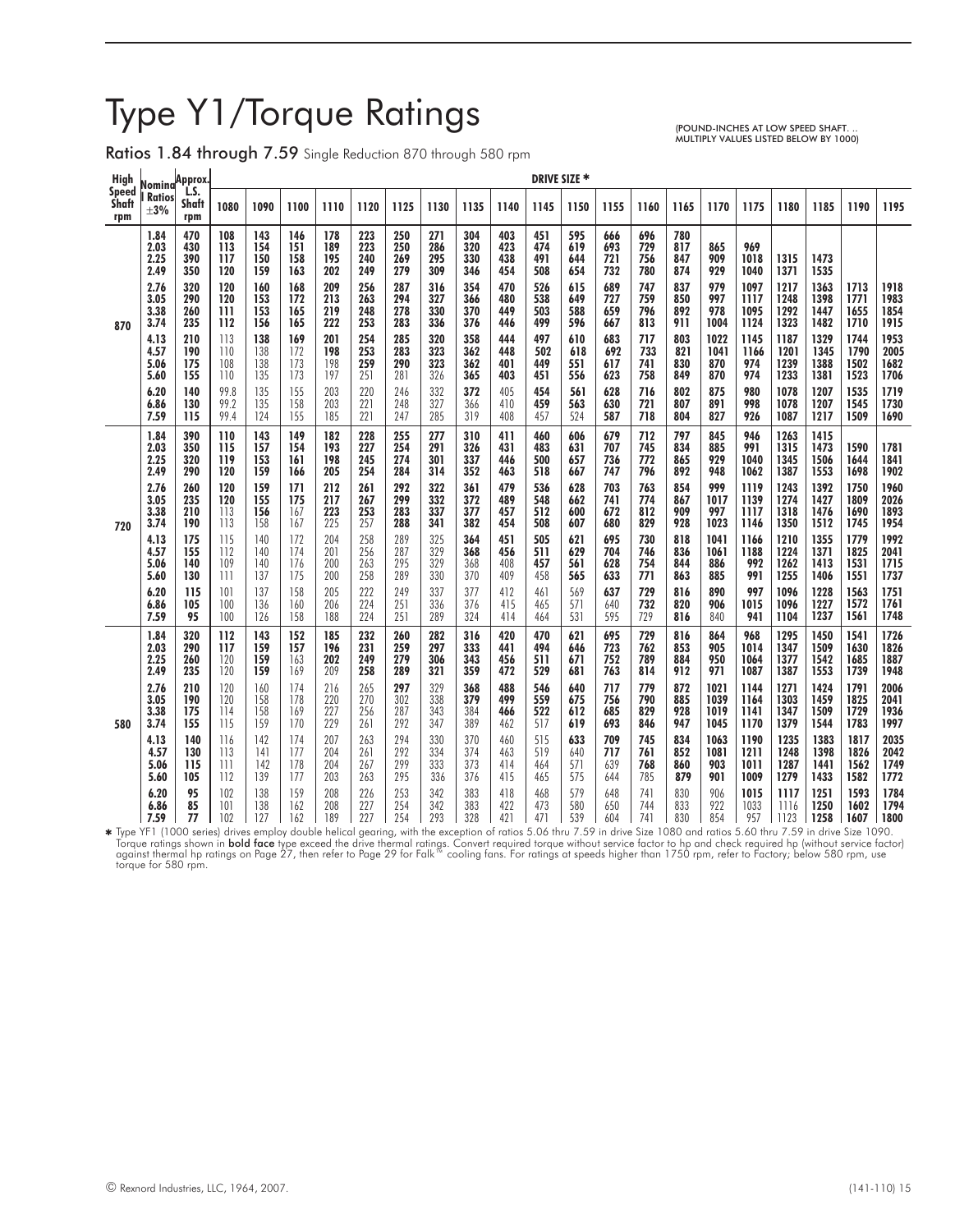# Type Y2/Horsepower Ratings

Ratios 8.40 through 47.08 Double Reduction 1750 through 1170 rpm

|              | Speed <b>Nominal</b> Approx.            |                                 |                                      |                                  |                                 |                                 |                                 |                                 |                                 |                                 |                                 |                                 |                                 | DRIVE SIZE *                         |                                      |                                      |                                      |                              |                                              |                              |                              |                              |                                   |                      |                              |
|--------------|-----------------------------------------|---------------------------------|--------------------------------------|----------------------------------|---------------------------------|---------------------------------|---------------------------------|---------------------------------|---------------------------------|---------------------------------|---------------------------------|---------------------------------|---------------------------------|--------------------------------------|--------------------------------------|--------------------------------------|--------------------------------------|------------------------------|----------------------------------------------|------------------------------|------------------------------|------------------------------|-----------------------------------|----------------------|------------------------------|
| Shaft<br>rpm | <b>Ratios</b><br>$\pm 4\%$              | Shatt<br>rpm                    | 2050                                 | 2060                             | 2070                            | 2080                            | 2090                            | 2100                            | 2110                            | 2120                            | 2125                            | 2130                            |                                 | 2135 2140                            | 2145                                 |                                      |                                      |                              | 2150 2155 2160 2165 2170 2175 2180 2185 2190 |                              |                              |                              |                                   |                      | 2195                         |
|              | 8.40<br>9.30<br>10.29<br>11.39<br>12.61 | 210<br>190<br>170<br>155<br>140 | 84.1<br>84.1<br>82.8<br>66.7<br>66.3 | 132<br>124<br>115<br>101<br>87.5 | 187<br>187<br>166<br>153<br>126 | 266<br>223<br>257<br>226<br>212 | 372<br>303<br>325<br>266<br>270 | 500<br>450<br>440<br>420<br>377 | 570<br>570<br>570<br>486<br>492 | 704<br>704<br>704<br>584<br>578 | 789<br>789<br>789<br>654<br>647 | 887<br>887<br>887<br>750<br>793 | 993<br>993<br>993<br>840<br>888 | 1319<br>1319<br>1240<br>1070<br>1057 | 1477<br>1477<br>1389<br>1198<br>1184 | 1662<br>1662<br>1662<br>1453<br>1428 | 1861<br>1861<br>1861<br>1627<br>1599 | 1996<br>1686                 | 2236<br>1888                                 |                              |                              |                              |                                   |                      |                              |
|              | 13.95<br>15.44<br>17.09                 | 125<br>115<br>100               | 54.6<br>43.2<br>43.2                 | 78.9<br>66.0<br>66.0             | 113<br>90.7<br>90.7             | 187<br>168<br>157               | 221<br>219<br>182               | 343<br>307<br>290               | 416<br>367<br>339               | 495<br>479<br>412               | 554<br>536<br>461               | 650<br>628<br>544               | 728<br>703<br>609               | 911<br>887<br>763                    | 1020<br>993<br>855                   | 1159<br>1185<br>960                  | 1298<br>1327<br>1075                 | 1638<br>1380<br>1413         | 1834<br>1546<br>1582                         | 2054<br>1903<br>1782         | 2301<br>2131<br>1996         | 2737<br>2497<br>2292         | 3065<br>2797<br>2567              | 3032                 | 3396                         |
| 1750         | 18.91                                   | 90                              | 43.2                                 | 65.6                             | 90.7                            | 116                             | 168                             | 260                             | 303                             | 382                             | 428                             | 534                             | 598                             | 685                                  | 767                                  | 1002                                 | 1122                                 | 1190                         | 1333                                         | 1632                         | 1828                         | 2091                         | 2342                              | 2754                 | 3084                         |
|              | 20.93                                   | 84                              | 37.6                                 | 59.0                             | 87.5                            | 116                             | 153                             | 242                             | 287                             | 347                             | 389                             | 464                             | 520                             | 626                                  | 701                                  | 812                                  | 909                                  | 1106                         | 1239                                         | 1460                         | 1635                         | 1954                         | 2189                              | 2535                 | 2839                         |
|              | 23.16                                   | 75                              | 37.4                                 | 51.3                             | 71.9                            | 107                             | 135                             | 221                             | 261                             | 304                             | 340                             | 418                             | 468                             | 538                                  | 602                                  | 821                                  | 919                                  | 990                          | 1109                                         | 1350                         | 1512                         | 1796                         | 2011                              | 2301                 | 2577                         |
|              | 25.63                                   | 68                              | 30.7                                 | 46.1                             | 64.6                            | 95.1                            | 116                             | 177                             | 242                             | 292                             | 327                             | 389                             | 436                             | 529                                  | 592                                  | 671                                  | 751                                  | 901                          | 1009                                         | 1174                         | 1315                         | 1492                         | 1671                              | 1939                 | 2172                         |
|              | 28.36                                   | 60                              | 25.6                                 | 40.2                             | 56.3                            | 92.0                            | 110                             | 177                             | 222                             | 261                             | 292                             | 350                             | 392                             | 462                                  | 517                                  | 637                                  | 713                                  | 831                          | 931                                          | 1170                         | 1310                         | 1492                         | 1671                              | 1939                 | 2172                         |
|              | 31.39                                   | 56                              | 25.6                                 | 39.9                             | 56.3                            | 76.9                            | 95.9                            | 146                             | 177                             | 235                             | 263                             | 298                             | 334                             | 409                                  | 458                                  | 569                                  | 637                                  | 756                          | 847                                          | 978                          | 1095                         | 1267                         | 1419                              | 1611                 | 1804                         |
|              | 34.74                                   | 50                              | 25.6                                 | 34.6                             | 50.0                            | 67.3                            | 94.0                            | 140                             | 177                             | 221                             | 247                             | 283                             | 317                             | 388                                  | 435                                  | 470                                  | 526                                  | 632                          | 708                                          | 847                          | 949                          | 1109                         | 1242                              | 1544                 | 1729                         |
|              | 38.44                                   | 45                              | 21.5                                 | 31.1                             | 44.9                            | 60.6                            | 82.3                            | 125                             | 140                             | 176                             | 197                             | 238                             | 267                             | 320                                  | 358                                  | 470                                  | 526                                  | 629                          | 704                                          | 783                          | 877                          | 1050                         | 1176                              | 1365                 | 1529                         |
|              | 42.54                                   | 40                              | 18.6                                 | 24.9                             | 35.3                            | 47.8                            | 72.0                            | 112                             | 140                             | 176                             | 197                             | 238                             | 267                             | 320                                  | 358                                  | 417                                  | 467                                  | 510                          | 571                                          | 696                          | 780                          | 874                          | 979                               | 1237                 | 1385                         |
|              | 47.08                                   | 37                              | 16.7                                 | 23.1                             | 31.9                            | 45.2                            | 63.7                            | 97.2                            | 120                             | 157                             | 176                             | 208                             | 233                             | 263                                  | 295                                  | 367                                  | 411                                  | 455                          | 510                                          | 615                          | 689                          | 785                          | 879                               | 1028                 | 1151                         |
|              | 8.40<br>9.30<br>10.29<br>11.39          | 170<br>155<br>140<br>125        | 70.9<br>70.9<br>68.4<br>55.7         | 111<br>108<br>95.2<br>84.1       | 158<br>156<br>137<br>128        | 223<br>188<br>216<br>190        | 316<br>259<br>273<br>223        | 434<br>391<br>370<br>353        | 484<br>484<br>484<br>409        | 600<br>600<br>595<br>492        | 672<br>672<br>666<br>551        | 770<br>768<br>770<br>632        | 862<br>860<br>862<br>708        | 1126<br>1126<br>1048<br>904          | 1261<br>1261<br>1174<br>1012         | 1389<br>1389<br>1389<br>1207         | 1556<br>1556<br>1556<br>1352         | 1907<br>1907<br>1662<br>1690 | 2136<br>2136<br>1861<br>1893                 | 2627<br>2429<br>2228<br>1981 | 2942<br>2721<br>2495<br>2219 | 2729                         | 3057                              |                      |                              |
|              | 12.61<br>13.95<br>15.44<br>17.09        | 115<br>100<br>90<br>84          | 55.3<br>45.5<br>36.3<br>36.3         | 73.1<br>65.9<br>55.5<br>55.5     | 105<br>94.7<br>76.3<br>76.3     | 178<br>156<br>142<br>131        | 227<br>185<br>182<br>152        | 316<br>287<br>257<br>242        | 415<br>349<br>305<br>284        | 491<br>415<br>406<br>345        | 550<br>465<br>455<br>386        | 668<br>547<br>513<br>457        | 748<br>613<br>574<br>512        | 891<br>767<br>742<br>641             | 998<br>859<br>831<br>718             | 1206<br>978<br>998<br>808            | 1351<br>1095<br>1118<br>905          | 1426<br>1382<br>1164<br>1190 | 1597<br>1548<br>1304<br>1333                 | 1916<br>1717<br>1607<br>1504 | 2146<br>1923<br>1800<br>1684 | 2517<br>2316<br>2113<br>1935 | 2819<br>2594<br>2366<br>2167      | 3046<br>2766<br>2563 | 3411<br>3098<br>2871         |
| 1430         | 18.91                                   | 75                              | 36.3                                 | 54.1                             | 75.6                            | 97.2                            | 142                             | 217                             | 257                             | 324                             | 363                             | 453                             | 507                             | 581                                  | 651                                  | 843                                  | 944                                  | 1002                         | 1122                                         | 1377                         | 1542                         | 1764                         | 1976                              | 2327                 | 2606                         |
|              | 20.93                                   | 68                              | 31.3                                 | 49.1                             | 72.9                            | 97.2                            | 127                             | 204                             | 240                             | 290                             | 325                             | 389                             | 436                             | 525                                  | 588                                  | 681                                  | 763                                  | 941                          | 1054                                         | 1218                         | 1364                         | 1651                         | 1849                              | 2138                 | 2394                         |
|              | 23.16                                   | 60                              | 31.0                                 | 42.7                             | 59.8                            | 89.3                            | 112                             | 185                             | 218                             | 256                             | 287                             | 354                             | 396                             | 455                                  | 510                                  | 696                                  | 779                                  | 831                          | 931                                          | 1136                         | 1272                         | 1512                         | 1693                              | 1939                 | 2172                         |
|              | 25.63                                   | 56                              | 25.5                                 | 38.3                             | 53.7                            | 79.9                            | 97.2                            | 149                             | 204                             | 245                             | 274                             | 326                             | 365                             | 442                                  | 495                                  | 562                                  | 629                                  | 756                          | 847                                          | 998                          | 1118                         | 1270                         | 1422                              | 1652                 | 1850                         |
|              | 28.36                                   | 50                              | 21.4                                 | 33.7                             | 47.2                            | 76.5                            | 91.1                            | 149                             | 185                             | 218                             | 244                             | 293                             | 328                             | 386                                  | 432                                  | 539                                  | 604                                  | 697                          | 781                                          | 982                          | 1100                         | 1261                         | 1412                              | 1630                 | 1826                         |
|              | 31.39                                   | 45                              | 21.4                                 | 33.1                             | 47.2                            | 63.9                            | 79.8                            | 121                             | 149                             | 198                             | 222                             | 252                             | 282                             | 346                                  | 388                                  | 476                                  | 533                                  | 634                          | 710                                          | 820                          | 918                          | 1064                         | 1192                              | 1353                 | 1515                         |
|              | 34.74                                   | 40                              | 21.4                                 | 28.5                             | 41.5                            | 55.8                            | 78.1                            | 117                             | 149                             | 184                             | 206                             | 236                             | 264                             | 324                                  | 363                                  | 397                                  | 445                                  | 536                          | 600                                          | 719                          | 805                          | 942                          | 1055                              | 1313                 | 1470                         |
|              | 38.44                                   | 37                              | 17.8                                 | 25.8                             | 37.2                            | 50.3                            | 68.4                            | 104                             | 116                             | 148                             | 166                             | 201                             | 225                             | 270                                  | 302                                  | 393                                  | 440                                  | 526                          | 589                                          | 655                          | 734                          | 879                          | 985                               | 1145                 | 1282                         |
|              | 42.54                                   | 34                              | 15.4                                 | 20.6                             | 29.3                            | 39.6                            | 59.7                            | 93.1                            | 117                             | 148                             | 166                             | 199                             | 223                             | 270                                  | 302                                  | 348                                  | 390                                  | 426                          | 477                                          | 582                          | 652                          | 731                          | 819                               | 1037                 | 1161                         |
|              | 47.08                                   | 30                              | 13.8                                 | 19.1                             | 26.4                            | 37.5                            | 52.8                            | 80.8                            | 99.5                            | 131                             | 147                             | 173                             | 194                             | 220                                  | 246                                  | 305                                  | 342                                  | 380                          | 426                                          | 514                          | 576                          | 656                          | 735                               | 861                  | 964                          |
|              | 8.40                                    | 140                             | 59.7                                 | 93.9                             | 133                             | 188                             | 266                             | 377                             | 411                             | 510                             | 571                             | 669                             | 749                             | 960                                  | 1075                                 | 1162                                 | 1301                                 | 1596                         | 1787                                         | 2199                         | 2463                         | 2597                         | 2909                              | 3926                 | 4397                         |
|              | 9.30                                    | 125                             | 59.7                                 | 93.4                             | 129                             | 157                             | 217                             | 340                             | 411                             | 510                             | 571                             | 638                             | 715                             | 958                                  | 1073                                 | 1162                                 | 1301                                 | 1596                         | 1787                                         | 2060                         | 2307                         | 2597                         | 2909                              | 3568                 | 3996                         |
|              | 10.29                                   | 115                             | 56.6                                 | 78.7                             | 113                             | 181                             | 229                             | 311                             | 408                             | 501                             | 561                             | 650                             | 728                             | 886                                  | 992                                  | 1162                                 | 1301                                 | 1406                         | 1575                                         | 1888                         | 2115                         | 2523                         | 2826                              | 3243                 | 3632                         |
|              | 11.39                                   | 100                             | 46.5                                 | 70.2                             | 107                             | 159                             | 187                             | 296                             | 344                             | 414                             | 464                             | 532                             | 596                             | 762                                  | 853                                  | 1004                                 | 1124                                 | 1415                         | 1585                                         | 1657                         | 1856                         | 2285                         | 2559                              | 3068                 | 3436                         |
|              | 12.61<br>13.95<br>15.44<br>17.09        | 90<br>84<br>75<br>68            | 46.2<br>38.0<br>30.4<br>30.4         | 61.1<br>55.0<br>46.6<br>46.6     | 88.0<br>79.1<br>64.1<br>64.1    | 148<br>130<br>119<br>109        | 190<br>155<br>151<br>127        | 265<br>240<br>216<br>200        | 348<br>293<br>254<br>238        | 417<br>349<br>344<br>289        | 467<br>391<br>385<br>324        | 563<br>460<br>420<br>383        | 630<br>515<br>470<br>429        | 747<br>646<br>615<br>538             | 837<br>723<br>689<br>603             | 1018<br>824<br>840<br>679            | 1140<br>923<br>941<br>761            | 1204<br>1166<br>981<br>1002  | 1349<br>1306<br>1099<br>1122                 | 1621<br>1435<br>1356<br>1260 | 1815<br>1607<br>1519<br>1411 | 2130<br>1957<br>1784<br>1621 | 2386 2786<br>2192<br>1998<br>1816 | 2578<br>2339<br>2164 | 3120<br>2887<br>2620<br>2424 |
| 1170         | 18.91                                   | 60                              | 30.4                                 | 44.6                             | 62.4                            | 81.7                            | 119                             | 182                             | 217                             | 274                             | 307                             | 384                             | 430                             | 494                                  | 553                                  | 708                                  | 793                                  | 842                          | 943                                          | 1159                         | 1298                         | 1487                         | 1665                              | 1963                 | 2199                         |
|              | 20.93                                   | 56                              | 26.0                                 | 40.8                             | 60.7                            | 81.7                            | 106                             | 168                             | 201                             | 243                             | 272                             | 326                             | 365                             | 440                                  | 493                                  | 571                                  | 640                                  | 799                          | 895                                          | 1015                         | 1137                         | 1370                         | 1534                              | 1801                 | 2017                         |
|              | 23.16                                   | 50                              | 25.8                                 | 35.5                             | 49.8                            | 74.3                            | 93.5                            | 154                             | 182                             | 217                             | 243                             | 299                             | 335                             | 386                                  | 432                                  | 583                                  | 653                                  | 698                          | 782                                          | 954                          | 1069                         | 1264                         | 1416                              | 1632                 | 1828                         |
|              | 25.63                                   | 45                              | 21.1                                 | 31.9                             | 44.7                            | 67.1                            | 81.7                            | 125                             | 170                             | 204                             | 228                             | 272                             | 305                             | 370                                  | 414                                  | 471                                  | 527                                  | 635                          | 711                                          | 847                          | 949                          | 1079                         | 1208                              | 1405                 | 1574                         |
|              | 28.36                                   | 40                              | 17.9                                 | 28.2                             | 39.5                            | 63.6                            | 75.8                            | 124                             | 155                             | 181                             | 203                             | 245                             | 274                             | 322                                  | 361                                  | 456                                  | 511                                  | 584                          | 654                                          | 824                          | 923                          | 1045                         | 1170                              | 1371                 | 1535                         |
|              | 31.39                                   | 37                              | 17.9                                 | 27.4                             | 39.5                            | 53.1                            | 66.3                            | 101                             | 125                             | 167                             | 187                             | 213                             | 238                             | 293                                  | 328                                  | 398                                  | 446                                  | 530                          | 594                                          | 688                          | 770                          | 892                          | 999                               | 1136                 | 1272                         |
|              | 34.74                                   | 34                              | 17.9                                 | 23.5                             | 34.4                            | 46.4                            | 64.9                            | 98.6                            | 125                             | 154                             | 172                             | 196                             | 220                             | 271                                  | 303                                  | 336                                  | 376                                  | 453                          | 507                                          | 608                          | 681                          | 798                          | 894                               | 1115                 | 1249                         |
|              | 38.44                                   | 30                              | 14.7                                 | 21.4                             | 30.9                            | 41.7                            | 56.8                            | 86.5                            | 96.6                            | 124                             | 139                             | 169                             | 189                             | 228                                  | 255                                  | 328                                  | 367                                  | 439                          | 492                                          | 548                          | 614                          | 737                          | 825                               | 959                  | 1074                         |
|              | 42.54                                   | 27                              | 12.7                                 | 17.1                             | 24.3                            | 32.9                            | 49.6                            | 77.4                            | 98.6                            | 124                             | 139                             | 165                             | 185                             | 227                                  | 254                                  | 290                                  | 325                                  | 355                          | 398                                          | 487                          | 545                          | 612                          | 685                               | 868                  | 972                          |
|              | 47.08                                   | 25                              | 111.4                                | 15.8                             | 21.9                            | 31.1                            | 43.8                            | 67.1                            | 82.7                            | <b>109</b>                      | 122                             | 144                             | 161                             | 183                                  | 205                                  | 255                                  | 286                                  | 317                          | 355                                          | 429                          | 481                          | 548                          | 614                               | 720                  | 806                          |

∗ Mechanical hp ratings shown in **bold face** type exceed the drive thermal ratings. Check required hp (without service factor) against thermal hp ratings on Page 28, ther<br>refer to Page 29 for Falk™ cooling fans. For ratin

Drives with ratings in the shaded areas require jet lubrication. Refer to Selection Guide 131-310 for water-to-oil pump and cooler selections or Selection Guide 131-315<br>for air-to-oil pump and cooler selections.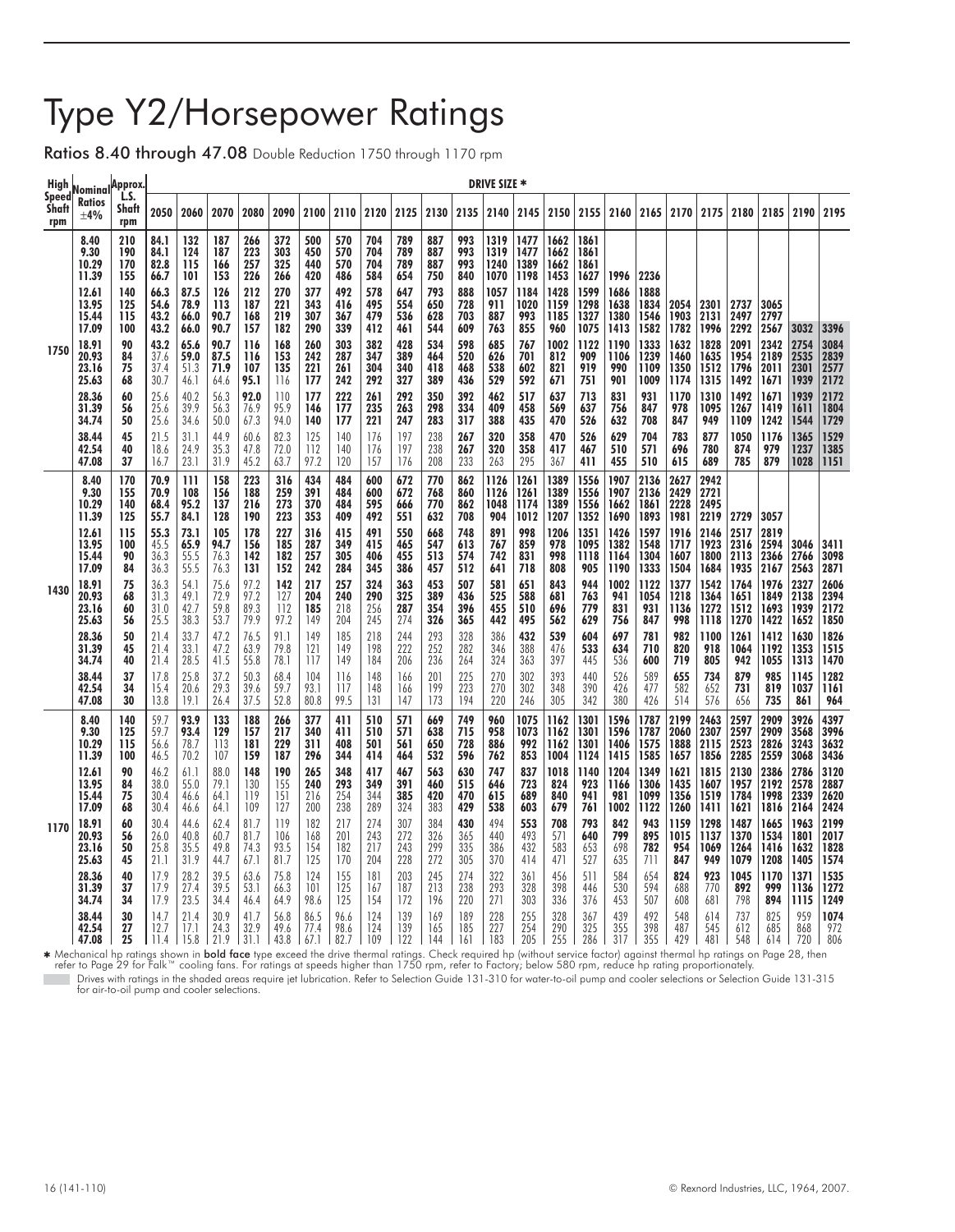# Type Y2/Torque Ratings

Ratios 8.40 through 47.08 Double Reduction 1750 through 1700 rpm

(POUND-INCHES AT LOW SPEED SHAFT. . . MULTIPLY VALUES LISTED BELOW BY 1000)

|              | Speed Nominal Approx.                            |                                        |                                              |                                              |                                              |                                              |                                        |                                        |                                        |                                        |                                        |                                        |                                        | DRIVE SIZE *                           |                                        |                                        |                                        |                          |                           |                              |                              |                              |                              |                      |                      |
|--------------|--------------------------------------------------|----------------------------------------|----------------------------------------------|----------------------------------------------|----------------------------------------------|----------------------------------------------|----------------------------------------|----------------------------------------|----------------------------------------|----------------------------------------|----------------------------------------|----------------------------------------|----------------------------------------|----------------------------------------|----------------------------------------|----------------------------------------|----------------------------------------|--------------------------|---------------------------|------------------------------|------------------------------|------------------------------|------------------------------|----------------------|----------------------|
| Shaft<br>rpm | <b>Ratios</b><br>±4%                             | Shaft<br>rpm                           | 2050                                         | 2060                                         | 2070                                         | 2080                                         | 2090                                   | 2100                                   | 2110                                   | 2120                                   | 2125                                   | 2130                                   | 2135                                   | 2140 2145                              |                                        | 2150                                   | 2155                                   | 2160                     | 2165                      | 2170                         | 2175                         | 2180                         | 2185                         | 2190                 | 2195                 |
|              | 8.40<br>9.30<br>10.29<br>11.39<br>12.61<br>13.95 | 210<br>190<br>170<br>155<br>140<br>125 | 25.1<br>27.8<br>29.7<br>27.7<br>28.9<br>26.8 | 40.3<br>40.6<br>41.3<br>41.8<br>38.6<br>38.7 | 54.3<br>60.9<br>60.4<br>59.9<br>55.7<br>54.5 | 82.6<br>77.8<br>93.2<br>91.0<br>95.8<br>93.9 | 113<br>105<br>116<br>109<br>120<br>113 | 133<br>151<br>159<br>169<br>164<br>174 | 173<br>194<br>210<br>205<br>217<br>210 | 215<br>231<br>255<br>247<br>254<br>254 | 241<br>259<br>286<br>277<br>285<br>285 | 274<br>304<br>330<br>321<br>350<br>329 | 307<br>341<br>370<br>359<br>392<br>368 | 403<br>452<br>456<br>444<br>471<br>458 | 451<br>506<br>511<br>497<br>528<br>513 | 497<br>550<br>590<br>582<br>613<br>577 | 557<br>616<br>660<br>652<br>687<br>646 | 812<br>771<br>846        | 909<br>864<br>948         | 1061                         | 1188                         | 1403                         | 1571                         |                      |                      |
|              | 15.44<br>17.09                                   | 115<br>100                             | 24.3<br>26.9                                 | 36.6<br>39.1                                 | 49.3<br>55.3                                 | 92.5<br>96.0                                 | 121<br>116                             | 169<br>178                             | 205<br>217                             | 261<br>263                             | 292<br>294                             | 341<br>338                             | 382<br>379                             | 487<br>473                             | 545<br>530                             | 637<br>597                             | 713<br>669                             | 804<br>871               | 900<br>975                | 1044<br>1104                 | 1169<br>1237                 | 1364<br>1455                 | 1528<br>1630                 | 1887                 | 2113                 |
| 1750         | 18.91                                            | 90                                     | 29.2                                         | 42.7                                         | 61.8                                         | 80.3                                         | 113                                    | 173                                    | 205                                    | 254                                    | 284                                    | 349                                    | 391                                    | 473                                    | 530                                    | 655                                    | 734                                    | 826                      | 925                       | 1075                         | 1204                         | 1415                         | 1585                         | 1833                 | 2053                 |
|              | 20.93                                            | 84                                     | 29.5                                         | 44.3                                         | 64.2                                         | 89.1                                         | 118                                    | 179                                    | 222                                    | 269                                    | 301                                    | 347                                    | 389                                    | 488                                    | 547                                    | 615                                    | 689                                    | 846                      | 947                       | 1133                         | 1269                         | 1488                         | 1666                         | 1957                 | 2192                 |
|              | 23.16                                            | 75                                     | 30.8                                         | 41.0                                         | 59.5                                         | 93.1                                         | 115                                    | 177                                    | 212                                    | 245                                    | 274                                    | 334                                    | 374                                    | 452                                    | 506                                    | 670                                    | 750                                    | 853                      | 955                       | 1113                         | 1247                         | 1457                         | 1632                         | 1900                 | 2128                 |
|              | 25.63                                            | 68                                     | 28.5                                         | 41.0                                         | 58.3                                         | 86.4                                         | 113                                    | 165                                    | 225                                    | 275                                    | 308                                    | 356                                    | 399                                    | 501                                    | 561                                    | 634                                    | 710                                    | 827                      | 926                       | 1078                         | 1207                         | 1392                         | 1559                         | 1832                 | 2052                 |
|              | 28.36                                            | 60                                     | 25.5                                         | 40.1                                         | 57.1                                         | 94.7                                         | 118                                    | 179                                    | 217                                    | 264                                    | 296                                    | 346                                    | 387                                    | 470                                    | 526                                    | 627                                    | 702                                    | 876                      | 981                       | 1141                         | 1278                         | 1484                         | 1662                         | 1960                 | 2195                 |
|              | 31.39                                            | 56                                     | 29.5                                         | 45.9                                         | 61.5                                         | 88.9                                         | 113                                    | 169                                    | 208                                    | 266                                    | 298                                    | 346                                    | 388                                    | 471                                    | 528                                    | 649                                    | 727                                    | 849                      | 951                       | 1076                         | 1205                         | 1417                         | 1587                         | 1858                 | 2081                 |
|              | 34.74                                            | 50                                     | 30.9                                         | 42.5                                         | 61.6                                         | 85.2                                         | 119                                    | 168                                    | 219                                    | 269                                    | 301                                    | 355                                    | 398                                    | 480                                    | 538                                    | 573                                    | 642                                    | 822                      | 921                       | 1066                         | 1194                         | 1370                         | 1534                         | 1888                 | 2115                 |
|              | 38.44                                            | 45                                     | 29.3                                         | 42.4                                         | 60.3                                         | 84.7                                         | 115                                    | 171                                    | 201                                    | 246                                    | 275                                    | 335                                    | 375                                    | 447                                    | 501                                    | 664                                    | 744                                    | 871                      | 976                       | 1112                         | 1245                         | 1459                         | 1634                         | 1907                 | 2136                 |
|              | 42.54                                            | 40                                     | 28.2                                         | 37.9                                         | 54.3                                         | 74.3                                         | 110                                    | 166                                    | 205                                    | 263                                    | 295                                    | 362                                    | 405                                    | 479                                    | 537                                    | 638                                    | 715                                    | 810                      | 907                       | 1071                         | 1199                         | 1369                         | 1533                         | 1846                 | 2067                 |
|              | 47.08                                            | 37                                     | 27.5                                         | 39.0                                         | 52.8                                         | 74.6                                         | 107                                    | 159                                    | 204                                    | 255                                    | 286                                    | 341                                    | 382                                    | 460                                    | 515                                    | 612                                    | 685                                    | 778                      | 871                       | 1028                         | 1151                         | 1317                         | 1475                         | 1738                 | 1946                 |
|              | 8.40<br>9.30<br>10.29<br>11.39                   | 170<br>155<br>140<br>125               | 25.9<br>28.7<br>30.0<br>28.3                 | 41.5<br>43.2<br>41.8<br>42.6                 | 56.1<br>62.2<br>61.0<br>61.4                 | 84.7<br>80.3<br>95.8<br>93.6                 | 117<br>110<br>120<br>112               | 141<br>160<br>164<br>174               | 180<br>202<br>218<br>211               | 225<br>241<br>263<br>254               | 252<br>270<br>295<br>285               | 291<br>323<br>351<br>330               | 326<br>362<br>393<br>370               | 421<br>472<br>471<br>459               | 471<br>529<br>528<br>514               | 509<br>563<br>604<br>592               | 570<br>630<br>676<br>663               | 713<br>789<br>774<br>841 | 799<br>884<br>867<br>942  | 998<br>1035<br>1009<br>1014  | 1118<br>1159<br>1130<br>1136 | 1386                         | 1552                         |                      |                      |
|              | 12.61<br>13.95<br>15.44<br>17.09                 | 115<br>100<br>90<br>84                 | 29.5<br>27.4<br>25.0<br>27.7                 | 39.5<br>39.5<br>37.6<br>40.3                 | 56.8<br>55.9<br>50.7<br>56.9                 | 98.5<br>95.8<br>95.7<br>98.0                 | 123<br>115<br>123<br>118               | 168<br>179<br>173<br>182               | 224<br>216<br>209<br>222               | 264<br>262<br>271<br>269               | 296<br>293<br>304<br>301               | 361<br>338<br>341<br>348               | 404<br>379<br>382<br>390               | 487<br>472<br>498<br>486               | 545<br>529<br>558<br>544               | 635<br>596<br>656<br>615               | 711<br>667<br>735<br>689               | 799<br>874<br>829<br>898 | 895<br>979<br>929<br>1006 | 1042<br>1085<br>1079<br>1141 | 1167<br>1215<br>1208<br>1278 | 1363<br>1453<br>1413<br>1504 | 1526<br>1627<br>1582<br>1684 | 1885<br>1831<br>1953 | 2111<br>2051<br>2187 |
| 1430         | 18.91                                            | 75                                     | 30.1                                         | 43.1                                         | 63.0                                         | 82.3                                         | 117                                    | 177                                    | 213                                    | 263                                    | 294                                    | 362                                    | 405                                    | 492                                    | 551                                    | 675                                    | 756                                    | 851                      | 953                       | 1110                         | 1243                         | 1462                         | 1637                         | 1896                 | 2123                 |
|              | 20.93                                            | 68                                     | 30.0                                         | 45.1                                         | 65.4                                         | 91.4                                         | 120                                    | 184                                    | 227                                    | 275                                    | 308                                    | 356                                    | 399                                    | 501                                    | 561                                    | 632                                    | 708                                    | 880                      | 986                       | 1156                         | 1295                         | 1538                         | 1722                         | 2020                 | 2262                 |
|              | 23.16                                            | 60                                     | 31.2                                         | 41.8                                         | 60.6                                         | 95.1                                         | 117                                    | 181                                    | 217                                    | 253                                    | 283                                    | 346                                    | 387                                    | 468                                    | 524                                    | 695                                    | 778                                    | 876                      | 981                       | 1146                         | 1284                         | 1501                         | 1681                         | 1960                 | 2195                 |
|              | 25.63                                            | 56                                     | 28.9                                         | 41.7                                         | 59.3                                         | 88.9                                         | 116                                    | 170                                    | 232                                    | 282                                    | 316                                    | 364                                    | 408                                    | 513                                    | 574                                    | 650                                    | 728                                    | 849                      | 951                       | 1121                         | 1256                         | 1450                         | 1624                         | 1910                 | 2139                 |
|              | 28.36<br>31.39<br>34.74                          | 50<br>45<br>40                         | 26.0<br>30.1<br>31.7                         | 41.2<br>46.6<br>42.8                         | 58.6<br>63.1<br>62.6                         | 96.4<br>90.4<br>86.4                         | 119<br>115<br>121                      | 184<br>171<br>171                      | 221<br>214<br>225                      | 270<br>275<br>274                      | 302<br>308<br>307                      | 354<br>358<br>362                      | 396<br>401<br>405                      | 479<br>488<br>490                      | 537<br>547<br>549                      | 650<br>664<br>594                      | 728<br>744<br>665                      | 899<br>871<br>853        | 1007<br>975<br>955        | 1172<br>1104<br>1106         | 1313<br>1236<br>1239         | 1535<br>1457<br>1424         | 1719<br>1632<br>1595         | 2016<br>1910<br>1965 | 2258<br>2139<br>2201 |
|              | 38.44                                            | 37                                     | 29.7                                         | 43.0                                         | 61.2                                         | 86.0                                         | 117                                    | 174                                    | 204                                    | 253                                    | 283                                    | 346                                    | 387                                    | 462                                    | 517                                    | 679                                    | 761                                    | 892                      | 999                       | 1138                         | 1275                         | 1496                         | 1675                         | 1956                 | 2191                 |
|              | 42.54                                            | 34                                     | 28.5                                         | 38.4                                         | 55.1                                         | 75.4                                         | 111                                    | 169                                    | 209                                    | 272                                    | 305                                    | 370                                    | 414                                    | 495                                    | 554                                    | 653                                    | 731                                    | 828                      | 927                       | 1095                         | 1226                         | 1401                         | 1569                         | 1893                 | 2120                 |
|              | 47.08                                            | 30                                     | 27.8                                         | 39.5                                         | 53.4                                         | 75.7                                         | 108                                    | 162                                    | 207                                    | 261                                    | 292                                    | 347                                    | 389                                    | 470                                    | 526                                    | 622                                    | 697                                    | 796                      | 891                       | 1051                         | 1177                         | 1347                         | 1509                         | 1781                 | 1995                 |
|              | 8.40                                             | 140                                    | 26.6                                         | 42.9                                         | 57.8                                         | 87.3                                         | 121                                    | 150                                    | 187                                    | 233                                    | 261                                    | 310                                    | 347                                    | 438                                    | 491                                    | 520                                    | 582                                    | 729                      | 817                       | 1021                         | 1143                         | 1184                         | 1326                         | 1813                 | 2030                 |
|              | 9.30                                             | 125                                    | 29.5                                         | 45.7                                         | 62.8                                         | 81.9                                         | 113                                    | 170                                    | 210                                    | 250                                    | 280                                    | 329                                    | 368                                    | 491                                    | 550                                    | 575                                    | 644                                    | 807                      | 904                       | 1072                         | 1201                         | 1314                         | 1472                         | 1821                 | 2040                 |
|              | 10.29                                            | 115                                    | 30.4                                         | 42.2                                         | 61.5                                         | 98.1                                         | 122                                    | 169                                    | 225                                    | 271                                    | 304                                    | 363                                    | 406                                    | 488                                    | 546                                    | 617                                    | 691                                    | 801                      | 897                       | 1046                         | 1171                         | 1362                         | 1525                         | 1771                 | 1983                 |
|              | 11.39                                            | 100                                    | 28.9                                         | 43.5                                         | 62.7                                         | 95.7                                         | 115                                    | 178                                    | 217                                    | 263                                    | 294                                    | 340                                    | 381                                    | 472                                    | 529                                    | 601                                    | 673                                    | 861                      | 964                       | 1037                         | 1161                         | 1418                         | 1588                         | 1883                 | 2109                 |
|              | 12.61                                            | 90                                     | 30.1                                         | 40.3                                         | 58.2                                         | 100                                          | 126                                    | 172                                    | 230                                    | 275                                    | 308                                    | 371                                    | 416                                    | 498                                    | 558                                    | 654                                    | 733                                    | 825                      | 924                       | 1078                         | 1207                         | 1410                         | 1579                         | 1829                 | 2048                 |
|              | 13.95                                            | 84                                     | 27.9                                         | 40.3                                         | 57.1                                         | 97.6                                         | 118                                    | 182                                    | 221                                    | 269                                    | 301                                    | 348                                    | 390                                    | 486                                    | 544                                    | 613                                    | 687                                    | 901                      | 1009                      | 1108                         | 1241                         | 1500                         | 1680                         | 1950                 | 2184                 |
|              | 15.44                                            | 75                                     | 25.6                                         | 38.6                                         | 52.1                                         | 98.0                                         | 125                                    | 178                                    | 212                                    | 280                                    | 314                                    | 341                                    | 382                                    | 505                                    | 566                                    | 675                                    | 756                                    | 854                      | 957                       | 1113                         | 1246                         | 1458                         | 1633                         | 1893                 | 2120                 |
|              | 17.09                                            | 68                                     | 28.4                                         | 41.3                                         | 58.4                                         | 99.7                                         | 121                                    | 184                                    | 228                                    | 276                                    | 309                                    | 357                                    | 400                                    | 499                                    | 559                                    | 632                                    | 708                                    | 924                      | 1035                      | 1168                         | 1308                         | 1539                         | 1724                         | 2014                 | 2256                 |
| 1170         | 18.91                                            | 60                                     | 30.8                                         | 43.4                                         | 63.6                                         | 84.6                                         | 120                                    | 181                                    | 220                                    | 271                                    | 304                                    | 375                                    | 420                                    | 511                                    | 572                                    | 693                                    | 776                                    | 874                      | 979                       | 1142                         | 1279                         | 1505                         | 1686                         | 1954                 | 2189                 |
|              | 20.93                                            | 56                                     | 30.5                                         | 45.8                                         | 66.6                                         | 93.9                                         | 123                                    | 185                                    | 233                                    | 281                                    | 315                                    | 365                                    | 409                                    | 513                                    | 575                                    | 648                                    | 726                                    | 914                      | 1024                      | 1179                         | 1320                         | 1559                         | 1746                         | 2079                 | 2329                 |
|              | 23.16                                            | 50                                     | 31.8                                         | 42.5                                         | 61.7                                         | 96.7                                         | 119                                    | 184                                    | 222                                    | 262                                    | 293                                    | 357                                    | 400                                    | 485                                    | 543                                    | 712                                    | 797                                    | 899                      | 1007                      | 1178                         | 1319                         | 1534                         | 1718                         | 2016                 | 2258                 |
|              | 25.63                                            | 45                                     | 29.3                                         | 42.4                                         | 60.4                                         | 91.2                                         | 119                                    | 175                                    | 236                                    | 287                                    | 321                                    | 372                                    | 417                                    | 524                                    | 587                                    | 665                                    | 745                                    | 871                      | 976                       | 1163                         | 1303                         | 1505                         | 1686                         | 1986                 | 2224                 |
|              | 28.36                                            | 40                                     | 26.6                                         | 42.1                                         | 59.9                                         | 97.9                                         | 121                                    | 188                                    | 226                                    | 274                                    | 307                                    | 361                                    | 404                                    | 490                                    | 549                                    | 672                                    | 753                                    | 921                      | 1031                      | 1203                         | 1347                         | 1554                         | 1741                         | 2071                 | 2320                 |
|              | 31.39                                            | 37                                     | 30.8                                         | 47.2                                         | 64.5                                         | 91.8                                         | 117                                    | 175                                    | 220                                    | 283                                    | 317                                    | 370                                    | 414                                    | 504                                    | 565                                    | 679                                    | 761                                    | 890                      | 997                       | 1132                         | 1268                         | 1492                         | 1671                         | 1960                 | 2195                 |
|              | 34.74                                            | 34                                     | 32.4                                         | 43.1                                         | 63.4                                         | 87.8                                         | 123                                    | 177                                    | 231                                    | 279                                    | 313                                    | 369                                    | 413                                    | 500                                    | 560                                    | 613                                    | 687                                    | 880                      | 986                       | 1144                         | 1281                         | 1475                         | 1652                         | 2040                 | 2285                 |
|              | 38.44                                            | 30                                     | 29.9                                         | 43.6                                         | 62.1                                         | 87.2                                         | 119                                    | 177                                    | 208                                    | 259                                    | 290                                    | 354                                    | 397                                    | 476                                    | 533                                    | 693                                    | 776                                    | 911                      | 1020                      | 1164                         | 1304                         | 1530                         | 1714                         | 2004                 | 2244                 |
|              | 42.54                                            | 27                                     | 28.8                                         | 38.9                                         | 55.9                                         | 76.5                                         | 113                                    | 172                                    | 216                                    | 279                                    | 312                                    | 375                                    | 420                                    | 509                                    | 570                                    | 664                                    | 744                                    | 844                      | 945                       | 1119                         | 1253                         | 1432                         | 1604                         | 1937                 | 2169                 |
|              | 47.08                                            | 25                                     | l 28.1                                       | 39.9                                         | 54.2                                         | 76.8                                         | 110                                    | 164                                    | 211                                    | 264                                    | 296                                    | 353                                    | 395                                    | 478                                    | 535                                    | 637                                    | 713                                    | 810                      | 907                       | 1073                         | 1202                         | 1376                         | 1541                         | 1821                 | 2039                 |

Forque ratings shown in **bold face** type exceed the drive thermal ratings. Convert required torque (without service factor) to hp and check required hp (without service factor) oginist thermal has been been been been bee

Drives with ratings in the shaded areas require jet lubrication. Refer to Selection Guide 131-310 for water-to-oil pump and cooler selections or Selection Guide 131-315<br>for air-to-oil pump and cooler selections.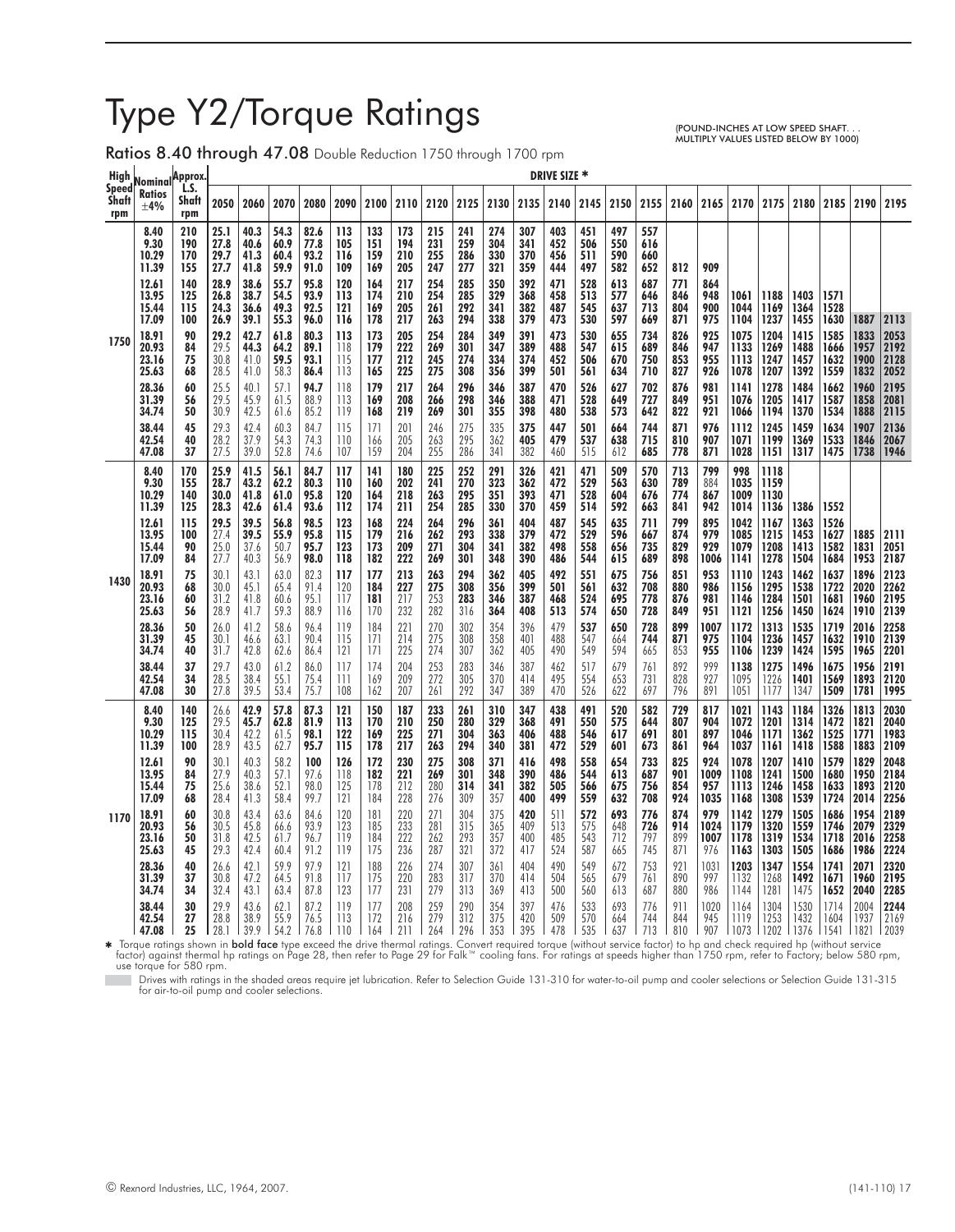# Type Y2/Horsepower Ratings

Ratios 8.40 through 47.08 Double Reduction 870 through 580 rpm

| High                         | Nominal Approx.            |                         |                      |                      |                      |                      |                          |                      |                      |                      |                      |                      |                     | DRIVE SIZE *       |                   |                   |                   |                   |                   |                   |                   |                   |                   |                   |                   |
|------------------------------|----------------------------|-------------------------|----------------------|----------------------|----------------------|----------------------|--------------------------|----------------------|----------------------|----------------------|----------------------|----------------------|---------------------|--------------------|-------------------|-------------------|-------------------|-------------------|-------------------|-------------------|-------------------|-------------------|-------------------|-------------------|-------------------|
| <b>Speed</b><br>Shaft<br>rpm | <b>Ratios</b><br>$\pm 4\%$ | LS.<br>Shaft<br>rpm     | 2050                 | 2060                 | 2070                 | 2080                 | 2090                     | 2100                 | 2110                 | 2120                 | 2125                 | 2130                 | 2135                | 2140               | 2145              | 2150              | 2155              | 2160              | 2165              | 2170              | 2175              | 2180              | 2185              | 2190              | 2195              |
|                              | 8.40                       | 105                     | 46.2                 | 72.8                 | 104                  | 144                  | 205                      | 284                  | 321                  | 400                  | 448                  | 535                  | 599                 | 738                | 827               | 889               | 996               | 1223              | 1370              | 1671              | 1871              | 1996              | 2235              | 2929              | 3280              |
|                              | 9.30                       | 95                      | 46.2                 | 72.8                 | 97.5                 | 121                  | 167                      | 268                  | 321                  | 400                  | 448                  | 485                  | 543                 | 728                | 815               | 889               | 996               | 1223              | 1370              | 1608              | 1801              | 1996              | 2235              | 2796              | 3131              |
|                              | 10.29                      | 85                      | 42.6                 | 59.4                 | 85.6                 | 139                  | 176                      | 240                  | 315                  | 388                  | 434                  | 504                  | 564                 | 679                | 760               | 889               | 996               | 1095              | 1226              | 1473              | 1650              | 1972              | 2209              | 2538              | 2843              |
|                              | 11.39                      | 77                      | 35.5                 | 53.7                 | 82.0                 | 122                  | 144                      | 227                  | 265                  | 320                  | 358                  | 412                  | 461                 | 590                | 661               | 763               | 854               | 1084              | 1214              | 1271              | 1423              | 1753              | 1963              | 2396              | 2684              |
|                              | 12.61                      | 70                      | 35.2                 | 46.7                 | 67.3                 | 113                  | 146                      | 204                  | 268                  | 326                  | 365                  | 434                  | 486                 | 567                | 635               | 789               | 884               | 935               | 1047              | 1260              | 1411              | 1660              | 1859              | 2174              | 2435              |
|                              | 13.95                      | 62                      | 28.9                 | 42.0                 | 60.5                 | 98.9                 | 119                      | 181                  | 225                  | 269                  | 301                  | 354                  | 397                 | 499                | 559               | 638               | 714               | 900               | 1008              | 1098              | 1230              | 1503              | 1683              | 2007              | 2248              |
|                              | 15.44                      | 55                      | 23.3                 | 35.9                 | 49.4                 | 92.4                 | 115                      | 165                  | 193                  | 268                  | 300                  | 312                  | 349                 | 466                | 522               | 649               | 727               | 759               | 850               | 1052              | 1178              | 1385              | 1551              | 1820              | 2038              |
|                              | 17.09                      | 50                      | 23.3                 | 35.9                 | 49.4                 | 81.9                 | 97.0                     | 151                  | 182                  | 222                  | 249                  | 295                  | 330                 | 415                | 465               | 524               | 587               | 774               | 867               | 963               | 1078              | 1230              | 1378              | 1679              | 1881              |
| 870                          | 18.91                      | 45                      | 23.2                 | 33.6                 | 47.0                 | 63.0                 | 92.4                     | 139                  | 168                  | 213                  | 239                  | 299                  | 335                 | 375                | 420               | 546               | 611               | 650               | 728               | 896               | 1004              | 1136              | 1272              | 1522              | 1705              |
|                              | 20.93                      | 42                      | 19.7                 | 31.0                 | 46.2                 | 63.0                 | 81.0                     | 127                  | 153                  | 187                  | 209                  | 250                  | 280                 | 338                | 378               | 440               | 493               | 625               | 700               | 775               | 868               | 1038              | 1163              | 1393              | 1560              |
|                              | 23.16                      | 38                      | 19.5                 | 26.7                 | 37.8                 | 56.5                 | 71.2                     | 118                  | 139                  | 168                  | 188                  | 232                  | 260                 | 300                | 336               | 448               | 502               | 537               | 601               | 736               | 824               | 958               | 1073              | 1262              | 1413              |
|                              | 25.63                      | 34                      | 16.0                 | 24.2                 | 33.9                 | 51.6                 | 63.0                     | 96.9                 | 130                  | 156                  | 175                  | 209                  | 234                 | 284                | 318               | 361               | 404               | 488               | 546               | 663               | 742               | 845               | 946               | 1103              | 1235              |
|                              | 28.36                      | 31                      | 13.7                 | 21.6                 | 30.4                 | 48.3                 | 57.6                     | 94.5                 | 118                  | 138                  | 155                  | 187                  | 209                 | 247                | 277               | 355               | 398               | 448               | 502               | 634               | 710               | 790               | 885               | 1056              | 1183              |
|                              | 31.39                      | 28                      | 13.7                 | 20.8                 | 30.4                 | 40.3                 | 50.4                     | 76.9                 | 96.9                 | 129                  | 145                  | 165                  | 185                 | 227                | 254               | 304               | 341               | 407               | 456               | 528               | 591               | 686               | 768               | 874               | 979               |
|                              | 34.74                      | 25                      | 13.4                 | 17.6                 | 26.1                 | 35.2                 | 49.3                     | 76.0                 | 94.9                 | 117                  | 131                  | 150                  | 168                 | 207                | 232               | 261               | 292               | 352               | 394               | 474               | 531               | 623               | 698               | 872               | 977               |
|                              | 38.44                      | 22                      | 11.1                 | 16.2                 | 23.4                 | 31.6                 | 43.1                     | 65.7                 | 73.5                 | 96.4                 | 108                  | 130                  | 146                 | 177                | 198               | 250               | 280               | 337               | 377               | 420               | 470               | 564               | 632               | 737               | 825               |
|                              | 42.54                      | 21                      | 9.62                 | 12.9                 | 18.4                 | 24.9                 | 37.6                     | 58.8                 | 76.0                 | 96.4                 | 108                  | 126                  | 141                 | 173                | 194               | 221               | 248               | 271               | 304               | 372               | 417               | 469               | 525               | 666               | 746               |
|                              | 47.08                      | 18                      | 8.62                 | 12.0                 | 16.6                 | 23.5                 | 33.2                     | 50.9                 | 62.8                 | 82.8                 | 92.7                 | 109                  | 122                 | 139                | 156               | 195               | 218               | 242               | 271               | 328               | 367               | 420               | 470               | 552               | 618               |
|                              | 8.40                       | 85                      | 39.1                 | 61.7                 | 87.9                 | 122                  | 173                      | 235                  | 274                  | 341                  | 382                  | 451                  | 505                 | 621                | 696               | 749               | 839               | 1030              | 1154              | 1383              | 1549              | 1683              | 1885              | 2424              | 2715              |
|                              | 9.30                       | 77                      | 39.1                 | 61.7                 | 81.5                 | 102                  | 141                      | 225                  | 274                  | 341                  | 382                  | 406                  | 455                 | 610                | 683               | 749               | 839               | 1030              | 1154              | 1370              | 1534              | 1683              | 1885              | 2387              | 2673              |
|                              | 10.29                      | 70                      | 35.6                 | 49.6                 | 71.5                 | 116                  | 149                      | 203                  | 266                  | 329                  | 368                  | 427                  | 478                 | 569                | 637               | 749               | 839               | 930               | 1042              | 1254              | 1404              | 1681              | 1883              | 2165              | 2425              |
|                              | 11.39                      | 62                      | 29.8                 | 45.2                 | 69.0                 | 102                  | 121                      | 189                  | 224                  | 271                  | 303                  | 348                  | 390                 | 500                | 560               | 638               | 715               | 913               | 1022              | 1071              | 1199              | 1478              | 1655              | 2041              | 2286              |
|                              | 12.61                      | 55                      | 29.6                 | 39.2                 | 56.6                 | 94.0                 | 123                      | 172                  | 226                  | 276                  | 309                  | 368                  | 412                 | 474                | 531               | 669               | 749               | 794               | 889               | 1071              | 1199              | 1412              | 1581              | 1851              | 2073              |
|                              | 13.95                      | 50                      | 24.3                 | 35.3                 | 50.9                 | 82.5                 | 99.9                     | 151                  | 190                  | 227                  | 254                  | 300                  | 336                 | 422                | 473               | 540               | 605               | 757               | 848               | 925               | 1036              | 1260              | 1411              | 1706              | 1911              |
|                              | 15.44                      | 45                      | 19.7                 | 30.3                 | 41.8                 | 77.8                 | 96.2                     | 139                  | 162                  | 228                  | 255                  | 258                  | 289                 | 390                | 437               | 549               | 615               | 643               | 720               | 892               | 999               | 1163              | 1302              | 1546              | 1732              |
|                              | 17.09                      | 42                      | 19.7                 | 30.3                 | 41.8                 | 68.3                 | 81.6                     | 126                  | 154                  | 188                  | 210                  | 249                  | 279                 | 351                | 393               | 443               | 496               | 653               | 731               | 810               | 907               | 1030              | 1154              | 1425              | 1596              |
| 720                          | 18.91                      | 38                      | 19.3                 | 28.0                 | 39.2                 | 53.2                 | 78.2                     | 117                  | 143                  | 181                  | 203                  | 254                  | 285                 | 313                | 351               | 461               | 516               | 550               | 616               | 759               | 850               | 951               | 1065              | 1291              | 1446              |
|                              | 20.93                      | 34                      | 16.5                 | 26.0                 | 38.7                 | 53.2                 | 68.0                     | 106                  | 129                  | 157                  | 176                  | 211                  | 236                 | 285                | 319               | 371               | 416               | 532               | 596               | 652               | 730               | 869               | 973               | 1179              | 1321              |
|                              | 23.16                      | 31                      | 16.2                 | 22.2                 | 31.7                 | 47.4                 | 59.8                     | 98.8                 | 117                  | 143                  | 160                  | 197                  | 221                 | 255                | 286               | 378               | 423               | 454               | 508               | 621               | 696               | 802               | 898               | 1068              | 1196              |
|                              | 25.63                      | 28                      | 13.4                 | 20.2                 | 28.4                 | 43.6                 | 53.2                     | 82.0                 | 109                  | 131                  | 147                  | 176                  | 197                 | 238                | 267               | 304               | 341               | 412               | 461               | 564               | 632               | 717               | 803               | 942               | 1055              |
|                              | 28.36                      | 25                      | 11.5                 | 18.2                 | 25.6                 | 40.5                 | 48.3                     | 78.8                 | 99.1                 | 117                  | 131                  | 157                  | 176                 | 208                | 233               | 303               | 339               | 378               | 423               | 535               | 599               | 661               | 740               | 893               | 1000              |
|                              | 31.39                      | 22                      | 11.5                 | 17.4                 | 25.6                 | 33.7                 | 42.2                     | 64.5                 | 82.0                 | 110                  | 123                  | 140                  | 157                 | 193                | 216               | 256               | 287               | 343               | 384               | 445               | 498               | 579               | 648               | 738               | 826               |
|                              | 34.74                      | 21                      | 11.2                 | 14.7                 | 21.8                 | 29.4                 | 41.3                     | 64.3                 | 79.6                 | 98.2                 | 110                  | 126                  | 141                 | 174                | 195               | 221               | 248               | 299               | 335               | 404               | 452               | 531               | 595               | 744               | 833               |
|                              | 38.44<br>42.54<br>47.08    | 18<br>17<br>15          | 9.31<br>8.03<br>7.20 | 13.5<br>10.8<br>9.99 | 19.5<br>15.3<br>13.8 | 26.5<br>20.8<br>19.7 | $36.0$<br>$31.5$<br>27.8 | 55.1<br>49.2<br>42.6 | 61.6<br>64.3<br>52.6 | 81.3<br>80.9<br>69.4 | 91.1<br>90.6<br>77.7 | 111<br>105<br>90.2   | 124<br>118<br>101   | 150<br>146<br>117  | 168<br>163<br>131 | 211<br>187<br>163 | 236<br>209<br>183 | 283<br>229<br>204 | 317<br>256<br>228 | 354<br>313<br>276 | 396<br>351<br>309 | 476<br>395<br>354 | 533<br>442<br>396 | 621<br>561<br>464 | 695<br>628<br>520 |
|                              | 8.40                       | 70                      | 32.2                 | 51.0                 | 72.7                 | 100                  | 143                      | 189                  | 228                  | 284                  | 318                  | 368                  | 412                 | 509                | 570               | 615               | 689               | 846               | 948               | 1113              | 1247              | 1385              | 1551              | 1953              | 2187              |
|                              | 9.30                       | 62                      | 32.2                 | 51.0                 | 66.3                 | 83.8                 | 116                      | 183                  | 228                  | 284                  | 318                  | 331                  | 371                 | 498                | 558               | 615               | 689               | 846               | 948               | 1113              | 1247              | 1385              | 1551              | 1953              | 2187              |
|                              | 10.29                      | 55                      | 28.9                 | 40.3                 | 58.1                 | 94.5                 | 122                      | 167                  | 220                  | 271                  | 303                  | 353                  | 395                 | 464                | 520               | 615               | 689               | 771               | 864               | 1041              | 1166              | 1385              | 1551              | 1802              | 2018              |
|                              | 11.39                      | 50                      | 24.4                 | 37.0                 | 56.6                 | 82.9                 | 99.7                     | 154                  | 184                  | 223                  | 250                  | 288                  | 322                 | 413                | 463               | 521               | 584               | 749               | 839               | 879               | 984               | 1214              | 1360              | 1696              | 1900              |
|                              | 12.61                      | 45                      | 24.2                 | 32.0                 | 46.4                 | 76.4                 | 100                      | 142                  | 186                  | 228                  | 255                  | 303                  | 339                 | 387                | 433               | 553               | 619               | 656               | 735               | 879               | 984               | 1156              | 1295              | 1538              | 1722              |
|                              | 13.95                      | 42                      | 19.9                 | 28.9                 | 41.7                 | 67.1                 | 81.9                     | 123                  | 156                  | 187                  | 209                  | 247                  | 277                 | 348                | 390               | 446               | 499               | 621               | 695               | 759               | 850               | 1029              | 1152              | 1414              | 1584              |
|                              | 15.44                      | 38                      | 16.2                 | 24.9                 | 34.4                 | 63.2                 | 78.5                     | 114                  | 132                  | 188                  | 210                  | 215                  | 233                 | 318                | 356               | 454               | 508               | 530               | 594               | 738               | 826               | 949               | 1063              | 1281              | 1435              |
|                              | 17.09                      | 34                      | 16.2                 | 24.9                 | 34.4                 | 55.4                 | 66.8                     | 102                  | 126                  | 154                  | 172                  | 204                  | 229                 | 288                | 323               | 365               | 409               | 535               | 599               | 664               | 744               | 841               | 942               | 1179              | 1320              |
| 580                          | 18.91                      | 31                      | 15.6                 | 22.7                 | 31.8                 | 43.9                 | 64.5                     | 95.6                 | 118                  | 150                  | 168                  | 212                  | 237                 | 255                | 286               | 379               | 425               | 453               | 507               | 626               | 701               | 775               | 868               | 1067              | 1195              |
|                              | 20.93                      | 28                      | 13.5                 | 21.2                 | 31.6                 | 43.9                 | 55.6                     | 86.0                 | 106                  | 129                  | 144                  | 173                  | 194                 | 234                | 262               | 305               | 342               | 441               | 494               | 534               | 598               | 708               | 793               | 963               | 1079              |
|                              | 23.16                      | 25                      | 13.1                 | 18.0                 | 25.9                 | 38.7                 | 48.9                     | 80.2                 | 96.0                 | 118                  | 132                  | 163                  | 183                 | 212                | 237               | 311               | 348               | 373               | 418               | 512               | 573               | 653               | 731               | 881               | 987               |
|                              | 25.63                      | 22                      | 10.9                 | 16.5                 | 23.2                 | 35.8                 | 43.9                     | 67.6                 | 89.3                 | 107                  | 120                  | 144                  | 161                 | 196                | 219               | 250               | 280               | 338               | 379               | 470               | 526               | 584               | 654               | 785               | 879               |
|                              | 28.36                      | 21                      | 9.44                 | 14.9                 | 21.0                 | 33.0                 | 39.4                     | 63.9                 | 81.1                 | 95.5                 | 107                  | 129                  | 144                 | 171                | 191               | 251               | 281               | 310               | 347               | 440               | 493               | 538               | 603               | 729               | 816               |
|                              | 31.39                      | 18                      | 9.33                 | 14.2                 | 21.0                 | 27.5                 | 34.5                     | 52.7                 | 67.6                 | 90.2                 | 101                  | 115                  | 129                 | 160                | 179               | 210               | 235               | 281               | 315               | 366               | 410               | 476               | 533               | 607               | 680               |
|                              | 34.74                      | 17                      | 9.03                 | 11.9                 | 17.8                 | 24.0                 | 33.7                     | 52.9                 | 65.1                 | 80.3                 | 89.9                 | 104                  | 116                 | 142                | 159               | 183               | 205               | 248               | 278               | 334               | 374               | 438               | 490               | 607               | 680               |
|                              | 38.44<br>42.54<br>47.08    | 15<br>14<br>12.5   5.85 | 7.57<br>6.53         | 11.0<br>8.78<br>8.12 | 15.9<br>12.4<br>11.3 | 21.6<br>16.9<br>16.0 | 29.4<br>25.6<br>22.6     | 44.9<br>40.1<br>34.7 | 50.3<br>52.9<br>42.9 | 67.1<br>66.1<br>56.6 | 75.1<br>74.0<br>63.4 | 91.1<br>86.4<br>73.4 | 102<br>96.8<br>82.2 | 124<br>119<br>95.5 | 139<br>133<br>107 | 172<br>153<br>133 | 193<br>171<br>149 | 232<br>187<br>166 | 260<br>209<br>186 | 289<br>257<br>226 | 324<br>288<br>253 | 388<br>323<br>289 | 434<br>362<br>324 | 510<br>461<br>381 | 571<br>516<br>427 |

**∗** Mechanical hp ratings shown in **bold face** type exceed the drive thermal ratings. Check required hp (without service factor) against thermal hp ratings on Page 28, ther<br>refer to Page 29 for Falk™ cooling fans. For ra

### Selection Example— HORSEPOWER METHOD

A draw bench requiring 120 bhp operates 10 hours per day with speeds varying from 75 to 150 rpm is driven by an 870/1750 rpm variable speed, constant hp, electric motor. Select a gear drive for the coupling connected application.

In the 870 high speed shaft section opposite 11.39 ratio and 77 rpm, trace right to 227 (nearest hp exceeding equivalent hp) and then read drive size 2100Y2 at top of column. When making a constant hp selection, always use the combination of horsepower and slowest speed that will give the greatest torque at the low speed shaft of the drive.

1. Service Factor is 1.25 for a draw bench drive operating 10 hours per day. . . Page 7, Table 3.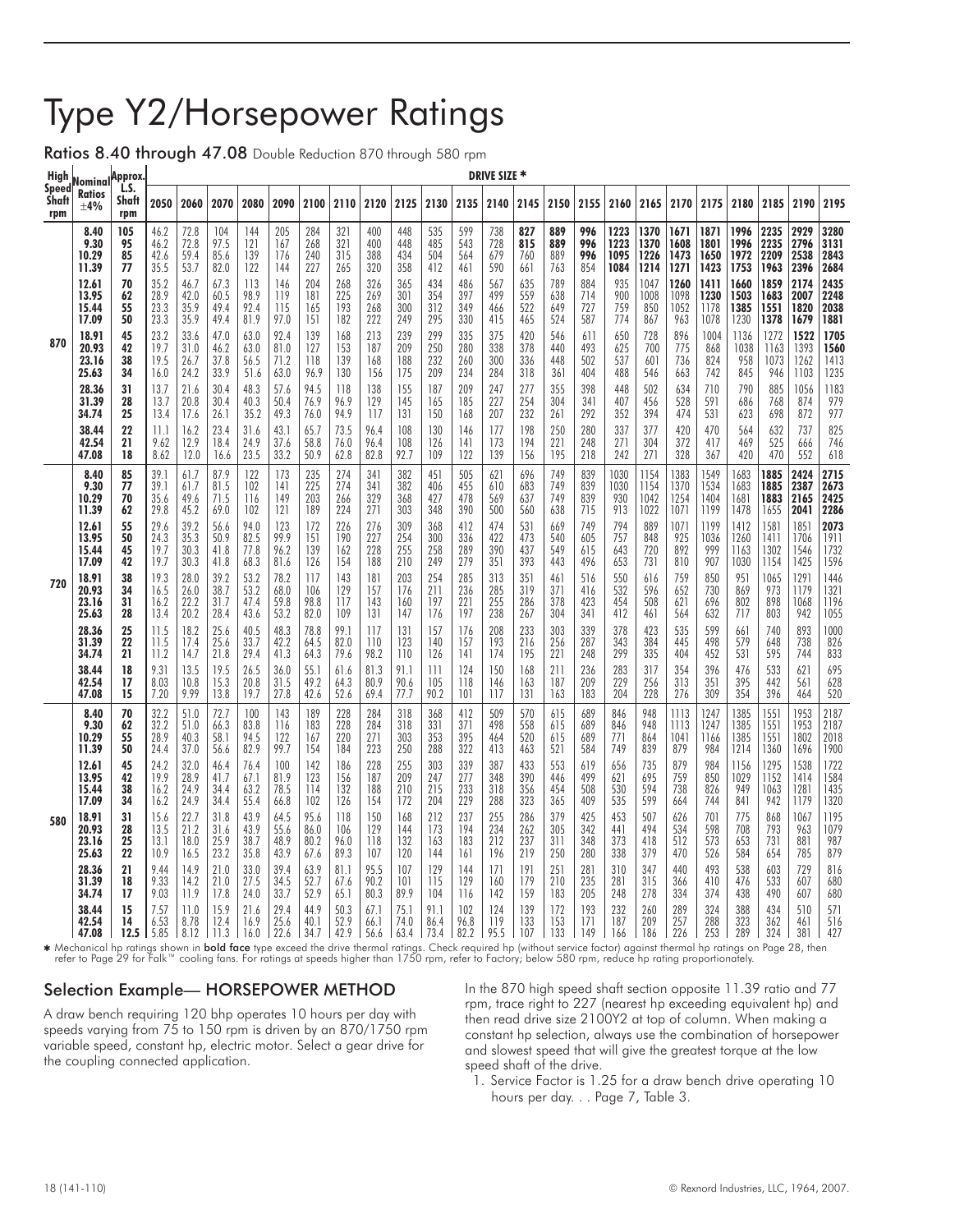# Type Y2/Torque Ratings

Ratios 8.40 through 47.08 Double Reduction 870 through 580 rpm

(POUND-INCHES AT LOW SPEED SHAFT. . . MULTIPLY VALUES LISTED BELOW BY 1000)

| High                         | Nominal                          | Approx.              |                              |                              |                              |                          |                          |                          |                          |                          |                          |                          |                          | DRIVE SIZE *             |                          |                          |                          |                          |                             |                              |                              |                              |                              |                              |                              |
|------------------------------|----------------------------------|----------------------|------------------------------|------------------------------|------------------------------|--------------------------|--------------------------|--------------------------|--------------------------|--------------------------|--------------------------|--------------------------|--------------------------|--------------------------|--------------------------|--------------------------|--------------------------|--------------------------|-----------------------------|------------------------------|------------------------------|------------------------------|------------------------------|------------------------------|------------------------------|
| <b>Speed</b><br>Shaft<br>rpm | <b>Ratios</b><br>$\pm 4\%$       | L.S.<br>Shaft<br>rpm | 2050                         | 2060                         | 2070                         | 2080                     | 2090                     | 2100                     | 2110                     | 2120                     | 2125                     | 2130                     | 2135                     |                          | 2140 2145                | 2150                     | 2155                     | 2160                     | 2165                        | 2170                         | 2175                         | 2180                         | 2185                         | 2190                         | 2195                         |
|                              | 8.40                             | 105                  | 27.7                         | 44.7                         | 60.7                         | 89.9                     | 125                      | 164                      | 196                      | 246                      | 276                      | 333                      | 373                      | 454                      | 508                      | 535                      | 599                      | 753                      | 843                         | 1043                         | 1168                         | 1223                         | 1370                         | 1819                         | 2037                         |
|                              | 9.30                             | 95                   | 30.7                         | 47.9                         | 63.9                         | 84.9                     | 117                      | 181                      | 220                      | 263                      | 295                      | 336                      | 376                      | 502                      | 562                      | 592                      | 663                      | 832                      | 932                         | 1126                         | 1261                         | 1358                         | 1521                         | 1919                         | 2149                         |
|                              | 10.29                            | 85                   | 30.7                         | 42.9                         | 62.7                         | 101                      | 127                      | 175                      | 233                      | 282                      | 316                      | 378                      | 423                      | 502                      | 562                      | 635                      | 711                      | 838                      | 939                         | 1096                         | 1228                         | 1431                         | 1603                         | 1863                         | 2087                         |
|                              | 11.39                            | 77                   | 29.7                         | 44.7                         | 64.6                         | 98.8                     | 119                      | 183                      | 224                      | 272                      | 305                      | 354                      | 396                      | 493                      | 552                      | 614                      | 688                      | 887                      | 993                         | 1069                         | 1197                         | 1463                         | 1638                         | 1978                         | 2215                         |
|                              | 12.61                            | 70                   | 30.9                         | 41.4                         | 59.9                         | 103                      | 130                      | 178                      | 238                      | 288                      | 323                      | 386                      | 432                      | 509                      | 570                      | 682                      | 764                      | 861                      | 964                         | 1127                         | 1262                         | 1477                         | 1654                         | 1920                         | 2150                         |
|                              | 13.95                            | 62                   | 28.6                         | 41.4                         | 58.7                         | 99.8                     | 122                      | 185                      | 229                      | 278                      | 311                      | 361                      | 404                      | 505                      | 566                      | 638                      | 715                      | 936                      | 048                         | 1140                         | 1277                         | 1549                         | 1735                         | 2042                         | 2287                         |
|                              | 15.44                            | 55                   | 26.4                         | 40.0                         | 54.0                         | 102                      | 128                      | 183                      | 217                      | 294                      | 329                      | 341                      | 382                      | 515                      | 577                      | 702                      | 786                      | 888                      | 995                         | 1161                         | 1300                         | 1522                         | 1705                         | 1980                         | 2218                         |
|                              | 17.09                            | 50                   | 29.2                         | 42.8                         | 60.6                         | 101                      | 124                      | 187                      | 234                      | 285                      | 319                      | 369                      | 413                      | 517                      | 579                      | 656                      | 735                      | 960                      | 1075                        | 1200                         | 1344                         | 1571                         | 1760                         | 2103                         | 2355                         |
| 870                          | 18.91                            | 45                   | 31.6                         | 44.0                         | 64.4                         | 87.7                     | 125                      | 186                      | 229                      | 285                      | 319                      | 393                      | 440                      | 521                      | 584                      | 719                      | 805                      | 908                      | 1017                        | 1188                         | 1331                         | 1546                         | 1732                         | 2038                         | 2283                         |
|                              | 20.93                            | 42                   | 31.1                         | 46.8                         | 68.2                         | 97.4                     | 126                      | 189                      | 238                      | 290                      | 325                      | 377                      | 422                      | 529                      | 593                      | 671                      | 752                      | 962                      | 1077                        | 1210                         | 1355                         | 1589                         | 1780                         | 2163                         | 2422                         |
|                              | 23.16                            | 38                   | 32.3                         | 43.0                         | 62.9                         | 98.9                     | 122                      | 190                      | 228                      | 272                      | 305                      | 372                      | 417                      | 507                      | 568                      | 736                      | 824                      | 929                      | 1041                        | 1221                         | 1367                         | 1563                         | 1751                         | 2096                         | 2347                         |
|                              | 25.63                            | 34                   | 29.8                         | 43.3                         | 61.6                         | 94.4                     | 123                      | 182                      | 243                      | 296                      | 331                      | 384                      | 430                      | 541                      | 606                      | 686                      | 768                      | 900                      | 1008                        | 1223                         | 1370                         | 1585                         | 1775                         | 2096                         | 2347                         |
|                              | 28.36                            | 31                   | 27.4                         | 43.4                         | 62.0                         | 100                      | 124                      | 192                      | 232                      | 282                      | 316                      | 371                      | 415                      | 505                      | 566                      | 704                      | 789                      | 950                      | 1064                        | 1244                         | 1393                         | 1581                         | 1771                         | 2146                         | 2404                         |
|                              | 31.39                            | 28                   | 31.7                         | 48.2                         | 66.8                         | 93.7                     | 120                      | 179                      | 229                      | 295                      | 330                      | 387                      | 433                      | 526                      | 589                      | 698                      | 782                      | 920                      | 1030                        | 1168                         | 1308                         | 1543                         | 1728                         | 2029                         | 2272                         |
|                              | 34.74                            | 25                   | 32.6                         | 43.4                         | 64.7                         | 89.6                     | 126                      | 183                      | 236                      | 287                      | 321                      | 379                      | 424                      | 515                      | 577                      | 640                      | 717                      | 921                      | 1031                        | 1200                         | 1344                         | 1549                         | 1735                         | 2146                         | 2404                         |
|                              | 38.44                            | 22                   | 30.4                         | 44.4                         | 63.3                         | 88.8                     | 121                      | 181                      | 213                      | 271                      | 303                      | 369                      | 413                      | 497                      | 557                      | 711                      | 796                      | 938                      | 1051                        | 1198                         | 1342                         | 1577                         | 1766                         | 2070                         | 2318                         |
|                              | 42.54                            | 21                   | 29.3                         | 39.5                         | 56.9                         | 77.9                     | 115                      | 176                      | 224                      | 291                      | 326                      | 384                      | 430                      | 522                      | 585                      | 682                      | 764                      | 867                      | 971                         | 1151                         | 1289                         | 1477                         | 1654                         | 1999                         | 2239                         |
|                              | 47.08                            | 18                   | 28.6                         | 40.8                         | 55.2                         | 78.0                     | 112                      | 167                      | 215                      | 271                      | 303                      | 360                      | 403                      | 489                      | 548                      | 653                      | 731                      | 831                      | 931                         | 1101                         | 1233                         | 1416                         | 1586                         | 1877                         | 2102                         |
|                              | 8.40                             | 85                   | 28.3                         | 45.8                         | 62.0                         | 92.1                     | 127                      | 168                      | 203                      | 254                      | 284                      | 339                      | 380                      | 462                      | 517                      | 545                      | 610                      | 766                      | 858                         | 1044                         | 1169                         | 1246                         | 1396                         | 1819                         | 2037                         |
|                              | 9.30                             | 71                   | 31.4                         | 49.0                         | 64.5                         | 86.5                     | 119                      | 183                      | 227                      | 271                      | 304                      | 339                      | 380                      | 508                      | 569                      | 603                      | 675                      | 846                      | 948                         | 1159                         | 1298                         | 1384                         | 1550                         | 1979                         | 2217                         |
|                              | 10.29                            | 70                   | 31.0                         | 43.3                         | 63.3                         | 102                      | 130                      | 179                      | 238                      | 289                      | 324                      | 387                      | 433                      | 508                      | 569                      | 646                      | 724                      | 861                      | 964                         | 1128                         | 1263                         | 1474                         | 1651                         | 1921                         | 2151                         |
|                              | 11.39                            | 62                   | 30.1                         | 45.5                         | 65.7                         | 99.8                     | 121                      | 185                      | 229                      | 278                      | 311                      | 362                      | 405                      | 504                      | 565                      | 621                      | 696                      | 902                      | 1010                        | 1088                         | 1219                         | 1490                         | 1669                         | 2036                         | 2280                         |
|                              | 12.61<br>13.95<br>15.44<br>17.09 | 55<br>50<br>45<br>42 | 31.4<br>29.0<br>27.0<br>29.9 | 42.0<br>42.0<br>40.8<br>43.7 | 60.8<br>59.7<br>55.2<br>61.9 | 103<br>101<br>104<br>101 | 133<br>124<br>129<br>126 | 182<br>187<br>186<br>188 | 243<br>233<br>220<br>239 | 296<br>284<br>302<br>290 | 331<br>318<br>338<br>325 | 395<br>369<br>341<br>377 | 442<br>413<br>382<br>422 | 514<br>516<br>521<br>529 | 576<br>578<br>583<br>592 | 698<br>654<br>717<br>670 | 782<br>732<br>803<br>750 | 883<br>951<br>909<br>978 | 989<br>1065<br>1018<br>1095 | 1156<br>1161<br>1189<br>1221 | 1295<br>1300<br>1332<br>1367 | 1518<br>1569<br>1544<br>1590 | 1700<br>1757<br>1729<br>1781 | 1974<br>2097<br>2034<br>2155 | 2211<br>2349<br>2278<br>2414 |
| 720                          | 18.91                            | 38                   | 31.8                         | 44.3                         | 64.9                         | 89.5                     | 128                      | 189                      | 235                      | 292                      | 327                      | 404                      | 453                      | 527                      | 590                      | 733                      | 821                      | 928                      | 1039                        | 1215                         | 1361                         | 1564                         | 1752                         | 2089                         | 2340                         |
|                              | 20.93                            | 34                   | 31.4                         | 47.4                         | 69.0                         | 99.4                     | 128                      | 190                      | 243                      | 296                      | 331                      | 383                      | 429                      | 540                      | 605                      | 684                      | 766                      | 989                      | 1108                        | 1229                         | 1377                         | 1607                         | 1800                         | 2213                         | 2478                         |
|                              | 23.16                            | 31                   | 32.4                         | 43.2                         | 63.8                         | 100                      | 124                      | 192                      | 231                      | 279                      | 313                      | 383                      | 429                      | 521                      | 584                      | 749                      | 839                      | 949                      | 1063                        | 1246                         | 1395                         | 1581                         | 1771                         | 2143                         | 2400                         |
|                              | 25.63                            | 28                   | 30.2                         | 43.6                         | 62.3                         | 96.3                     | 126                      | 186                      | 246                      | 300                      | 336                      | 391                      | 438                      | 549                      | 615                      | 700                      | 784                      | 918                      | 1028                        | 1259                         | 1410                         | 1626                         | 1821                         | 2163                         | 2422                         |
|                              | 28.36                            | 25                   | 27.8                         | 44.2                         | 63.1                         | 101                      | 126                      | 194                      | 235                      | 288                      | 322                      | 377                      | 422                      | 514                      | 576                      | 725                      | 812                      | 967                      | 1083                        | 1268                         | 1420                         | 1597                         | 1789                         | 2193                         | 2456                         |
|                              | 31.39                            | 22                   | 32.2                         | 48.7                         | 67.9                         | 94.7                     | 121                      | 182                      | 234                      | 303                      | 339                      | 396                      | 444                      | 540                      | 605                      | 711                      | 796                      | 936                      | 1048                        | 1189                         | 1332                         | 1573                         | 1762                         | 2068                         | 2316                         |
|                              | 34.74                            | 21                   | 32.9                         | 43.8                         | 65.3                         | 90.4                     | 127                      | 187                      | 239                      | 291                      | 326                      | 384                      | 430                      | 523                      | 586                      | 657                      | 736                      | 946                      | 1059                        | 1234                         | 1382                         | 1596                         | 1787                         | 2212                         | 2477                         |
|                              | 38.44                            | 18                   | 30.8                         | 44.7                         | 63.7                         | 90.0                     | 122                      | 184                      | 215                      | 276                      | 309                      | 379                      | 424                      | 510                      | 571                      | 724                      | 811                      | 954                      | 1068                        | 1220                         | 1366                         | 1607                         | 1800                         | 2106                         | 2359                         |
|                              | 42.54                            | 17                   | 29.6                         | 40.0                         | 57.2                         | 78.6                     | 117                      | 178                      | 229                      | 295                      | 330                      | 388                      | 435                      | 530                      | 594                      | 695                      | 778                      | 882                      | 988                         | 1171                         | 1311                         | 1502                         | 1682                         | 2033                         | 2277                         |
|                              | 47.08                            | 15                   | 28.8                         | 41.0                         | 55.5                         | 79.0                     | 113                      | 169                      | 218                      | 273                      | 306                      | 360                      | 403                      | 496                      | 556                      | 662                      | 741                      | 846                      | 947                         | 1120                         | 1254                         | 1442                         | 1615                         | 1908                         | 2137                         |
|                              | 8.40                             | 70                   | 29.0                         | 47.0                         | 63.7                         | 93.7                     | 131                      | 168                      | 209                      | 263                      | 294                      | 344                      | 385                      | 469                      | 525                      | 555                      | 622                      | 781                      | 875                         | 1043                         | 1168                         | 1273                         | 1426                         | 1819                         | 2037                         |
|                              | 9.30                             | 62                   | 32.1                         | 50.3                         | 65.1                         | 88.2                     | 122                      | 185                      | 235                      | 281                      | 315                      | 344                      | 385                      | 515                      | 577                      | 614                      | 688                      | 863                      | 967                         | 1170                         | 1310                         | 1413                         | 1583                         | 2011                         | 2252                         |
|                              | 10.29                            | 55                   | 31.3                         | 43.6                         | 63.8                         | 103                      | 132                      | 183                      | 245                      | 296                      | 331                      | 396                      | 444                      | 515                      | 577                      | 659                      | 738                      | 886                      | 992                         | 1163                         | 1302                         | 1507                         | 1688                         | 1985                         | 2223                         |
|                              | 11.39                            | 50                   | 30.6                         | 46.2                         | 66.9                         | 101                      | 124                      | 187                      | 234                      | 285                      | 319                      | 371                      | 415                      | 518                      | 580                      | 630                      | 706                      | 919                      | 1029                        | 1109                         | 1242                         | 1521                         | 1703                         | 2100                         | 2352                         |
|                              | 12.61                            | 45                   | 31.8                         | 42.6                         | 61.9                         | 104                      | 134                      | 186                      | 248                      | 303                      | 339                      | 404                      | 452                      | 521                      | 583                      | 717                      | 803                      | 906                      | 1015                        | 1179                         | 1320                         | 1543                         | 1728                         | 2036                         | 2280                         |
|                              | 13.95                            | 42                   | 29.5                         | 42.7                         | 60.7                         | 102                      | 126                      | 189                      | 238                      | 289                      | 324                      | 378                      | 423                      | 529                      | 592                      | 669                      | 749                      | 968                      | 1084                        | 1182                         | 1324                         | 1590                         | 1781                         | 2158                         | 2417                         |
|                              | 15.44                            | 38                   | 27.5                         | 41.6                         | 56.4                         | 105                      | 131                      | 189                      | 223                      | 309                      | 346                      | 352                      | 382                      | 527                      | 590                      | 736                      | 824                      | 931                      | 1043                        | 1221                         | 1367                         | 1564                         | 1752                         | 2092                         | 2343                         |
|                              | 17.09                            | 34                   | 30.5                         | 44.6                         | 63.2                         | 102                      | 128                      | 189                      | 243                      | 296                      | 331                      | 384                      | 430                      | 539                      | 604                      | 686                      | 768                      | 995                      | 1114                        | 1243                         | 1392                         | 1611                         | 1804                         | 2213                         | 2479                         |
| 580                          | 18.91                            | 31                   | 31.9                         | 44.6                         | 65.4                         | 91.7                     | 131                      | 192                      | 241                      | 300                      | 336                      | 417                      | 467                      | 533                      | 597                      | 749                      | 839                      | 948                      | 1062                        | 1245                         | 1394                         | 1583                         | 1773                         | 2143                         | 2400                         |
|                              | 20.93                            | 28                   | 31.9                         | 48.0                         | 69.9                         | 102                      | 130                      | 192                      | 247                      | 300                      | 336                      | 391                      | 438                      | 551                      | 617                      | 698                      | 782                      | 1018                     | 1140                        | 1250                         | 1400                         | 1626                         | 1821                         | 2244                         | 2513                         |
|                              | 23.16                            | 25                   | 32.5                         | 43.5                         | 64.7                         | 102                      | 126                      | 193                      | 236                      | 287                      | 321                      | 394                      | 441                      | 537                      | 601                      | 765                      | 857                      | 970                      | 1086                        | 1273                         | 1426                         | 1597                         | 1789                         | 2196                         | 2459                         |
|                              | 25.63                            | 22                   | 30.5                         | 44.2                         | 63.2                         | 98.2                     | 129                      | 191                      | 250                      | 304                      | 341                      | 396                      | 444                      | 559                      | 626                      | 713                      | 799                      | 937                      | 1049                        | 1301                         | 1457                         | 1644                         | 1841                         | 2237                         | 2505                         |
|                              | 28.36                            | 21                   | 28.3                         | 44.9                         | 64.3                         | 102                      | 127                      | 195                      | 239                      | 292                      | 327                      | 383                      | 429                      | 523                      | 586                      | 746                      | 835                      | 985                      | 1103                        | 1296                         | 1451                         | 1616                         | 1810                         | 2221                         | 2488                         |
|                              | 31.39                            | 18                   | 32.4                         | 49.3                         | 69.2                         | 95.9                     | 123                      | 184                      | 240                      | 308                      | 345                      | 404                      | 453                      | 555                      | 622                      | 722                      | 809                      | 953                      | 1067                        | 1216                         | 1362                         | 1606                         | 1799                         | 2113                         | 2367                         |
|                              | 34.74                            | 17                   | 32.9                         | 44.1                         | 66.2                         | 91.7                     | 129                      | 191                      | 243                      | 295                      | 330                      | 392                      | 439                      | 529                      | 593                      | 674                      | 755                      | 974                      | 1091                        | 1268                         | 1420                         | 1631                         | 1827                         | 2241                         | 2510                         |
|                              | 38.44                            | 15                   | 31.1                         | 45.2                         | 64.5                         | 91.1                     | 124                      | 186                      | 218                      | 282                      | 316                      | 387                      | 433                      | 524                      | 587                      | 735                      | 823                      | 971                      | 1087                        | 1239                         | 1388                         | 1624                         | 1819                         | 2148                         | 2406                         |
|                              | 42.54                            | 14                   | 29.8                         | 40.3                         | 57.5                         | 79.3                     | 118                      | 180                      | 234                      | 299                      | 335                      | 396                      | 443                      | 538                      | 602                      | 705                      | 790                      | 894                      | 1001                        | 1193                         | 1336                         | 1527                         | 1710                         | 2074                         | 2323                         |
|                              | 47.08                            | 12.5                 | 129.1                        | 41.4                         | 56.4                         | 79.7                     | 114                      | 171                      | 220                      | 277                      | 310                      | 363                      | 407                      | 504                      | 564                      | 669                      | 749                      | 856                      | 959                         | 1138                         | 1275                         | 1464                         | 1640                         | 1946                         | 2179                         |

¥ Torque ratings shown in **bold face** type exceed the drive thermal ratings. Convert required torque (without service factor) to hp and check required hp (without service factor)<br>against thermal hp ratings on Page 28, the

- 2. Equivalent  $hp = 1.25 \times 120 = 150...$  Page 6, How to Select.
- 3. Required ratio =  $870 \div 75 = 11.6$ . . Closest nominal ratio is 11.39. . . Double Reduction Selection Table, Page 18.
- 4. Drive size is 2100Y2. . . Double Reduction Selection Table, Page 18.
- 5. The thermal capacity at 870 input is satisfactory since the hp rating is not shown in bold face type. At 1750 input, thermal hp of 121 is adequate (Page 28). Since the thermal capacity of 121 hp exceeds the actual 120 hp load, the standard 2100Y2 is satisfactory.
- 6. There is no overhung load since the drive is coupling connected. Refer to Falk coupling Selection Guides for coupling selections.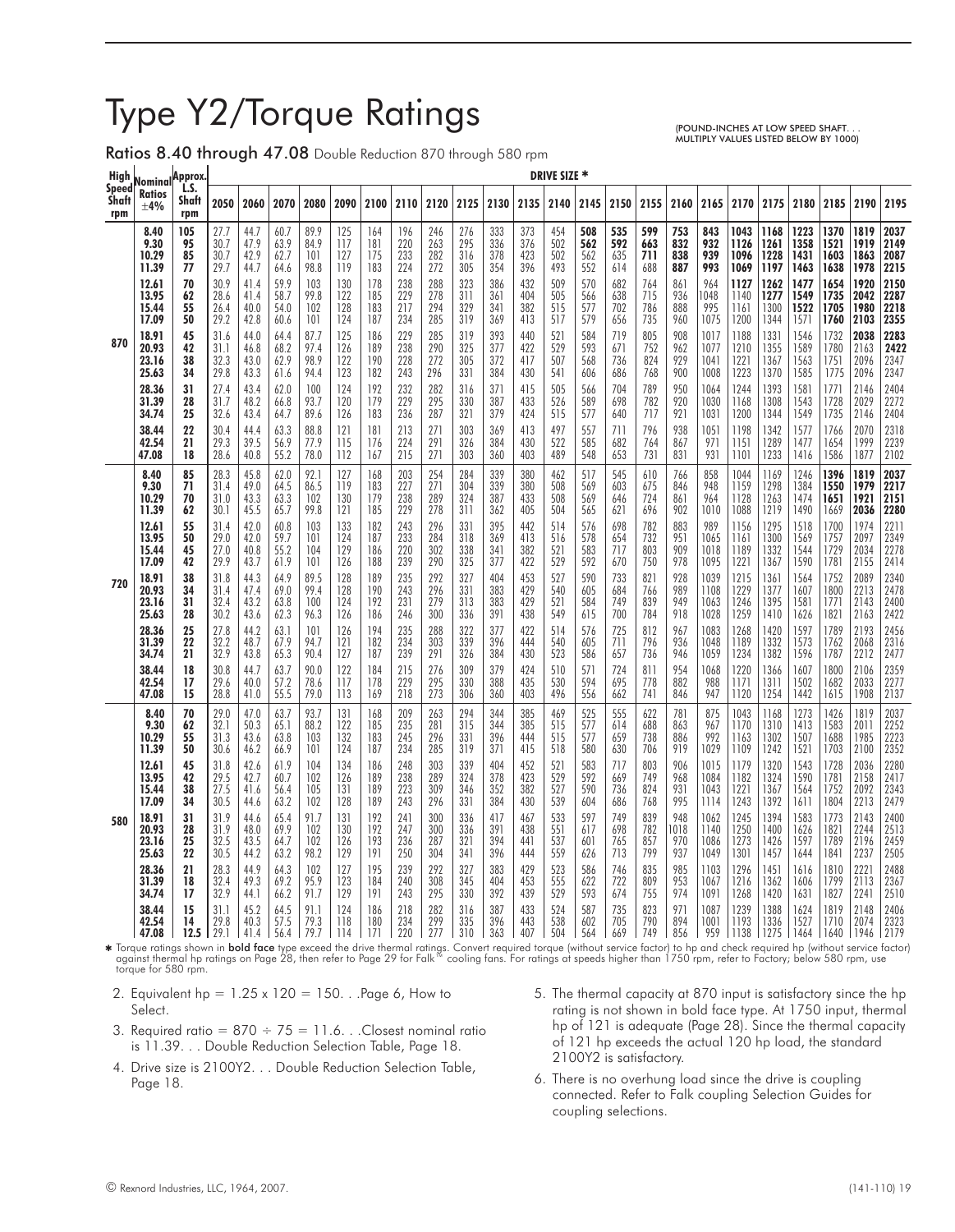# Type Y3/Horsepower Ratings

Ratios 52.11 through 29.19 Triple Reduction 1750 through 1170 rpm

| High                         | Nominal             | Approx.              |       |      |      |      |      |      |      |      |      |      |      | DRIVE SIZE * |      |      |      |      |      |      |      |      |      |      |      |
|------------------------------|---------------------|----------------------|-------|------|------|------|------|------|------|------|------|------|------|--------------|------|------|------|------|------|------|------|------|------|------|------|
| <b>Speed</b><br>Shaft<br>rpm | Ratios<br>$\pm 4\%$ | L.S.<br>Shaft<br>rpm | 2050  | 2060 | 2070 | 2080 | 2090 | 2100 | 2110 | 2120 | 2125 | 2130 | 2135 | 2140         | 2145 | 2150 | 2155 | 2160 | 2165 | 2170 | 2175 | 2180 | 2185 | 2190 | 2195 |
|                              | 52.11               | 34                   | 14.5  | 22.9 | 32.1 | 48.1 | 61.0 | 101  | 122  | 157  | 176  | 184  | 206  | 280          | 314  | 433  | 485  | 513  | 574  | 694  | 777  | 800  | 861  | 992  | 1111 |
|                              | 57.66               | 30                   | 14.5  | 22.9 | 32.1 | 48.1 | 61.0 | 91.3 | 122  | 148  | 166  | 184  | 206  | 259          | 290  | 349  | 391  | 466  | 522  | 610  | 683  | 759  | 850  | 992  | 1111 |
|                              | 63.82               | 27                   | 14.5  | 20.5 | 29.5 | 45.0 | 53.5 | 78.9 | 102  | 136  | 152  | 167  | 187  | 237          | 265  | 363  | 407  | 465  | 475  | 490  | 549  | 595  | 666  | 857  | 960  |
|                              | 70.62               | 25                   | 13.4  | 20.3 | 31.1 | 39.3 | 53.5 | 77.6 | 101  | 127  | 142  | 162  | 181  | 229          | 256  | 292  | 327  | 370  | 414  | 523  | 586  | 595  | 666  | 846  | 947  |
|                              | 78.16               | 22                   | 12.4  | 16.3 | 24.5 | 34.3 | 47.1 | 72.4 | 79.9 | 113  | 126  | 130  | 139  | 189          | 212  | 299  | 335  | 345  | 358  | 420  | 470  | 520  | 582  | 776  | 869  |
|                              | 86.50               | 20                   | 10.7  | 16.1 | 24.9 | 30.8 | 41.1 | 62.7 | 79.9 | 104  | 116  | 124  | 139  | 186          | 208  | 240  | 269  | 320  | 358  | 449  | 503  | 514  | 576  | 712  | 797  |
|                              | 95.73               | 18                   | 9.84  | 13.5 | 19.5 | 29.6 | 38.2 | 58.8 | 79.3 | 92.0 | 103  | 110  | 118  | 157          | 176  | 249  | 279  | 288  | 299  | 395  | 442  | 446  | 500  | 651  | 729  |
|                              | 105.9               | 16.5                 | 8.70  | 13.2 | 18.2 | 27.8 | 35.9 | 51.4 | 70.4 | 84.5 | 94.6 | 105  | 118  | 154          | 173  | 201  | 225  | 265  | 297  | 371  | 415  | 423  | 474  | 581  | 651  |
| 1750                         | 117.2               | 15                   | 8.05  | 11.2 | 15.9 | 24.3 | 31.2 | 46.1 | 58.1 | 76.3 | 85.4 | 92.0 | 103  | 132          | 148  | 206  | 231  | 245  | 260  | 317  | 355  | 378  | 423  | 548  | 614  |
|                              | 129.7               | 13.5                 | 7.43  | 11.3 | 17.0 | 21.6 | 30.6 | 43.6 | 56.4 | 69.7 | 78.1 | 89.3 | 100  | 129          | 145  | 167  | 187  | 221  | 248  | 295  | 330  | 351  | 393  | 486  | 544  |
|                              | 143.6               | 12                   | 6.75  | 8.88 | 13.2 | 21.5 | 26.8 | 40.6 | 45.4 | 60.6 | 67.9 | 78.0 | 87.4 | 105          | 118  | 172  | 193  | 205  | 219  | 272  | 305  | 317  | 355  | 443  | 497  |
|                              | 158.9               | 11.0                 | 6.02  | 8.75 | 12.5 | 19.1 | 23.9 | 35.1 | 45.4 | 55.5 | 62.2 | 72.1 | 80.8 | 104          | 116  | 141  | 158  | 185  | 207  | 230  | 258  | 291  | 326  | 372  | 417  |
|                              | 175.9               | 10                   | 5.19  | 7.54 | 10.9 | 16.7 | 21.0 | 31.1 | 40.4 | 51.2 | 57.4 | 68.7 | 76.9 | 89.2         | 99.9 | 141  | 158  | 168  | 188  | 216  | 242  | 263  | 294  | 329  | 368  |
|                              | 194.6               | 9.0                  | 5.00  | 7.63 | 11.8 | 14.9 | 20.3 | 28.7 | 38.6 | 47.0 | 52.6 | 61.6 | 69.0 | 87.6         | 98.1 | 116  | 130  | 155  | 174  | 192  | 215  | 237  | 265  | 329  | 368  |
|                              | 215.4               | 8.1                  | 4.54  | 5.97 | 9.05 | 13.0 | 17.8 | 26.8 | 31.5 | 39.6 | 44.4 | 54.1 | 60.6 | 73.8         | 82.7 | 112  | 125  | 137  | 153  | 179  | 201  | 218  | 244  | 284  | 318  |
|                              | 238.4               | 7.5                  | 4.07  | 5.92 | 8.60 | 11.7 | 15.5 | 23.1 | 31.5 | 38.8 | 43.5 | 51.4 | 57.6 | 72.6         | 81.3 | 94.6 | 106  | 128  | 143  | 155  | 174  | 192  | 215  | 268  | 300  |
|                              | 263.8               | 6.6                  | 3.51  | 4.72 | 6.24 | 8.99 | 13.5 | 21.2 | 27.6 | 35.1 | 39.3 | 42.8 | 47.9 | 61.0         | 68.3 | 83.5 | 93.5 | 103  | 115  | 138  | 154  | 172  | 193  | 246  | 275  |
|                              | 291.9               | 6.0                  | 3.14  | 4.36 | 5.98 | 8.65 | 11.9 | 18.4 | 23.0 | 30.0 | 33.6 | 36.2 | 40.6 | 52.0         | 58.2 | 73.0 | 81.8 | 91.1 | 102  | 121  | 136  | 154  | 173  | 203  | 227  |
|                              | 52.11               | 27                   | 12.0  | 19.1 | 26.7 | 41.8 | 52.9 | 84.1 | 106  | 131  | 147  | 160  | 179  | 232          | 260  | 361  | 404  | 428  | 479  | 590  | 661  | 667  | 747  | 861  | 964  |
|                              | 57.66               | 25                   | 12.0  | 19.1 | 26.7 | 41.7 | 51.9 | 75.2 | 105  | 123  | 138  | 156  | 175  | 225          | 252  | 290  | 325  | 388  | 435  | 529  | 593  | 627  | 702  | 838  | 938  |
|                              | 63.82               | 22                   | 12.0  | 16.8 | 24.2 | 37.0 | 44.6 | 65.9 | 85.2 | 113  | 127  | 145  | 162  | 196          | 219  | 302  | 338  | 349  | 360  | 426  | 477  | 516  | 578  | 744  | 833  |
|                              | 70.62               | 20                   | 11.1  | 16.8 | 25.7 | 32.5 | 44.3 | 63.9 | 84.0 | 105  | 118  | 134  | 150  | 191          | 214  | 243  | 272  | 321  | 359  | 441  | 494  | 510  | 571  | 704  | 789  |
|                              | 78.16               | 18                   | 10.2  | 13.4 | 20.1 | 28.4 | 38.9 | 59.5 | 66.7 | 93.8 | 105  | 112  | 120  | 155          | 174  | 247  | 277  | 292  | 311  | 364  | 408  | 451  | 505  | 674  | 755  |
|                              | 86.50               | 16.5                 | 8.85  | 13.4 | 20.5 | 25.5 | 34.0 | 51.5 | 66.7 | 86.0 | 96.3 | 107  | 120  | 153          | 171  | 199  | 223  | 268  | 300  | 370  | 414  | 424  | 475  | 593  | 664  |
|                              | 95.73               | 15                   | 8.08  | 11.1 | 16.0 | 25.5 | 31.8 | 48.3 | 67.0 | 75.9 | 85.0 | 92.0 | 103  | 129          | 145  | 205  | 230  | 244  | 260  | 324  | 364  | 388  | 434  | 546  | 611  |
|                              | 105.9               | 13.5                 | 7.17  | 10.9 | 15.0 | 22.8 | 29.6 | 42.2 | 58.2 | 69.5 | 77.8 | 89.1 | 99.8 | 127          | 142  | 166  | 186  | 220  | 246  | 305  | 342  | 349  | 391  | 483  | 541  |
| 1430                         | 117.2               | 12                   | 6.60  | 9.19 | 13.0 | 19.9 | 25.9 | 38.3 | 48.3 | 62.3 | 69.8 | 79.6 | 89.1 | 109          | 122  | 170  | 190  | 199  | 223  | 272  | 305  | 314  | 352  | 452  | 506  |
|                              | 129.7               | 11.0                 | 6.10  | 9.28 | 14.0 | 17.8 | 25.2 | 35.8 | 46.5 | 57.1 | 63.9 | 74.0 | 82.9 | 106          | 119  | 138  | 155  | 183  | 205  | 245  | 274  | 289  | 324  | 403  | 451  |
|                              | 143.6               | 10                   | 5.54  | 7.29 | 10.8 | 17.8 | 22.1 | 33.4 | 37.7 | 49.6 | 55.5 | 66.6 | 74.6 | 86.3         | 96.7 | 142  | 159  | 165  | 185  | 224  | 251  | 261  | 292  | 323  | 362  |
|                              | 158.9               | 9.0                  | 4.95  | 7.20 | 10.3 | 15.7 | 19.6 | 28.9 | 37.7 | 45.4 | 50.8 | 59.6 | 66.8 | 84.8         | 95.0 | 116  | 130  | 153  | 171  | 189  | 212  | 239  | 268  | 323  | 362  |
|                              | 175.9               | 8.1                  | 4.27  | 6.18 | 8.94 | 13.7 | 17.4 | 25.8 | 33.5 | 41.9 | 46.9 | 57.1 | 63.9 | 73.3         | 82.1 | 116  | 130  | 138  | 154  | 178  | 199  | 216  | 242  | 285  | 319  |
|                              | 194.6               | 7.5                  | 4.09  | 6.28 | 9.69 | 12.3 | 16.6 | 23.6 | 31.8 | 38.3 | 42.9 | 50.8 | 56.9 | 72.0         | 80.6 | 95.5 | 107  | 129  | 144  | 157  | 176  | 195  | 218  | 271  | 304  |
|                              | 215.4               | 6.6                  | 3.72  | 4.89 | 7.42 | 10.7 | 14.7 | 22.0 | 26.1 | 32.9 | 36.8 | 44.9 | 50.3 | 60.7         | 68.0 | 92.9 | 104  | 113  | 126  | 148  | 166  | 179  | 200  | 246  | 276  |
|                              | 238.4               | 6.0                  | 3.35  | 4.87 | 7.08 | 9.60 | 12.8 | 19.0 | 26.1 | 31.8 | 35.6 | 42.4 | 47.5 | 59.6         | 66.7 | 77.9 | 87.3 | 105  | 118  | 129  | 144  | 158  | 177  | 221  | 247  |
|                              | 263.8               | 5.4                  | 2.88  | 3.88 | 5.11 | 7.37 | 11.1 | 17.5 | 22.7 | 28.9 | 32.4 | 35.1 | 39.3 | 50.1         | 56.1 | 68.8 | 77.1 | 84.6 | 94.8 | 113  | 127  | 141  | 158  | 203  | 227  |
|                              | 291.9               | 5.0                  | 2.58  | 3.59 | 4.90 | 7.11 | 9.82 | 15.1 | 18.9 | 24.6 | 27.6 | 29.7 | 33.3 | 42.9         | 48.0 | 60.2 | 67.4 | 75.4 | 84.4 | 100  | 112  | 128  | 143  | 168  | 188  |
|                              | 52.11               | 22                   | 10.0  | 15.9 | 22.3 | 36.3 | 45.5 | 70.2 | 92.2 | 110  | 123  | 138  | 155  | 192          | 215  | 301  | 337  | 356  | 399  | 491  | 550  | 579  | 649  | 748  | 838  |
|                              | 57.66               | 20                   | 10.0  | 15.9 | 22.3 | 34.9 | 43.0 | 61.9 | 86.8 | 102  | 114  | 130  | 146  | 188          | 211  | 242  | 271  | 323  | 362  | 445  | 498  | 518  | 580  | 699  | 783  |
|                              | 63.82               | 18                   | 9.95  | 13.8 | 19.9 | 30.4 | 37.2 | 55.0 | 71.2 | 94.6 | 106  | 121  | 135  | 161          | 180  | 250  | 280  | 290  | 313  | 371  | 415  | 448  | 502  | 646  | 724  |
|                              | 70.62               | 16.5                 | 9.14  | 13.9 | 21.2 | 26.9 | 36.7 | 52.6 | 69.6 | 87.1 | 97.5 | 111  | 124  | 158          | 177  | 202  | 226  | 267  | 299  | 364  | 408  | 421  | 471  | 588  | 658  |
|                              | 78.16               | 15                   | 8.35  | 11.0 | 16.6 | 23.4 | 32.2 | 49.0 | 55.7 | 77.4 | 86.7 | 93.8 | 105  | 129          | 144  | 204  | 228  | 241  | 270  | 317  | 355  | 392  | 439  | 558  | 625  |
|                              | 86.50               | 13.5                 | 7.30  | 11.3 | 16.9 | 21.1 | 28.1 | 42.4 | 55.7 | 70.9 | 79.4 | 91.1 | 102  | 126          | 141  | 165  | 185  | 222  | 249  | 305  | 342  | 350  | 392  | 494  | 553  |
|                              | 95.73               | $12 \,$              | 6.63  | 9.10 | 13.1 | 21.1 | 26.4 | 39.8 | 55.5 | 62.1 | 69.5 | 79.7 | 89.3 | 106          | 119  | 169  | 189  | 198  | 222  | 268  | 300  | 324  | 363  | 450  | 504  |
|                              | 105.9               | 11.0                 | 5.91  | 8.96 | 12.4 | 18.8 | 24.4 | 34.7 | 48.1 | 56.8 | 63.6 | 73.8 | 82.7 | 104          | 117  | 138  | 154  | 182  | 204  | 252  | 282  | 288  | 322  | 401  | 449  |
| 1170                         | 117.2               | 10                   | 5.42  | 7.55 | 10.7 | 16.4 | 21.5 | 31.9 | 40.2 | 51.0 | 57.1 | 68.3 | 76.5 | 89.3         | 100  | 139  | 156  | 164  | 184  | 224  | 251  | 259  | 290  | 372  | 417  |
|                              | 129.7               | 9.0                  | 5.01  | 7.65 | 11.6 | 14.7 | 20.8 | 29.4 | 38.4 | 46.6 | 52.2 | 61.2 | 68.6 | 87.8         | 98.3 | 114  | 128  | 152  | 170  | 203  | 227  | 238  | 267  | 332  | 372  |
|                              | 143.6               | 8.1                  | 4.55  | 5.98 | 8.89 | 14.7 | 18.3 | 27.4 | 31.4 | 40.5 | 45.4 | 55.4 | 62.0 | 71.1         | 79.6 | 117  | 131  | 140  | 152  | 185  | 207  | 215  | 241  | 280  | 314  |
|                              | 158.9               | 7.5                  | 4.08  | 5.93 | 8.45 | 12.9 | 16.1 | 23.7 | 31.4 | 37.1 | 41.6 | 49.3 | 55.2 | 69.7         | 78.1 | 96.4 | 108  | 127  | 142  | 156  | 175  | 197  | 221  | 268  | 300  |
|                              | 175.9               | 6.6                  | 3.51  | 5.07 | 7.34 | 11.2 | 14.4 | 21.4 | 27.8 | 34.3 | 38.4 | 47.4 | 53.1 | 60.3         | 67.5 | 95.5 | 107  | 113  | 127  | 146  | 164  | 178  | 199  | 247  | 277  |
|                              | 194.6               | 6.0                  | 3.36  | 5.17 | 7.98 | 10.1 | 13.7 | 19.4 | 26.3 | 31.3 | 35.1 | 42.0 | 47.0 | 59.2         | 66.3 | 79.0 | 88.5 | 106  | 119  | 129  | 145  | 160  | 179  | 223  | 250  |
|                              | 215.4               | 5.4                  | 3.05  | 4.02 | 6.09 | 8.81 | 12.1 | 18.0 | 21.6 | 27.2 | 30.5 | 37.2 | 41.7 | 49.9         | 55.9 | 77.3 | 86.6 | 92.9 | 104  | 121  | 136  | 147  | 165  | 204  | 228  |
|                              | 238.4               | 5.0                  | 2.75  | 4.00 | 5.82 | 7.90 | 10.5 | 15.6 | 21.6 | 26.0 | 29.1 | 35.0 | 39.2 | 48.9         | 54.8 | 64.4 | 72.1 | 86.6 | 97.0 | 106  | 119  | 130  | 146  | 181  | 203  |
|                              | 263.8               | 4.4                  | 2.37  | 3.19 | 4.20 | 6.05 | 9.17 | 14.4 | 18.6 | 23.8 | 26.7 | 28.8 | 32.3 | 41.2         | 46.1 | 56.9 | 63.7 | 69.9 | 78.3 | 93.8 | 105  | 116  | 130  | 168  | 188  |
|                              | 291.9               | 4.0                  | 12.12 | 2.95 | 4.02 | 5.85 | 8.09 | 12.4 | 15.6 | 20.3 | 22.7 | 24.4 | 27.3 | 35.4         | 39.6 | 49.7 | 55.7 | 62.1 | 69.6 | 82.6 | 92.5 | 105  | 118  | 138  | 155  |

**∗** Mechanical hp ratings shown in **bold face** type exceed the drive thermal ratings. Check required hp (without service factor) against thermal hp ratings on Page 28, ther<br>refer to Page 29 for Falk™ cooling fans. For ra

### Selection Example—TORQUE METHOD

A main hoist requires 34,200 pound-inches torque at its input shaft which operates at 13 rpm. The hoist is in service 10 hours per day and is driven by a coupling connected 7½ hp, 1170 rpm electric motor. Select gear drive for the application.

- 1. Service Factor is 1.00 for a main hoist operating 10 hours per day. . . Page 7, Table 3 under Cranes, Main Hoist.
- 2. Equivalent torque = 34,200 x 1.00 = 34,200 lb-in. . .Page 6.
- 3. Required ratio =  $1170 \div 13 = 90$ . . Closest nominal ratio is 86.50 . . . Page 21, Triple Reduction Selection Table.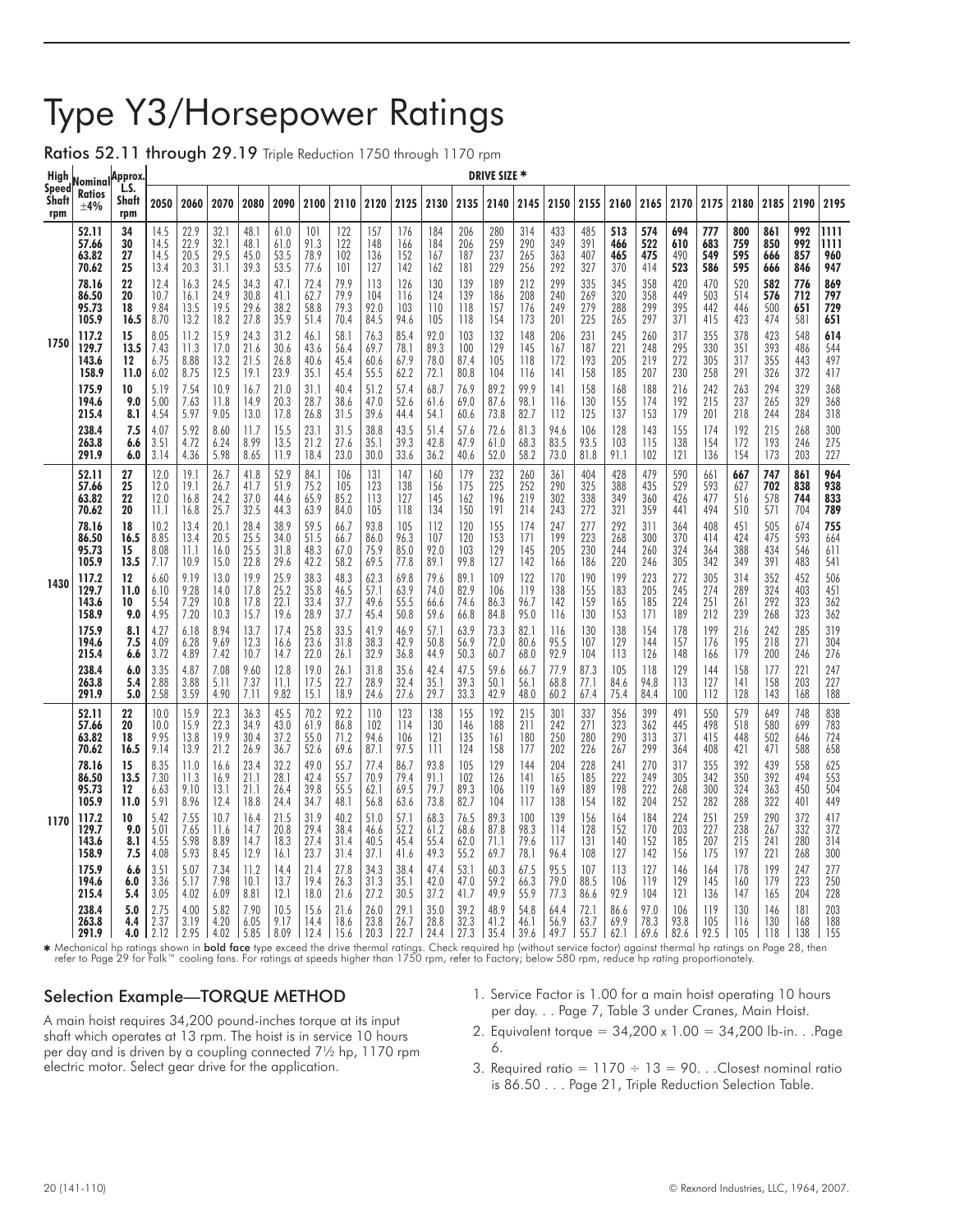# Type Y3/Torque Ratings

(POUND-INCHES AT LOW SPEED SHAFT. . . MULTIPLY VALUES LISTED BELOW BY 1000)

Ratios 52.11 through 29.19 Triple Reduction 1750 through 1170 rpm

| High<br>Speed | Nominal <sup>Approx</sup>  |                      |                             |                      |                      |                     |                   |                   |                   |                   |                   |                   |                   | <b>DRIVE SIZE *</b> |                   |                   |                   |                     |                      |                      |                      |                      |                      |                       |                      |
|---------------|----------------------------|----------------------|-----------------------------|----------------------|----------------------|---------------------|-------------------|-------------------|-------------------|-------------------|-------------------|-------------------|-------------------|---------------------|-------------------|-------------------|-------------------|---------------------|----------------------|----------------------|----------------------|----------------------|----------------------|-----------------------|----------------------|
| Shaft<br>rpm  | <b>Ratios</b><br>$\pm 4\%$ | L.S.<br>Shaft<br>rpm | 2050                        | 2060                 | 2070                 | 2080                | 2090              | 2100              | 2110              | 2120              | 2125              | 2130              | 2135              | 2140 2145           |                   | 2150              | 2155              | 2160                | 2165                 | 2170                 | 2175                 | 2180                 | 2185                 | 2190                  | 2195                 |
|               | 52.11                      | 34                   | 26.2                        | 42.5                 | 56.9                 | 86.3                | 116               | 186               | 219               | 287               | 321               | 351               | 393               | 527                 | 590               | 785               | 879               | 994                 | 1113                 | 1281                 | 1435                 | 1471                 | 1583                 | 1827                  | 2046                 |
|               | 57.66                      | 30                   | 29.0                        | 45.5                 | 63.8                 | 95.8                | 133               | 191               | 250               | 316               | 354               | 402               | 450               | 549                 | 615               | 733               | 821               | 963                 | 1078                 | 1254                 | 1405                 | 1569                 | 1757                 | 2085                  | 2335                 |
|               | 63.82                      | 27                   | 31.5                        | 44.7                 | 65.6                 | 101                 | 120               | 172               | 232               | 293               | 328               | 378               | 423               | 533                 | 597               | 800               | 897               | 1114                | 1138                 | 1167                 | 1307                 | 1358                 | 1521                 | 1911                  | 2140                 |
|               | 70.62                      | 25                   | 33.7                        | 51.1                 | 74.4                 | 99.5                | 138               | 192               | 262               | 320               | 358               | 419               | 469               | 581                 | 651               | 746               | 835               | 943                 | 1056                 | 1325                 | 1484                 | 1527                 | 1710                 | 2152                  | 2410                 |
|               | 78.16                      | 22                   | 32.7                        | 43.7                 | 66.1                 | 95.1                | 134               | 194               | 215               | 301               | 337               | 364               | 389               | 540                 | 605               | 817               | 915               | 1004                | 1042                 | 1183                 | 1325                 | 1439                 | 1612                 | 2094                  | 2345                 |
|               | 86.50                      | 20                   | 34.0                        | 49.1                 | 75.5                 | 94.3                | 129               | 193               | 245               | 324               | 363               | 398               | 446               | 597                 | 669               | 760               | 851               | 991                 | 1110                 | 1368                 | 1532                 | 1602                 | 1794                 | 2193                  | 2456                 |
|               | 95.73                      | 18                   | 32.9                        | 43.8                 | 66.7                 | 100                 | 132               | 196               | 266               | 307               | 344               | 384               | 412               | 543                 | 608               | 827               | 926               | 1038                | 1078                 | 1375                 | 1538                 | 1522                 | 1705                 | 2196                  | 2460                 |
|               | 105.9                      | 16.5                 | 32.7                        | 47.6                 | 67.9                 | 104                 | 142               | 195               | 270               | 329               | 369               | 421               | 472               | 602                 | 674               | 771               | 864               | 1019                | 1141                 | 1378                 | 1543                 | 1667                 | 1867                 | 2239                  | 2508                 |
| 1750          | 117.2                      | 15                   | 32.5                        | 45.4                 | 66.7                 | 103                 | 127               | 182               | 247               | 310               | 347               | 391               | 438               | 547                 | 613               | 832               | 932               | 1073                | 1139                 | 1323                 | 1482                 | 1622                 | 1817                 | 2254                  | 2524                 |
|               | 129.7                      | 13.5                 | 34.7                        | 52.8                 | 76.7                 | 103                 | 143               | 196               | 274               | 331               | 371               | 435               | 487               | 605                 | 678               | 779               | 873               | 1034                | 1158                 | 1314                 | 1472                 | 1680                 | 1882                 | 2279                  | 2553                 |
|               | 143.6                      | 12                   | 33.1                        | 44.2                 | 67.2                 | 107                 | 138               | 197               | 228               | 310               | 347               | 417               | 467               | 553                 | 619               | 837               | 937               | 1092                | 1167                 | 1388                 | 1555                 | 1654                 | 1852                 | 2269                  | 2546                 |
|               | 158.9                      | 11.0                 | 33.3                        | 48.4                 | 69.4                 | 105                 | 145               | 195               | 261               | 331               | 371               | 442               | 495               | 613                 | 686               | 793               | 888               | 1049                | 1175                 | 1405                 | 1574                 | 1692                 | 1895                 | 2179                  | 2441                 |
|               | 175.9                      | 10                   | 31.9                        | 45.8                 | 67.1                 | 104                 | 131               | 189               | 256               | 310               | 347               | 434               | 486               | 554                 | 620               | 843               | 944               | 1076                | 1205                 | 1401                 | 1569                 | 1665                 | 1865                 | 2032                  | 2276                 |
|               | 194.6                      | 9.0                  | 35.0                        | 53.4                 | 78.2                 | 105                 | 146               | 198               | 279               | 331               | 371               | 446               | 500               | 613                 | 687               | 804               | 900               | 1061                | 1188                 | 1416                 | 1586                 | 1708                 | 1913                 | 2320                  | 2598                 |
|               | 215.4                      | 8.1                  | 33.4                        | 44.6                 | 67.7                 | 99.9                | 140               | 200               | 236               | 295               | 330               | 413               | 463               | 556                 | 623               | 827               | 926               | 1078                | 1207                 | 1407                 | 1576                 | 1677                 | 1878                 | 2177                  | 2438                 |
|               | 238.4                      | 7.5                  | 33.7                        | 49.1                 | 70.2                 | 99.3                | 135               | 197               | 270               | 338               | 378               | 450               | 504               | 617                 | 691               | 812               | 909               | 1073                | 1202                 | 1374                 | 1539                 | 1662                 | 1861                 | 2345                  | 2626                 |
|               | 263.8                      | 6.6                  | 32.3                        | 43.7                 | 58.2                 | 84.9                | 128               | 196               | 248               | 328               | 367               | 404               | 453               | 556                 | 623               | 775               | 868               | 989                 | 1108                 | 1317                 | 1475                 | 1681                 | 1883                 | 2296                  | 2571                 |
|               | 291.9                      | 6.0                  | 31.5                        | 44.8                 | 60.1                 | 86.7                | 124               | 187               | 241               | 304               | 340               | 371               | 415               | 552                 | 618               | 738               | 827               | 944                 | 1057                 | 1263                 | 1415                 | 1615                 | 1809                 | 2148                  | 2406                 |
|               | 52.11                      | 27                   | 26.5                        | 43.4                 | 57.9                 | 91.7                | 123               | 190               | 233               | 293               | 328               | 373               | 418               | 534                 | 598               | 800               | 896               | 1015                | 1137                 | 1334                 | 1494                 | 1501                 | 1681                 | 1939                  | 2172                 |
|               | 57.66                      | 25                   | 29.4                        | 46.5                 | 64.9                 | 102                 | 138               | 193               | 263               | 321               | 360               | 418               | 468               | 584                 | 654               | 746               | 835               | 982                 | 1100                 | 1333                 | 1493                 | 1586                 | 1776                 | 2154                  | 2413                 |
|               | 63.82                      | 22                   | 31.9                        | 44.8                 | 65.8                 | 102                 | 123               | 176               | 237               | 300               | 336               | 400               | 448               | 539                 | 604               | 814               | 912               | 1023                | 1055                 | 1241                 | 1390                 | 1442                 | 1615                 | 2029                  | 2272                 |
|               | 70.62                      | 20                   | 34.2                        | 51.7                 | 75.2                 | 101                 | 140               | 194               | 267               | 325               | 364               | 424               | 475               | 595                 | 666               | 759               | 850               | 1000                | 1120                 | 1367                 | 1531                 | 1602                 | 1794                 | 2194                  | 2457                 |
|               | 78.16                      | 18                   | 33.0                        | 44.0                 | 66.4                 | 96.4                | 135               | 195               | 219               | 307               | 344               | 384               | 411               | 542                 | 607               | 827               | 926               | 1040                | 1108                 | 1257                 | 1408                 | 1528                 | 1711                 | 2226                  | 2493                 |
|               | 86.50                      | 16.5                 | 34.4                        | 50.0                 | 76.0                 | 95.5                | 130               | 194               | 251               | 329               | 368               | 421               | 471               | 602                 | 674               | 771               | 863               | 1017                | 1139                 | 1378                 | 1543                 | 1616                 | 1810                 | 2236                  | 2504                 |
|               | 95.73                      | 15                   | 33.0                        | 44.1                 | 67.0                 | 106                 | 134               | 197               | 275               | 310               | 347               | 393               | 440               | 547                 | 613               | 834               | 934               | 1077                | 1148                 | 1379                 | 1549                 | 1617                 | 1811                 | 2253                  | 2523                 |
|               | 105.9                      | 13.5                 | 33.0                        | 48.1                 | 68.5                 | 105                 | 143               | 196               | 273               | 331               | 371               | 436               | 488               | 604                 | 677               | 780               | 874               | 1033                | 1157                 | 1390                 | 1557                 | 1683                 | 1885                 | 2278                  | 2551                 |
| 1430          | 117.2                      | 12                   | 32.6                        | 45.6                 | 66.7                 | 104                 | 129               | 185               | 251               | 310               | 347               | 414               | 464               | 552                 | 618               | 838               | 938               | 1068                | 1196                 | 1391                 | 1558                 | 1652                 | 1850                 | 2272                  | 2545                 |
|               | 129.7                      | 11                   | 34.9                        | 53.1                 | 77.3                 | 104                 | 144               | 197               | 276               | 331               | 371               | 441               | 494               | 608                 | 681               | 791               | 886               | 1046                | 1171                 | 1336                 | 1496                 | 1696                 | 1899                 | 2313                  | 2590                 |
|               | 143.6                      | 10                   | 33.3                        | 44.4                 | 67.3                 | 108                 | 139               | 199               | 232               | 310               | 347               | 436               | 488               | 554                 | 620               | 844               | 945               | 1077                | 1206                 | 1398                 | 1566                 | 1664                 | 1864                 | 2028                  | 2271                 |
|               | 158.9                      | 9.0                  | 33.5                        | 48.7                 | 70.0                 | 106                 | 145               | 197               | 265               | 331               | 371               | 447               | 501               | 614                 | 688               | 798               | 894               | 1061                | 1188                 | 1413                 | 1583                 | 1702                 | 1906                 | 2315                  | 2593                 |
|               | 175.9                      | 8.1                  | 32.1                        | 45.9                 | 67.4                 | 105                 | 133               | 192               | 259               | 310               | 347               | 442               | 495               | 557                 | 624               | 849               | 951               | 1079                | 1208                 | 1410                 | 1579                 | 1677                 | 1878                 | 2155                  | 2414                 |
|               | 194.6                      | 7.5                  | 35.1                        | 53.8                 | 78.6                 | 106                 | 146               | 199               | 281               | 331               | 371               | 450               | 504               | 617                 | 691               | 809               | 906               | 1075                | 1204                 | 1419                 | 1589                 | 1720                 | 1926                 | 2346                  | 2627                 |
|               | 215.4                      | 6.6                  | 33.5                        | 44.7                 | 67.9                 | 101                 | 142               | 201               | 239               | 299               | 335               | 421               | 471               | 560                 | 627               | 842               | 943               | 1087                | 1217                 | 1421                 | 1592                 | 1682                 | 1884                 | 2312                  | 2589                 |
|               | 238.4                      | 6.0                  | 34.0                        | 49.4                 | 70.7                 | 99.7                | 136               | 199               | 273               | 338               | 379               | 454               | 509               | 620                 | 694               | 818               | 916               | 1084                | 1214                 | 1392                 | 1559                 | 1674                 | 1875                 | 2363                  | 2646                 |
|               | 263.8                      | 5.4                  | 32.5                        | 44.0                 | 58.4                 | 85.2                | 129               | 198               | 250               | 330               | 370               | 406               | 455               | 559                 | 626               | 782               | 876               | 997                 | 1117                 | 1329                 | 1488                 | 1685                 | 1887                 | 2319                  | 2597                 |
|               | 291.9                      | 5.0                  | 31.6                        | 45.2                 | 60.2                 | 87.2                | 125               | 188.              | 242               | 304               | 341               | 371               | 416               | 556                 | 623               | 745               | 834               | 956                 | 1071                 | 1273                 | 1426                 | 1634                 | 1830                 | 2177                  | 2438                 |
|               | 52.11                      | 22                   | 27.0                        | 44.2                 | 59.1                 | 97.4                | 129               | 193               | 247               | 299               | 335               | 395               | 442               | 539                 | 604               | 816               | 914               | 1033                | 1157                 | 1356                 | 1519                 | 1594                 | 1785                 | 2061                  | 2308                 |
|               | 57.66                      | 20                   | 29.9                        | 47.3                 | 66.3                 | 104                 | 140               | 194               | 266               | 324               | 363               | 426               | 477               | 597                 | 669               | 760               | 851               | 999                 | 1119                 | 1368                 | 1532                 | 1602                 | 1794                 | 2198                  | 2462                 |
|               | 63.82                      | 18                   | 32.3                        | 45.0                 | 66.1                 | 103                 | 125               | 179               | 242               | 306               | 343               | 407               | 456               | 542                 | 607               | 824               | 923               | 1039                | 1121                 | 1320                 | 1478                 | 1531                 | 1715                 | 2155                  | 2414                 |
|               | 70.62                      | 16.5                 | 34.4                        | 52.3                 | 75.8                 | 102                 | 142               | 195               | 270               | 329               | 368               | 429               | 480               | 601                 | 673               | 771               | 863               | 1018                | 1140                 | 1380                 | 1546                 | 1615                 | 1809                 | 2237                  | 2505                 |
|               | 78.16                      | 15                   | 33.0                        | 44.1                 | 67.0                 | 97.0                | 137               | 196               | 224               | 310               | 347               | 393               | 440               | 548                 | 614               | 831               | 931               | 1050                | 1176                 | 1337                 | 1497                 | 1623                 | 1818                 | 2253                  | 2523                 |
|               | 86.50                      | 13.5                 | 34.7                        | 51.5                 | 76.6                 | 96.6                | 132               | 195               | 256               | 331               | 371               | 437               | 489               | 606                 | 679               | 781               | 875               | 1031                | 1155                 | 1391                 | 1558                 | 1630                 | 1826                 | 2275                  | 2548                 |
|               | 95.73                      | $12 \,$              | 33.1                        | 44.2                 | 67.0                 | 107                 | 136               | 199               | 279               | 310               | 347               | 416               | 466               | 549                 | 615               | 838               | 938               | 1070                | 1198                 | 1391                 | 1558                 | 1653                 | 1851                 | 2271                  | 2544                 |
|               | 105.9                      | 11.0                 | 33.3                        | 48.3                 | 69.2                 | 106                 | 144               | 197               | 276               | 331               | 371               | 442               | 495               | 609                 | 682               | 790               | 885               | 1046                | 1172                 | 1401                 | 1569                 | 1694                 | 1897                 | 2311                  | 2588                 |
| 1170          | 117.2                      | 10                   | 32.7                        | 45.8                 | 67.1                 | 104                 | 131               | 189               | 255               | 310               | 347               | 435               | 487               | 553                 | 619               | 840               | 941               | 1077                | 1206                 | 1399                 | 1567                 | 1663                 | 1863                 | 2289                  | 2564                 |
|               | 129.7                      | 9.0                  | 35.0                        | 53.5                 | 78.3                 | 105                 | 146               | 198               | 279               | 331               | 371               | 446               | 500               | 613                 | 687               | 798               | 894               | 1060                | 1187                 | 1352                 | 1514                 | 1708                 | 1913                 | 2331                  | 2611                 |
|               | 143.6                      | 8.1                  | 33.4                        | 44.5                 | 67.7                 | 109                 | 141               | 199               | 236               | 310               | 347               | 443               | 496               | 557                 | 624               | 849               | 951               | 1115                | 1211                 | 1410                 | 1579                 | 1679                 | 1880                 | 2150                  | 2408                 |
|               | 158.9                      | 7.5                  | 33.7                        | 49.1                 | 70.2                 | 106                 | 146               | 197               | 270               | 331               | 371               | 452               | 506               | 617                 | 691               | 811               | 908               | 1076                | 1205                 | 1426                 | 1597                 | 1716                 | 1922                 | 2345                  | 2626                 |
|               | 175.9                      | 6.6                  | 32.3                        | 46.0                 | 67.6                 | 105                 | 135               | 194               | 263               | 310               | 347               | 448               | 502               | 560                 | 627               | 854               | 956               | 1088                | 1218                 | 1421                 | 1591                 | 1686                 | 1888                 | 2288                  | 2562                 |
|               | 194.6                      | 6.0                  | 35.2                        | 54.2                 | 79.1                 | 106                 | 147               | 200               | 284               | 331               | 371               | 454               | 509               | 620                 | 694               | 818               | 916               | 1086                | 1216                 | 1429                 | 1600                 | 1726                 | 1933                 | 2357                  | 2640                 |
|               | 215.4                      | 5.4                  | 33.5                        | 44.9                 | 68.2                 | 101                 | 143               | 201               | 242               | 303               | 339               | 426               | 477               | 563                 | 630               | 856               | 959               | 1096                | 1228                 | 1424                 | 1595                 | 1696                 | 1900                 | 2334                  | 2614                 |
|               | 238.4<br>263.8<br>291.9    | 5.0<br>4.4           | 34.1<br>32.7<br>4.0 $131.8$ | 49.6<br>44.2<br>45.4 | 71.0<br>58.6<br>60.4 | 100<br>85.4<br>87.7 | 137<br>130<br>126 | 199<br>199<br>189 | 277<br>250<br>245 | 338<br>333<br>306 | 378<br>373<br>343 | 459<br>408<br>372 | 514<br>457<br>417 | 622<br>562<br>562   | 697<br>629<br>629 | 826<br>790<br>752 | 925<br>885<br>842 | 1089<br>1007<br>963 | 1220<br>1128<br>1079 | 1405<br>1343<br>1286 | 1574<br>1504<br>1440 | 1688<br>1694<br>1647 | 1890<br>1897<br>1845 | 2373<br>2347<br> 2194 | 2658<br>2629<br>2457 |

Forque ratings shown in **bold face** type exceed the drive thermal rating. Convert required torque (without service factor) to hp and check required hp (without service factor) to hp and check required hp (without service

- 4. Drive size is 2050Y3 . . . Triple Reduction Selection Table, Page 21. In the 1170 high speed shaft section opposite 86.50 ratio and 13.5 rpm, trace right to 34.7 (x 1000), the nearest torque exceeding equivalent torque, and then read drive size 2050Y3 at top of column.
- 5. The thermal capacity is satisfactory since the torque rating is not shown in bold face type.
- 6. There is no overhung load since the drive is coupling connected. Refer to Falk™ coupling Selection Guides for coupling selections.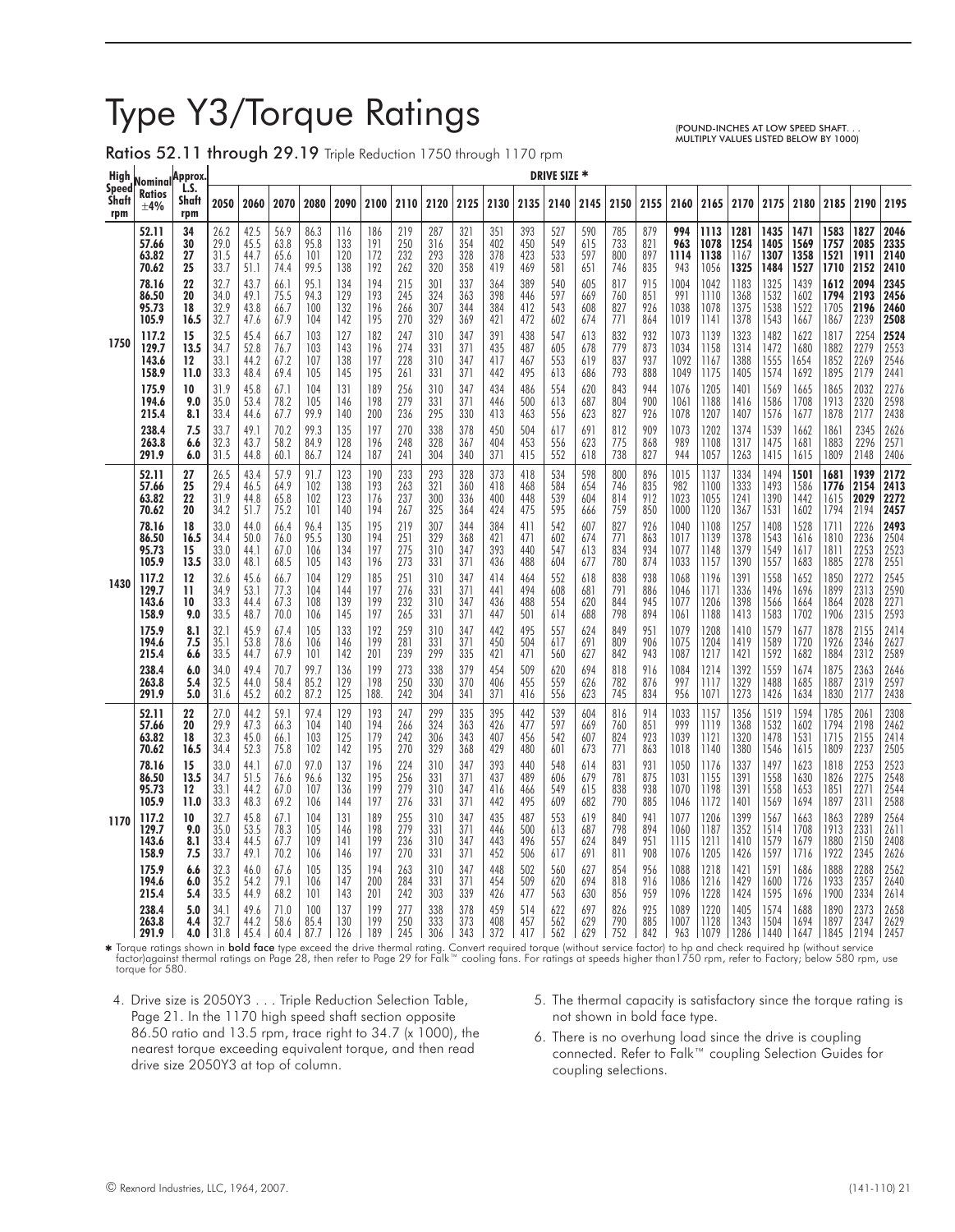# Type Y3/Horsepower Ratings

Ratios 52.11 through 29.19 Triple Reduction 870 through 580 rpm

| High                         | Nominal Approx.            |                      |                      |                          |                      |                      |                      |                      |                      |                      |                      |                      |                      | DRIVE SIZE *         |                      |                      |                      |                      |                      |                      |                      |                      |                     |                   |                   |
|------------------------------|----------------------------|----------------------|----------------------|--------------------------|----------------------|----------------------|----------------------|----------------------|----------------------|----------------------|----------------------|----------------------|----------------------|----------------------|----------------------|----------------------|----------------------|----------------------|----------------------|----------------------|----------------------|----------------------|---------------------|-------------------|-------------------|
| <b>Speed</b><br>Shaft<br>rpm | <b>Ratios</b><br>$\pm 4\%$ | L.S.<br>Shaft<br>rpm | 2050                 | 2060                     | 2070                 | 2080                 | 2090                 | 2100                 | 2110                 | 2120                 | 2125                 | 2130                 | 2135                 | 2140                 | 2145                 | 2150                 | 2155                 | 2160                 | 2165                 | 2170                 | 2175                 | 2180                 | 2185                | 2190              | 2195              |
|                              | 52.11                      | 17                   | 7.60                 | 12.1                     | 16.9                 | 28.9                 | 34.8                 | 53.2                 | 74.9                 | 84.5                 | 94.6                 | 108                  | 121                  | 144                  | 161                  | 228                  | 255                  | 271                  | 303                  | 370                  | 414                  | 441                  | 494                 | 605               | 678               |
|                              | 57.66                      | 15.0                 | 7.60                 | 12.1                     | 16.9                 | 26.1                 | 32.5                 | 46.4                 | 65.8                 | 77.3                 | 86.6                 | 98.2                 | 110                  | 142                  | 159                  | 184                  | 206                  | 246                  | 276                  | 335                  | 375                  | 390                  | 437                 | 534               | 598               |
|                              | 63.82                      | 14                   | 7.44                 | 10.4                     | 14.9                 | 22.8                 | 28.3                 | 42.0                 | 54.4                 | 71.3                 | 79.9                 | 92.9                 | 104                  | 121                  | 135                  | 188                  | 211                  | 221                  | 247                  | 289                  | 324                  | 358                  | 401                 | 504               | 565               |
|                              | 70.62                      | 12.5                 | 6.87                 | 10.4                     | 16.0                 | 20.3                 | 27.7                 | 39.4                 | 52.6                 | 65.3                 | 73.1                 | 84.1                 | 94.2                 | 119                  | 133                  | 153                  | 171                  | 203                  | 227                  | 274                  | 307                  | 317                  | 355                 | 448               | 502               |
|                              | 78.16                      | 11                   | 6.25                 | 8.21                     | 12.4                 | 17.7                 | 24.3                 | 36.7                 | 42.5                 | 57.6                 | 64.5                 | 75.9                 | 85.0                 | 96.4                 | 108                  | 153                  | 171                  | 183                  | 205                  | 246                  | 276                  | 297                  | 333                 | 420               | 470               |
|                              | 86.50                      | 10.0                 | 5.46                 | 8.62                     | 12.8                 | 15.9                 | 21.2                 | 31.8                 | 42.5                 | 52.7                 | 59.0                 | 68.8                 | 77.0                 | 94.6                 | 106                  | 125                  | 140                  | 169                  | 189                  | 229                  | 257                  | 263                  | 295                 | 374               | 419               |
|                              | 95.73                      | 9.1                  | 4.96                 | 6.81                     | 9.83                 | 16.0                 | 20.0                 | 29.8                 | 41.6                 | 46.2                 | 51.7                 | 62.4                 | 69.9                 | 79.9                 | 89.5                 | 127                  | 142                  | 148                  | 166                  | 201                  | 225                  | 243                  | 272                 | 338               | 379               |
|                              | 105.9                      | 8.3                  | 4.44                 | 6.74                     | 9.32                 | 14.0                 | 18.3                 | 26.0                 | 36.3                 | 42.2                 | 47.3                 | 55.7                 | 62.4                 | 78.5                 | 87.9                 | 104                  | 117                  | 138                  | 155                  | 189                  | 212                  | 216                  | 242                 | 302               | 338               |
| 870                          | 117.2                      | 7.5                  | 4.05                 | 5.64                     | 8.00                 | 12.2                 | 16.3                 | 24.2                 | 30.5                 | 37.9                 | 42.4                 | 52.1                 | 58.3                 | 67.0                 | 75.0                 | 104                  | 117                  | 123                  | 138                  | 168                  | 188                  | 195                  | 218                 | 279               | 313               |
|                              | 129.7                      | 6.8                  | 3.74                 | 5.74                     | 8.69                 | 11.0                 | 15.6                 | 22.0                 | 29.0                 | 34.6                 | 38.8                 | 46.2                 | 51.7                 | 65.7                 | 73.6                 | 86.6                 | 97.0                 | 115                  | 129                  | 154                  | 172                  | 179                  | 200                 | 249               | 279               |
|                              | 143.6                      | 6.1                  | 3.40                 | 4.47                     | 6.65                 | 11.0                 | 13.7                 | 20.5                 | 23.8                 | 30.2                 | 33.8                 | 42.1                 | 47.1                 | 53.2                 | 59.6                 | 87.5                 | 98.0                 | 102                  | 114                  | 138                  | 155                  | 161                  | 180                 | 226               | 253               |
|                              | 158.9                      | 5.5                  | 3.06                 | 4.45                     | 6.35                 | 9.62                 | 12.1                 | 17.7                 | 23.8                 | 27.6                 | 30.9                 | 37.1                 | 41.5                 | 52.2                 | 58.5                 | 72.6                 | 81.3                 | 95.5                 | 107                  | 117                  | 131                  | 148                  | 166                 | 201               | 225               |
|                              | 175.9                      | 5.0                  | 2.63                 | 3.79                     | 5.48                 | 8.39                 | 10.9                 | 16.2                 | 21.0                 | 25.4                 | 28.5                 | 36.0                 | 40.3                 | 45.1                 | 50.5                 | 71.4                 | 80.0                 | 84.9                 | 95.1                 | 110                  | 123                  | 133                  | 149                 | 188               | 211               |
|                              | 194.6                      | 4.5                  | 2.51                 | 3.87                     | 5.99                 | 7.59                 | 10.2                 | 14.5                 | 19.7                 | 23.3                 | 26.1                 | 31.5                 | 35.3                 | 44.3                 | 49.6                 | 59.6                 | 66.7                 | 79.4                 | 88.9                 | 97.3                 | 109                  | 120                  | 134                 | 168               | 188               |
|                              | 215.4                      | 4.1                  | 2.28                 | 3.00                     | 4.55                 | 6.60                 | 9.07                 | 13.5                 | 16.4                 | 20.6                 | 23.1                 | 28.2                 | 31.6                 | 37.3                 | 41.8                 | 57.9                 | 64.8                 | 69.3                 | 77.6                 | 91.1                 | 102                  | 110                  | 123                 | 153               | 171               |
|                              | 238.4<br>263.8<br>291.9    | 3.8<br>3.3<br>3.0    | 2.06<br>1.77<br>1.59 | 3.00<br>$^{2.39}_{2.21}$ | 4.37<br>3.13<br>3.00 | 5.92<br>4.51<br>4.39 | 7.90<br>6.88<br>6.06 | 11.6<br>10.8<br>9.33 | 16.4<br>13.9<br>11.7 | 19.3<br>17.9<br>15.1 | 21.6<br>20.1<br>16.9 | 26.2<br>21.5<br>18.2 | 29.4<br>24.1<br>20.4 | 36.6<br>30.8<br>26.5 | 41.0<br>34.5<br>29.7 | 48.5<br>42.8<br>37.4 | 54.3<br>47.9<br>41.9 | 64.8<br>52.7<br>46.8 | 72.6<br>59.0<br>52.4 | 80.1<br>70.8<br>62.1 | 89.7<br>79.3<br>69.6 | 97.3<br>87.0<br>79.5 | 109<br>97.4<br>89.0 | 136<br>127<br>104 | 152<br>142<br>117 |
|                              | 52.11                      | 14                   | 6.37                 | 10.1                     | 14.2                 | 24.3                 | 29.2                 | 44.3                 | 63.5                 | 69.9                 | 78.3                 | 91.1                 | 102                  | 120                  | 134                  | 189                  | 212                  | 226                  | 253                  | 308                  | 345                  | 368                  | 412                 | 505               | 566               |
|                              | 57.66                      | 12.5                 | 6.37                 | 10.1                     | 14.2                 | 21.7                 | 27.1                 | 38.6                 | 55.0                 | 64.0                 | 71.7                 | 82.5                 | 92.4                 | 118                  | 132                  | 154                  | 173                  | 207                  | 232                  | 279                  | 312                  | 325                  | 364                 | 449               | 503               |
|                              | 63.82                      | 11.                  | 6.18                 | 8.61                     | 12.4                 | 19.0                 | 23.8                 | 35.3                 | 45.8                 | 59.0                 | 66.1                 | 78.1                 | 87.5                 | 101                  | 113                  | 157                  | 176                  | 184                  | 206                  | 241                  | 270                  | 298                  | 334                 | 421               | 471               |
|                              | 70.62                      | 10.0                 | 5.71                 | 8.70                     | 13.4                 | 16.9                 | 23.1                 | 32.8                 | 44.0                 | 54.0                 | 60.5                 | 70.4                 | 78.8                 | 99.1                 | 111                  | 129                  | 144                  | 170                  | 190                  | 229                  | 256                  | 264                  | 296                 | 375               | 420               |
|                              | 78.16                      | 9.1                  | 5.19                 | 6.82                     | 10.3                 | 14.7                 | 20.3                 | 30.5                 | 35.7                 | 47.7                 | 53.4                 | 64.2                 | 71.9                 | 80.1                 | 89.7                 | 128                  | 143                  | 153                  | 171                  | 204                  | 229                  | 247                  | 277                 | 350               | 392               |
|                              | 86.50                      | 8.3                  | 4.53                 | 7.23                     | 10.6                 | 13.2                 | 17.7                 | 26.4                 | 35.7                 | 43.6                 | 48.8                 | 57.4                 | 64.3                 | 78.7                 | 88.1                 | 104                  | 117                  | 141                  | 158                  | 191                  | 214                  | 219                  | 245                 | 312               | 349               |
|                              | 95.73                      | 7.5                  | 4.12                 | 5.65                     | 8.16                 | 13.3                 | 16.8                 | 24.7                 | 34.5                 | 38.2                 | 42.8                 | 52.4                 | 58.7                 | 66.5                 | 74.5                 | 105                  | 118                  | 124                  | 139                  | 168                  | 188                  | 203                  | 227                 | 282               | 316               |
|                              | 105.9                      | 6.8                  | 3.70                 | 5.61                     | 7.77                 | 11.7                 | 15.2                 | 21.6                 | 30.3                 | 35.0                 | 39.2                 | 46.5                 | 52.1                 | 65.3                 | 73.1                 | 87.1                 | 97.6                 | 115                  | 129                  | 157                  | 176                  | 179                  | 201                 | 251               | 281               |
| 720                          | 117.2                      | 6.1                  | 3.36                 | 4.68                     | 6.64                 | 10.2                 | 13.6                 | 20.2                 | 25.6                 | 31.3                 | 35.1                 | 43.7                 | 48.9                 | 55.7                 | 62.4                 | 87.1                 | 97.6                 | 103                  | 115                  | 140                  | 157                  | 162                  | 181                 | 233               | 261               |
|                              | 129.7                      | 5.5                  | 3.10                 | 4.78                     | 7.24                 | 9.17                 | 12.9                 | 18.3                 | 24.1                 | 28.8                 | 32.2                 | 38.5                 | 43.1                 | 54.6                 | 61.2                 | 72.3                 | 81.0                 | 95.5                 | 107                  | 129                  | 144                  | 148                  | 166                 | 207               | 232               |
|                              | 143.6                      | 5.0                  | 2.82                 | 3.71                     | 5.52                 | 9.11                 | 11.4                 | 17.0                 | 19.9                 | 24.9                 | 27.9                 | 35.3                 | 39.5                 | 44.2                 | 49.5                 | 72.7                 | 81.4                 | 84.6                 | 94.7                 | 115                  | 129                  | 134                  | 150                 | 188               | 210               |
|                              | 158.9                      | 4.5                  | 2.54                 | 3.70                     | 5.28                 | 7.98                 | 10.0                 | 14.7                 | 19.9                 | 22.9                 | 25.6                 | 30.9                 | 34.6                 | 43.4                 | 48.6                 | 60.6                 | 67.9                 | 79.1                 | 88.6                 | 97.3                 | 109                  | 123                  | 138                 | 167               | 187               |
|                              | 175.9                      | 4.1                  | 2.19                 | 3.14                     | 4.55                 | 6.96                 | 9.08                 | 13.5                 | 17.6                 | 21.1                 | 23.6                 | 30.1                 | 33.7                 | 37.5                 | 42.0                 | 59.4                 | 66.5                 | 70.5                 | 79.0                 | 91.1                 | 102                  | 111                  | 124                 | 156               | 175               |
|                              | 194.6                      | 3.8                  | 2.08                 | 3.22                     | 4.98                 | 6.31                 | 8.47                 | 12.0                 | 16.4                 | 19.3                 | 21.6                 | 26.2                 | 29.4                 | 36.8                 | 41.2                 | 49.6                 | 55.6                 | 66.0                 | 73.9                 | 80.6                 | 90.3                 | 99.1                 | 111                 | 139               | 156               |
|                              | 215.4                      | 3.3                  | 1.89                 | 2.49                     | 3.77                 | 5.49                 | 7.54                 | 11.2                 | 13.7                 | 17.2                 | 19.3                 | 23.7                 | 26.5                 | 31.0                 | 34.7                 | 48.0                 | 53.8                 | 57.6                 | 64.5                 | 75.6                 | 84.7                 | 92.0                 | 103                 | 127               | 142               |
|                              | 238.4                      | 3.0                  | 1.71                 | 2.49                     | 3.63                 | 4.93                 | 6.57                 | 9.66                 | 13.7                 | 16.0                 | 17.9                 | 21.8                 | 24.4                 | 30.4                 | 34.0                 | 40.4                 | 45.2                 | 53.8                 | 60.3                 | 66.8                 | 74.8                 | 80.9                 | 90.6                | 113               | 126               |
|                              | 263.8                      | 2.7                  | 1.47                 | 1.99                     | 2.60                 | 3.74                 | 5.72                 | 8.99                 | 11.5                 | 14.9                 | 16.7                 | 17.9                 | 20.0                 | 25.5                 | 28.6                 | 35.6                 | 39.9                 | 43.8                 | 49.1                 | 59.0                 | 66.1                 | 72.2                 | 80.9                | 105               | 118               |
|                              | 291.9                      | 2.5                  | 1.32                 | 1.83                     | 2.49                 | 3.65                 | 5.04                 | 7.76                 | 9.72                 | 12.6                 | 14.1                 | 15.2                 | 17.0                 | 22.1                 | 24.7                 | 31.2                 | 34.9                 | 39.0                 | 43.7                 | 51.8                 | 58.0                 | 66.3                 | 74.2                | 87.0              | 97                |
|                              | 52.11                      | 11                   | 5.19                 | 8.25                     | 11.6                 | 19.9                 | 23.9                 | 35.8                 | 51.6                 | 56.3                 | 63.1                 | 74.8                 | 83.8                 | 97.3                 | 109                  | 154                  | 172                  | 183                  | 205                  | 250                  | 280                  | 298                  | 334                 | 411               | 460               |
|                              | 57.66                      | 10.0                 | 5.19                 | 8.25                     | 11.5                 | 17.6                 | 22.1                 | 31.3                 | 44.8                 | 51.5                 | 57.7                 | 67.3                 | 75.4                 | 95.5                 | 107                  | 126                  | 141                  | 169                  | 189                  | 227                  | 254                  | 264                  | 296                 | 366               | 410               |
|                              | 63.82                      | 9.1                  | 5.00                 | 6.96                     | 10.0                 | 15.3                 | 19.5                 | 28.9                 | 37.5                 | 47.5                 | 53.2                 | 64.1                 | 71.8                 | 81.6                 | 91.4                 | 127                  | 142                  | 149                  | 167                  | 196                  | 219                  | 242                  | 271                 | 341               | 382               |
|                              | 70.62                      | 8.3                  | 4.61                 | 7.06                     | 10.8                 | 13.7                 | 18.7                 | 26.5                 | 35.8                 | 43.5                 | 48.7                 | 57.3                 | 64.2                 | 80.2                 | 89.8                 | 104                  | 117                  | 138                  | 155                  | 185                  | 207                  | 214                  | 240                 | 304               | 341               |
|                              | 78.16                      | 7.5                  | 4.19                 | 5.52                     | 8.33                 | 12.0                 | 16.5                 | 24.7                 | 29.2                 | 38.4                 | 43.0                 | 52.7                 | 59.0                 | 64.9                 | 72.7                 | 104                  | 116                  | 123                  | 138                  | 166                  | 186                  | 201                  | 225                 | 284               | 318               |
|                              | 86.50                      | 6.8                  | 3.66                 | 5.87                     | 8.63                 | 10.7                 | 14.4                 | 21.4                 | 29.2                 | 35.1                 | 39.3                 | 46.7                 | 52.3                 | 63.7                 | 71.3                 | 85.4                 | 95.6                 | 115                  | 129                  | 154                  | 173                  | 178                  | 199                 | 253               | 283               |
|                              | 95.73                      | 6.1                  | 3.33                 | 4.57                     | 6.60                 | 10.8                 | 13.7                 | 20.0                 | 28.0                 | 30.8                 | 34.5                 | 42.9                 | 48.0                 | 53.8                 | 60.3                 | 85.4                 | 95.6                 | 100                  | 112                  | 136                  | 152                  | 164                  | 184                 | 229               | 256               |
|                              | 105.9                      | 5.5                  | 3.00                 | 4.55                     | 6.30                 | 9.42                 | 12.3                 | 17.5                 | 24.6                 | 28.1                 | 31.5                 | 37.9                 | 42.4                 | 52.9                 | 59.2                 | 70.9                 | 79.4                 | 93.8                 | 105                  | 128                  | 143                  | 146                  | 163                 | 204               | 228               |
| 580                          | 117.2                      | 5.0                  | 2.72                 | 3.78                     | 5.37                 | 8.22                 | 11.1                 | 16.5                 | 20.9                 | 25.3                 | 28.3                 | 35.7                 | 40.0                 | 45.1                 | 50.5                 | 70.5                 | 79.0                 | 82.9                 | 92.8                 | 113                  | 127                  | 131                  | 147                 | 188               | 211               |
|                              | 129.7                      | 4.5                  | 2.51                 | 3.87                     | 5.86                 | 7.44                 | 10.4                 | 14.8                 | 19.6                 | 23.1                 | 25.9                 | 31.3                 | 35.0                 | 44.2                 | 49.5                 | 58.8                 | 65.9                 | 77.5                 | 86.8                 | 104                  | 117                  | 121                  | 135                 | 168               | 188               |
|                              | 143.6                      | 4.1                  | 2.28                 | 3.00                     | 4.46                 | 7.36                 | 9.27                 | 13.8                 | 16.2                 | 20.1                 | 22.5                 | 28.8                 | 32.2                 | 35.8                 | 40.1                 | 58.8                 | 65.9                 | 68.5                 | 76.7                 | 92.9                 | 104                  | 109                  | 122                 | 152               | 170               |
|                              | 158.9                      | 3.8                  | 2.06                 | 3.00                     | 4.28                 | 6.45                 | 8.08                 | 11.9                 | 16.2                 | 18.4                 | 20.6                 | 25.0                 | 28.0                 | 35.1                 | 39.3                 | 49.3                 | 55.2                 | 64.0                 | 71.7                 | 78.6                 | 88.0                 | 100                  | 112                 | 136               | 152               |
|                              | 175.9                      | 3.3                  | 1.77                 | 2.54                     | 3.67                 | 5.62                 | 7.38                 | 11.0                 | 14.3                 | 17.0                 | 19.0                 | 24.6                 | 27.5                 | 30.3                 | 33.9                 | 48.0                 | 53.8                 | 57.1                 | 63.9                 | 73.7                 | 82.6                 | 89.3                 | 100                 | 127               | 142               |
|                              | 194.6                      | 3.0                  | 1.68                 | 2.61                     | 4.03                 | 5.11                 | 6.85                 | 9.70                 | 13.3                 | 15.5                 | 17.4                 | 21.2                 | 23.7                 | 29.7                 | 33.3                 | 40.4                 | 45.2                 | 53.4                 | 59.8                 | 65.3                 | 73.1                 | 80.5                 | 90.2                | 113               | 126               |
|                              | 215.4                      | 2.7                  | 1.52                 | 2.01                     | 3.05                 | 4.45                 | 6.11                 | 9.03                 | 11.1                 | 14.0                 | 15.7                 | 19.3                 | 21.6                 | 25.1                 | 28.1                 | 38.8                 | 43.5                 | 46.5                 | 52.1                 | 61.2                 | 68.5                 | 74.1                 | 83.0                | 103               | 115               |
|                              | 238.4                      | 2.5                  | 1.38                 | 2.02                     | 2.94                 | 3.99                 | 5.32                 | 7.80                 | 11.1                 | 12.9                 | 14.4                 | 17.6                 | 19.7                 | 24.6                 | 27.5                 | 32.8                 | 36.7                 | 43.5                 | 48.7                 | 54.2                 | 60.7                 | 65.4                 | 73.3                | 91.1              | 102               |
|                              | 263.8                      | 2.2                  | 1.19                 | 1.61                     | 2.10                 | 3.02                 | 4.63                 | 7.28                 | 9.32                 | 12.1                 | 13.5                 | 14.5                 | 16.2                 | 20.6                 | 23.1                 | 28.9                 | 32.4                 | 35.6                 | 39.9                 | 47.9                 | 53.7                 | 58.5                 | 65.5                | 85.9              | 96.2              |
|                              | 291.9                      | 2.0                  | 11.07                | 1.48                     | 2.01                 | 2.95                 | 4.08                 | 6.28                 | 7.87                 | 10.2                 | 11.4                 | 12.2                 | 13.7                 | 17.9                 | 20.1                 | 25.3                 | 28.3                 | 31.6                 | 35.4                 | 42.1                 | 47.1                 | 53.8                 | 60.2                | 70.6              | 79.1              |

★ Check required hp (without service factor) against thermal hp ratings on Page 28, then refer to Page 29 for Falk™ cooling fans. For ratings of speeds higher than 1750 rpm,<br>refer to Factory; below 580 rpm, reduce hp rati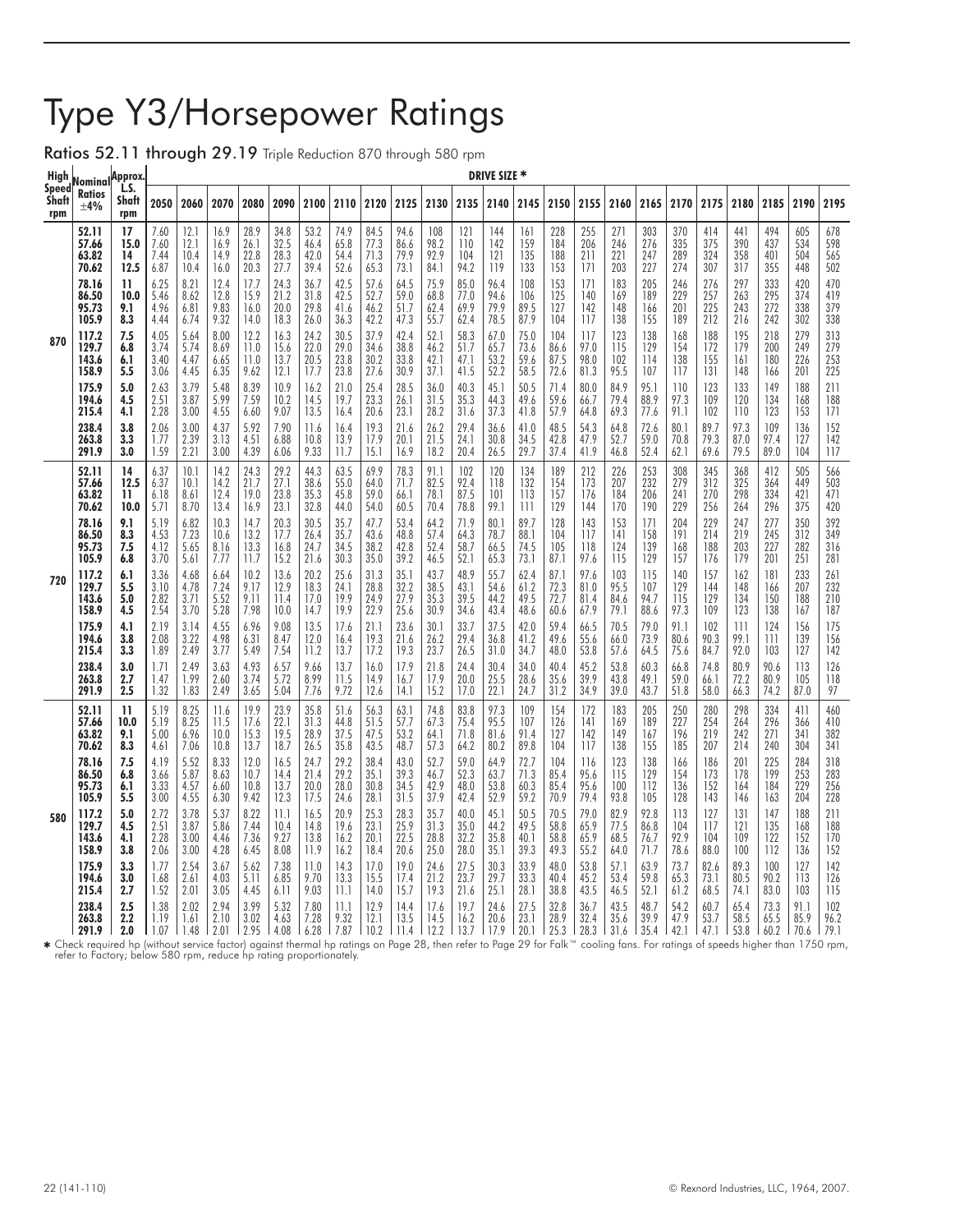# Type Y3/Torque Ratings

Ratios 52.11 through 29.19 Triple Reduction 870 through 580 rpm

(POUND-INCHES AT LOW SPEED SHAFT. . . MULTIPLY VALUES LISTED BELOW BY 1000)

|              | High Nominal Approx.<br>Speed Ratios L.S. |              |      |      |      |      |      |      |      |      |      |      |      | DRIVE SIZE * |     |      |      |      |      |      |      |      |      |      |      |
|--------------|-------------------------------------------|--------------|------|------|------|------|------|------|------|------|------|------|------|--------------|-----|------|------|------|------|------|------|------|------|------|------|
| Shaft<br>rpm | <b>Ratios</b><br>$\pm 4\%$                | Shaft<br>rpm | 2050 | 2060 | 2070 | 2080 | 2090 | 2100 | 2110 | 2120 | 2125 | 2130 | 2135 | 2140 2145    |     | 2150 | 2155 | 2160 | 2165 | 2170 | 2175 | 2180 | 2185 | 2190 | 2195 |
|              | 52.11                                     | 17           | 27.6 | 45.2 | 60.2 | 104  | 133  | 197  | 270  | 310  | 347  | 414  | 464  | 544          | 609 | 830  | 930  | 1055 | 1182 | 1373 | 1538 | 1631 | 1827 | 2242 | 2511 |
|              | 57.66                                     | 15.0         | 30.6 | 48.4 | 67.6 | 105  | 143  | 195  | 271  | 331  | 371  | 432  | 484  | 605          | 678 | 777  | 870  | 1024 | 1147 | 1386 | 1552 | 1622 | 1817 | 2258 | 2529 |
|              | 63.82                                     | 14           | 32.5 | 45.6 | 66.6 | 103  | 128  | 184  | 248  | 310  | 347  | 422  | 473  | 546          | 612 | 836  | 936  | 1062 | 1189 | 1386 | 1552 | 1645 | 1842 | 2263 | 2534 |
|              | 70.62                                     | 12.5         | 34.8 | 52.6 | 77.0 | 103  | 144  | 196  | 274  | 331  | 371  | 438  | 491  | 607          | 680 | 784  | 878  | 1039 | 1164 | 1396 | 1564 | 1638 | 1834 | 2295 | 2570 |
|              | 78.16                                     | 11           | 33.2 | 44.3 | 67.3 | 98.7 | 139  | 198  | 230  | 310  | 347  | 428  | 479  | 554          | 620 | 838  | 939  | 1072 | 1201 | 1398 | 1566 | 1656 | 1855 | 2278 | 2551 |
|              | 86.50                                     | 10.0         | 34.9 | 52.8 | 78.0 | 97.9 | 134  | 196  | 263  | 331  | 371  | 444  | 497  | 613          | 686 | 796  | 891  | 1053 | 1179 | 1405 | 1574 | 1650 | 1848 | 2319 | 2597 |
|              | 95.73                                     | 9.1          | 33.3 | 44.5 | 67.6 | 109  | 139  | 200  | 281  | 310  | 347  | 438  | 491  | 555          | 622 | 846  | 948  | 1075 | 1204 | 1404 | 1572 | 1666 | 1866 | 2297 | 2573 |
|              | 105.9                                     | 8.3          | 33.6 | 48.9 | 69.9 | 106  | 146  | 198  | 280  | 331  | 371  | 448  | 502  | 615          | 689 | 807  | 904  | 1070 | 1198 | 1416 | 1586 | 1712 | 1917 | 2339 | 2620 |
| 870          | 117.2                                     | 7.5          | 32.9 | 46.0 | 67.5 | 104  | 134  | 193  | 261  | 310  | 347  | 446  | 499  | 558          | 625 | 847  | 949  | 1086 | 1216 | 1410 | 1579 | 1681 | 1883 | 2311 | 2588 |
|              | 129.7                                     | 6.8          | 35.1 | 54.0 | 78.9 | 106  | 147  | 199  | 283  | 330  | 370  | 453  | 507  | 618          | 692 | 813  | 911  | 1081 | 1211 | 1378 | 1543 | 1721 | 1927 | 2352 | 2634 |
|              | 143.6                                     | 6.1          | 33.5 | 44.8 | 68.1 | 110  | 142  | 200  | 241  | 310  | 347  | 452  | 506  | 561          | 628 | 854  | 957  | 1091 | 1222 | 1420 | 1590 | 1687 | 1889 | 2329 | 2609 |
|              | 158.9                                     | 5.5          | 34.0 | 49.5 | 71.0 | 107  | 148  | 198  | 275  | 331  | 371  | 456  | 511  | 621          | 696 | 821  | 919  | 1091 | 1222 | 1436 | 1608 | 1733 | 1941 | 2365 | 2649 |
|              | 175.9                                     | 5.0          | 32.5 | 46.3 | 67.9 | 105  | 137  | 198  | 267  | 309  | 346  | 458  | 513  | 563          | 630 | 859  | 962  | 1095 | 1226 | 1432 | 1604 | 1697 | 1901 | 2344 | 2625 |
|              | 194.6                                     | 4.5          | 35.4 | 54.5 | 79.9 | 107  | 147  | 201  | 286  | 331  | 371  | 459  | 514  | 624          | 699 | 829  | 928  | 1090 | 1221 | 1444 | 1617 | 1738 | 1946 | 2384 | 2670 |
|              | 215.4                                     | 4.1          | 33.7 | 45.0 | 68.5 | 102  | 144  | 202  | 247  | 309  | 346  | 434  | 486  | 565          | 633 | 862  | 965  | 1100 | 1232 | 1436 | 1608 | 1701 | 1905 | 2354 | 2637 |
|              | 238.4                                     | 3.8          | 34.3 | 50.0 | 71.7 | 101  | 138  | 199  | 282  | 337  | 377  | 463  | 518  | 626          | 701 | 837  | 937  | 1096 | 1228 | 1425 | 1596 | 1695 | 1898 | 2389 | 2676 |
|              | 263.8                                     | 3.3          | 32.8 | 44.5 | 58.7 | 85.7 | 131  | 201  | 252  | 338  | 378  | 409  | 458  | 565          | 633 | 799  | 895  | 1021 | 1143 | 1364 | 1528 | 1707 | 1912 | 2385 | 2671 |
|              | 291.9                                     | 3.0          | 32.1 | 45.7 | 60.6 | 88.5 | 127  | 191  | 247  | 307  | 344  | 374  | 419  | 566          | 634 | 761  | 852  | 976  | 1093 | 1301 | 1457 | 1671 | 1872 | 2227 | 2494 |
|              | 52.11                                     | 14           | 28.0 | 45.6 | 61.2 | 106  | 135  | 198  | 277  | 310  | 347  | 422  | 473  | 546          | 612 | 834  | 934  | 1064 | 1192 | 1382 | 1548 | 1644 | 1841 | 2262 | 2533 |
|              | 57.66                                     | 12.5         | 31.0 | 48.8 | 68.6 | 105  | 144  | 196  | 274  | 331  | 371  | 438  | 491  | 607          | 680 | 788  | 882  | 1040 | 1165 | 1393 | 1560 | 1633 | 1829 | 2295 | 2570 |
|              | 63.82                                     | н            | 32.6 | 45.6 | 67.0 | 104  | 130  | 187  | 253  | 310  | 347  | 429  | 481  | 553          | 619 | 842  | 943  | 1070 | 1198 | 1396 | 1563 | 1655 | 1854 | 2279 | 2552 |
|              | 70.62                                     | 10.0         | 34.9 | 53.2 | 77.9 | 104  | 145  | 198  | 277  | 331  | 371  | 443  | 496  | 613          | 686 | 797  | 893  | 1052 | 1178 | 1407 | 1576 | 1649 | 1847 | 2320 | 2598 |
|              | 78.16                                     | 9.1          | 33.3 | 44.4 | 67.6 | 99.1 | 140  | 199  | 233  | 310  | 347  | 437  | 489  | 555          | 622 | 847  | 949  | 1080 | 1210 | 1402 | 1570 | 1664 | 1864 | 2296 | 2571 |
|              | 86.50                                     | 8.3          | 35.0 | 53.5 | 78.1 | 98.2 | 135  | 197  | 266  | 331  | 371  | 447  | 501  | 615          | 689 | 803  | 899  | 1063 | 1191 | 1414 | 1584 | 1655 | 1854 | 2333 | 2613 |
|              | 95.13                                     | 7.5          | 33.4 | 44.6 | 67.9 | 109  | 141  | 201  | 281  | 310  | 347  | 445  | 498  | 558          | 625 | 850  | 952  | 1088 | 1219 | 1417 | 1587 | 1679 | 1881 | 2314 | 2592 |
|              | 105.9                                     | 6.8          | 33.8 | 49.2 | 70.5 | 107  | 146  | 199  | 283  | 331  | 371  | 452  | 506  | 618          | 692 | 813  | 911  | 1076 | 1205 | 1421 | 1591 | 1718 | 1924 | 2350 | 2632 |
| 720          | 117.2                                     | 6.1          | 33.0 | 46.1 | 67.7 | 105  | 135  | 194  | 264  | 310  | 347  | 452  | 506  | 561          | 628 | 854  | 957  | 1094 | 1225 | 1422 | 1593 | 1687 | 1889 | 2329 | 2608 |
|              | 129.7                                     | 5.5          | 35.2 | 54.3 | 79.4 | 107  | 147  | 200  | 284  | 332  | 372  | 455  | 510  | 621          | 695 | 821  | 920  | 1084 | 1214 | 1394 | 1561 | 1725 | 1932 | 2363 | 2646 |
|              | 143.6                                     | 5.0          | 33.6 | 44.9 | 68.3 | 110  | 142  | 201  | 243  | 309  | 346  | 458  | 513  | 563          | 631 | 857  | 960  | 1095 | 1226 | 1428 | 1599 | 1698 | 1902 | 2337 | 2617 |
|              | 158.9                                     | 4.5          | 34.1 | 49.8 | 71.3 | 107  | 147  | 199  | 278  | 331  | 371  | 460  | 515  | 624          | 699 | 829  | 928  | 1091 | 1222 | 1443 | 1616 | 1741 | 1950 | 2375 | 2660 |
|              | 175.9                                     | 4.1          | 32.7 | 46.3 | 68.1 | 106  | 138  | 199  | 271  | 310  | 347  | 463  | 518  | 566          | 634 | 863  | 966  | 1099 | 1231 | 1436 | 1608 | 1706 | 1911 | 2349 | 2631 |
|              | 194.6                                     | 3.8          | 35.4 | 54.8 | 80.2 | 108  | 148  | 201  | 288  | 331  | 371  | 463  | 518  | 626          | 701 | 835  | 935  | 1096 | 1227 | 1446 | 1619 | 1739 | 1948 | 2390 | 2677 |
|              | 215.4                                     | 3.3          | 33.8 | 45.2 | 68.6 | 103  | 145  | 203  | 249  | 312  | 349  | 439  | 492  | 567          | 635 | 865  | 969  | 1104 | 1237 | 1441 | 1614 | 1721 | 1927 | 2363 | 2646 |
|              | 238.4                                     | 3.0          | 34.4 | 50.2 | 72.0 | 102  | 139  | 201  | 285  | 338  | 378  | 463  | 519  | 627          | 702 | 841  | 942  | 1100 | 1232 | 1436 | 1608 | 1702 | 1906 | 2394 | 2681 |
|              | 263.8                                     | 2.7          | 32.9 | 44.8 | 59.0 | 85.8 | 132  | 202  | 252  | 338  | 379  | 411  | 460  | 566          | 634 | 804  | 901  | 1026 | 1149 | 1374 | 1539 | 1713 | 1919 | 2395 | 2682 |
|              | 291.9                                     | 2.5          | 32.2 | 45.7 | 60.8 | 88.9 | 128  | 192  | 248  | 309  | 346  | 377  | 422  | 569          | 637 | 765  | 857  | 983  | 1101 | 1310 | 1467 | 1683 | 1885 | 2240 | 2509 |
|              | 52.11                                     | 11           | 28.3 | 46.2 | 62.0 | 108  | 137  | 199  | 279  | 310  | 347  | 430  | 482  | 552          | 618 | 840  | 941  | 1071 | 1199 | 1393 | 1560 | 1654 | 1853 | 2281 | 2555 |
|              | 57.66                                     | 10.0         | 31.3 | 49.5 | 69.0 | 106  | 145  | 198  | 277  | 331  | 371  | 444  | 497  | 611          | 684 | 797  | 893  | 1052 | 1178 | 1407 | 1576 | 1649 | 1847 | 2321 | 2600 |
|              | 63.82                                     | 9.1          | 32.8 | 45.8 | 67.0 | 104  | 132  | 190  | 257  | 310  | 347  | 438  | 490  | 555          | 622 | 843  | 944  | 1077 | 1206 | 1405 | 1574 | 1667 | 1867 | 2294 | 2569 |
|              | 70.62                                     | 8.3          | 35.0 | 53.6 | 77.9 | 105  | 146  | 198  | 280  | 331  | 371  | 448  | 502  | 615          | 689 | 804  | 901  | 1065 | 1193 | 1413 | 1582 | 1661 | 1860 | 2338 | 2619 |
|              | 78.16                                     | 7.5          | 33.4 | 44.7 | 67.8 | 100  | 141  | 200  | 237  | 310  | 347  | 445  | 498  | 559          | 626 | 854  | 956  | 1082 | 1212 | 1413 | 1583 | 1679 | 1880 | 2312 | 2589 |
|              | 86.50                                     | 6.8          | 35.1 | 54.0 | 78.9 | 98.8 | 136  | 198  | 271  | 331  | 371  | 452  | 506  | 618          | 692 | 814  | 912  | 1078 | 1207 | 1420 | 1590 | 1670 | 1870 | 2349 | 2631 |
|              | 95.13                                     | 6.1          | 33.6 | 44.8 | 68.1 | 110  | 142  | 202  | 284  | 310  | 347  | 452  | 506  | 561          | 628 | 854  | 957  | 1088 | 1219 | 1421 | 1592 | 1690 | 1893 | 2328 | 2607 |
|              | 105.9                                     | 5.5          | 34.1 | 49.5 | 70.9 | 107  | 147  | 200  | 285  | 330  | 370  | 457  | 512  | 621          | 696 | 821  | 920  | 1087 | 1217 | 1433 | 1605 | 1729 | 1937 | 2367 | 2651 |
| 580          | 117.2                                     | 5.0          | 33.1 | 46.2 | 67.9 | 106  | 136  | 197  | 268  | 310  | 347  | 458  | 513  | 563          | 631 | 858  | 961  | 1096 | 1227 | 1429 | 1600 | 1701 | 1905 | 2337 | 2617 |
|              | 129.7                                     | 4.5          | 35.4 | 54.6 | 79.8 | 107  | 147  | 201  | 287  | 331  | 371  | 460  | 515  | 623          | 698 | 829  | 929  | 1092 | 1223 | 1406 | 1575 | 1742 | 1951 | 2377 | 2662 |
|              | 143.6                                     | 4.1          | 33.7 | 45.1 | 68.5 | 110  | 144  | 202  | 246  | 310  | 347  | 463  | 519  | 566          | 634 | 862  | 965  | 1101 | 1233 | 1429 | 1600 | 1714 | 1920 | 2348 | 2630 |
|              | 158.9                                     | 3.8          | 34.4 | 50.1 | 71.7 | 107  | 148  | 200  | 281  | 331  | 371  | 462  | 517  | 626          | 701 | 836  | 936  | 1096 | 1228 | 1446 | 1620 | 1754 | 1964 | 2396 | 2684 |
|              | 175.9                                     | 3.3          | 32.8 | 46.5 | 68.2 | 106  | 139  | 201  | 273  | 309  | 346  | 469  | 525  | 567          | 635 | 866  | 970  | 1104 | 1236 | 1443 | 1616 | 1708 | 1913 | 2366 | 2650 |
|              | 194.6                                     | 3.0          | 35.5 | 55.2 | 80.6 | 108  | 148  | 202  | 290  | 331  | 371  | 463  | 518  | 629          | 704 | 843  | 944  | 1100 | 1232 | 1453 | 1627 | 1754 | 1965 | 2396 | 2684 |
|              | 215.4                                     | 2.7          | 33.7 | 45.3 | 68.9 | 103  | 145  | 203  | 251  | 314  | 352  | 445  | 498  | 571          | 639 | 868  | 972  | 1108 | 1241 | 1446 | 1620 | 1721 | 1928 | 2375 | 2660 |
|              | 238.4                                     | 2.5          | 34.5 | 50.5 | 72.4 | 102  | 140  | 201  | 287  | 337  | 377  | 465  | 521  | 629          | 705 | 848  | 950  | 1103 | 1235 | 1446 | 1620 | 1709 | 1914 | 2405 | 2694 |
|              | 263.8                                     | 2.2          | 33.1 | 45.0 | 59.1 | 86.0 | 132  | 203  | 253  | 340  | 381  | 413  | 462  | 567          | 635 | 811  | 908  | 1036 | 1160 | 1386 | 1552 | 1721 | 1928 | 2423 | 2714 |
|              | 291.9                                     | 2.0          | 32.4 | 45.9 | 60.9 | 89.2 | 128  | 193  | 249  | 311  | 348  | 377  | 422  | 575          | 644 | 771  | 863  | 988  | 1107 | 1321 | 1479 | 1696 | 1899 | 2258 | 2529 |

\* Convert required torque (without service factor) to hp and check required hp (without service factor) against thermal hp ratings on Page 28, then refer to Page 29 for Falk™<br>cooling fans. For ratings at speeds higher tha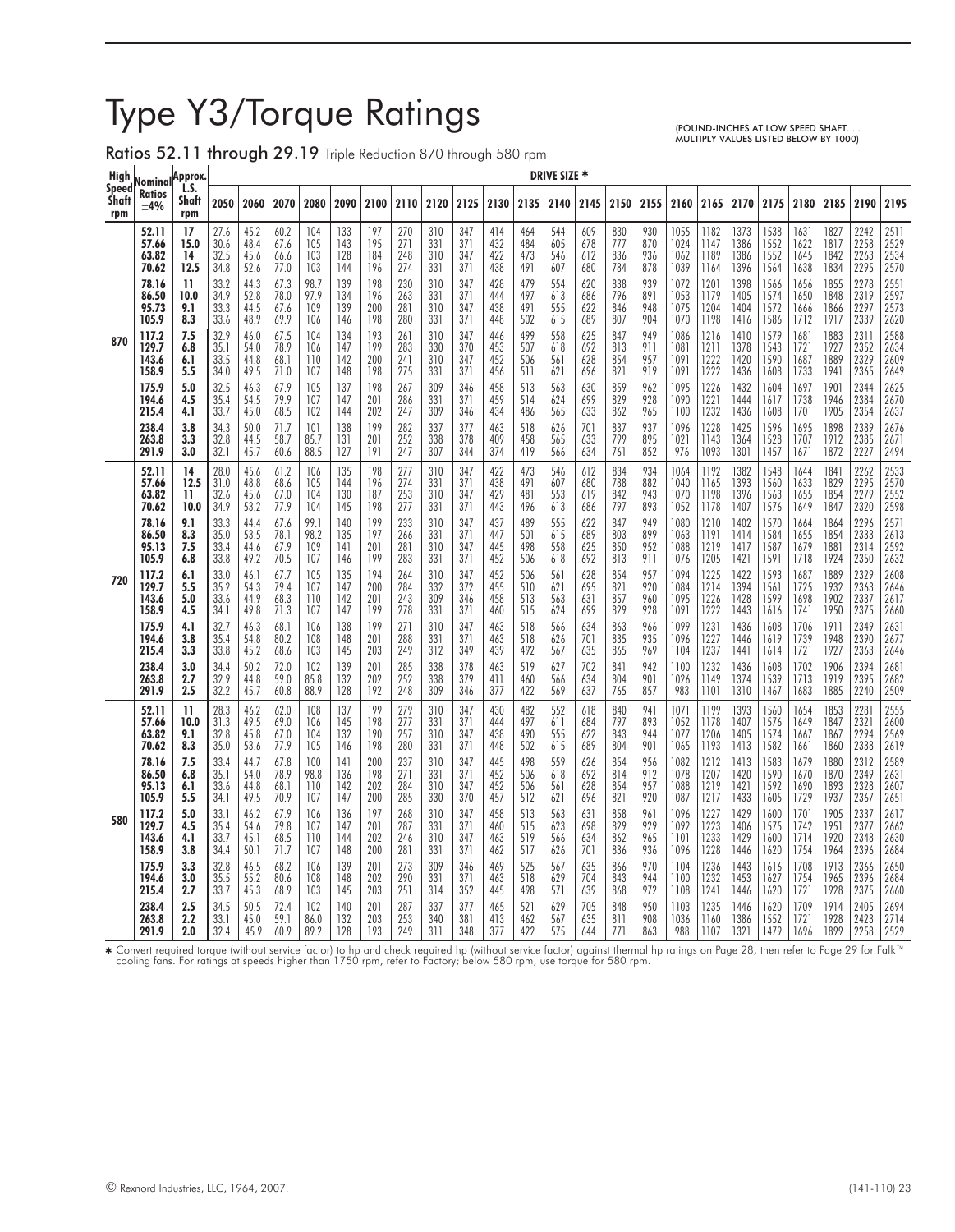# Type Y1 Exact Ratios \* Single Reduction

| <b>Nominal</b>   |          |       |       |           |       | <b>DRIVE SIZE</b> |          |              |              |              |
|------------------|----------|-------|-------|-----------|-------|-------------------|----------|--------------|--------------|--------------|
| Ratios<br>$\ast$ | 2050     | 2060  | 2070  | 2080      | 2090  | 2100              | 2110     | 2120<br>2125 | 2130<br>2135 | 2140<br>2145 |
| 1.84             | 1.880    | 840   | 1.840 | $1.893$ * | 1.848 | 1.822             | 1.860    | 1.878        | 1.830        | .860         |
| 2.03             | 2.027    | 2.027 | 2.029 | 2.051     | 2.022 | 2.078             | 2.021    | 2.038        | $1.943*$     | 2.061        |
| 2.25             | 2.227    | 2.207 | 2.238 | 2.241     | 2.241 | 2.206             | 2.237    | 2.256        | 2.244        | 2.237        |
| 2.49             | 2.548    | 2.459 | 2.528 | 2.512     | 2.468 | 2.489             | 2.463    | 2.426        | 2.489        | 2.488        |
| 2.76             | 2.759    | 2.793 | 2.773 | 2.760     | 2.760 | 2.759             | $2.844*$ | 2.784        | 2.771        | 2.758        |
| 3.05             | 3.074    | 3.031 | 3.065 | 3.086     | 3.075 | 3.026             | 3.093    | 3.082        | 3.023        | 3.082        |
| 3.38             | 3.440    | 3.381 | 3.368 | 3.318     | 3.476 | 3.360             | 3.393    | 3.344        | 3.433        | 3.393        |
| 3.74             | 3.783    | 3.789 | 3.652 | 3.650     | 3.650 | 3.758             | 3.757    | 3.738        | 3.811        | 3.738        |
| 4.13             | 4.190    | 4.056 | 4.095 | 4.053     | 4.222 | 4.190             | 4.208    | 4.185        | 4.115        | 4.208        |
| 4.57             | 4.550    | 4.450 | 4.579 | 4.588     | 4.471 | 4.450             | 4.591    | 4.619        | 4.542        | 4.591        |
| 5.06             | $5.267*$ | 5.133 | 4.929 | 5.154     | 5.133 | 5.056             | 5.150    | 4.950        | 5.045        | 5.150        |
| 5.60             | 5.529    | 5.471 | 5.562 | 5.643     | 5.643 | 5.471             | 5.562    | 5.467        | 5.471        | 5.526        |
| 6.20             | 6.231    | 6.077 | 6.067 | 6.231     | 6.231 | 6.267             | 6.357    | 6.050        | 6.267        | 6.235        |
| 6.86             | 6.929    | 6.786 | 6.937 | 6.933     | 6.786 | 6.786             | 6.687    | 6.867        | 6.765        | 6.687        |
| 7.59             | 7.538    | 7.533 | 7.467 | $7.357*$  | 7.462 | 7.467             | 7.786    | 7.429        | $7.312*$     | 7.786        |

\* Except where noted with an asterisk (\*), exact ratios are within  $\pm 3$ % of the nominal ratios.

# Type YF1 Exact Ratios \* Single Reduction

| <b>Nominal</b>     |          |          |       |       |              |              | <b>DRIVE SIZE</b> |              |              |              |              |              |
|--------------------|----------|----------|-------|-------|--------------|--------------|-------------------|--------------|--------------|--------------|--------------|--------------|
| <b>Ratios</b><br>* | 1080     | 1090     | 1100  | 1110  | 1120<br>1125 | 1130<br>1135 | 1140<br>1145      | 1150<br>1155 | 1160<br>1165 | 1170<br>1175 | 1180<br>1185 | 1190<br>1195 |
| 1.84               | .839     | 1.806    | 816   | 806.  | .853         | 1.795        | .806              | 1.871        | .811         | 1.791        | 1.848        | 1.816        |
| 2.03               | 2.034    | $2.107*$ | 1.972 | 2.030 | 2.031        | 2.028        | 2.061             | 2.069        | 2.029        | 2.026        | 2.032        | 2.029        |
| 2.25               | 2.259    | 2.185    | 2.242 | 2.226 | 2.233        | 2,206        | 2.258             | 2.296        | 2.281        | 2.216        | 2.207        | 2.212        |
| 2.49               | 2.520    | 2.480    | 2.452 | 2.448 | 2.464        | 2,484        | 2.483             | 2.423        | 2.419        | 2.441        | 2.481        | 2.419        |
| 2.76               | 2.783    | 2.783    | 2.690 | 2.704 | 2.731        | 2,724        | 2.741             | $2.676*$     | 2.718        | 2.719        | 2.730        | 2.690        |
| 3.05               | $2.955*$ | 2.960    | 2.963 | 3.040 | 3.042        | 3.037        | 3.040             | 2.968        | 2.972        | 3.034        | 2.971        | 2.963        |
| 3.38               | 3.360    | 3.348    | 3.406 | 3.348 | 3.423        | 3,344        | 3.290             | 3.382        | 3.394        | 3.297        | 3.344        | 3.306        |
| 3.74               | 3.783    | 3.762    | 3.793 | 3.762 | 3.792        | 3.633        | 3.655             | 3.656        | 3.645        | 3.676        | 3.633        | 3.697        |
| 4.13               | 4.238    | 4.208    | 4.036 | 4.097 | 4.107        | 4.129        | 4.032             | 4.103        | 4.088        | 4.097        | 4.088        | 4.032        |
| 4.57               | 4.450    | 4.682    | 4.640 | 4.483 | 4.680        | 4.483        | 4.607             | 4.481        | 4.548        | 4.483        | 4.469        | 4.536        |
| 5.06               | 5.040    | 4.952    | 5.130 | 4.926 | 4.958        | 4,926        | 4.967             | 4.966        | 4.931        | 4.969        | 4.966        | 5.031        |
| 5.60               | 5.565    | 5.577    | 5.762 | 5.542 | 5.762        | 5.542        | 5.593             | $5.407*$     | 5.654        | 5.552        | $5.407*$     | 5.655        |
| 6.20               | 6.292    | 6.167    | 6.042 | 6.227 | 6.120        | 6.227        | 6.120             | 6.208        | 6.179        | 6.037        | 6.172        | 6.148        |
| 6.86               | 6.955    | 6.773    | 6.682 | 6.950 | 6.783        | 6.950        | 6.783             | 6.864        | 6.731        | 6.680        | 6.704        | 6.720        |
| 7.59               | 7.381    | 7.696    | 7.450 | 7.682 | 7.476        | 7.609        | 7.476             | 7.609        | 7.458        | 7.577        | 7.708        | 7.391        |

**\*** Except where noted with an asterisk  $(\ast)$ , exact ratios are within  $\pm 3\%$  of the nominal ratios.<br>Shaded area indicates single belical gears: all others are double belical

Shaded area indicates single helical gears; all others are double helical.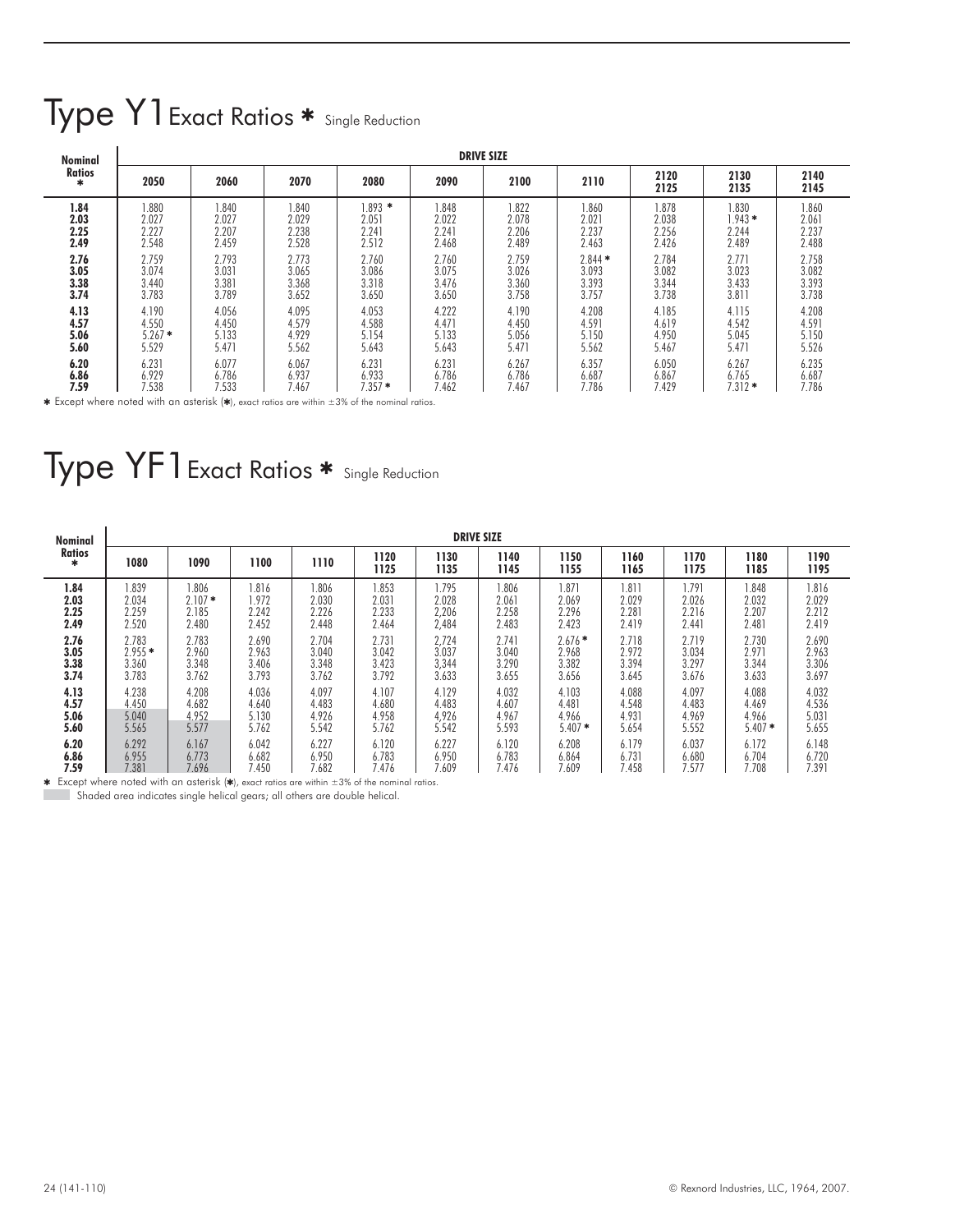# Type Y2 Exact Ratios \* Double Reduction

| Nominal            |          |          |          |           |          |          |          | <b>DRIVE SIZE</b> |              |              |              |              |              |              |              |
|--------------------|----------|----------|----------|-----------|----------|----------|----------|-------------------|--------------|--------------|--------------|--------------|--------------|--------------|--------------|
| <b>Ratios</b><br>* | 2050     | 2060     | 2070     | 2080      | 2090     | 2100     | 2110     | 2120<br>2125      | 2130<br>2135 | 2140<br>2145 | 2150<br>2155 | 2160<br>2165 | 2170<br>2175 | 2180<br>2185 | 2190<br>2195 |
| 8.40               | 8.286    | 8.488    | $8.065*$ | 8.626     | 8.405    | 8.188    | 8.447    | 8.499             | 8.597        | 8.486        | 8.309        | 8.493        | 8.622        | 8.463        | 8.574        |
| 9.30               | 9.179    | 9.084    | 9.044    | $9.689$ * | 9.651    | 9.302    | 9.476    | 9.108             | 9.550        | 9.520        | 9.190        | 9.391        | 9.672        | 9.398        | 9.480        |
| 10.29              | 9.967    | 9.968    | 10.11    | 10.07     | 9.957    | 10.07    | 10.23    | 10.06             | 10.36        | 10.22        | $9.861$ *    | 10.58        | 10.28        | 10.02        | 10.14        |
| 11.39              | 11.54    | 11.50    | $10.88*$ | 11.18     | 11.43    | 11.16    | 11.70    | 11.75             | $11.86*$     | 11.53        | 11.13        | 11.29        | 11.62        | 11.53        | 11.40        |
| 12.61              | 12.11    | 12.25    | 12.28    | 12.56     | 12.33    | $12.07*$ | 12.28    | 12.23             | 12.26        | 12.39        | $11.94*$     | 12.71        | 12.35        | 12.29        | 12.19        |
| 13.95              | 13.65    | 13.61    | 13.40    | 13.94     | 14.16    | 14.12    | 14.03    | 14.29             | 14.05        | 13.98        | 13.82        | 14.35        | 14.34        | 14.24        | 14.05        |
| 15.44              | 15.63    | 15.39    | 15.10    | 15.30     | 15.38    | 15.28    | 15.54    | 15.16             | 15.10        | 15.25        | 14.93        | $16.16*$     | 15.24        | 15.18        | 15.03        |
| 17.09              | 17.32    | 16.48    | 16.93    | 16.98     | 17.66    | 17.09    | 17.76    | 17.70             | 17.30        | 17.21        | 17.29        | 17.13        | 17.22        | 17.63        | 17.29        |
| 18.91              | 18.81    | $18.08*$ | 18.93    | 19.22     | 18.73    | 18.50    | 18.81    | 18.41             | 18.15        | 19.21        | 18.18        | 19.29        | 18.30        | 18.80        | 18.49        |
| 20.93              | $21.77*$ | 20.85    | 20.37    | $21.34*$  | 21.51    | 20.50    | 21.49    | 21.51             | 20.79        | 21.68        | 21.06        | 21.24        | 21.55        | 21.14        | 21.44        |
| 23.16              | 22.85    | $22.22*$ | 22.99    | $24.16*$  | 23.65    | $22.19*$ | 22.61    | 22.39             | $22.17*$     | 23.33        | 22.68        | 23.92        | 22.91        | 22.54        | 22.94        |
| 25.63              | 25.75    | 24.69    | 25.08    | 25.25     | $27.04*$ | 25.95    | 25.78    | 26.15             | 25.40        | 26.33        | 26.26        | 25.48        | 25.49        | 25.92        | 26.24        |
| 28.36              | 27.62    | 27.73    | 28.18    | 28.59     | $29.72*$ | 28.08    | $27.12*$ | 28.12             | 27.41        | 28.24        | 27.36        | 29.27        | $27.09*$     | 27.63        | 28.07        |
| 31.39              | 31.98    | 31.98    | 30.33    | 32.11     | $32.82*$ | 32.17    | 32.63    | 31.47             | 32.30        | 32.01        | 31.68        | 31.19        | 30.57        | 31.07        | 32.04        |
| 34.74              | 33.57    | 34.09    | 34.23    | 35.16     | 35.16    | $33.24*$ | 34.33    | 33.84             | 34.86        | 34.33        | 33.91        | 36.14        | 34.95        | 34.32        | 33.98        |
| 38.44              | 37.83    | 37.86    | 37.33    | 38.82     | 38.82    | 38.08    | 39.97    | 38.73             | 39.05        | 38.85        | 39.27        | 38.50        | 39.43        | 38.59        | 38.80        |
| 42.54              | 42.07    | 42.28    | 42.69    | 43.20     | 42.28    | 41.24    | $40.64*$ | 41.66             | 42.15        | 41.67        | 42.52        | 44.10        | 42.70        | 43.50        | 41.45        |
| 47.08              | 45.77    | 46.94    | 45.95    | 45.84     | 46.49    | 45.37    | 47.31    | $45.07*$          | 45.56        | 48.51        | 46.28        | 47.47        | 46.39        | 46.61        | 46.97        |

 $\bm *$  Except where noted with an asterisk  $\ket{\bm *}$ , extra ratios are within $\pm$ 4% of the nominal ratios.

# Type Y3 Exact Ratios \* Triple Reduction

| Nominal                                   |                                              |                                              |                                              |                                           |                                              |                                                        |                                           | <b>DRIVE SIZE</b>                               |                                                 |                                           |                                                 |                                           |                                                    |                                           |                                           |
|-------------------------------------------|----------------------------------------------|----------------------------------------------|----------------------------------------------|-------------------------------------------|----------------------------------------------|--------------------------------------------------------|-------------------------------------------|-------------------------------------------------|-------------------------------------------------|-------------------------------------------|-------------------------------------------------|-------------------------------------------|----------------------------------------------------|-------------------------------------------|-------------------------------------------|
| <b>Ratios</b><br>*                        | 2050                                         | 2060                                         | 2070                                         | 2080                                      | 2090                                         | 2100                                                   | 2110                                      | 2120<br>2125                                    | 2130<br>2135                                    | 2140<br>2145                              | 2150<br>2155                                    | 2160<br>2165                              | 2170<br>2175                                       | 2180<br>2185                              | 2190<br>2195                              |
| 52.11                                     | 50.18                                        | 51.60                                        | $49.23*$                                     | $49.82*$                                  | 52.74                                        | 51.17                                                  | $49.82*$                                  | 50.65                                           | 53.01                                           | 52.20                                     | 50.34                                           | 53.86                                     | 51.29                                              | 51.07                                     | 51.15                                     |
| 57.66                                     | 55.60                                        | $55.22*$                                     | $55.20*$                                     | $55.31*$                                  | $60.56*$                                     | 58.13                                                  | 56.93                                     | 59.16                                           | $60.72*$                                        | 58.89                                     | 58.29                                           | 57.38                                     | 57.14                                              | 57.43                                     | 58.39                                     |
| 63.82                                     | $60.37*$                                     | $60.59*$                                     | 61.72                                        | 62.62                                     | 62.40                                        | $60.57*$                                               | 63.06                                     | $60.01$ *                                       | 62.80                                           | 62.61                                     | $61.23*$                                        | $66.49*$                                  | 66.15                                              | 63.44                                     | 61.92                                     |
| 70.62                                     | 69.87                                        | 69.89                                        | $66.44*$                                     | 70.34                                     | 71.65                                        | 68.82                                                  | 72.07                                     | 70.09                                           | 71.94                                           | 70.64                                     | 70.91                                           | 70.83                                     | 70.36                                              | 71.33                                     | 70.70                                     |
| 78.16                                     | $73.36*$                                     | $74.48*$                                     | 74.98 *                                      | 77.02                                     | 78.76                                        | $74.47*$                                               | $74.65*$                                  | $74.33*$                                        | 77.78                                           | 79.24                                     | 75.86                                           | 80.87                                     | 78.33                                              | 76.92                                     | 74.96 *                                   |
| 86.50                                     | 88.36                                        | 84.64                                        | 84.20                                        | 85.04                                     | 86.96                                        | 85.30                                                  | 85.31                                     | 86.81                                           | 89.10                                           | 89.40                                     | 87.84                                           | 86.16                                     | 84.59                                              | 86.49                                     | 85.58                                     |
| 95.73                                     | 92.76                                        | $90.20*$                                     | 95.03                                        | 94.00                                     | 95.65                                        | 92.80                                                  | 93.24                                     | 92.68                                           | 96.99                                           | 95.91                                     | 92.16                                           | $100.2*$                                  | 96.45                                              | 94.72                                     | 93.74                                     |
| 105.9                                     | 104.5                                        | $100.2*$                                     | 103.6                                        | 104.4                                     | 109.8                                        | 105.4                                                  | 106.6                                     | 108.2                                           | $111.1*$                                        | 108.2                                     | 106.7                                           | 106.7                                     | 103.3                                              | 109.4                                     | 107.0                                     |
| 117.2                                     | $112.1*$                                     | 112.5                                        | 116.5                                        | 118.2                                     | 113.2                                        | $109.9*$                                               | 118.0                                     | 112.9                                           | 118.1                                           | 115.0                                     | $112.0*$                                        | 121.7                                     | 116.0                                              | 119.3                                     | 114.2                                     |
| 129.7<br>143.6<br>158.9<br>175.9<br>194.6 | 129.8<br>$136.3*$<br>153.5<br>170.7<br>194.5 | 129.8<br>138.3<br>153.7<br>$168.7*$<br>194.6 | 125.4<br>141.5<br>154.3<br>171.1<br>$184.1*$ | 132.7<br>138.1<br>153.3<br>173.6<br>195.0 | 129.9<br>142.8<br>$168.5*$<br>173.6<br>199.3 | 124.8<br>135.1<br>$\ast$<br>154.7<br>$168.5*$<br>191.4 | 134.9<br>139.7<br>159.7<br>175.7<br>200.8 | 131.9<br>141.9<br>$165.7*$<br>$167.9*$<br>196.1 | $135.3*$<br>148.5<br>$170.1*$<br>175.7<br>201.2 | 129.8<br>145.6<br>164.3<br>172.4<br>194.5 | 129.7<br>$134.8*$<br>156.1<br>$166.0*$<br>192.2 | 129.7<br>148.0<br>157.7<br>178.1<br>189.7 | $123.9*$<br>141.6<br>$169.5*$<br>180.1<br>$204.9*$ | 133.0<br>144.9<br>161.5<br>176.2<br>200.6 | 130.4<br>142.4<br>162.6<br>171.8<br>196.1 |
| 215.4                                     | $204.2*$                                     | 207.4                                        | 207.8                                        | 213.5                                     | 219.1                                        | 207.1                                                  | 208.0                                     | $206.6*$                                        | 212.4                                           | 209.2                                     | $205.7*$                                        | 219.2                                     | 217.7                                              | 213.8                                     | 213.0                                     |
| 238.4                                     | 230.1                                        | 230.3                                        | $226.7*$                                     | 235.7                                     | 241.9                                        | 237.3                                                  | 237.7                                     | 241.3                                           | 243.3                                           | 236.1                                     | 238.2                                           | 233.5                                     | 245.7                                              | 240.4                                     | 243.1                                     |
| 263.8                                     | 255.9                                        | 257.2                                        | 259.2                                        | 262.3                                     | 263.4                                        | 256.9                                                  | $250.1*$                                  | 259.6                                           | 262.6                                           | 253.2                                     | 258.0                                           | 267.6                                     | 266.0                                              | 271.0                                     | 259.7                                     |
| 291.9                                     | $278.4*$                                     | 285.5                                        | $279.0*$                                     | $278.3*$                                  | 289.7                                        | 282.7                                                  | 291.2                                     | 280.8                                           | 283.9                                           | 294.8                                     | 280.7                                           | 288.0                                     | 289.1                                              | 290.4                                     | 294.4                                     |

\* Except where noted with an asterisk  $(*)$ , extra ratios are within $\pm 4\%$  of the nominal ratios.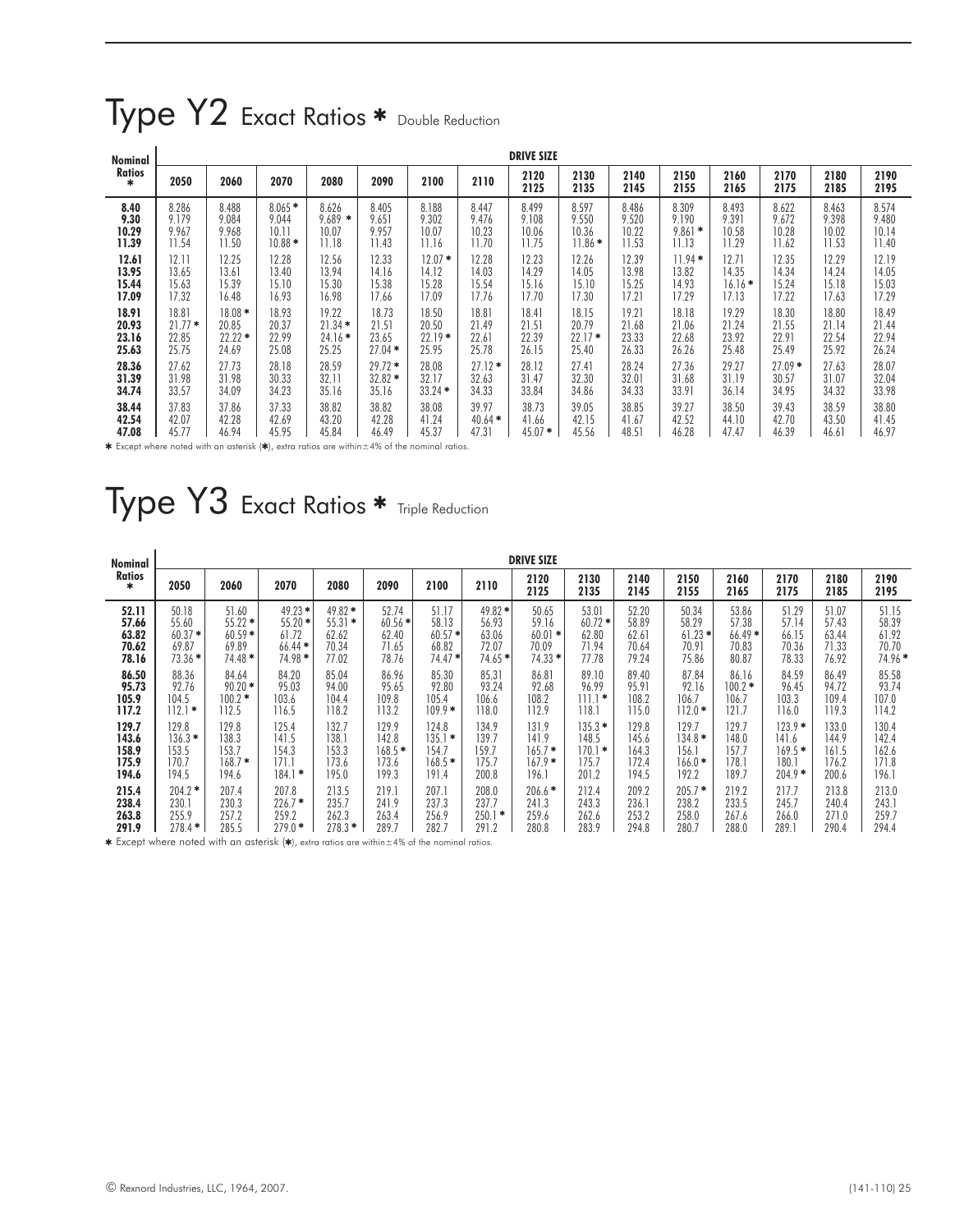# Type Y1/Thermal Horsepower Ratings  $*$  This is actual hp (without service)<br>
without service will transmit<br>
without overheating.

Ratios 1.84 through 7.59 Single Reduction 1750 through 580 rpm

| <b>High</b>               | Nominal                                                              | Approx.                                                     |                                                                               |                                                                          |                                                                |                                                                |                                                             | DRIVE SIZE *                                                |                                                             |                                                             |                                                             |                                                             |
|---------------------------|----------------------------------------------------------------------|-------------------------------------------------------------|-------------------------------------------------------------------------------|--------------------------------------------------------------------------|----------------------------------------------------------------|----------------------------------------------------------------|-------------------------------------------------------------|-------------------------------------------------------------|-------------------------------------------------------------|-------------------------------------------------------------|-------------------------------------------------------------|-------------------------------------------------------------|
| <b>Speed</b><br>Shaft rpm | <b>Ratios</b><br>$\pm 3\%$                                           | L.S. Shaft<br>rpm                                           | 2050                                                                          | 2060                                                                     | 2070                                                           | 2080                                                           | 2090                                                        | 2100                                                        | 2110                                                        | 2120<br>2125                                                | 2130<br>2135                                                | 2140<br>2145                                                |
| 1750                      | 1.84<br>2.25<br>2.76<br>3.38<br>4.13<br>5.06<br>6.20<br>7.59         | 950<br>780<br>640<br>520<br>420<br>350<br>280<br>230        | 104<br>108<br>116<br>107<br>112<br>86<br>75<br>62                             | 140<br>144<br>151<br>142<br>135<br>143<br>109<br>98                      | 171<br>167<br>162<br>154<br>158<br>168<br>177<br>125           | 213<br>213<br>214<br>202<br>192<br>202<br>215<br>155           | 234<br>237<br>242<br>238<br>235<br>232<br>246<br>256        | 242<br>256<br>277<br>284<br>295<br>307<br>294<br>306        | 183<br>250<br>273<br>309<br>350<br>322<br>289               | 292<br>333<br>394<br>451<br>425<br>393                      | 196<br>294<br>395<br>533<br>509<br>490                      | 234<br>424<br>644<br>627<br>605                             |
| 1430                      | 1.84<br>2.25<br>2.76<br>3.38<br>4.13<br>5.06<br>6.20                 | 780<br>640<br>520<br>420<br>350<br>280<br>230               | 122<br>126<br>127<br>129<br>135<br>83<br>73                                   | 156<br>158<br>163<br>157<br>164<br>114<br>106                            | 198<br>190<br>181<br>183<br>192<br>201<br>135                  | 259<br>254<br>247<br>232<br>236<br>248<br>167                  | 314<br>304<br>291<br>275<br>266<br>280<br>292               | 404<br>391<br>373<br>360<br>343<br>336<br>349               | 388<br>394<br>404<br>400<br>395<br>389<br>347               | 446<br>480<br>528<br>522<br>513<br>506<br>462               | 455<br>540<br>563<br>587<br>621<br>566                      | 576<br>627<br>693<br>770<br>718                             |
| 1170                      | 7.59<br>1.84<br>2.25<br>2.76<br>3.38<br>4.13<br>5.06<br>6.20<br>7.59 | 190<br>640<br>520<br>420<br>350<br>280<br>230<br>190<br>155 | 60<br>154<br>157<br>160<br>123<br>105<br>80<br>$\cdots$                       | $\cdots$<br>184<br>188<br>192<br>195<br>136<br>109<br>$\ldots$           | $\cdots$<br>216<br>223<br>227<br>229<br>230<br>143<br>130      | 151<br>285<br>276<br>274<br>278<br>283<br>180<br>162           | 189<br>363<br>344<br>320<br>319<br>327<br>257<br>221<br>182 | 286<br>506<br>475<br>432<br>406<br>392<br>402<br>305<br>278 | 298<br>544<br>527<br>500<br>478<br>445<br>408<br>366<br>317 | 407<br>671<br>673<br>676<br>639<br>584<br>535<br>494<br>443 | 520<br>736<br>745<br>757<br>731<br>706<br>671<br>596<br>532 | 645<br>873<br>877<br>883<br>872<br>858<br>843<br>768<br>662 |
| 870                       | 1.84<br>2.25<br>2.76<br>3.38<br>4.13<br>5.06<br>6.20<br>7.59         | 470<br>390<br>320<br>260<br>210<br>175<br>140<br>115        | $\ldots$<br>125<br>129<br>136<br>$\cdots$<br>$\cdots$<br>$\cdots$<br>$\cdots$ | $\ldots$<br>174<br>176<br>180<br>160<br>$\ldots$<br>$\ldots$<br>$\cdots$ | $\ldots$<br>285<br>290<br>295<br>188<br>163<br>135<br>$\ldots$ | $\ldots$<br>355<br>358<br>365<br>269<br>229<br>171<br>$\cdots$ | 404<br>408<br>415<br>308<br>279<br>244<br>$\ldots$          | 588<br>541<br>496<br>505<br>511<br>352<br>$\cdots$          | 676<br>637<br>576<br>544<br>497<br>444<br>379               | 862<br>834<br>795<br>742<br>664<br>593<br>517               | 1033<br>991<br>939<br>869<br>798<br>701<br>623              | 1283<br>1225<br>1145<br>1077<br>991<br>891<br>810           |
| 720                       | 1.84<br>2.25<br>2.76<br>3.38<br>4.13<br>5.06<br>6.20<br>7.59         | 390<br>320<br>260<br>210<br>175<br>140<br>115<br>95         | 123<br>126<br>$\cdots$<br>$\ldots$<br>$\cdots$<br>$\ldots$<br>$\cdots$        | 171<br>172<br>$\cdots$<br>$\ldots$<br>$\cdots$<br>$\ldots$<br>$\ldots$   | 232<br>219<br>203<br>182<br>157<br>$\cdots$<br>$\ldots$        | 318<br>307<br>292<br>262<br>.<br>$\ldots$<br>$\ldots$          | 483<br>387<br>363<br>324<br>284<br>$\cdots$<br>$\ldots$     | 612<br>586<br>591<br>446<br>394<br>$\cdots$<br>$\cdots$     | 720<br>673<br>598<br>558<br>500<br>433<br>$\ldots$          | 927<br>886<br>831<br>765<br>666<br>577<br>$\cdots$          | 1138<br>1076<br>999<br>925<br>849<br>746<br>$\cdots$        | 1432<br>1348<br>1234<br>1144<br>1029<br>897<br>805          |
| 580                       | 1.84<br>2.25<br>2.76<br>3.38<br>4.13<br>5.06<br>6.20<br>7.59         | 320<br>260<br>210<br>175<br>140<br>115<br>95<br>77          | $\ldots$<br>$\cdots$<br>$\cdots$<br>$\cdots$<br>$\cdots$                      | 166<br>166<br>$\cdots$<br>$\ldots$<br>$\ldots$                           | 225<br>212<br>195<br>$\cdots$<br>$\ldots$                      | 312<br>299<br>282<br>$\cdots$<br>$\ldots$                      | 426<br><br>$\cdots$<br>$\ldots$<br>$\cdots$                 | $\cdots$<br>.<br>514<br>464<br>$\cdots$                     | 745<br>708<br>650<br>594<br>$\ldots$                        | 965<br>915<br>847<br>$\cdots$<br>$\cdots$                   | 1207<br>1130<br>1032<br>942<br>$\cdots$                     | 1532<br>1429<br>1288<br>1192<br>1070                        |

Thermal hp values are listed only if they are less than the mechanical hp. For thermal hp ratings of ratios not shown, interpolate between the nearest two ratios.

### Thermal Rating Factors

Thermal horsepower ratings catalogued on pages 26, 27, & 28 are based on a 100°F (38°C) ambient temperature at sea level. For other conditions, the thermal horsepower rating may be multiplied by the factors shown in the tables at right. Where no thermal horsepower ratings are shown in the tables, refer to Factory for selections at ambient above 100° F (38°C) and altitudes above sea level.

| <b>Temperature Factors</b>                                                                                      |                                             | Altitude Factors                     |                           |
|-----------------------------------------------------------------------------------------------------------------|---------------------------------------------|--------------------------------------|---------------------------|
| <b>Ambient</b><br>Temperature                                                                                   | Factor w/o Aux.<br>Cooling or w/Fan $\star$ | Altitude (ft)                        | <b>Factor</b>             |
| 50°F(10°C)<br>$60^{\circ}$ F(16 $^{\circ}$ C)<br>$70^\circ$ F (21 $\circ$ C<br>$80^{\circ}$ F (27 $^{\circ}$ C) | 1.39<br>1.32<br>1.25<br>1.17                | 2,500<br>5,000<br>7,500              | 1.00<br>.95<br>.90<br>.85 |
| 90°F (32°C<br>100°F (38°C)<br>110°F (43°C)<br>120°F (49°C                                                       | 1.09<br>1.00<br>.91<br>.81                  | 10,000<br>12,500<br>15,000<br>17,500 | .81<br>.76<br>.72<br>.68  |

- Factors tor other ambient temperatures can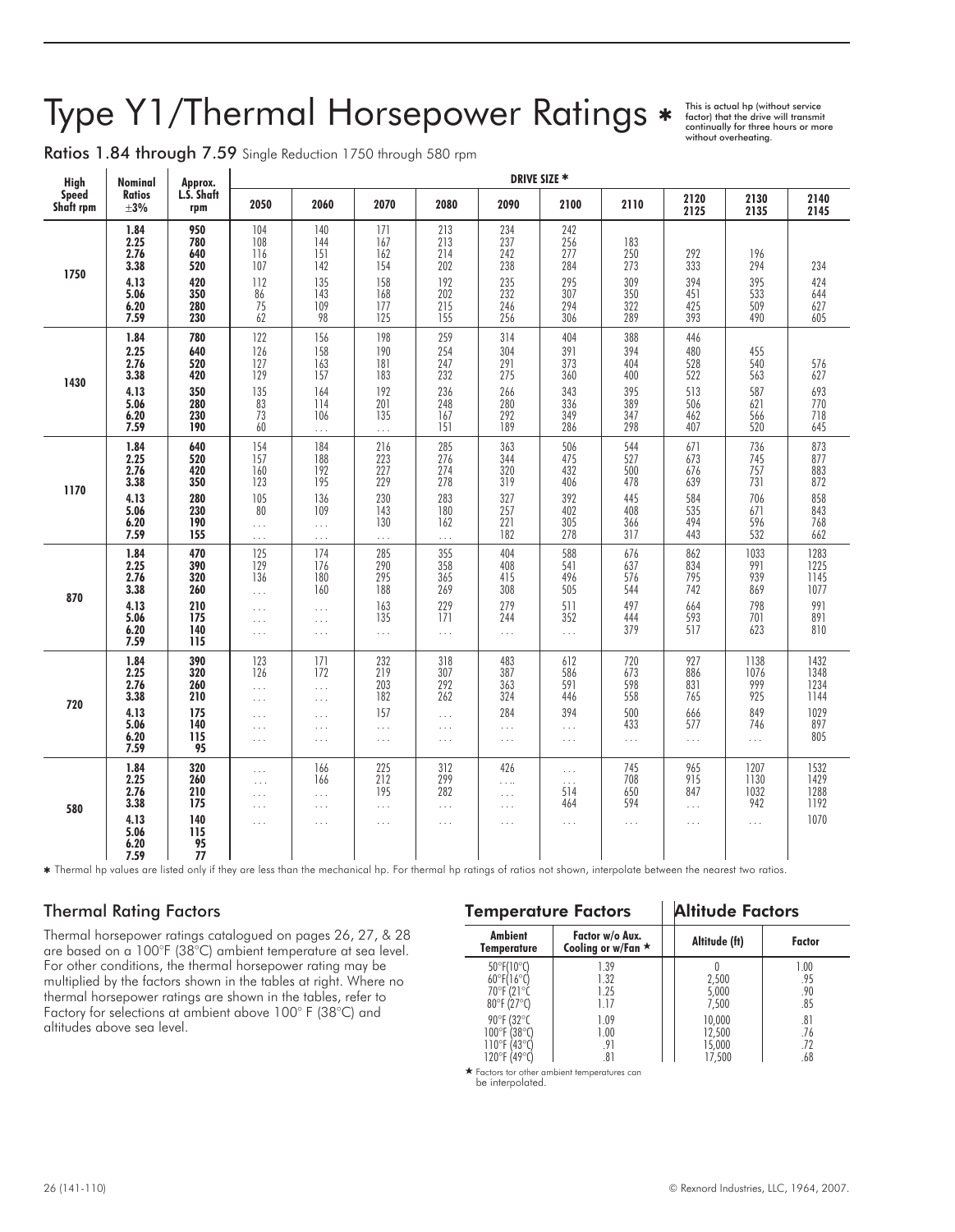# Type YF1/Thermal Horsepower Ratings

This is actual hp (without service factor) that the drive will transmit continually for three hours or more without overheating.

Ratios 1.84 through 7.59 Single Reduction 1750 through 580 rpm

| <b>High</b>        | Nominal                                                                    | Approx.                                                           |                                                                           |                                                                    |                                                      |                                                             |                                                      |                                                                    | DRIVE SIZE *                                            |                                                          |                                                                             |                                             |                                                              |                                              |
|--------------------|----------------------------------------------------------------------------|-------------------------------------------------------------------|---------------------------------------------------------------------------|--------------------------------------------------------------------|------------------------------------------------------|-------------------------------------------------------------|------------------------------------------------------|--------------------------------------------------------------------|---------------------------------------------------------|----------------------------------------------------------|-----------------------------------------------------------------------------|---------------------------------------------|--------------------------------------------------------------|----------------------------------------------|
| Speed<br>Shaft rpm | <b>Ratios</b><br>$\pm 3\%$                                                 | L.S. Shaft<br>rpm                                                 | 1080                                                                      | 1090                                                               | 1100                                                 | 1110                                                        | 1120<br>1125                                         | 1130<br>1135                                                       | 1140<br>1145                                            | 1150<br>1155                                             | 1160 ‡<br>$1165+$                                                           | 1170<br>1175                                | 1180<br>1185                                                 | 1190<br>1195                                 |
| 1750               | 1.84<br>2.25<br>2.76<br>3.38<br>4.13<br>5.06<br>$6.20$<br>$7.59$           | 950<br>780<br>640<br>520<br>420<br>350<br>280<br>230              | 35<br>49<br>68<br>104<br>159<br>$\frac{210}{202}$<br>196                  | $\pmb{0}$<br>23<br>61<br>100<br>160<br>213<br>238<br>271           | 66<br>111<br>159<br>221<br>276<br>372<br>360<br>343  | 52<br>112<br>203<br>308<br>426<br>418<br>410                | 154<br>275<br>396<br>546<br>549<br>553               | $\mathbf 0$<br>153<br>348<br>$\frac{546}{583}$<br>624              | 160<br>377<br>651<br>706<br>771                         | 436<br>701<br>$\frac{820}{955}$                          |                                                                             |                                             |                                                              |                                              |
| 1430               | $\frac{1.84}{2.25}$<br>$\frac{2.76}{3.38}$<br>4.13<br>5.06<br>6.20<br>7.59 | 780<br>640<br>520<br>420<br>350<br>280<br>230<br>190              | $\frac{175}{170}$<br>164<br>192<br>234<br>274<br>230<br>193               | 203<br>$\overline{200}$<br>196<br>226<br>273<br>314<br>292<br>266  | 334<br>335<br>337<br>359<br>380<br>415<br>407<br>397 | 233<br>289<br>$\frac{354}{398}$<br>451<br>509<br>501<br>494 | 379<br>417<br>469<br>524<br>580<br>649<br>620<br>588 | 318<br>463<br>539<br>637<br>$736$<br>$717$<br>698                  | 438<br>569<br>747<br>972<br>933<br>888                  | 354<br>715<br>1149<br>1140<br>1131                       | $243+$<br>494#<br>$798^{\frac{1}{4}}$<br>1088#                              | 451<br>738<br>965<br>1293                   | $615$<br>975<br>1434                                         | 222<br>891<br>1636                           |
| 1170               | 1.84<br>2.25<br>2.76<br>3.38<br>4.13<br>5.06<br>6.20<br>7.59               | 640<br>520<br>420<br>350<br>280<br>230<br>190<br>155              | $\frac{258}{241}$<br>$\frac{221}{221}$<br>233<br>253<br>271<br>226<br>188 | 322<br>$\frac{303}{275}$<br>286<br>305<br>321<br>$\frac{293}{259}$ | 498<br>472<br>446<br>459<br>471<br>493<br>452        | 485<br>492<br>500<br>516<br>535<br>556<br>524               | 683<br>672<br>658<br>672<br>687<br>706<br>683        | 728<br>750<br>778<br>797<br>823<br>849<br>834                      | 911<br>912<br>914<br>976<br>1060<br>1167<br>1067<br>951 | 742<br>737<br>948<br>1165<br>1424<br>$\frac{1332}{1230}$ | 0<br>398#<br>806#<br>1303 <sup>‡</sup><br>1296#<br>1290#                    | 379<br>905<br>1479<br>1524<br>1589          | 436<br>965<br>1590<br>1688<br>1813                           | 1000<br>1745<br>1966<br>2214                 |
| 870                | 1.84<br>2.25<br>2.76<br>3.38<br>4.13<br>5.06<br>6.20<br>7.59               | 470<br>390<br>320<br>260<br>210<br>$\overline{175}$<br>140<br>115 | 324<br>$\frac{315}{305}$<br>294<br>277<br>$\frac{262}{217}$<br>178        | 417<br>$\frac{385}{337}$<br>332<br>325<br>319<br>286               | 630<br>581<br>531<br>515<br>501                      | 693<br>$656$<br>$615$<br>621<br>628                         | 931<br>876<br>806<br>808<br>810                      | 1160<br>$\frac{1103}{1033}$<br>1003<br>966<br>928                  | 1509<br>1408<br>1302<br>1305<br>1310                    | 1575<br>1535<br>1501<br>1543<br>1586<br>1638             | 1276<br>1287<br>1299<br>1427 <sup>‡</sup><br>1559#<br>1719<br>1580<br>1438# | 1052<br>893<br>1202<br>1630<br>2097<br>1982 | 1137<br>1402<br>1676<br>2008<br>2400<br>2400<br>2272<br>2109 | 1135<br>1627<br>2207<br>3006<br>2848<br>2674 |
| 720                | $\frac{1.84}{2.25}$<br>2.76<br>3.38<br>4.13<br>5.06<br>6.20<br>7.59        | 390<br>320<br>260<br>210<br>175<br>140<br>115<br>95               | 375<br>344<br>$\frac{306}{292}$<br>271                                    | 447<br>427<br>397<br>$\overline{375}$<br>341<br>313                | $673$<br>$615$<br>555<br>528                         | 762<br>709<br>650<br>642                                    | 1013<br>942<br>850<br>831                            | $\begin{array}{c} 1310 \\ 1223 \end{array}$<br>$\frac{1115}{1089}$ | 1717<br>1578<br>1431<br>1446                            | 1864<br>1814<br>1770<br>1747<br>1724                     | 1887<br>1849<br>1815<br>1826#<br>1839#<br>1854#                             | 2154<br>1961<br>1734<br>1881<br>2084        | 2127<br>2227<br>2375<br>2458<br>2559<br>2679                 | 2353<br>2430<br>2699<br>3016<br>3453<br>3150 |
| 580                | $\frac{1.84}{2.25}$<br>2.76<br>3.38<br>4.13<br>5.06<br>6.20<br>7.59        | 320<br>260<br>210<br>175<br>140<br>115<br>95<br>77                | $375$<br>$342$<br>$302$<br>286                                            | 490<br>451<br>$\frac{391}{367}$                                    | 695<br>653                                           | 804<br>$\frac{765}{722}$                                    | 1059<br>1010<br>948                                  | 1405<br>1296<br>1160                                               | 1850<br>1683<br>1506                                    | 2056<br>1999<br>1949                                     | 2320<br>2247<br>2180<br>2167 <sup>‡</sup>                                   | 2851<br>2615<br>2336<br>2361<br>2397        | 2957<br>3004<br>3074<br>3013<br>2940                         | 3678<br>3526<br>3343<br>3449<br>3574         |

Fhermal hp values are listed only if they are less than the mechanical hp. Cooling fans are NOT available for drives with thermal ratings shown in **bold face** type and YF1 drives with (‡) symbol, fans are NoT are available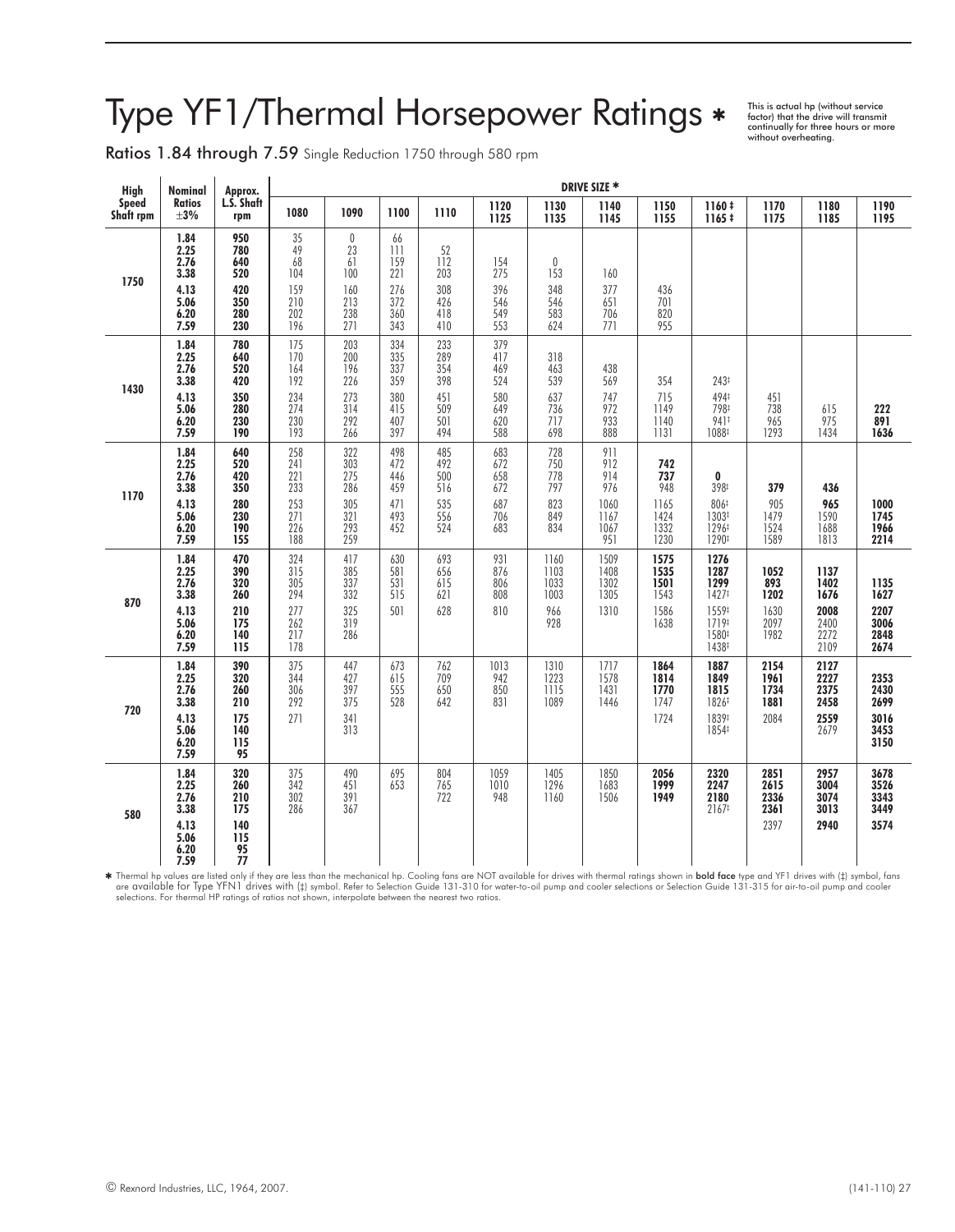# Type YF2 & YF3/ Thermal Horsepower Ratings

This is actual hp (without service factor) that the drive will transmit continually for three hours or more without overheating.

Ratios 9.30 through 105.9 Double & Triple Reduction 1750 through 720 rpm

| High               | Nominal                                                             | Approx.                                      |                |                 |                |                       |                          |                                 |                                 | DRIVE SIZE *                    |                                        |                                        |                                        |                                        |                                        |                                        |                                        |
|--------------------|---------------------------------------------------------------------|----------------------------------------------|----------------|-----------------|----------------|-----------------------|--------------------------|---------------------------------|---------------------------------|---------------------------------|----------------------------------------|----------------------------------------|----------------------------------------|----------------------------------------|----------------------------------------|----------------------------------------|----------------------------------------|
| Speed<br>Shaft rpm | <b>Ratios</b><br>$\pm 4\%$                                          | L.S. Shaft<br>rpm                            | 2050           | 2060            | 2070           | 2080                  | 2090                     | 2100                            | 2110                            | 2120<br>2125                    | 2130<br>2135                           | 2140<br>2145                           | 2150<br>2155                           | 2160<br>2165                           | 2170<br>2175                           | 2180<br>2185                           | 2190<br>2195                           |
|                    | 9.30<br>11.39<br>13.95                                              | 190<br>155<br>125                            | 35<br>36<br>38 | 45<br>47<br>49  | 60<br>62<br>65 | 70<br>73<br>76        | 90<br>94<br>97           | 115<br>121<br>124               | 140<br>146<br>151               | 170<br>177<br>184               | 200<br>208<br>216                      | 245<br>$\frac{255}{265}$               | 290<br>302<br>313                      | 348<br>362                             | 400                                    | 434                                    |                                        |
| 1750               | 17.09<br>20.93<br>25.63<br>31.39<br>38.44<br>47.08                  | 100<br>84<br>68<br>56<br>45<br>37            | 39             | $\frac{50}{52}$ | 66<br>70       | 77<br>81<br>83        | 99<br>104<br>107         | 127<br>133<br>137<br>140        | 154<br>162<br>167<br>171        | 187<br>197<br>202<br>207        | 220<br>232<br>238<br>244<br>250        | 270<br>284<br>292<br>299<br>306        | 319<br>336<br>345<br>354<br>363<br>377 | 369<br>389<br>399<br>409<br>419<br>436 | 407<br>429<br>440<br>451<br>463<br>481 | 442<br>466<br>478<br>490<br>503<br>523 | 490<br>516<br>530<br>543<br>556<br>579 |
| 1430               | 9.30<br>11.39<br>13.95<br>17.09<br>20.93<br>25.63                   | 155<br>125<br>100<br>84<br>68<br>56          | 46<br>48       | 59<br>62<br>64  | 79<br>82<br>85 | 92<br>96<br>99<br>104 | 118<br>123<br>128<br>134 | 151<br>158<br>163<br>171<br>178 | 183<br>192<br>199<br>209<br>217 | 223<br>233<br>241<br>253<br>264 | 262<br>274<br>284<br>298<br>310<br>322 | 321<br>336<br>348<br>365<br>380<br>394 | 380<br>397<br>412<br>432<br>450<br>467 | 439<br>459<br>476<br>499<br>519<br>539 | 485<br>507<br>525<br>551<br>574<br>596 | 551<br>571<br>599<br>623<br>647        | 632<br>663<br>690<br>716               |
|                    | 31.39<br>38.44<br>47.08                                             | 45<br>37<br>30                               |                |                 |                |                       |                          |                                 |                                 |                                 |                                        |                                        | 490                                    | 566                                    | 625<br>651                             | 679<br>708<br>716                      | 752<br>783<br>792                      |
| 1170               | 9.30<br>11.39<br>13.95<br>17.09<br>20.93                            | 125<br>100<br>84<br>68<br>56                 |                | 86              | 115            | 134<br>139            | 173<br>178               | 221<br>228<br>230               | 269<br>277<br>280               | 326<br>337<br>340               | 384<br>396<br>400<br>410               | 470<br>485<br>490<br>502               | 557<br>574<br>580<br>595<br>609        | 643<br>663<br>670<br>687<br>704        | 710<br>733<br>740<br>759<br>777        | 772<br>796<br>804<br>824<br>844        | 854<br>881<br>890<br>912<br>935<br>952 |
|                    | 25.63<br>31.39<br>38.44<br>47.08                                    | 45<br>37<br>30<br>25                         |                |                 |                |                       |                          |                                 |                                 |                                 |                                        |                                        |                                        |                                        | 792                                    | 860<br>884                             | 979<br>992                             |
| 870                | 9.30<br>11.39<br>13.95<br>17.09<br>20.93<br>25.63<br>31.39<br>38.44 | 95<br>77<br>62<br>50<br>42<br>34<br>28<br>22 |                |                 |                |                       |                          |                                 |                                 |                                 |                                        | 747                                    | 885                                    | 1022<br>1049                           | 1129<br>1158<br>1184                   | 1226<br>1258<br>1286<br>1319           | 1357<br>1393<br>1424<br>1460<br>1482   |
| 720                | 47.08<br>9.30<br>11.39<br>13.95                                     | 18<br>$77\,$<br>62<br>50                     |                |                 |                |                       |                          |                                 |                                 |                                 |                                        |                                        |                                        |                                        |                                        | 1717                                   | 1900<br>1936                           |

### Type Y3 Thermal Horsepower Rating\*

| High                      | <b>Nominal</b>                   | Approx.                       |      |      |      |      |      |      |      | DRIVE SIZE * |              |              |              |              |              |                   |                          |
|---------------------------|----------------------------------|-------------------------------|------|------|------|------|------|------|------|--------------|--------------|--------------|--------------|--------------|--------------|-------------------|--------------------------|
| <b>Speed</b><br>Shaft rpm | Ratios<br>±4%                    | L.S. Shaft<br>rpm             | 2050 | 2060 | 2070 | 2080 | 2090 | 2100 | 2110 | 2120<br>2125 | 2130<br>2135 | 2140<br>2145 | 2150<br>2155 | 2160<br>2165 | 2170<br>2175 | 2180<br>2185      | 2190<br>2195             |
| 1750                      | 57.66<br>70.62<br>86.50<br>105.9 | 30<br>$\frac{25}{20}$<br>16.5 |      |      |      |      |      |      |      |              |              |              |              | 461          | 499<br>502   | 553<br>557<br>561 | 597<br>602<br>606<br>606 |
| 1430                      | 57.66<br>70.62                   | 25<br>20                      |      |      |      |      |      |      |      |              |              |              |              |              |              | 684               | 739<br>743               |

 Thermal hp values are listed only if they are less than the mechanical hp. For thermal HP ratings of ratios not shown, interpolate between the nearest two ratios. Drives with ratings in the shaded areas require jet lubrication. Refer to Selection Guide 131-310 for water-to-oil pump and cooler selections or Selection Guide 131-315<br>for air-to-oil pump and cooler selections.

### COOLING FANS FOR Y SERIES DRIVES

Thermal horsepower ratings catalogued on these pages can be increased when the drive is equipped with two Falk™ cooling fans. See Page 29 for cooling fans.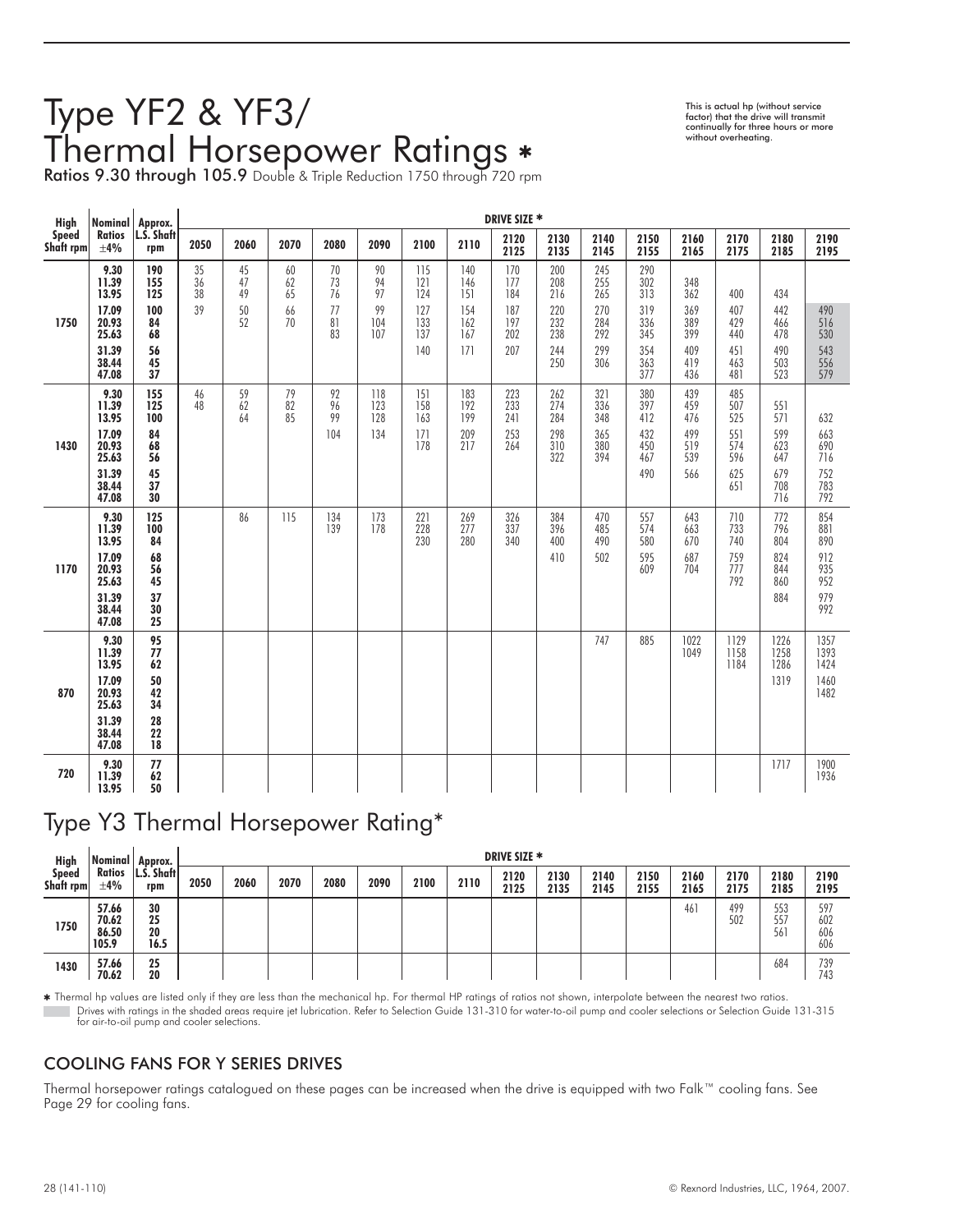# Cooling Fans for Type Y Drives

For Sizes 2050-2195Y2... apply a multiplier of 2.5 to the thermal horsepower ratings catalogued on Page 28, when equipped with two Falk™ cooling fans. Exact thermal horsepower ratings for YF, Y1, and Y2 drives equipped with one or two fans can be found in Engineering 141-110.1.

As noted on Page 4, thermal horsepower is the actual horsepower (without Service Factor) that a drive will transmit continually for three hours or more without overheating. If a drive creates heat faster than it can be dissipated, severe damage may occur. Falk™ Cooling Fans provide a simple and inexpensive way to utilize the mechanical rating of drives by lowering operating temperatures, thus increasing thermal horsepower capacity. Cooling fans have been successfully used on electric motors and other related machinery for many years. They eliminate the need for water or oil cooling, pumps, and external piping.

Falk™ Pump and Cooler selections provide for thermal capacities beyond the range of fan cooled drives. Refer to Selection Guide 131-310 for water-to-oil pump and cooler selections or Selection Guide 131-315 for air-to-oil pump and cooler selections.

### Application Benefits

Low initial cost and upkeep — In addition to low initial cost and negligible maintenance, cooling fans eliminate the need to provide liquid cooling and piping to and from the drive. High efficiency — Less than one quarter of one per cent catalogued horsepower rating required to drive the fans. Minimum space — The air deflector on double reduction drives increases drive length a maximum of 2 inches, depending on drive size; all other dimensions remain the same.

**Built-in safety** — The unused end of the high speed shaft is covered with a shaft guard. Small openings in the fan guards and



two-piece expanded metal grills on the inside of the guards protect operators.

Coupling guard provisions — Four pads are provided on the fan guards so expanded metal coupling guards can be bolted directly to the fan guards.

Simple disassembly — All fan parts can be added or removed without dismantling the gear drive. Split fan hubs and shaft guards slide over the shaft ends; split fan guards lift off.

Sound level — The sound level at 1750 rpm is about the same as that from fans on totally enclosed, fan cooled driving motors.

# Effects of Speed Variation on Splash Lubrication

When selecting drives for multi-speed or variable speed applications, determine the speed which develops the greatest torque and select the drive on this basis. If the speed is not listed in the selection table, use the next lower speed. Gear drives offered in this Selection Guide are assembled with a variety of standard internal lubrication components such as oil pans, wipers, dams, and extra oil troughs to ensure proper splash lubrication. In addition, different oil levels are necessary for various drive sizes, speeds, and ratios. Consequently, to operate an existing drive at different speeds from those shown on the nameplate, full application and nameplate information must be referred to Factory for review of the lubrication system.

### Single Speed Applications

These drives are designed to operate with splash lubrication on any single speed application and any ratio shown in this Selection Guide unless otherwise noted. It is essential that all orders indicate the desired operating speed and ratio so that the proper internal oil distribution accessories can be supplied for the specific speed.

### Variable or Multi-speed Applications

All variable or multi-speed applications will be referred to the Engineering Department to specify lubrication components for adequate lubrication at the slowest speed, without excessive heating or churning at the highest speed. It is essential that all orders indicate minimum and maximum speeds, as well as the speed duration cycles.

When the speeds of variable or multi-speed applications are as follows, a separate motor-driven oil pump (at an extra charge) may be required.

Single Reduction Drives. . . Refer application details to Factory when:

- A. the high speed shaft minimum speed is under 400 rpm and/or
- B. the low speed shaft minimum speed is under 50 rpm.

Double and Triple Reduction Drives. . . Refer application details to Factory when the low speed shaft rpm is as follows:

| <b>Low Speed Shaft RPM</b> |                          |
|----------------------------|--------------------------|
| Maximum                    | <b>Oil Pump Required</b> |
| $50+$<br>$30 +$            | Yes<br>Yes               |
|                            |                          |

Other speed do not require on oil pump or adequate lubrication at variable speeds, unless a pump is needed for another purpose.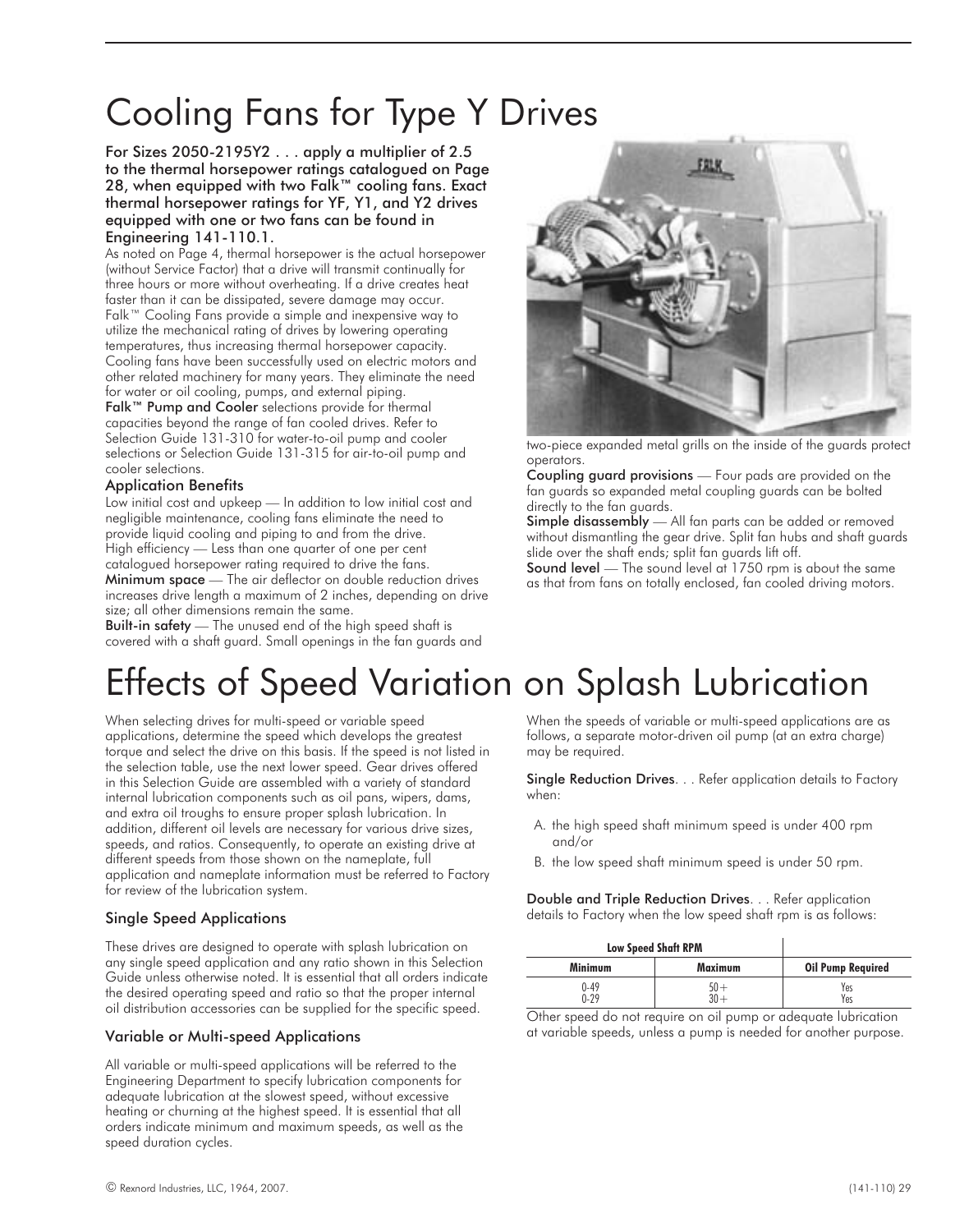# Calculate High Speed Shaft Overhung Load

High speed shaft overhung load ratings are for normal conditions where the center line of the load is one shaft diameter from the seal cage, and for speeds of 1170 rpm or lower. Where the center line of the load is one shaft diameter from the seal cage or closer, calculate the high speed shaft overhung load using  $L_f = 1.00$  in the following formula.

Overhung Load = 
$$
\frac{126,000 \times hp \times Fc \times L}{Pitch Dia \times rpm}
$$

Check the result against the rating in the table on Page 31. Refer the application to Factory, if the calculated overhung load (using Lf  $=$  1) for either of these conditions exceeds the value published, or if the load is applied at a distance greater than one shaft diameter from the seal cage. The above overhung load formula employs the transmitted horsepower without Service Factor, providing the overloads, starting loads, and brake capacities do not exceed the amounts listed in Gear Drive Ratings on Page 4. If the overloads do exceed these values, refer the application to Factory.

### Refer to Factory for Higher Overhung Load Ratings — In many cases, capacity in excess of that published is available. Published ratings are based on a combination of the most unfavorable conditions of rotation, speed, hand of drive, direction of applied load, and drive loading.



† Refer all multiple chain sprocket and pinion mounted applications to Factory for deflection analysis.

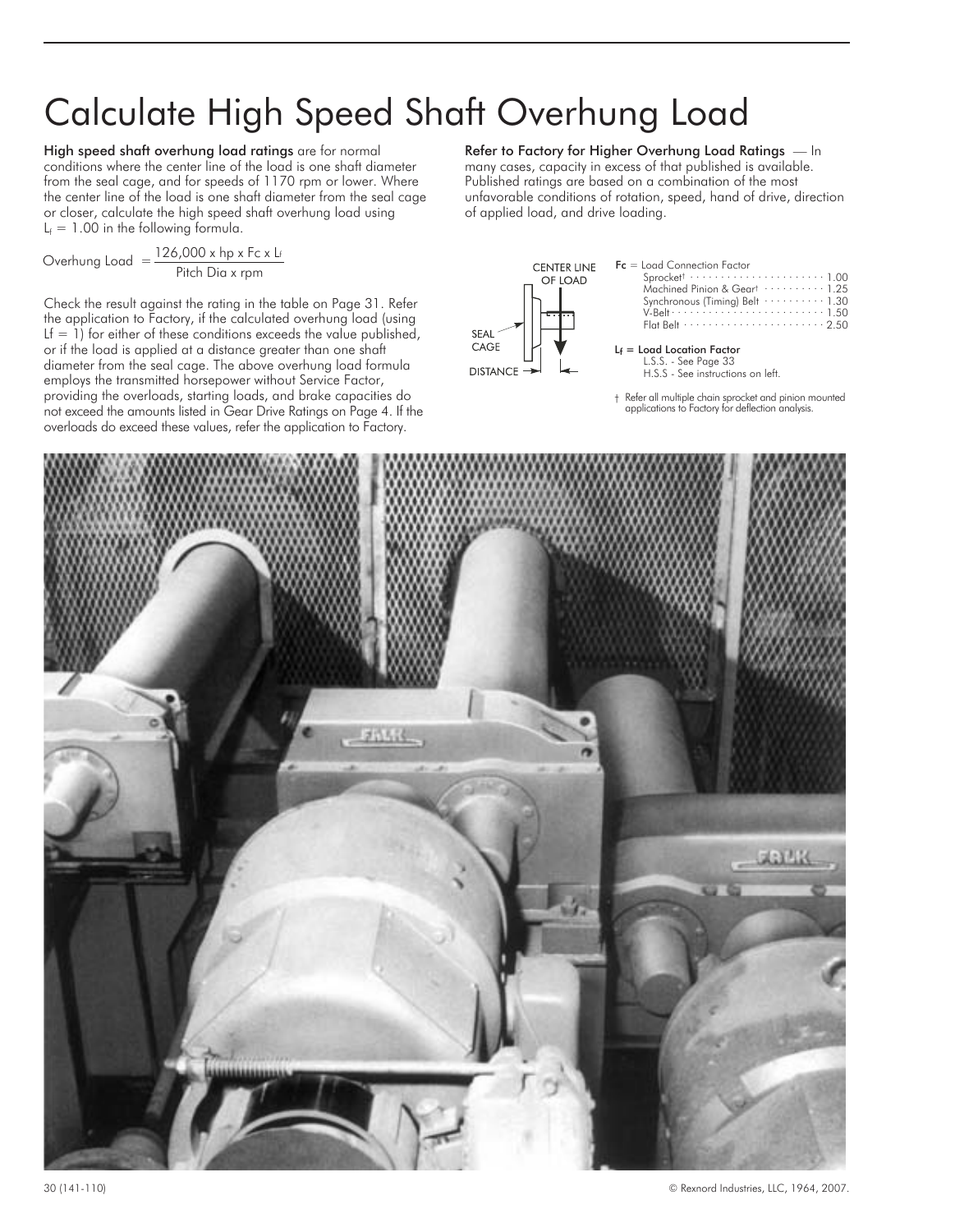# Type Y, YF, YT & YFT All Reductions

### Overhung Load Ratings\* – Pounds

 ${\sf High\ Speed\ Short}$  For loads applied one shaft diameter from seal cage and speeds of 1170 rpm or lower. . . Refer to Factory for higher overhung load ratings.

| High                         | Nominal                         | Approx.                |                                         |                                           |                                                       |                                          |                                      |                                     |                                            | <b>DRIVE SIZE</b>                        |                                      |                                        |                                          |                                          |                                      |                              |                              |
|------------------------------|---------------------------------|------------------------|-----------------------------------------|-------------------------------------------|-------------------------------------------------------|------------------------------------------|--------------------------------------|-------------------------------------|--------------------------------------------|------------------------------------------|--------------------------------------|----------------------------------------|------------------------------------------|------------------------------------------|--------------------------------------|------------------------------|------------------------------|
| Speed<br><b>Shaft</b><br>rpm | <b>Ratios</b><br>±4%            | LS.<br>Shaft<br>rpm    | 2050                                    | 2060                                      | 2070                                                  | 2080                                     | 2090                                 | 2100                                | 2110                                       | 2120<br>2125                             | 2130<br>2135                         | 2140<br>2145                           | 2150<br>2155                             | 2160<br>2165                             | 2170<br>2175                         | 2180<br>2185                 | 2190<br>2195                 |
|                              | <b>SINGLE REDUCTION</b>         |                        |                                         |                                           | Refer to Factory for Y1 and YF1 H.S.S. Overhung loads |                                          |                                      |                                     |                                            |                                          |                                      |                                        |                                          |                                          |                                      |                              |                              |
|                              | <b>DOUBLE REDUCTION</b>         |                        |                                         |                                           |                                                       |                                          |                                      |                                     |                                            |                                          |                                      |                                        |                                          |                                          |                                      |                              |                              |
| 1170                         | 8.40<br>11.39<br>13.95<br>17.09 | 140<br>100<br>84<br>68 | 600<br>.<br>$\cdots$<br>$\cdots$        | 700<br>$\cdots$<br>$\ldots$<br>$\ldots$   | 800<br>$\cdots$<br>$\cdots$<br>$\cdots$               | 1000<br>.<br>$\cdots$<br>$\ldots$ .      | 1160<br>1200<br>$\ldots$<br>$\ldots$ | $\cdots$<br>900<br>1010<br>1170     | 1520<br>1700<br>$\cdots$<br>$\ldots$       | 2000<br>$\cdots$<br>$\ldots$<br>$\cdots$ | 1070<br>2300<br>$\ldots$<br>$\ldots$ | 2000<br>2600<br>$\ldots$<br>$\ldots$   | 3000<br>$\ldots$<br>$\cdots$<br>$\ldots$ | 2790<br>2780<br>3220<br>3400             | 3340<br>4000<br>$\cdots$<br>.        | 4600<br>4600<br>4600<br>4600 | 3350<br>4230<br>5250<br>5400 |
|                              | 20.93<br>25.63<br>31.39         | 56<br>45<br>37         | $\cdots$<br>$\ldots$<br>$\ldots$        | $\cdots$<br>$\ldots$<br>$\ldots$          | $\cdots$<br>$\cdots$<br>$\ldots$                      | $\cdots$<br>.<br>$\cdots$                | $\cdots$<br>$\ldots$<br>$\ldots$     | 1240<br>1400<br>$\cdots$            | $\cdots$<br>$\ldots$<br>$\ldots$           | $\cdots$<br>$\cdots$<br>$\ldots$         | $\cdots$<br>$\cdots$<br>$\ldots$     | $\cdots$<br>$\cdots$<br>$\cdots$       | $\cdots$<br>$\cdots$<br>$\ldots$         | $\cdots$<br>.<br>.                       | $\cdots$<br>$\ldots$<br>.            | 4600<br>1910<br>4600         |                              |
| 870                          | 8.40<br>11.39<br>13.95<br>17.09 | 105<br>77<br>62<br>50  | 600<br>.<br>$\ldots$<br>$\ldots$ .      | 700<br>$\ldots$ .<br>$\cdots$<br>$\cdots$ | 800<br>$\cdots$<br>$\cdots$<br>$\cdots$               | 1000<br>$\cdots$<br>$\cdots$<br>$\ldots$ | 1050<br>1200<br>$\ldots$<br>$\ldots$ | 390<br>1190<br>1350<br>1400         | 1700<br>$\cdots$<br>$\ldots$<br>$\ldots$ . | 1740<br>2000<br>$\ldots$<br>$\ldots$     | 1830<br>2300<br>$\ldots$<br>$\ldots$ | 1780<br>2600<br>$\ldots$<br>$\ldots$ . | 3000<br>$\ldots$<br>$\cdots$<br>$\cdots$ | 3400<br>$\cdots$<br>.<br>$\cdots$        | 3910<br>4000<br>.<br>$\cdots$        | 4600<br>4600<br>4600<br>4600 | 4800<br>5400                 |
|                              | 20.93<br>25.63<br>31.39         | 42<br>34<br>28         | .<br>$\ldots$<br>$\ldots$ .             | $\ldots$<br>$\ldots$<br>$\ldots$ .        | $\ldots$<br>$\ldots$<br>$\ldots$                      | .<br>$\cdots$<br>$\ldots$ .              | $\ldots$<br>$\ldots$ .<br>$\ldots$ . | $\cdots$<br>$\cdots$<br>$\ldots$    | $\ldots$<br>$\ldots$<br>$\ldots$ .         | $\ldots$<br>$\ldots$<br>$\ldots$         | $\cdots$<br>$\cdots$<br>$\ldots$     | $\cdots$<br>$\cdots$<br>$\ldots$       | $\cdots$<br>$\ldots$<br>$\ldots$         | .<br>.<br>$\cdots$                       | $\ldots$<br>$\cdots$<br>$\cdots$     | 4600<br>2910<br>4600         |                              |
| 720                          | 8.40<br>11.39<br>13.95<br>17.09 | 85<br>62<br>50<br>42   | 600<br>$\cdots$<br>$\cdots$<br>$\cdots$ | 700<br>$\ldots$<br>$\cdots$<br>$\ldots$   | 800<br>$\cdots$<br>$\cdots$<br>$\ldots$               | 1000<br>$\cdots$<br>$\cdots$<br>$\cdots$ | 980<br>1180<br>1200<br>$\ldots$ .    | 950<br>1400<br>$\cdots$<br>$\cdots$ | 1700<br>$\cdots$<br>$\cdots$<br>$\ldots$   | 1540<br>2000<br>$\ldots$<br>$\ldots$     | 1730<br>2300<br>$\ldots$<br>$\ldots$ | 1650<br>2600<br>$\cdots$<br>$\ldots$   | 3000<br>$\ldots$<br>$\cdots$<br>$\cdots$ | 3400<br>$\cdots$<br>$\cdots$<br>$\cdots$ | 3350<br>4000<br>$\cdots$<br>$\cdots$ | 4600<br>4600<br>4600<br>4600 | 5400                         |
|                              | 20.93<br>25.63<br>31.39         | 34<br>28<br>22         | $\cdots$<br>.<br>$\cdots$               | $\cdots$<br>$\ldots$<br>$\ldots$          | $\cdots$<br>$\ldots$<br>$\ldots$                      | $\cdots$<br>$\cdots$<br>$\cdots$         | $\cdots$<br>$\ldots$<br>$\ldots$     | $\ldots$<br>$\cdots$<br>$\cdots$    | $\cdots$<br>$\ldots$<br>$\cdots$           | $\cdots$<br>$\ldots$<br>$\ldots$         | $\cdots$<br>$\ldots$<br>$\ldots$     | $\cdots$<br>$\ldots$<br>$\ldots$       | $\cdots$<br>$\ldots$<br>$\cdots$         | $\cdots$<br>.<br>$\cdots$                | $\cdots$<br>$\cdots$<br>$\cdots$     | 4600<br>3790<br>4600         |                              |
| 580                          | 8.40<br>11.39<br>13.95          | 70<br>50<br>42         | 600<br>.<br>.                           | 700<br>$\ldots$<br>$\cdots$               | 800<br>$\cdots$<br>$\cdots$                           | 1000<br>$\ldots$ .<br>.                  | 910<br>1110<br>1200                  | 1390<br>1400                        | 1660<br>1700                               | 1320<br>2000                             | 1630<br>2300                         | 1510<br>2600                           | 3000<br>$\ldots$                         | 3400<br>$\ldots$                         | 3180<br>4000                         | 4600                         | 5400                         |
|                              | <b>TRIPLE REDUCTION</b>         |                        |                                         |                                           |                                                       |                                          |                                      |                                     |                                            |                                          |                                      |                                        |                                          |                                          |                                      |                              |                              |
| 1170                         | 52.11<br>70.62                  | 22<br>16.5             | 300<br>.                                | 350<br>$\ldots$                           | 400<br>$\cdots$                                       | 500<br>.                                 | 600<br>$\ldots$                      | 590<br>700                          | 850<br>$\ldots$                            | 1000<br>$\ldots$                         | 1120<br>1150                         | 1300<br>$\cdots$                       | 1500<br>$\ldots$                         | 1700<br>$\ldots$                         | 1650<br>2000                         | 2300                         | 2700                         |
| 870                          | 52.11<br>70.62                  | 17.0<br>12.5           | 300<br>.                                | 350<br>$\ldots$                           | 400<br>$\cdots$                                       | 500<br>.                                 | 600<br>$\ldots$                      | 580<br>700                          | 850<br>.                                   | 1000<br>$\ldots$                         | 1080<br>1150                         | 1300<br>$\cdots$                       | 1500<br>$\cdots$                         | 1700<br>$\cdots$                         | 1560<br>2000                         | 2220<br>2300                 | 2700                         |
| 720                          | 52.11<br>70.62<br>86.50         | 14.0<br>10.0<br>8.3    | 300<br>$\cdots$<br>$\cdots$             | 350<br>$\ldots$<br>$\ldots$               | 400<br>$\cdots$<br>$\cdots$                           | 500<br>$\cdots$<br>$\cdots$              | 600<br>$\cdots$<br>$\ldots$ .        | 570<br>700<br>$\cdots$              | 840<br>850<br>$\cdots$                     | 1000<br>$\ldots$<br>$\ldots$             | 1040<br>1150<br>$\ldots$             | 1300<br>$\ldots$<br>$\ldots$           | 1500<br>$\ldots$<br>$\ldots$             | 1700<br>$\ldots$<br>$\cdots$             | 1520<br>1950<br>2000                 | 2170<br>2300                 | 2700                         |
| 580                          | 52.11<br>70.62<br>86.50         | 11.0<br>8.3<br>6.8     | 300<br>$\cdots$<br>$\sim$ $\sim$        | 350<br>$\cdots$<br>$\cdots$               | 400<br>$\cdots$<br>$\cdots$                           | 500<br>$\cdots$<br>$\cdots$              | 600<br>$\cdots$<br>$\cdots$          | 560<br>700<br>$\cdots$              | 810<br>850<br>$\cdots$                     | 1000<br>$\ldots$<br>$\ldots$ .           | 1000<br>1150<br>$\cdots$             | 1300<br>$\cdots$<br>$\cdots$           | 1500<br>$\cdots$<br>$\cdots$             | 1700<br>$\ldots$<br>$\cdots$             | 1440<br>1930<br>2000                 | 2110<br>2300                 | 2700                         |

¥ In each High Speed Shaft rpm section, the last overhung load value applies to all of the higher ratios of that gear reduction. Published ratings are based on combination o<br>the most unfavorable conditions of loading. For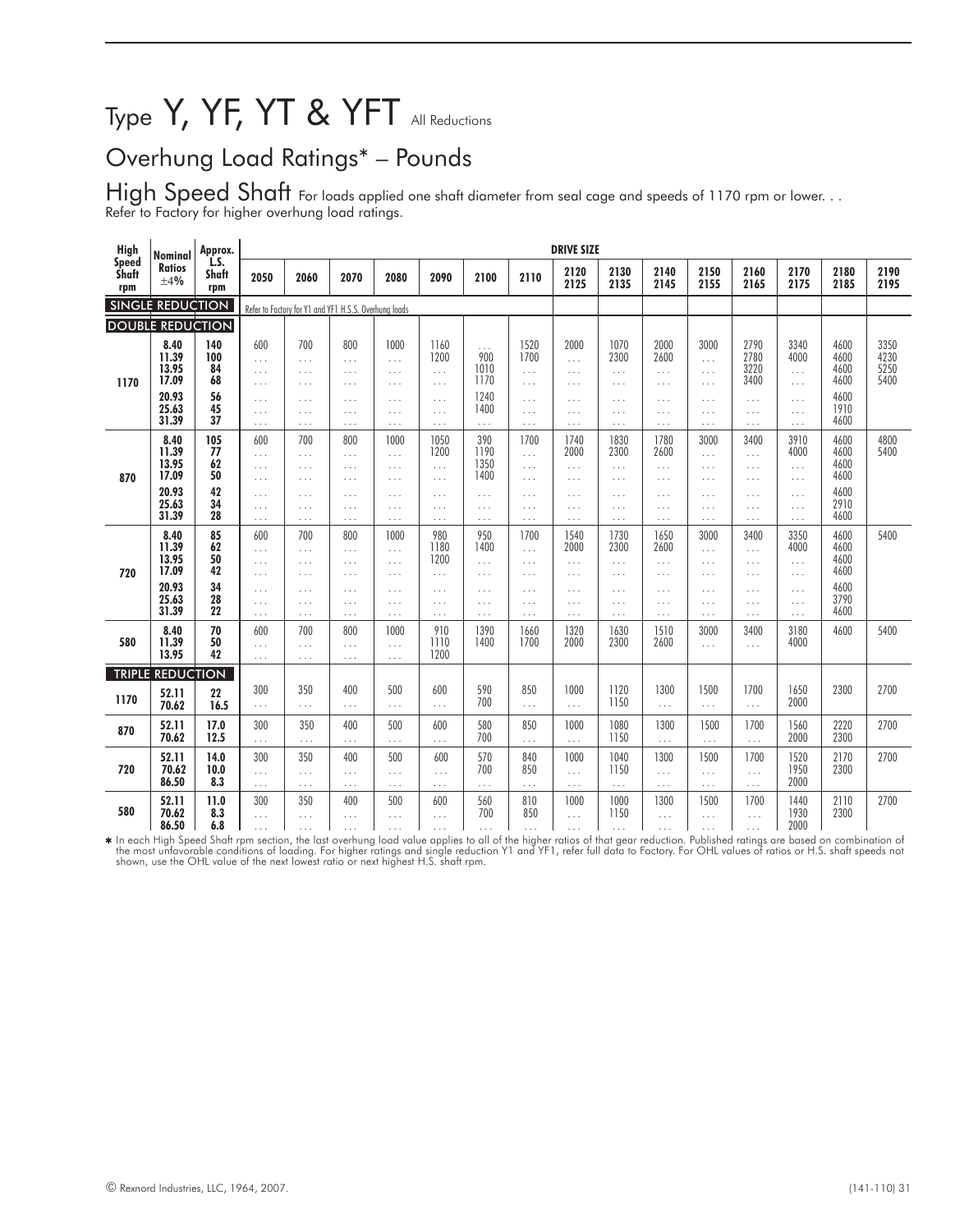# Calculate Low Speed Shaft Overhung Load

Standard low speed bearings in Type Y drives will accommodate most overhung loads. Where extra capacity is required, the Type YT drives are offered with higher capacity bearings to permit customizing of standard drives to many applications at only a minimal extra charge. However, if an outboard bearing is used instead, the overhung load ratings of Y drives can be increased 80%.

Locate the center line of the load as close to the drive seal cage as practical to minimize the overhung load and increase bearing life. Calculate the low speed shaft overhung load using the formula and the Fc value from Page 30. The Lf load location factors are tabulated on Page 33 and are based on the distance from the center line of the load to the drive seal cage.

Low speed shaft overhung load example - A belt conveyor requiring 115 hp is driven by a 2110Y2 gear drive with a low speed shaft output at 68 rpm. A 10 inch pitch diameter, single chain sprocket is mounted on the drive low speed shaft with the center line of the load 5 1/2 inches from the seal cage. Calculate the overhung load.

Overhung Load = 
$$
\frac{126,000 \times 115 \times 1.00 \times 1.00}{10 \times 68} = 21,300
$$
 lb

From the Type Y table, Page 34, the low speed shaft overhung load capacity at 68 rpm for the 2110Y2 drive is 16,000 pounds. Since the actual load exceeds the published capacity of the 2110Y2, refer to the Type YT table on Page 35 and note that the overhung load capacity of the 2110YT2 of 25,000 pounds is satisfactory for this application.

# Type Y Single Reduction

# Overhung Load Ratings \* Pounds

Low Speed Shaft Multiply values listed below by 1000...

Refer to Factory for higher overhung load ratings

| <b>High</b>           | Nominal                      | Approx.                  |                              |                              |                              |                              |                              | <b>DRIVE SIZE ‡</b>          |                      |              |              |              |
|-----------------------|------------------------------|--------------------------|------------------------------|------------------------------|------------------------------|------------------------------|------------------------------|------------------------------|----------------------|--------------|--------------|--------------|
| Speed<br>Shaft<br>rpm | <b>Ratios</b><br>$\pm 3\%$   | L.S. Shaft<br>rpm        | 2050                         | 2060                         | 2070                         | 2080                         | 2090                         | 2100                         | 2110                 | 2120<br>2125 | 2130<br>2135 | 2140<br>2145 |
| 1750                  | 1.84<br>2.25<br>2.76<br>3.38 | 950<br>780<br>640<br>520 | 3.06<br>3.27<br>4.43<br>4.97 | 4.88<br>5.20<br>5.65<br>6.12 | 4.64<br>4.86<br>5.87<br>6.49 | 6.68<br>7.44<br>8.00<br>8.75 | 9.02<br>9.63<br>10.3<br>11.2 | 9.97<br>10.4<br>11.2<br>12.0 | 9.58<br>10.6<br>11.4 | 10.6<br>11.3 | 13.9<br>15.4 | 12.6         |
|                       | 4.13                         | 420                      | 5.46                         | 6.64                         | 7.40                         | 9.66                         | 11.9                         | 13.1                         | 13.0                 | 12.6         | 16.8         | 17.3         |
|                       | 5.06                         | 350                      | 6.19                         | 7.43                         | 7.82                         | 10.5                         | 12.9                         | 14.4                         | 14.3                 | 13.6         | 18.8         | 20.7         |
|                       | 6.20                         | 280                      | 6.62                         | 8.00                         | 8.80                         | 11.6                         | 14.1                         | 16.0                         | 15.5                 | 15.5         | 20.6         | 24.8         |
|                       | 7.59                         | 230                      | 6.87                         | 8.55                         | 9.66                         | 12.5                         | 15.5                         | 17.4                         | 17.5                 | 16.9         | 22.7         | 29.9         |
|                       | 1.84                         | 640                      | 3.46                         | 5.51                         | 5.77                         | 7.55                         | 10.2                         | 11.7                         | 10.5                 | 10.2         | 14.0         | 13.3         |
|                       | 2.25                         | 520                      | 3.70                         | 5.87                         | 5.50                         | 8.39                         | 10.9                         | 11.7                         | 11.2                 | 11.5         | 15.1         | 8.17         |
|                       | 2.76                         | 420                      | 5.16                         | 6.54                         | 6.75                         | 9.11                         | 11.7                         | 12.7                         | 12.3                 | 12.4         | 16.2         | 12.5         |
|                       | 3.38                         | 350                      | 5.76                         | 7.01                         | 7.44                         | 10.0                         | 12.6                         | 13.6                         | 13.2                 | 13.2         | 17.9         | 15.0         |
| 1170                  | 4.13                         | 280                      | 6.26                         | 7.60                         | 8.46                         | 11.0                         | 13.5                         | 15.0                         | 14.9                 | 14.6         | 19.3         | 20.3         |
|                       | 5.06                         | 230                      | 6.87                         | 8.47                         | 8.95                         | 12.0                         | 14.7                         | 16.5                         | 16.4                 | 15.5         | 21.5         | 24.2         |
|                       | 6.20                         | 190                      | 6.87                         | 8.55                         | 10.0                         | 13.2                         | 16.1                         | 18.2                         | 17.7                 | 17.7         | 23.5         | 28.8         |
|                       | 7.59                         | 155                      | 6.87                         | 8.55                         | 11.0                         | 14.2                         | 17.6                         | 19.8                         | 20.0                 | 19.3         | 25.9         | 34.5         |
| 580                   | 1.84                         | 320                      | 5.65                         | 7.18                         | 7.71                         | 10.4                         | 13.0                         | 15.1                         | 14.0                 | 13.5         | 18.4         | 16.4         |
|                       | 2.25                         | 260                      | 4.87                         | 7.69                         | 7.26                         | 10.9                         | 13.4                         | 15.3                         | 14.7                 | 15.0         | 19.7         | 15.7         |
|                       | 2.76                         | 210                      | 6.70                         | 8.40                         | 8.64                         | 11.6                         | 14.4                         | 15.9                         | 16.1                 | 16.2         | 21.2         | 19.4         |
|                       | 3.38                         | 175                      | 6.87                         | 8.55                         | 9.50                         | 12.7                         | 15.7                         | 17.1                         | 17.2                 | 17.2         | 23.3         | 21.8         |
|                       | 4.13                         | 140                      | 6.87                         | 8.55                         | 10.7                         | 14.0                         | 17.1                         | 19.0                         | 18.9                 | 19.0         | 25.1         | 27.2         |
|                       | 5.06                         | 115                      | 6.87                         | 8.55                         | 11.3                         | 14.8                         | 18.6                         | 20.8                         | 20.8                 | 19.8         | 27.2         | 32.1         |
|                       | 6.20                         | 95                       | 6.87                         | 8.55                         | 11.5                         | 14.8                         | 18.8                         | 22.9                         | 22.4                 | 22.4         | 29.8         | 37.7         |
|                       | 7.59                         | 77                       | 6.87                         | 8.55                         | 11.5                         | 14.8                         | 18.8                         | 24.3                         | 25.                  | 24.4         | 32.7         | 44.6         |

→ 7.59 | 77 | 6.87 | 8.55 | 11.5 | 14.8 | 18.8 | 24.3 | 25.1 | 24.4 | 32.7 | 44.6<br>♦ Refer to Factory for higher overhung load capacities and capacities at unlisted speeds. Published ratings ore for standard assemblies wit to Order page (47) and are based on the most unfavorable conditions of loading. For higher ratings and ratings for the second shaft extension, refer full data to Factory. Foi<br>OHL values of ratios or L.S. shaft speeds not s

‡ Type Y overhung load values can be increased by 80% when an outboard bearing is used.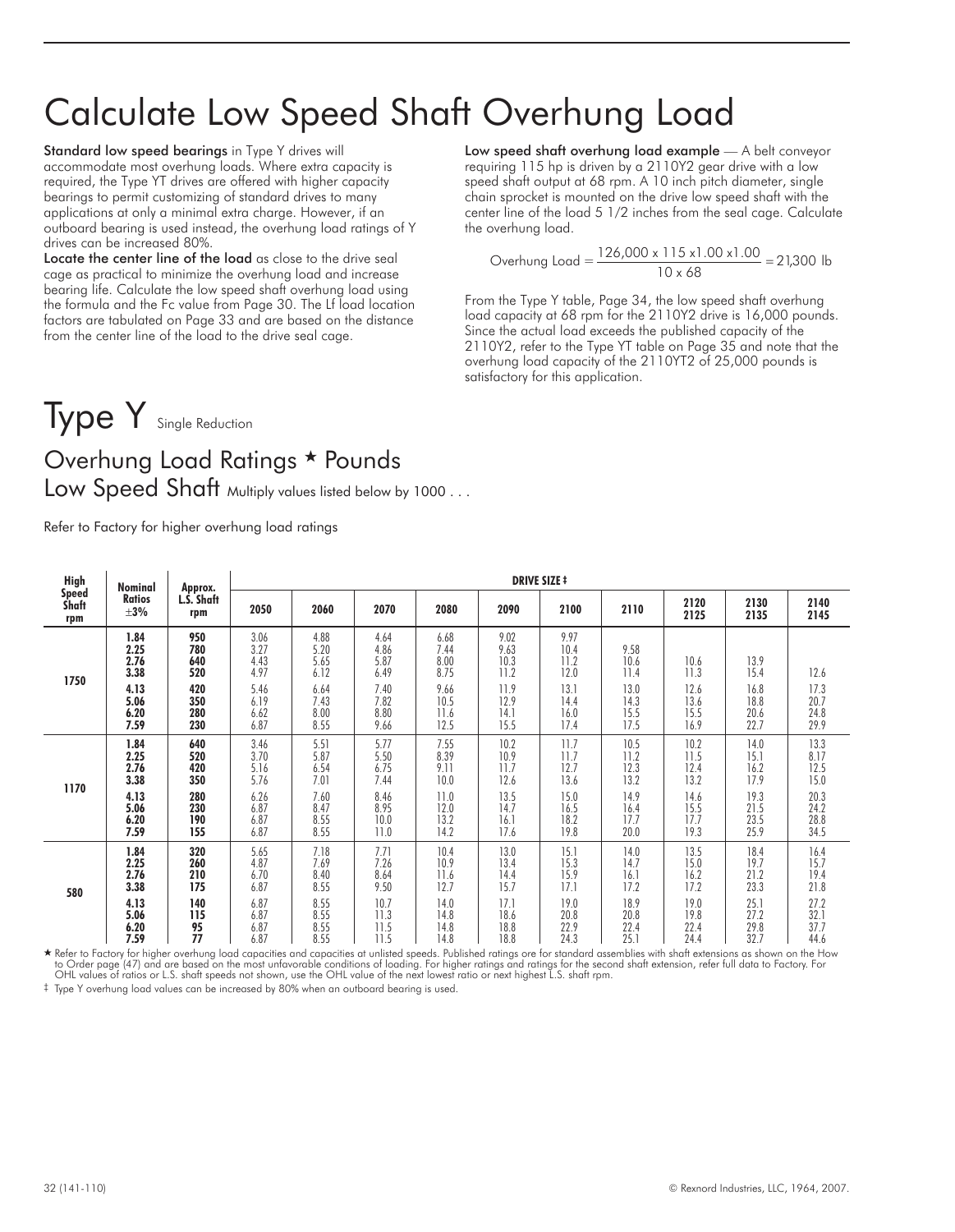# Type Y & YF All Reductions

### L<sub>f</sub> Load Location Factors\*

Low Speed Shaft Based on distance from the center line of load to drive seal cage

| <b>Distance</b>           |                                                      |                                                                            |                                                                            |                                                                                         |                                                 | <b>DRIVE SIZE</b>                        |                                          |                                  |                              |                            |                               |                                 |                                                                   | <b>DRIVE SIZE</b>            |                                |                              |
|---------------------------|------------------------------------------------------|----------------------------------------------------------------------------|----------------------------------------------------------------------------|-----------------------------------------------------------------------------------------|-------------------------------------------------|------------------------------------------|------------------------------------------|----------------------------------|------------------------------|----------------------------|-------------------------------|---------------------------------|-------------------------------------------------------------------|------------------------------|--------------------------------|------------------------------|
| in inches                 | 2050                                                 | 2060                                                                       | 2070                                                                       | 2080                                                                                    | 2090                                            | 2100                                     | 2110                                     | 2120<br>2125                     | 2130<br>2135                 | 2140<br>2145               | <b>Distance</b><br>in inches  | 2150<br>2155                    | 2160<br>2165                                                      | 2170<br>2175                 | 2180<br>2185                   | 2190<br>2195                 |
| $\mathbf 2$<br>2.5<br>3.5 | .94<br>.98<br>1.02<br>.06                            | .92<br>.96<br>.00<br>1.04                                                  | .90<br>.93<br>.96<br>1.00                                                  | .88<br>.91<br>.94<br>.97                                                                | .89<br>.92<br>.95                               | .90<br>.93                               | .89<br>.92                               | .90                              | .89                          | .89                        | 4<br>4.50<br>5.50             | .90<br>.91<br>.92<br>.94        | .90<br>.91<br>.93                                                 | .90<br>.91                   | .90                            |                              |
| 4<br>4.5<br>5.5           | 1.10<br>$\cdots$<br>$\cdots$<br>$\cdots$             | 1.08<br>1.11<br>$\cdots$                                                   | 1.03<br>1.06<br>1.10<br>.                                                  | 1.00<br>1.03<br>1.06<br>1.09                                                            | .97<br>00.1<br>.03<br>.05                       | .95<br>.97<br>0.00<br>1.02               | .94<br>.96<br>.98<br>1.00                | .92<br>.94<br>.96<br>.98         | .91<br>.92<br>.94<br>.96     | .91<br>.92<br>.94<br>.95   | 6<br>$\overline{ }$<br>8<br>9 | .95<br>.98<br>.01<br>1.03       | .94<br>.96<br>.99<br>1.01                                         | .92<br>.95<br>.97<br>.99     | .91<br>.93<br>.96<br>.98       | .90<br>.92<br>.94<br>.96     |
| 6<br>6.5<br>7.5           | $\cdots$<br>$\cdot$ $\cdot$ $\cdot$<br>$\cdots$<br>. | $\cdot$ $\cdot$ $\cdot$<br>$\cdot$ $\cdot$ $\cdot$<br>$\cdots$<br>$\cdots$ | $\cdot$ $\cdot$ $\cdot$<br>$\cdot$ $\cdot$ $\cdot$<br>$\cdots$<br>$\cdots$ | 1.12<br>$\cdots$<br>$\cdots$<br>$\cdots$                                                | 0.08<br>1.11<br>1.13<br>$\cdots$                | 1.03<br>1.07<br>1.09<br>1.12             | 1.02<br>1.05<br>1.07<br>1.09             | 00.1<br>.02<br>.04<br>1.06       | .98<br>1.00<br>1.02<br>1.04  | .96<br>.98<br>.99<br>1.01  | 10<br>11<br>12<br>13          | 1.06<br>.09<br>1.12<br>$\cdots$ | 1.04<br>1.06<br>1.09<br>1.11                                      | 1.02<br>1.04<br>1.06<br>1.09 | .00<br>.02<br>.04<br>.06       | .98<br>1.00<br>1.02<br>1.04  |
| 8<br>8.5<br>9<br>10       | $\cdots$<br>.<br>.                                   | $\cdots$<br>$\cdots$<br>$\cdot$ $\cdot$ $\cdot$                            | $\cdots$<br>$\cdots$<br>.                                                  | $\cdots$<br>$\cdots$<br>$\cdot$ $\cdot$ $\cdot$<br>Center line of load is beyond end of | $\cdots$<br>$\cdots$<br>$\cdot$ $\cdot$ $\cdot$ | 1.14<br>$\cdots$<br>$\cdots$<br>$\cdots$ | 1.11<br>$\cdots$<br>$\cdots$<br>$\cdots$ | 0.08<br>1.10<br>1.12<br>$\cdots$ | 1.06<br>1.07<br>1.09<br>1.13 | .02<br>1.03<br>.05<br>0.08 | 14<br>15<br>16<br>17          | $\cdots$<br>$\cdots$            | $\cdots$<br>$\cdots$<br>Center line of load is beyond             | 1.11<br>1.13                 | .09<br>$\overline{11}$<br>1.13 | 1.06<br>1.08<br>1.11<br>1.12 |
| $\mathbf{1}$<br>12        |                                                      | special shaft.                                                             |                                                                            | standard L.S. Shaft. Contact Factory for                                                |                                                 | $\cdots$<br>$\cdots$                     | $\cdots$<br>$\cdots$                     | $\cdots$<br>$\cdots$             | $\cdots$<br>$\cdots$         | 1.11<br>1.14               | 18<br>19                      |                                 | end of standard L.S. Shaft.<br>Contact Factory for special shaft. |                              |                                | 1.13                         |

Data for Drive Sizes 2080 thru 2195 also applies to Drive Sizes 1080 thru 1195 respectively. Interpolate for intermediate values, for example, Lf is .98 for a Size 2060 drive when Distance is 23/4 inches.

# Type YF Single Reduction

### Overhung Load Factors \* - Pounds

Low Speed Shaft Multiply values listed below by 1000. . .

Refer to Factory for overhung load ratings

| <b>High</b><br><b>Speed</b><br>Shaft<br>rpm | Nominal                      | <b>Approx</b>            |                              |                              |                              |                              |                              |                              | <b>DRIVE SIZE ‡</b>          |                              |                              |                              |                              |                              |
|---------------------------------------------|------------------------------|--------------------------|------------------------------|------------------------------|------------------------------|------------------------------|------------------------------|------------------------------|------------------------------|------------------------------|------------------------------|------------------------------|------------------------------|------------------------------|
|                                             | <b>Ratios</b><br>$\pm 3\%$   | L.S. Shaft<br>rpm        | 1080                         | 1090                         | 1100                         | 1110                         | 1120<br>1125                 | 1130<br>1135                 | 1140<br>1145                 | 1150<br>1155                 | 1160<br>1165                 | 1170<br>1175                 | 1180<br>1185                 | 1190<br>1190                 |
|                                             | 1.84<br>2.25<br>2.76<br>3.38 | 950<br>780<br>640<br>520 | 5.21<br>5.76<br>6.59<br>7.61 | 6.63<br>7.33<br>8.47<br>9.61 | 8.57<br>9.39<br>10.1<br>11.6 | 9.25<br>10.0<br>11.0         | 9.25<br>10.9                 | 13.2<br>14.7                 | 25.0                         |                              |                              |                              |                              |                              |
| 1750                                        | 4.13<br>5.06<br>6.20<br>7.59 | 420<br>350<br>280<br>230 | 8.59<br>9.16<br>10.4<br>11.2 | 11.2<br>12.0<br>12.9<br>14.4 | 12.5<br>13.8<br>15.2<br>16.7 | 12.7<br>14.0<br>15.3<br>17.0 | 12.0<br>13.1<br>15.3<br>16.7 | 16.7<br>18.1<br>20.0<br>22.5 | 27.8<br>30.0<br>30.0<br>30.0 | 30.8<br>34.7<br>35.0<br>35.0 | 40.0<br>40.0<br>40.0         | 50.0<br>50.0<br>50.0         | 55.0<br>55.0                 | 65.0<br>65.0                 |
| 1170                                        | 1.84<br>2.25<br>2.76<br>3.38 | 640<br>520<br>420<br>350 | 6.25<br>6.88<br>7.64<br>8.93 | 7.90<br>8.72<br>9.78<br>11.2 | 10.1<br>11.0<br>11.8<br>13.5 | 10.0<br>10.8<br>11.7<br>12.9 | 9.17<br>9.98<br>11.0<br>12.8 | 13.0<br>14.2<br>15.5<br>17.2 | 21.8<br>23.9<br>25.8<br>29.1 | 25.3<br>28.9<br>33.1         | 37.2<br>40.0                 | 47.6                         | 55.0                         |                              |
|                                             | 4.13<br>5.06<br>6.20<br>7.59 | 280<br>230<br>190<br>155 | 10.0<br>10.7<br>12.0<br>12.9 | 12.9<br>13.9<br>15.0<br>16.6 | 14.4<br>15.9<br>17.5<br>19.1 | 14.8<br>16.1<br>17.6<br>19.5 | 14.1<br>15.3<br>17.7<br>18.2 | 19.4<br>21.0<br>23.0<br>26.0 | 30.0<br>30.0<br>30.0<br>30.0 | 35.0<br>35.0<br>35.0<br>35.0 | 40.0<br>40.0<br>40.0<br>40.0 | 50.0<br>50.0<br>50.0<br>50.0 | 55.0<br>55.0<br>55.0<br>55.0 | 65.0<br>65.0<br>65.0<br>65.0 |
| 580                                         | 1.84<br>2.25<br>2.76<br>3.38 | 320<br>260<br>210<br>175 | 8.48<br>9.32<br>10.4<br>11.7 | 10.9<br>11.5<br>13.3<br>14.6 | 13.2<br>14.4<br>15.4<br>17.4 | 13.2<br>14.3<br>15.4<br>16.8 | 12.4<br>13.4<br>14.7<br>16.9 | 17.2<br>18.8<br>20.4<br>22.5 | 28.6<br>30.0<br>30.0<br>30.0 | 30.7<br>33.5<br>35.0<br>35.0 | 39.4<br>40.0<br>40.0<br>40.0 | 47.8<br>50.0<br>50.0<br>50.0 | 55.0<br>55.0<br>55.0<br>55.0 | 60.1<br>64.5<br>65.0<br>65.0 |
|                                             | 4.13<br>5.06<br>6.20<br>7.59 | 140<br>115<br>95<br>77   | 13.0<br>13.9<br>14.1<br>14.1 | 16.7<br>17.9<br>18.4<br>18.5 | 18.6<br>19.9<br>20.1<br>20.2 | 19.0<br>20.7<br>22.6<br>24.8 | 18.4<br>19.9<br>22.7<br>24.5 | 25.1<br>27.1<br>29.6<br>33.1 | 30.0<br>30.0<br>30.0<br>30.0 | 35.0<br>35.0<br>35.0<br>35.0 | 40.0<br>40.0<br>40.0<br>40.0 | 50.0<br>50.0<br>50.0<br>50.0 | 55.0<br>55.0<br>55.0<br>55.0 | 65.0<br>65.0<br>65.0<br>65.0 |

★ Refer to Factory for higher overhung load capacities and capacities at unlisted speeds. Published ratings are for standard assemblies with shaft extensions as shown on the How<br>to Order page (47) and are based on the mos

‡ Type YF overhung load values can be increased by 80% when an outboard bearing is used.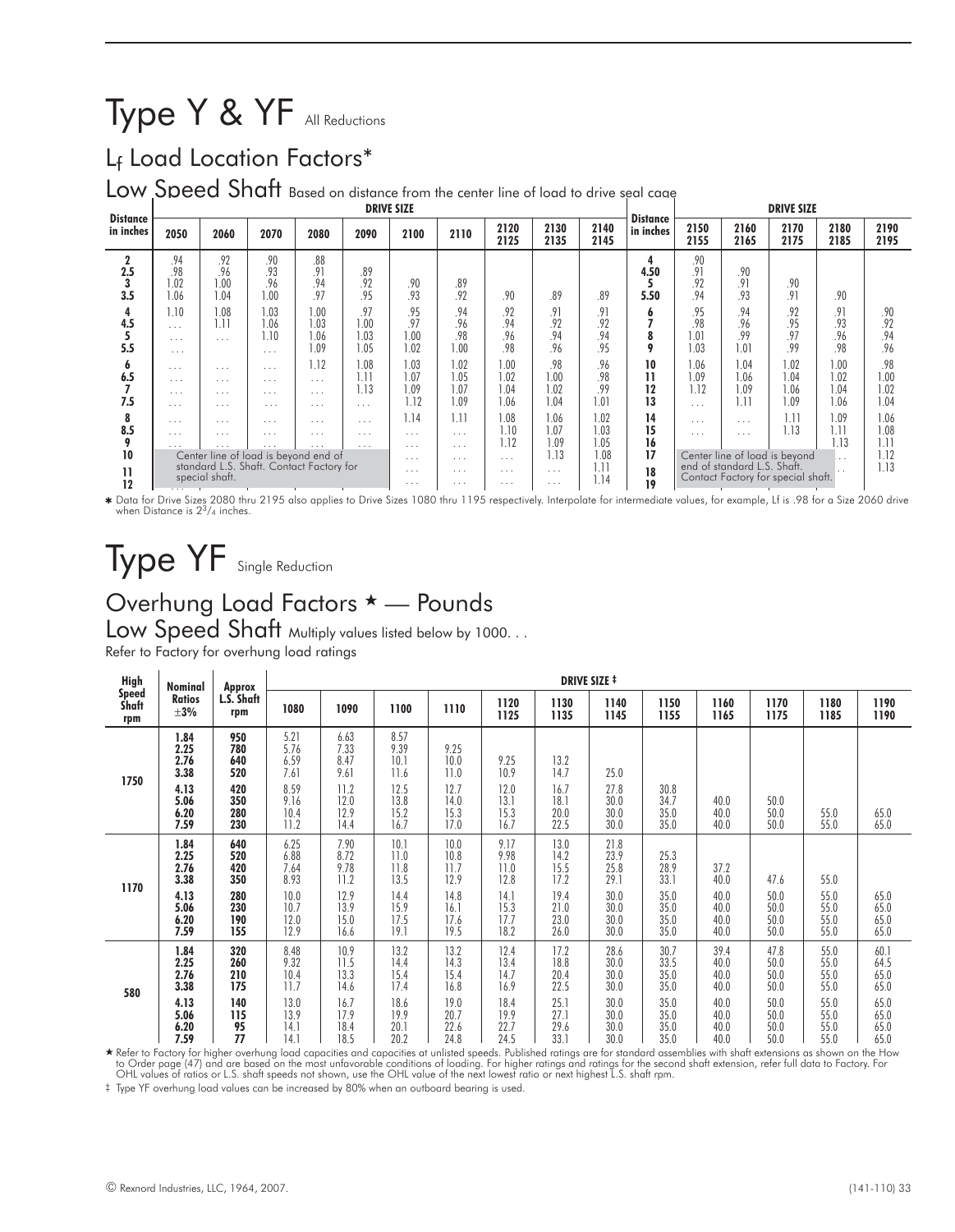# Type Y Double & Triple Reduction

### Overhung Load Ratings – Pounds

### Low Speed Shaft Multiply values listed below by 1000...

Refer to Factory for higher overhung load ratings

| Approx. L.S.                                                                      |                                                                                   |                                                                |                                           |                                                                     |                                                                                                                   |                                                      |                                                  | <b>DRIVE SIZE ‡</b>                  |                                                                     |                                   |                                      |                          |                  |                  |              |
|-----------------------------------------------------------------------------------|-----------------------------------------------------------------------------------|----------------------------------------------------------------|-------------------------------------------|---------------------------------------------------------------------|-------------------------------------------------------------------------------------------------------------------|------------------------------------------------------|--------------------------------------------------|--------------------------------------|---------------------------------------------------------------------|-----------------------------------|--------------------------------------|--------------------------|------------------|------------------|--------------|
| Shaft<br>rpm                                                                      | 2050                                                                              | 2060                                                           | 2070                                      | 2080                                                                | 2090                                                                                                              | 2100                                                 | 2110                                             | 2150<br>2125                         | 2130<br>2135                                                        | 2140<br>2145                      | 2150<br>2155                         | 2160<br>2165             | 2170<br>2175     | 2180<br>2185     | 2190<br>2195 |
| 190<br>155<br>125<br>100<br>95<br>84<br>$77$<br>68<br>$\frac{62}{56}$<br>50<br>45 | 6.0<br>$\cdot$ $\cdot$ $\cdot$<br>$\cdots$<br>$\cdot$ $\cdot$ $\cdot$<br>$\cdots$ | 7.0<br>.<br>.<br>.<br>$\cdots$<br>output speeds for that drive | 8.3<br>8.6<br>9.0<br>$\cdots$<br>$\cdots$ | 11.0<br>$\cdot$ $\cdot$ $\cdot$<br>$\cdots$<br>$\cdots$<br>$\cdots$ | 12.5<br>.<br>$\cdots$<br>.<br>$\cdots$<br>* The last overhung load value in each size column applies to all lower | 14.0<br>$\cdots$<br>$\cdots$<br>$\cdots$<br>$\cdots$ | 15.4<br>16.0<br>$\cdots$<br>$\cdots$<br>$\cdots$ | 14.6<br>15.1<br>16.2<br>17.5<br>18.0 | 20.0<br>$\cdot$ $\cdot$ $\cdot$<br>$\cdots$<br>$\cdots$<br>$\cdots$ | 23.8<br>25.8<br>27.9<br>30.0<br>. | 30.3<br>32.1<br>32.0<br>34.8<br>35.0 | 37.2<br>40.0<br>$\cdots$ | 50.0<br>$\cdots$ | 55.0<br>$\cdots$ | 65.0         |

Refer to Factory for higher overhung load capacities and capacities at unlisted speeds. Furnish complete application information. Published ratings are for standard (47) and the most mussemblies with shaft excepted in the shaft rpm.

‡ Type Y drive overhung load values can be increased 80% when an outboard bearing is used.

### Ratings for Extra Capacity L.S. Shaft Bearings

When the applied load exceeds the rated capacity of the standard low speed shaft of a Type Y or YF drive, the following are available for an extra charge, either

- 1. the Type YT or YFT drive with extra capacity low speed bearings, or
- 2. an outboard bearing to increase overhung load capacity, or
- 3. refer full details to Factory if the actual load exceeds the published capacity.

### Published capacities are based on the most severe loading conditions. A check with Rexnord for specific application will show that additional capacity is available in many cases. External dimensions are the same for types Y and YT or YF and YFT drives except as noted in the footnotes on pages 37 and 39.

### Outboard Bearings Increased by 80% the overhung load ratings of Type Y & YF Gears Drives!

When overhung loads are greater than those listed on pages 32 thru 35, or when the nature of the load requires special support, outboard bearings can be provided. Specifications and dimensions are available on request.

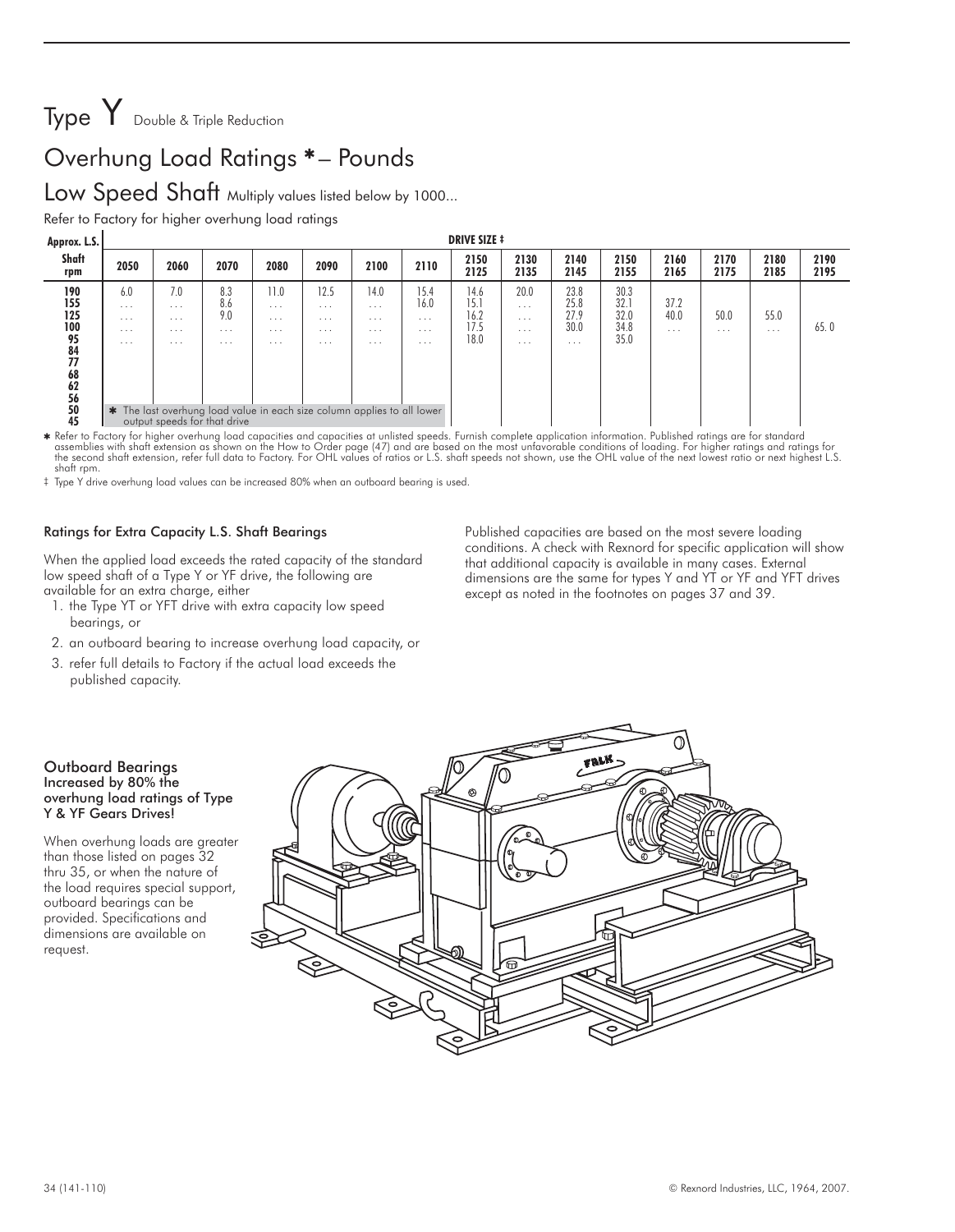# Type YFT Single Reduction

### Overhung Load Ratings \*- Pounds

### Low Speed Shaft Multiply values listed below by 1000...

Refer to Factory for higher overhung load ratings

| High<br><b>Speed</b> | Nominal                      | Approx.                       |                              |                              |                              |                              | <b>DRIVE SIZE</b>            |                              |                              |                              |                              |
|----------------------|------------------------------|-------------------------------|------------------------------|------------------------------|------------------------------|------------------------------|------------------------------|------------------------------|------------------------------|------------------------------|------------------------------|
| Shaft rpm            | Ratios<br>$\pm 3\%$          | L.S. Shaft<br>rpm             | 1110                         | 1120<br>1125                 | 1130<br>1135                 | 1140<br>1145                 | 1150<br>1155                 | 1160<br>1165                 | 1170<br>1175                 | 1180<br>1185                 | 1190<br>1195                 |
| 1750                 | 1.84<br>2.25<br>2.76<br>3.38 | 950<br>780<br>640<br>520      | 14.8<br>15.9<br>17.3         | 17.2<br>19.5                 | 20.1<br>22.1                 | 34.7                         |                              |                              |                              |                              |                              |
|                      | 4.13<br>5.06<br>6.20<br>7.59 | 420<br>350<br>280<br>230      | 19.5<br>21.2<br>23.1<br>25.0 | 21.1<br>22.8<br>25.7<br>27.7 | 24.6<br>26.5<br>29.0<br>32.2 | 38.0<br>42.1<br>45.0<br>49.0 | 41.5<br>45.9<br>49.9<br>54.0 | 58.3<br>60.0<br>60.0         | 65.1<br>65.2<br>65.6         | 85.0<br>85.0                 | 88.4<br>96.1                 |
| 1170                 | 1.84<br>2.25<br>2.76<br>3.38 | 640<br>520<br>420<br>350      | 15.9<br>17.1<br>18.4<br>20.0 | 17.1<br>18.4<br>20.0<br>22.5 | 19.9<br>21.5<br>23.3<br>25.6 | 30.9<br>33.6<br>36.1<br>39.9 | 35.4<br>39.5<br>44.4         | 52.4<br>56.8                 | 63.9                         | 77.5                         |                              |
|                      | 4.13<br>5.06<br>6.20<br>7.59 | 280<br>230<br>190<br>155      | 22.5<br>24.4<br>25.0<br>25.0 | 24.4<br>26.2<br>29.5<br>30.0 | 28.4<br>30.5<br>33.2<br>35.0 | 43.6<br>45.0<br>45.0<br>45.0 | 47.7<br>50.0<br>50.0<br>50.0 | 60.0<br>60.0<br>60.0<br>60.0 | 63.9<br>64.9<br>65.0<br>65.4 | 85.0<br>85.0<br>85.0<br>85.0 | 83.5<br>94.0<br>99.2<br>99.9 |
| 580                  | 1.84<br>2.25<br>2.76<br>3.38 | 320<br>260<br>210<br>175      | 20.5<br>22.1<br>23.7<br>25.0 | 22.3<br>23.9<br>25.9<br>28.9 | 25.8<br>27.9<br>30.1<br>32.9 | 39.8<br>43.2<br>45.0<br>45.0 | 42.5<br>46.0<br>50.0<br>50.0 | 56.1<br>59.6<br>60.0<br>60.0 | 63.3<br>63.1<br>63.0<br>63.5 | 76.0<br>81.1<br>85.0<br>85.0 | 77.2<br>82.6<br>89.2<br>96.2 |
|                      | 4.13<br>5.06<br>6.20<br>7.59 | 140<br>115<br>$\frac{95}{77}$ | 25.0<br>25.0<br>25.0<br>25.0 | 30.0<br>30.0<br>30.0<br>30.0 | 35.0<br>35.0<br>35.0<br>35.0 | 45.0<br>45.0<br>45.0<br>45.0 | 50.0<br>50.0<br>50.0<br>50.0 | 60.0<br>60.0<br>60.0<br>60.0 | 63.4<br>64.6<br>64.7<br>65.1 | 85.0<br>85.0<br>85.0<br>85.0 | 96.2<br>98.4<br>98.5<br>98.7 |

kefer to Factory for higher overhung load capacities and capacities at unlisted speeds. Furnish complete application information. Published ratings ore for standard assemblies → Refer to Factory for higher overhung load c with shaft extensions as shown on the How to Order page (47) and are based on the most unfavorable conditions of loading. For higher ratings and ratings for the second shaft<br>extension, refer full data to Factory. For OHL v

### Type YT single Reduction Overhung Load Ratings \* - Pounds Low Speed Shaft Multiple values listed below by 1000. . .Refer to Factory for higher overhung load rating

DRIVE SIZE

2130 2135 2140 2145

Type YT Single Reduction Overhung Load Ratings  $\star$  — Pounds Low Speed Shaft Multiple values listed below by

1000. . . Refer to Factory for higher overhung load rating

| Approx.                                                                             |                                                                 |                                                                                      |                                                           |                                              | <b>DRIVE SIZE</b>                                 |                                           |                               |                                      |                                       |
|-------------------------------------------------------------------------------------|-----------------------------------------------------------------|--------------------------------------------------------------------------------------|-----------------------------------------------------------|----------------------------------------------|---------------------------------------------------|-------------------------------------------|-------------------------------|--------------------------------------|---------------------------------------|
| L.S. Shaft<br>rpm                                                                   | 2110                                                            | 2120<br>2125                                                                         | 2130<br>2135                                              | 2140<br>2145                                 | 2150<br>2155                                      | 2160<br>2165                              | 2170<br>2178                  | 2180<br>2185                         | 2190<br>2195                          |
| 155<br>125<br>100<br>95<br>84<br>77<br>68<br>62<br>56<br>50<br>45<br>42<br>37<br>34 | 21.4<br>21.7<br>23.3<br>25.0<br>.<br>.<br>.<br>.<br>.<br>.<br>. | 20.4<br>19.9<br>21.6<br>23.6<br>24.7<br>25.7<br>26.8<br>29.1<br>29.2<br>29.6<br>30.0 | 24.7<br>25.0<br>26.8<br>29.2<br>31.4<br>34.1<br>35.0<br>. | 40.7<br>45.0<br>$\cdots$<br>.<br>.<br>.<br>. | 47.4<br>50.0<br>$\cdots$<br>.<br>.<br>.<br>.<br>. | 60.0<br>.<br>.                            | 75.0<br>.<br>.<br>.<br>.<br>. | 85.0<br>$\cdots$<br>.<br>.<br>.<br>. | 67.1<br>73.1<br>84.6<br>95.6<br>100.0 |
| 30                                                                                  |                                                                 |                                                                                      |                                                           |                                              |                                                   | The last overhung load value in each size |                               |                                      |                                       |
| 28<br>25                                                                            |                                                                 |                                                                                      |                                                           | for that drive.                              |                                                   | column applies to all lower output speeds |                               |                                      |                                       |
| ★ Refer to Eactory for higher overhung load capacities and capacities at unlisted   |                                                                 |                                                                                      |                                                           |                                              |                                                   |                                           |                               |                                      |                                       |

★ Refer to Factory for higher overhung load capacities and capacities at unlisted<br>speeds. Furnish complete application information. Published ratings ore for<br>standard assemblies with shaft extensions as shown on the How t and are based on the most unfavorable conditions of loading. For higher ratings<br>and ratings for the second shaft extension, refer full data to Factory. For OHL<br>values of ratios or L.S. shaft speeds not shown, use the OHL v lowest ratio or next highest L.S. shaft rpm.

|      | 2.76 | 640 | 10.9        | ن. ا | 1.4  |
|------|------|-----|-------------|------|------|
| 1750 | 3.38 | 520 | 74<br>1 L.T | Д    | 13./ |

Approx. L.S. Shaft rpm

1.84 950 2.25 780 9.42

High Speed Shaft rpm

Nominal Ratios  $\pm$  3%

| 1750 | 2.76<br>3.38                 | 64V<br>520               | 10.7<br>12.4                 | II.3<br>12.4                 | 11.4<br>13.7                 | 25.8                         |
|------|------------------------------|--------------------------|------------------------------|------------------------------|------------------------------|------------------------------|
|      | 4.13                         | 420                      | 15.1                         | 14.6                         | 15.9                         | 30.7                         |
|      | 5.06                         | 350                      | 17.3                         | 16.0                         | 19.4                         | 34.5                         |
|      | 6.20                         | 280                      | 18.6                         | 20.2                         | 21.5                         | 38.9                         |
|      | 7.59                         | 230                      | 22.4                         | 22.2                         | 25.9                         | 44.3                         |
| 1170 | 1.84                         | 640                      | 10.5                         | 9.45                         | 11.3                         | 25.6                         |
|      | 2.25                         | 520                      | 11.5                         | 12.4                         | 12.7                         | 23.3                         |
|      | 2.76                         | 420                      | 13.3                         | 13.9                         | 14.2                         | 26.7                         |
|      | 3.38                         | 350                      | 14.7                         | 15.1                         | 16.9                         | 29.8                         |
|      | 4.13                         | 280                      | 17.5                         | 17.6                         | 18.9                         | 35.3                         |
|      | 5.06                         | 230                      | 19.9                         | 18.7                         | 22.5                         | 39.7                         |
|      | 6.20                         | 190                      | 21.5                         | 23.4                         | 25.0                         | 44.6                         |
|      | 7.59                         | 155                      | 25.7                         | 25.6                         | 29.9                         | 50.7                         |
| 580  | 1.84<br>2.25<br>2.76<br>3.38 | 320<br>260<br>210<br>175 | 15.3<br>16.1<br>18.3<br>20.1 | 14.1<br>17.5<br>19.4<br>21.0 | 16.6<br>18.5<br>20.4<br>23.7 | 31.6<br>32.1<br>36.3<br>39.4 |
|      | 4.13<br>5.06<br>6.20<br>7.59 | 140<br>115<br>95<br>77   | 22.8<br>25.8<br>27.8<br>32.8 | 24.1<br>24.6<br>30.2<br>33.1 | 26.3<br>29.5<br>32.7<br>38.5 | 45.4<br>50.8<br>56.8<br>64.2 |

2110 2120 2125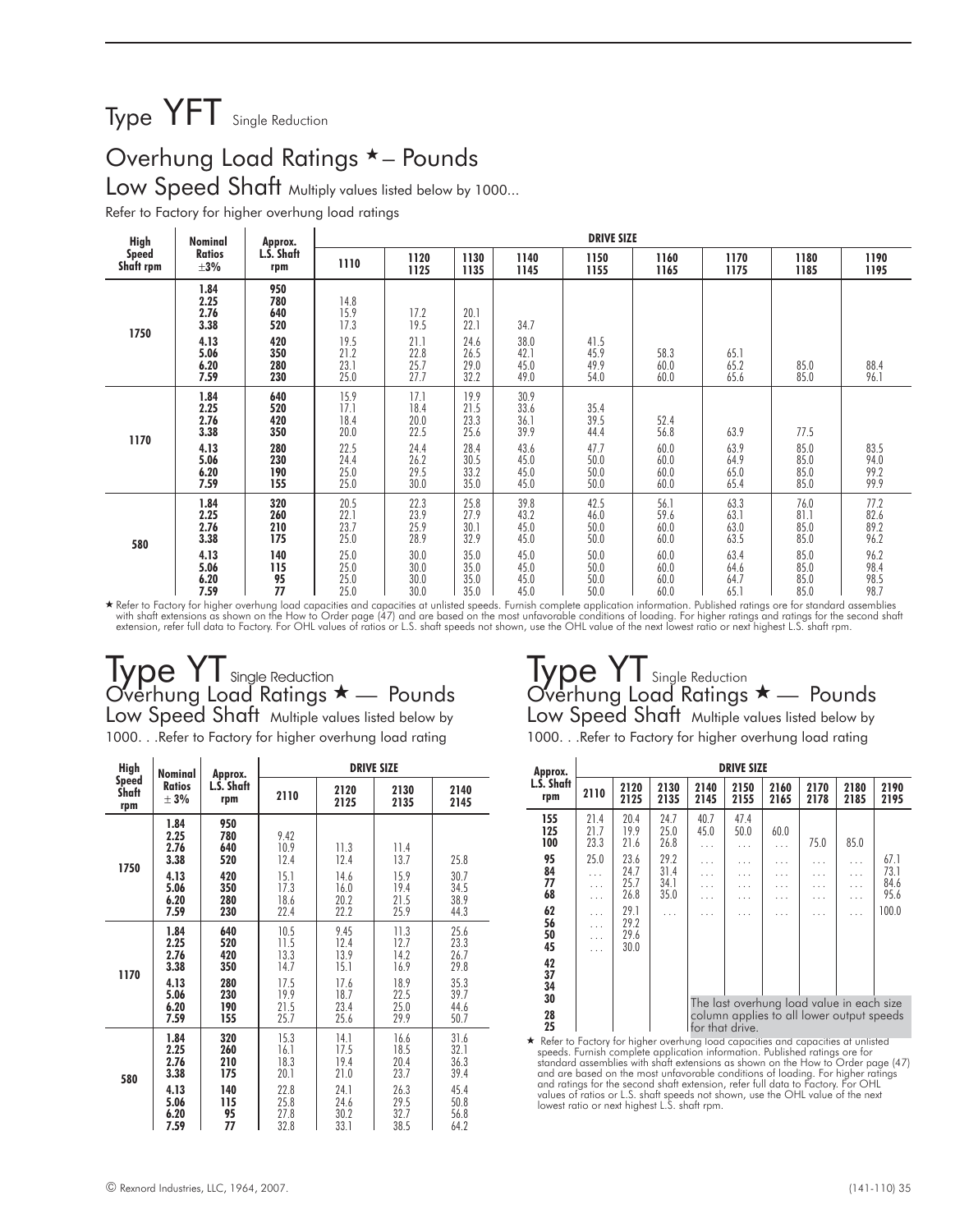# Type YF1 and YFT1 Dimensions — Inches Parallel Shaft Drives Single Reduction Sizes 1080 through 1155



ELEVATION: SIZES 1080 thru 1135 (6 FOUNDATION HOLES)



### ELEVATION: SIZES 1140 thru 1155 (8 FOUNDATION HOLES)



Coal train load-out conveyor with dual drives.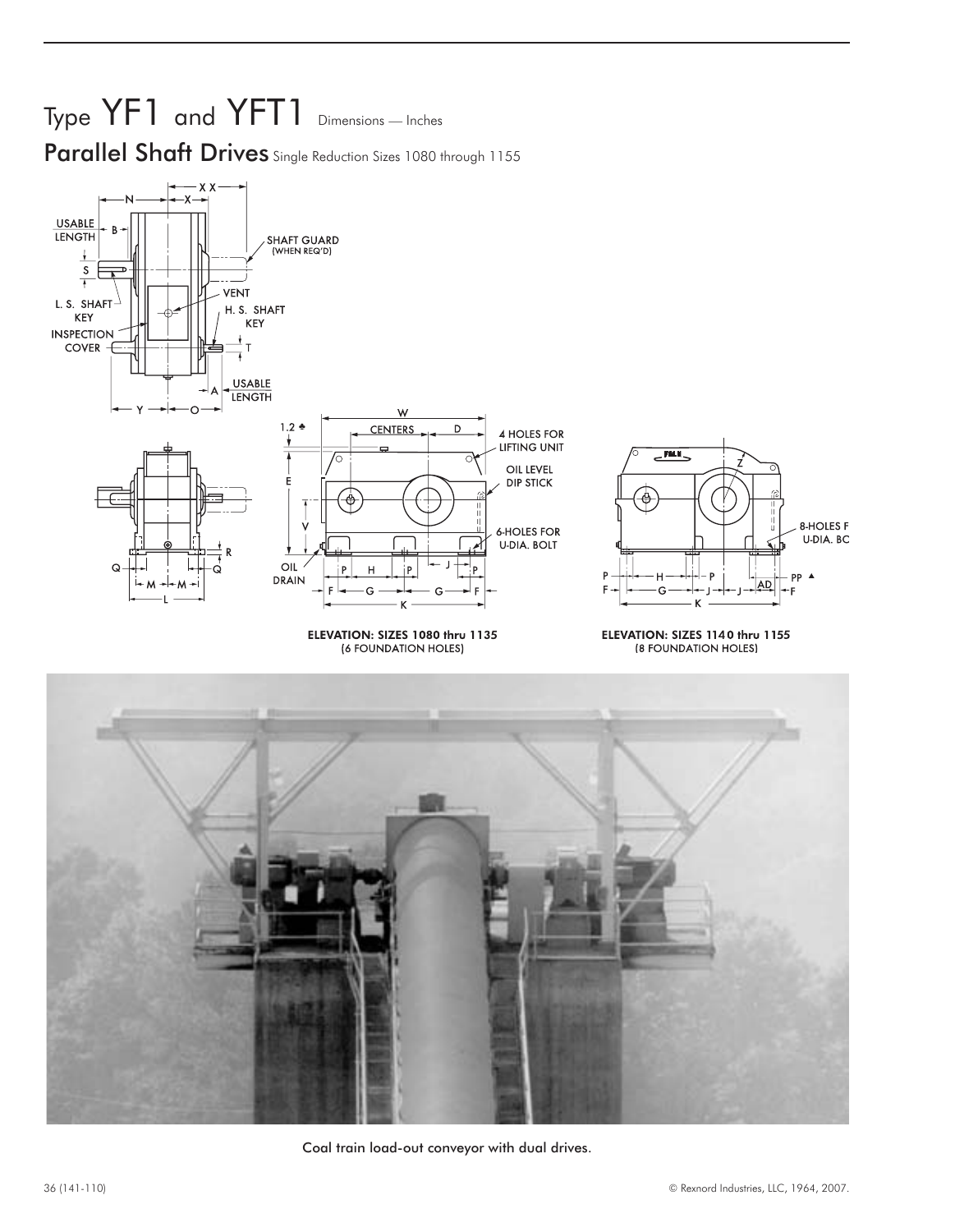| <b>DRIVE</b> |                |               |               |      |       |                       |                         |                 |                                       |                 |       | D 1      |      |       |       | L.S. Shaft $*$                                       |      | v★    |       | v     |                        |       |       |
|--------------|----------------|---------------|---------------|------|-------|-----------------------|-------------------------|-----------------|---------------------------------------|-----------------|-------|----------|------|-------|-------|------------------------------------------------------|------|-------|-------|-------|------------------------|-------|-------|
| SIZE $\star$ |                | D             |               |      | G     | H۹                    |                         |                 |                                       | M               |       |          | Q    | R     |       | Key                                                  | U    |       |       | n     | XX ●                   |       | AD    |
| 1080         | 6.38           | 12.13   22.50 |               | 3.00 | 14.50 | $\cdots$              | 9.13                    | 35.00           | 15.50                                 | 6.63            | 15.13 | $\cdots$ | 3.75 | 0.75  | 4.000 |                                                      | .00  | 1.50  | 35.38 | 8.13  | 15.75                  |       |       |
| 1090         | 25             |               | 13.38 25.38   | 3.38 | 15.50 | $\cdots$              |                         | $10.00$   37.75 | 16.75                                 | 1.13            | 16.50 | $\cdots$ | 3.38 | 0.94  | 4.500 |                                                      |      | 13.00 | 38.13 | 8.63  | 17.75                  |       |       |
| 1100         | 8.25           |               | 15.00 29.19   | 3.38 | 18.00 | $\cdots$              | 11.63                   | 42.75           | 18.50                                 | 8.00            | 18.50 | $\cdots$ | 3.25 | 0.94  | 5.000 | $11/4 \times 11/4 \times 71/2$                       | I.I3 | 14.50 | 43.13 | 9.75  | 19.50                  |       |       |
| 1110         | 9.061          | 17.00 32.81   |               | 3.50 | 19.75 |                       | 13.50                   | 46.50           | 19.50                                 | 8.38            | 19.88 | $\cdots$ | 4.75 | i.O6  | 5.500 | $1^{1}/4 \times 1^{1}/4 \times 8^{1}/2$ <sup>†</sup> | 1.25 | 16.25 | 46.88 | 10.25 | $20.50$ $\blacksquare$ |       |       |
| 1120/25      | $9.88^{\circ}$ | 18.75 36.06   |               | 3.63 | 22.50 | 5.25                  |                         | $15.13$   52.25 | 21.00                                 | 9.13            | 21.50 |          | 4.00 | 06، ١ | 6.000 | $1\frac{1}{2}x1\frac{1}{2}x9$ †                      | .25  | 18.00 | 52.69 | 1.00  | 22.25                  |       |       |
| 1130/35      | $10.69+$       |               | 20.63 39.94   | 4.25 | 24.75 |                       |                         |                 | 16.25   16.38   58.00   23.75   10.25 |                 | 23.50 | 8.50     | 4.00 | . 13  | 6.500 | $11/2 \times 11/2 \times 10$                         | .50  | 20.00 | 58.44 | 12.13 | $24.34$ $\blacksquare$ |       |       |
| 1140/45      | 12.13          |               | 23.75   45.00 | 3.00 | 27.75 |                       | $18.75$   11.50   65.50 |                 |                                       | $30.50$   13.38 | 28.25 | 8.00     | 6.00 | .25   | 250   | $13/4 \times 11/4 \times 11$                         | . 75 | 22.50 | 67.00 | 15.50 | 29.00                  | 21.63 | 8.75  |
| 1150/55      | 12.63          |               | 26.00 49.75   | 3.00 |       | 32.50   23.50   12.00 |                         | 73.00           | 32.00   14.13                         |                 | 29.75 | 8.00     | 6.00 | .50   | .750  | $x1\frac{1}{2}x12$                                   |      | 25.00 | 74.50 | 16.25 | 30.50                  | 23.88 | 10.50 |

| <b>DRIVE</b> | Wt   |                | Ratio                                    | A            |                |                |                | H.S. Shaft *                                                                                 | <b>DRIVE</b> | Wt   |                | Ratio                                | A                              |                |                |                | H.S. Shaft *                                                                   |
|--------------|------|----------------|------------------------------------------|--------------|----------------|----------------|----------------|----------------------------------------------------------------------------------------------|--------------|------|----------------|--------------------------------------|--------------------------------|----------------|----------------|----------------|--------------------------------------------------------------------------------|
| SIZE $\star$ | lb   | <b>Centers</b> | Range                                    | w/o<br>Fan   | 0              |                |                | Key                                                                                          | <b>SIZE</b>  | lb   | <b>Centers</b> | Range                                | W/O<br>Fan                     | 0              |                |                | Key                                                                            |
| 2080         | 1285 | 11.000         | 1.84 thru 4.57:1<br>5.06 thru 7.59:1     | 5.25<br>4.13 | 14.53<br>13.00 | 15.03<br>14.00 | 3.250<br>2.500 | $\frac{3}{4} \times \frac{3}{4} \times 5 \frac{1}{2}$<br>$\frac{5}{8}$ x $\frac{5}{8}$ x 4   | 1120/25      | 3730 | 18.000{        | 1.84 thru 2.76:1<br>305 thru 7.59:1  | $6.3^{\circ}$<br>$5.8^{\circ}$ | 17.88<br>17.63 | 18.50<br>18.50 | 4.000<br>3.500 | 1 x 1 x 6<br>$\frac{7}{8}x \frac{7}{8}x$ 6                                     |
| 1090         | 1765 | 12.500{        | 1.84 thru 5.06:1<br>5.60 thru 7.59:1     | 5.25<br>4.63 | 15.00<br>14.00 | 15.50<br>14.50 | 3.250<br>2.750 | $\frac{3}{4} \times \frac{3}{4} \times 5 \frac{1}{2}$<br>$5/8 \times 5/8 \times 4$ $1/2$     | 1130/35      | 5120 | 20,000         | 1.84 thru 7.59:1                     | . 44                           | 20.50          | 21.00          | 4.500          | $\frac{1}{2}$ x $\frac{1}{2}$ $\frac{1}{2}$                                    |
| 1100         | 2190 | 14.250         | 1.84 thru 2.76:1<br>3.05 thru 7.59:1     | 5.63<br>5.13 | 16.25<br>15.50 | 16.88<br>16.88 | 3.500<br>3.000 | $\frac{7}{8}$ x $\frac{7}{8}$ x 5 $\frac{1}{2}$<br>$\frac{3}{4} \times \frac{3}{4} \times 5$ | 1140/45      | 7570 | 22.500         | 1.84 thru 3.38:1<br>3.74 thru 7.59:1 | 9.13<br>8.25                   | 23.13<br>22.13 | 24.38<br>24.38 | 5.500<br>5.000 | $1\frac{1}{4} \times 1\frac{1}{4} \times 9$<br>$1^{1}/_{4}$ x $1^{1}/_{4}$ x 8 |
| 1110         | 2690 | 16.000{        | 1.84 thru 2.76:1<br>7.59:<br>$3.05$ thru | 5.69<br>5.31 | 17.13<br>16.38 | 17.75<br>17.75 | 4.000<br>3.250 | $\lceil x \rceil x 6$<br>$\frac{3}{4}$ x $\frac{3}{4}$ x 5 $\frac{1}{2}$                     | 1150/55      | 9300 | 25.000{        | 1.84 thru 3.05:1<br>59.              | 9.69<br>83                     | 24.50<br>23.00 | 26.13<br>26.13 | 6.000<br>5.000 | $1\frac{1}{2}x1\frac{1}{2}x9$<br>$11/4 \times 11/4 \times 8$                   |

▲ Dimensions PP is 143/4 for 1140/1145 and 171/2 for 1150/1155.

- Sizes 1080 through 1110 have foundation pads full length of base.

- Drives are for horizontal floor mounted operation unless specifically stated

otherwise. Contact Factory for other mountings. Dimensions are for reference and subject to change without notice unless certified. ■ Dimensions 'XX' is 21"for 1110YFT, 235/8" for 1120/1125YFT and 241/4 for

1130/1135YFT.



‡ Dimension "X" is 103/4 for 1110YFT and 111/2 for 1120/1125YFT.

Double extensions will be furnished only when specified on the order.

Dimension for Sizes 1080-1135.





### Cooling fan clearance dimensions Sizes 1080 through 1155

| <b>DRIVE SIZE</b> | <b>Ratio Range</b>                         | AA§          | ABŞ            | AC§            | AE             |
|-------------------|--------------------------------------------|--------------|----------------|----------------|----------------|
| 1080              | $1.84$ thru $4.57:1$<br>5.06 thru $7.59:1$ | 3.94<br>3.06 | 4.88<br>5.25   | 3.00<br>4.00   | 15.13<br>14.25 |
| 1090              | 1.84 thru 5.06:1<br>5.60 thru $7.59:1$     | 3.94<br>3.56 | 5.63<br>6.13   | 4.50<br>5.50   | 15.69<br>14.75 |
| 1100              | 1.84 thru 2.76:1<br>$3.05$ thru $7.59:1$   | 4.13<br>3.38 | 6.38<br>6.50   | 4.50<br>4.50   | 17.50<br>17.38 |
| 1110              | 1.84 thru 2.76:1<br>$3.05$ thru $7.59:1$   | 4.19<br>3.94 | 6.94<br>7.56   | 5.25<br>6.25   | 18.63<br>17.75 |
| 1120/1125         | 1.84 thru 2.76:1<br>$3.05$ thru $7.59:1$   | 4.56<br>4.38 | 8.19<br>8.25   | 7.25<br>8.25   | 19.00<br>18.63 |
| 1130/1135         | 1.84 thru 7.59:1                           | 5.69         | 8.69           | 8.63           | 22.88          |
| 1140/1145         | 1.84 thru 3.38:1<br>$3.74$ thru $7.59:1$   | 7.44<br>6.44 | 12.56<br>12.56 | 11.13<br>11.13 | 23.75<br>23.75 |
| 1150/1155         | 3.38 thru 7.59:1                           | 6.63         | 13.38          | 13.63          | 24.38          |

Refer to Factory for larger sizes or ratios not listed.

§ Allow clearance for hub overhung at AA and clearance at AB and AC.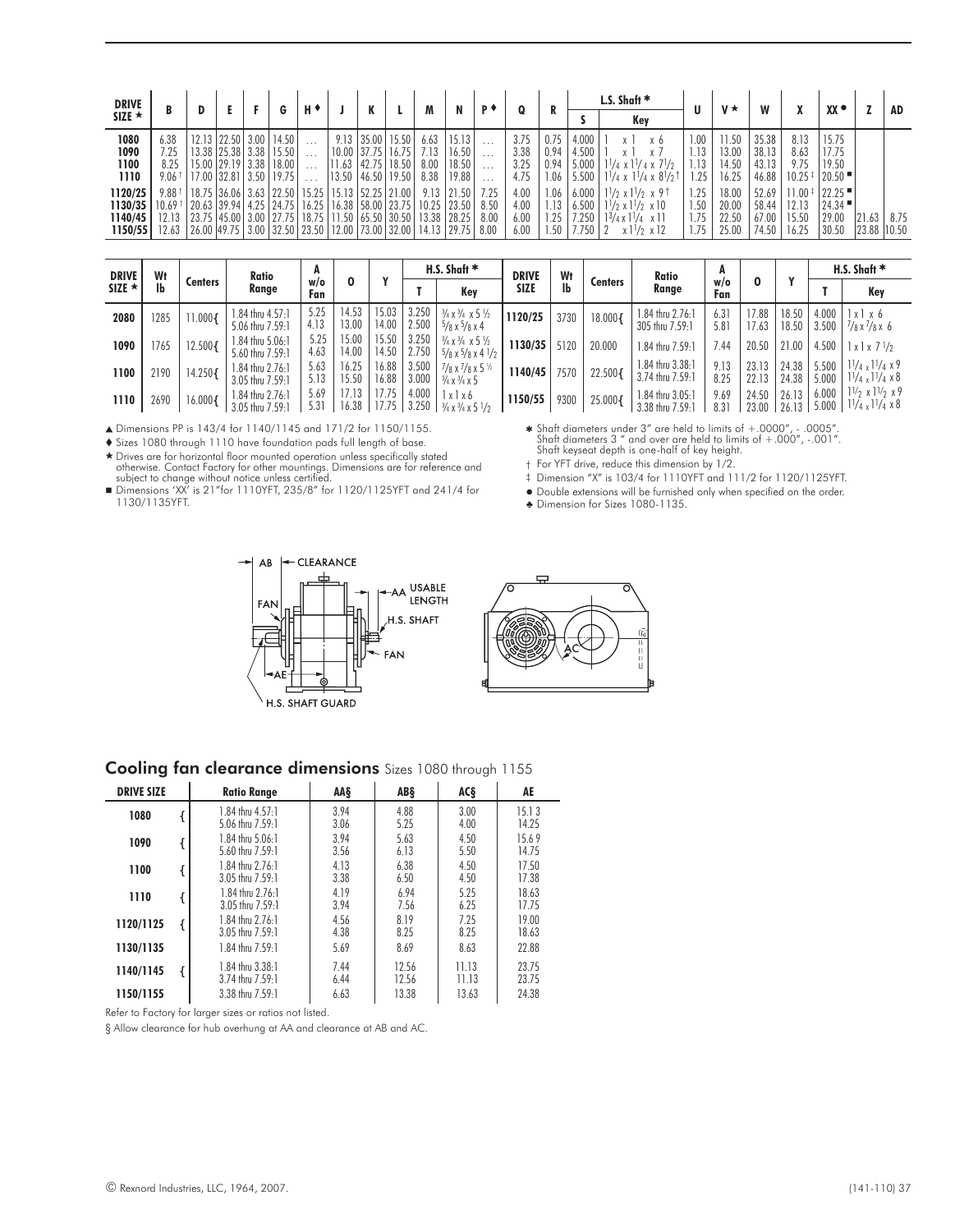# Type  $YF1$  and  $YFT1$  Dimensions — Inches

Parallel Shaft Drives Single Reduction Sizes 1160 through 1195



- Drives are for horizontal floor mounted operation unless specifically stated otherwise. Refer to Factory for other mountings. Drive sizes 1160 thru 1195 are also available with mounting level at bottom of the drive (Type YFN).

Double extension will be furnished only when specified on the order.



Sizes 1160 through 1185

| <b>DRIVE</b><br><b>SIZE</b>                   | <b>Ratio Range</b> | AA . | $AB =$ | $AC =$ | AE    |
|-----------------------------------------------|--------------------|------|--------|--------|-------|
| $1160/1165$ <sup><math>\triangle</math></sup> | $3.38 - 7.59$ :    | 7.19 | 14.44  | 15.38  | 28.31 |
| 1170/1175                                     | $4.13 - 7.59:1$    | 7.19 | 16.19  | 18.38  | 29.06 |
| 1180/1185                                     | $457 - 759-1$      | 7.63 | 18.00  | 21.25  | 30.25 |

Allow clearance for hub overhang at AA and clearance at AB and AC.

Fans available for type YFN only.

 Shaft diameter 3" and over are held to limits of +.000", -.001". Shaft keyseat depth is one-half of key height. Dimensions are for reference and subject to change without notice unless certified.



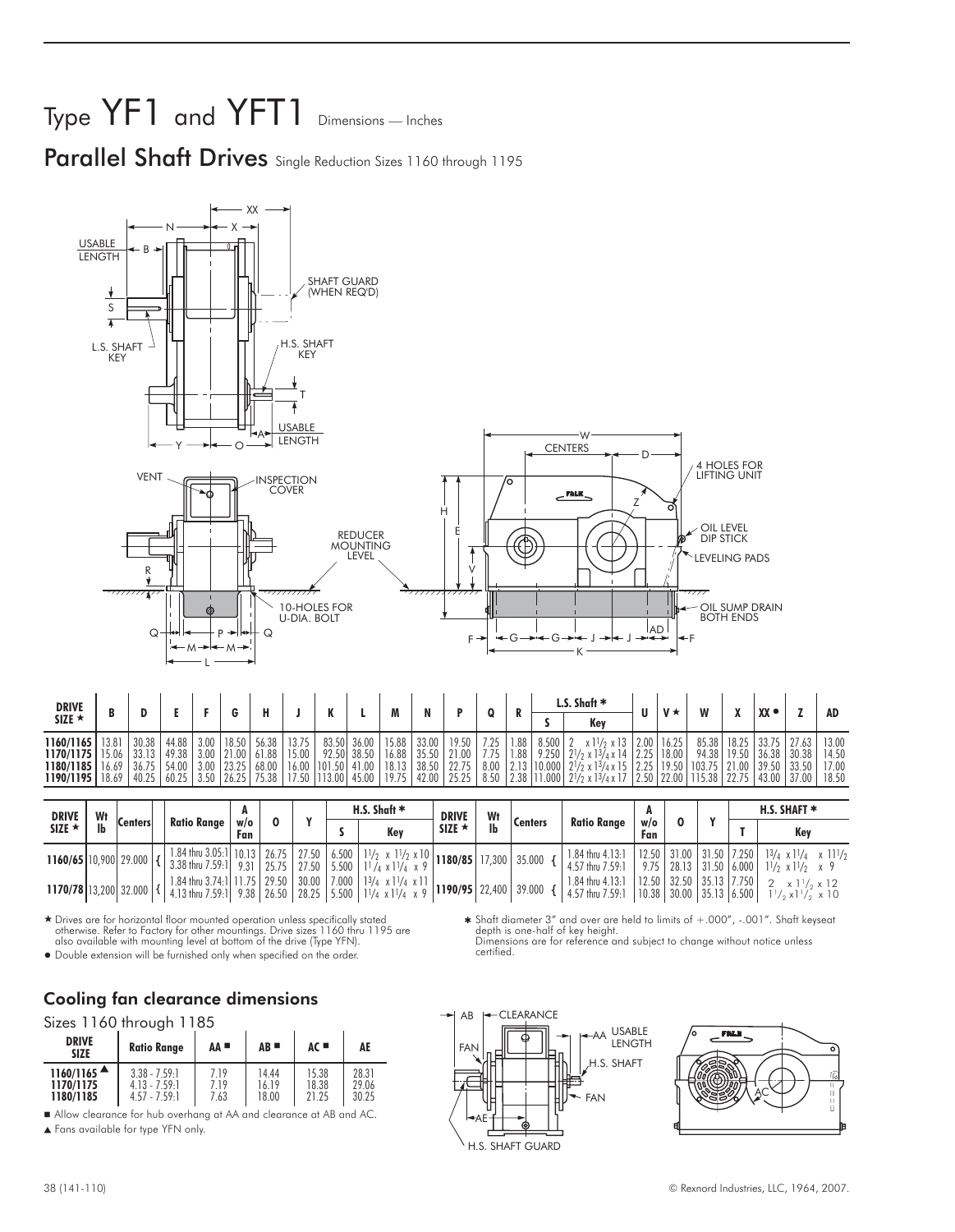# Type  $Y$  and  $YT$  Dimensions — Inches

Parallel Shaft Drives Single, Double, & Triple Reduction Sizes 2050 through 2155 (Fan Dimensions on Page 40)



 $\triangle$  Dimension PP is 143/<sub>4</sub>" for 2140/2145 and 17<sup>1</sup>/<sub>2</sub>" for 2150/2155.

- Sizes 2050 through 2110 have foundation pads full length of base.

- Drives are for horizontal floor mounted operation unless specifically stated otherwise. Refer to Factory for other mountings. Dimensions are for reference and subject to change without notice unless certified.

■ Dimension "XX" is 21" for 2110YT, 23<sup>5</sup>/<sub>8</sub>" for 2120/2125YT and 24<sup>1</sup>/<sub>4</sub>" for 2130/2135YT.

§ Dimension for Sizes 2050 thru 2135 only.

 $*$  Shaft diameters under 3" are held to limits of  $+.0000, -.0005"$ .

Shaft diameters 3" and over re held to limits of +.000", -.001". Shaft keyseat depth is one-half of the key height.

† For YT drive, reduce this dimension by1/2.

‡ Dimension "X" is 103/4'' for 2110YT and 111/2" for 2120 and 2125YT.

Double extension will be furnished only when specified on the order.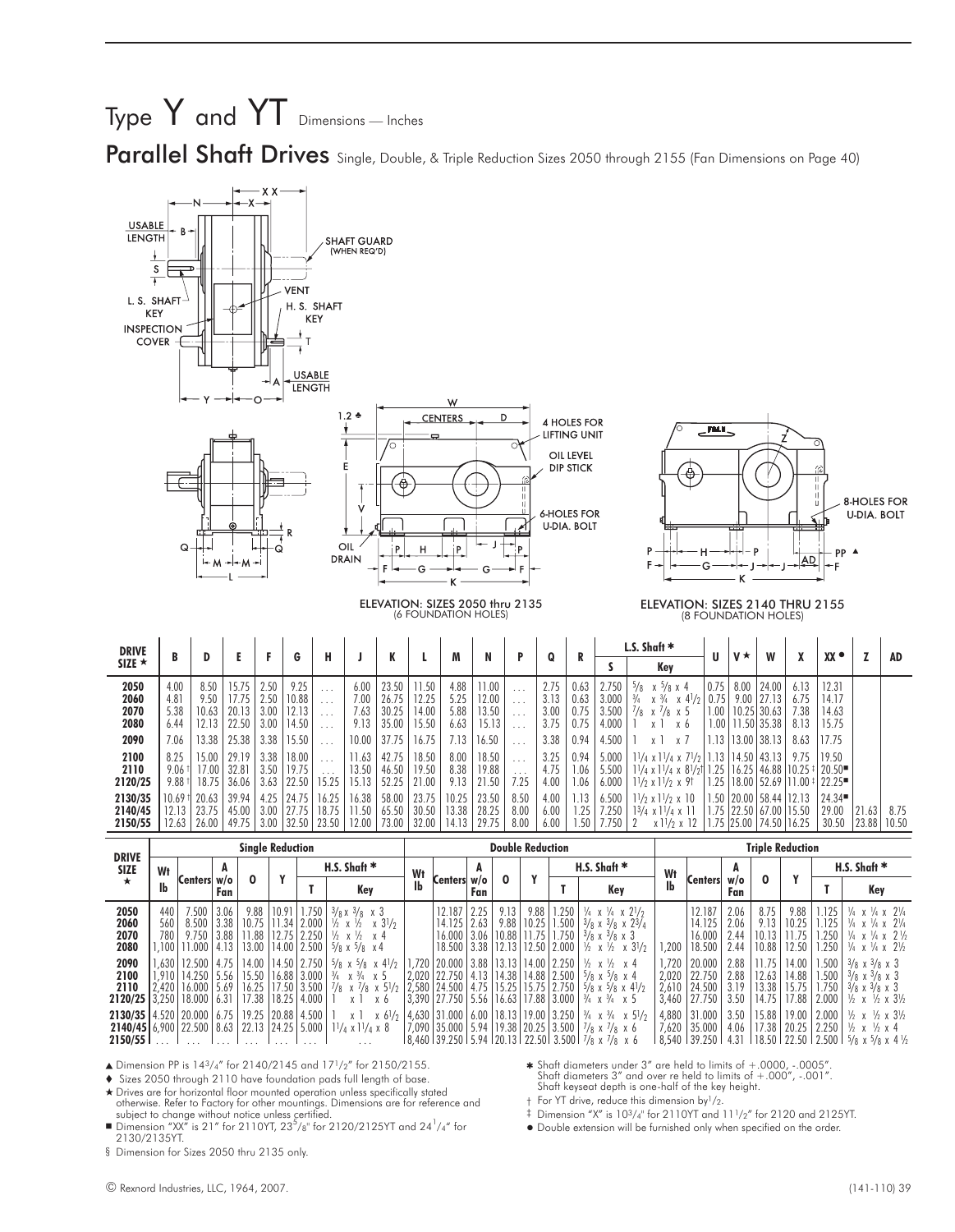



| <b>DRIVE</b>    |       |       |       |      |       |       |       |        |       |       |       |         |      |      |                   | $L.S.$ Shaft $*$                   |      |       | M                      |       | xx ·              |       |       |
|-----------------|-------|-------|-------|------|-------|-------|-------|--------|-------|-------|-------|---------|------|------|-------------------|------------------------------------|------|-------|------------------------|-------|-------------------|-------|-------|
| $SIZE$ *        |       |       |       |      |       |       |       |        |       | M     |       |         |      | n    |                   | Kev                                |      |       |                        |       |                   |       | AD    |
| 2160/2165       |       | 30.38 | 44.88 | 3.00 | 18.50 | 56.38 | 13.75 | 83.50  | 36.00 | 15.88 | 33.00 | $19.50$ | 7.25 | .88  | 8.500             |                                    | 2.00 | 16.25 | 85.38                  | 18.25 | 33.75             | 27.63 | 13.00 |
| 2170/2175       | 15.06 |       | 49.38 | 3.00 | 21.00 | 61.88 | 15.00 | 92.50  | 38.50 | 16.88 | 35.50 | 21.00   |      | .88  | 9.250             | $2\frac{1}{2} \times 13$ , $x14$   | 2.25 | 18.00 | 94.38                  |       | 19.50 36.38 30.38 |       | 14.50 |
| 2180/2185 16.69 |       | 36.75 | 54.00 | 3.00 | 23.25 | 68.00 | 16.00 | 101.50 | 41.00 | 18.13 | 38.50 | 22.75   | 8.00 |      | 10.000            | $2^{1/2} \times 1^{3/2} \times 15$ | 2.25 |       | 19.50   103.75   21.00 |       | 39.50 33.50       |       | 17.00 |
| 2190/21951      | 18.69 | 40.25 | 60.25 | 3.50 | 26.25 | 75.38 | 17.50 | 113.00 | 45.00 | 19.75 | 42.00 | 2525    | 8.50 | 2.38 | .000 <sup>1</sup> | $21/2 \times 13/4 \times 17$       | 2.50 | 22.00 | 115.38 22.75           |       | 43.00 37.00       |       | 18.50 |

| <b>DRIVE</b>                                     |                                   |                                      |                              |                                  | <b>Double Reduction</b>          |                                 |                                                                                   |                                   |                                      |                              | <b>Triple Reduction</b>          |                                  |                                  |                                                                                                                                                                |
|--------------------------------------------------|-----------------------------------|--------------------------------------|------------------------------|----------------------------------|----------------------------------|---------------------------------|-----------------------------------------------------------------------------------|-----------------------------------|--------------------------------------|------------------------------|----------------------------------|----------------------------------|----------------------------------|----------------------------------------------------------------------------------------------------------------------------------------------------------------|
| <b>SIZE</b>                                      | Wt                                |                                      | A                            |                                  | $\mathbf{v}$                     |                                 | H.S. Shaft *                                                                      | Wt                                |                                      | A                            |                                  |                                  |                                  | H.S. Shaft *                                                                                                                                                   |
| ★                                                | lb                                | <b>Centers</b>                       | w/o<br>Fan                   | 0                                |                                  |                                 | Kev                                                                               | lb                                | <b>Centers</b>                       | W/O<br>Fan                   |                                  |                                  |                                  | Key                                                                                                                                                            |
| 2160/2165<br>2170/2175<br>2180/2185<br>2190/2195 | 9.650<br>2.100<br>5.750<br>20,300 | 45.000<br>50.000<br>55,000<br>61.500 | 6.81<br>7.56<br>8.44<br>9.38 | 22.38<br>24.00<br>26.00<br>28.50 | 24.88<br>27.25<br>29.25<br>30.63 | 4.000<br>1.500<br>5.000<br>.500 | $x 6 \frac{1}{2}$<br>$1\frac{1}{4} \times 1\frac{1}{4} \times 8$<br>1 ¼ x 1 ¼ x 9 | 9.610<br>2.160<br>5,650<br>20,000 | 45.000<br>50.000<br>55,000<br>61.500 | 5.06<br>5.81<br>5.88<br>0.44 | 20.50<br>22.00<br>23.50<br>25.50 | 24.88<br>22.88<br>24.00<br>27.25 | 2.750<br>3.250<br>3.500<br>3.750 | $\frac{5}{8}$ x 5<br>$^{5}/_{8}$ x<br>$^{3}/_{4}$<br>$x 5\frac{1}{2}$<br>3/4<br>$\frac{7}{8}$ x $\frac{7}{8}$ x 6<br>$\frac{7}{8} \times \frac{7}{8} \times 6$ |

 $\star$  Drives are for horizontal floor mounted operation unless specifically stated<br>otherwise. Refer to Factory for other mountings. Dimensions are for reference and<br>are subject to change without notice unless certified. Dr

### Cooling fan clearance dimensions

Sizes 2050 through 2155 ‡

| <b>DRIVE</b>                          |                             |                              | <b>Single Reduction</b>      |                                  |                                  |                              |                              | <b>Double Reduction</b>          |                                  |                                  |
|---------------------------------------|-----------------------------|------------------------------|------------------------------|----------------------------------|----------------------------------|------------------------------|------------------------------|----------------------------------|----------------------------------|----------------------------------|
| SIZE ‡                                | AA "                        | AB ™                         | AC                           | AE                               | W                                | AA "                         | AB '                         | $AC =$                           | AE                               | W                                |
| 2050<br>2060<br>2070<br>2080          | 2.19<br>225<br>2.75<br>3.06 | 3.44<br>3.75<br>4.63<br>5.31 | 2.88<br>3.13<br>4.38<br>4.00 | 10.44<br>11.81<br>12.44<br>14.25 | 24.00<br>27.13<br>30.63<br>35.38 | 1.44<br>1.81<br>2.19<br>2.25 | 3.44<br>4.06<br>4.81<br>5.25 | 7.63<br>9.56<br>11.38<br>13.19   | 10.00<br>10.38<br>11.44<br>13.25 | 25.69<br>28.63<br>31.63<br>36.44 |
| 2090<br>2100<br>2110<br>2120/2125     | 3.56<br>3.38<br>375<br>4.06 | 6.19<br>6.44<br>7.44<br>8.50 | 5.50<br>4.50<br>6.25<br>7.25 | 14.75<br>17.38<br>17.75<br>18.63 | 38.13<br>43.13<br>46.88<br>52.69 | 2.75<br>2.69<br>3.19<br>3.75 | 6.13<br>6.81<br>7.81<br>8.69 | 14.69<br>15.75<br>17.50<br>18.00 | 13.75<br>16.00<br>16.38<br>18.13 | 39.06<br>45.13<br>48.88<br>56.88 |
| 2130/2135<br>2140/2145<br>2150/2155 * | 4.38<br>6.31                | 8.88<br>12.75                | 8.63<br>11.13                | 22.88<br>23.81                   | 58.44<br>67.00                   | 4.19<br>4.50<br>4.50         | 9.56<br>13.38<br>14.13       | 21.25<br>25.25<br>29.50          | 19.25<br>20.25<br>20.94          | 62.00<br>68.63<br>76.50          |

 Shaft diameters under 3" are held to limits of +.0000, -.0005". Shaft diameters 3" and over are held to limits of +.000", -.001". Shaft keyseat depth is one-half of the key height.

Double extension will be furnished only when specified on the order.



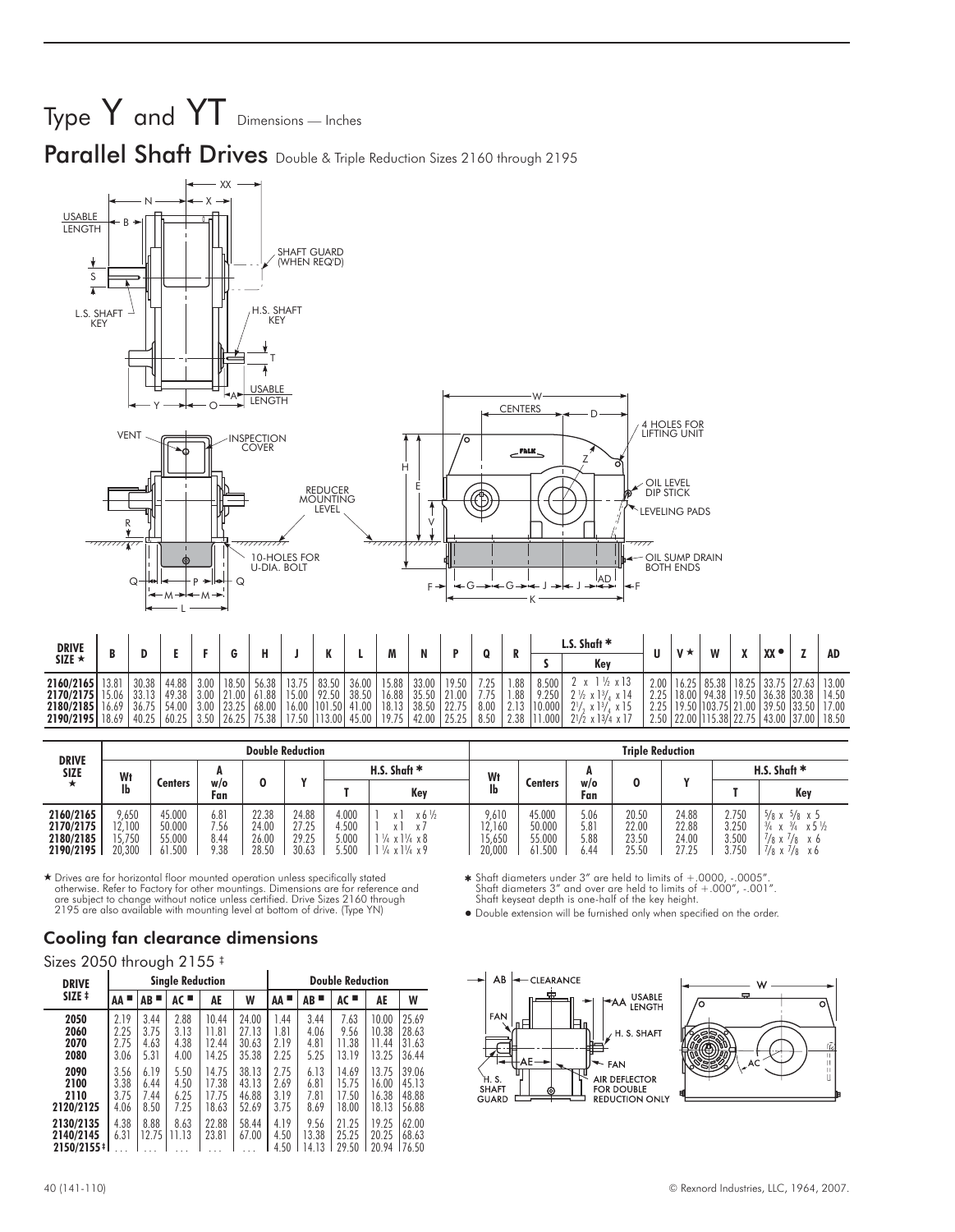# Motor Brackets for Y Series Gear Drives

Plus Steelflex® Couplings



A Falk Steel Motor Bracket can be used on any gear drive application where the physical size of the motor is not larger than the drive. A Motor Bracket eliminates extra foundations and simplifies installation. Brackets bolt to the gear drive housing in much the same manner as on the universally popular UltraMax design. Housings are drilled and tapped for brackets only when drives are purchased with Falk™ motor brackets. The price includes drilling and tapping ONE face of drive housing, an adapter, a bracket and mounting of the bracket. (Coupling is extra.) For an extra charge, both sides of a Y housing can be drilled and tapped for the bracket assembly if the customer so specifies. Drive Sizes 2160 and larger usually require the Type YN housing to permit bracket clearance at the drive feet.

Proceed as follows to determine whether a motor bracket satisfies your motor application requirements.

### How to Select

### For Standard NEMA Motor Frames 143T thru 445TS:

Refer to the top of Page 42 and select a motor bracket to suit the drive and motor frame size for the particular application. Bracket dimensions are shown at the bottom of the page.

### For Non-NEMA Motor Frames and Larger Motors:

Check motor dimensions A, B, D, M and N as explained below to determine whether a motor bracket can be used. Bracket dimensions are shown at the bottom of Page 42.



measuring equipment, have tested Steelflex in competition with other shaft couplings. The results prove, time and again, the superiority of Falk™ Steelflex design in reducing the damaging effects of shock and vibration... up to 30% and sometimes more.

This standard Falk™ Steelflex coupling is applicable to more than 90% of all installations. There are other special purpose and dual purpose Falk™ couplings for applications requiring high speeds, floating shafts, built-in brake wheels, engine flywheels and controlled torque requirements. Rexnord also offers large Steelflex couplings for steel mills, cement mills, and similar large applications. For more information, contact Factory.



A Motor Bracket can be used if ALL of the following conditions exist:<br>1.

- MC max. equals or exceeds
	- $0 + \overline{GAP} + (N + M + B/2)$  of motor), and
- 2. MA equals or exceeds A of motor, and
- 3. MD equals or exceeds D of motor.

If ALL of the above conditions cannot be met, larger Brackets are not practical and a Bedplate is required. Refer to Page 45.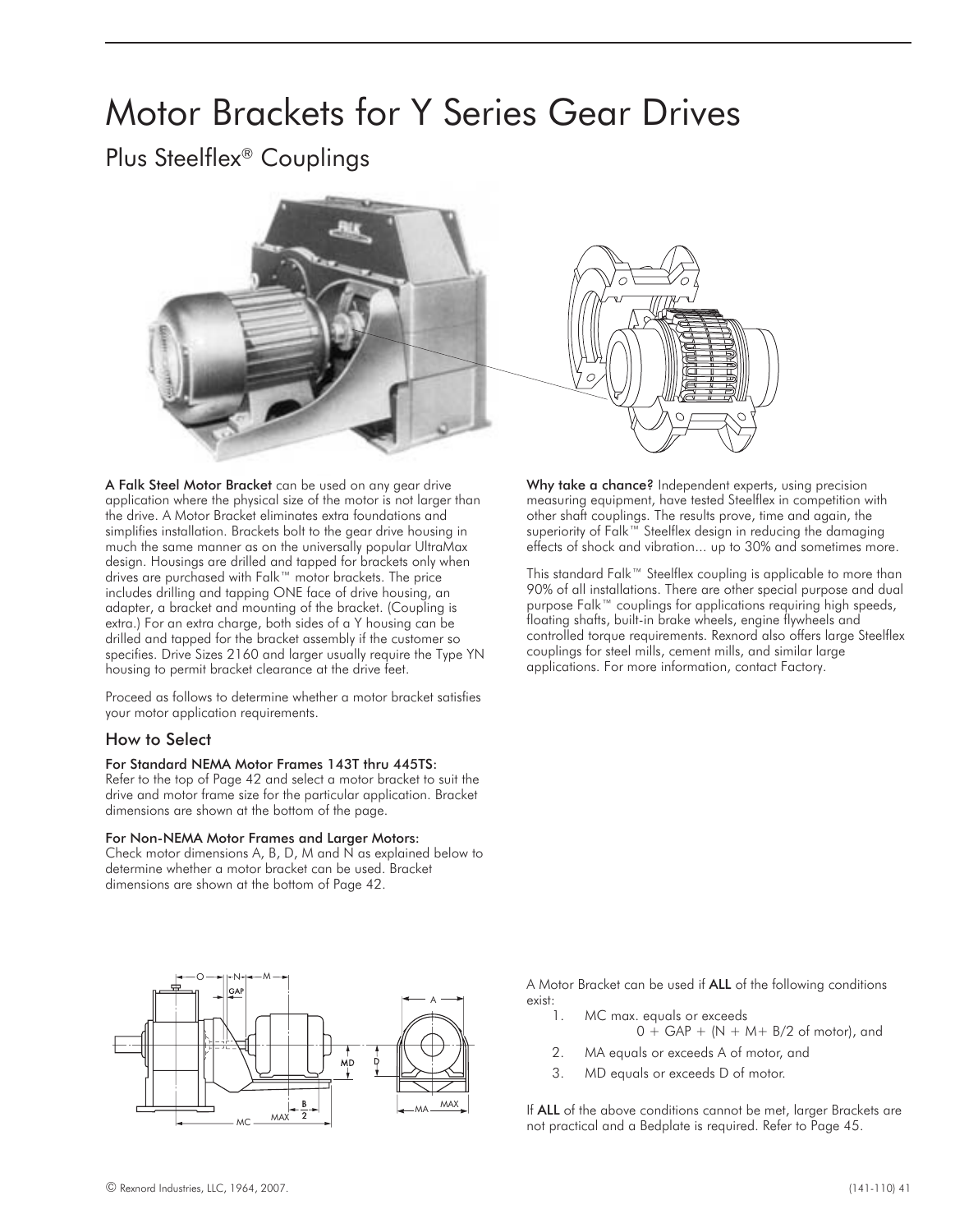# Type Y Motor Bracket Selection and Dimensions

### Motor bracket selection

|                               |                         | <b>HORSEPOWER AT RPM</b> |                 | U                             |                      | <b>HORSEPOWER AT RPM</b>      |                   | <b>DRIVE AND MOTOR BRACKET SIZE</b> |      |      |      |      |      |      |              |              |                      |  |  |  |
|-------------------------------|-------------------------|--------------------------|-----------------|-------------------------------|----------------------|-------------------------------|-------------------|-------------------------------------|------|------|------|------|------|------|--------------|--------------|----------------------|--|--|--|
| Motor<br>Frame<br>Size (1964) | 1750                    | 1170                     | 870             | Motor<br>Frame<br>Size (1983) | 1750                 | 1170                          | 870               | 2050                                | 2060 | 2070 | 2080 | 2090 | 2100 | 2110 | 2120<br>2125 | 2130<br>2135 | 2140<br>thru<br>2155 |  |  |  |
| <b>143T</b><br>145T           | 1.00<br>$1.50 - 2$      | 0.75<br>1.00             | 0.50<br>0.75    | $\cdots$<br>$\cdots$          | $\cdots$<br>$\cdots$ | $\cdots$<br>$\cdots$          | .<br>$\cdots$     | 19                                  | 19   | 20   |      |      |      |      |              |              |                      |  |  |  |
| <b>182T</b><br><b>184T</b>    | 3.00<br>5.00            | 1.50<br>2.00             | .00<br>.50      | 182<br>184                    | 1.00<br>$.50 - 2$    | 0.751<br>$-1.50$              | 0.50<br>0.75      | 21                                  | 21   | 25   | 25   | 25   |      |      |              |              |                      |  |  |  |
| 213T<br>215T                  | 7.50<br>10.00           | 3.00<br>5.0              | 2.00<br>3.00    | 213<br>215                    | 3.00<br>5.00         | 2.00<br>3.00                  | $-1.50$<br>2.00   | 22                                  | 22   | 26   | 26   | 26   | 26   | 26   | 26           |              |                      |  |  |  |
| 254T<br>256T                  | 15.00<br>20.00          | 7.50<br>10.00            | 5.00<br>7.50    | 254U<br>256U                  | 7.50<br>10.00        | 5.00<br>7.50                  | 3.00<br>5.00      | 23                                  | 23   | 27   | 27   | 27   | 27   | 27   | 27           | 27           |                      |  |  |  |
| 284T<br>286T                  | 25.00<br>30.00          | 15.00<br>20.00           | 10.00<br>15.00  | 284U<br>286U                  | 15.00<br>20.00       | 10.00<br>$\sim$ $\sim$ $\sim$ | 7.50<br>10.00     | 24                                  | 24   | 28   | 28   | 28   | 28   | 28   | 28           | 28           |                      |  |  |  |
| 324T<br>326T                  | 40.00<br>50.00          | 25.00<br>30.00           | 20.00<br>25.00  | 324U<br>326U                  | 25.00<br>30.00       | 15.00<br>20.00                | $\cdots$<br>15.00 |                                     |      | 29   | 29   | 29   | 29   | 29   | 29           | 29           |                      |  |  |  |
| 364T<br>365TS                 | 60.00<br>75.00          | 40.00<br>50.00           | 30.00<br>40.00  | 364U<br>365US                 | 40.00<br>50.00       | 25.00<br>30.00                | 20.00<br>25.00    |                                     |      |      | 30   | 30   | 30   | 30   | 30           | 30           |                      |  |  |  |
| 404TS<br>405TS                | $\sim$ $\sim$<br>100.00 | 60.00<br>75.00           | 50.00<br>60.00  | 404US<br>405US                | 60.00<br>75.00       | 40.00<br>50.00                | 30.00<br>40.00    |                                     |      |      |      | 31   | 31   | 31   | 31           | 31           | or 3                 |  |  |  |
| 444TS<br>445TS                | 125.00<br>150.00        | 100.00<br>125.00         | 75.00<br>100.00 | 444US<br>445US                | 100.00<br>125.00     | 60.00<br>75.00                | 50.00<br>60.00    |                                     |      |      |      | 32   | 32   | 32   | 32           | 32           | or 3                 |  |  |  |

‡ Contact Factory for Type YF selection and dimensions. Motor Brackets in shaded area must be removed to install foundation bolt.





### Dimensions — Inches

| <b>BRACKET</b> | 2050     |                                                            | 2060                    |                         | 2070                    |                         | 2080                    |                             | 2090                 |                      |                      | 2100                                                  |          | 2110                    | 2120/2125 |                                    | 2130/2135        |              | 2140/2145 |                                                    | 2150/2155 |             | 2050 thru 2155 |   |               |      |
|----------------|----------|------------------------------------------------------------|-------------------------|-------------------------|-------------------------|-------------------------|-------------------------|-----------------------------|----------------------|----------------------|----------------------|-------------------------------------------------------|----------|-------------------------|-----------|------------------------------------|------------------|--------------|-----------|----------------------------------------------------|-----------|-------------|----------------|---|---------------|------|
| <b>NUMBER</b>  | MB       | МC                                                         | MB                      | МC                      | MB                      | МC                      | MB                      | МC                          | MB                   | MC                   | MВ                   | МC                                                    | MB       | МC                      | MB        | МC                                 | MB               | МC           | MB        | МC                                                 | MB        | МC          | AC             | C | MA            | MD   |
| 19             | 3.31     | 20.69                                                      | 4.31                    | 21.06                   |                         |                         |                         |                             |                      |                      |                      |                                                       |          |                         |           |                                    |                  |              |           |                                                    |           |             | 5.25           |   | 7.00          | 3.63 |
| 20             |          | $\cdots$                                                   |                         | $\cdots$                | 5.56                    | 22.94                   |                         |                             |                      |                      |                      |                                                       |          |                         |           |                                    |                  |              |           |                                                    |           |             | 5.50           |   | 7.00          | 3.63 |
| 21             | 2.81     | 20.75                                                      | 3.81                    | 21.13                   |                         |                         |                         |                             |                      |                      |                      |                                                       |          |                         |           |                                    |                  |              |           |                                                    |           |             | 5.25           |   | 9.00          | 4.63 |
| 22             |          | 2.06 23.75                                                 | 3.06                    | 24.13                   |                         |                         |                         |                             |                      |                      |                      |                                                       |          |                         |           |                                    |                  |              |           |                                                    |           |             | 6.00           |   | 10.50         | 5.38 |
| 23             | 1.06     |                                                            |                         | 28.50 2.06 28.88        |                         |                         |                         |                             |                      |                      |                      |                                                       |          |                         |           |                                    |                  |              |           |                                                    |           |             | 7.06           |   | 12.50         | 6.38 |
| 24             | 0.25     | 31.38                                                      |                         | 1.25 31.75              |                         |                         |                         |                             |                      |                      |                      |                                                       |          |                         |           |                                    |                  |              |           |                                                    |           |             | 7.88           |   | 14.00         | 7.13 |
| 25             | $\cdots$ | $\cdots$                                                   | $\cdots$                | $\cdots$                | 5.06                    | $22.94$ 6.31            |                         | 23.69                       | 7.81                 | 24.69                | 9.31                 | 25.75   11.06   26.63   12.81   28.00   14.81   29.38 |          |                         |           |                                    |                  |              |           |                                                    |           |             | 5.56           |   | 9.00          | 4.63 |
| 26             | $\cdots$ | $\cdots$                                                   |                         | $\cdots$                | 4.25                    | 25.75                   | 5.75                    | 26.50                       | 7.00                 |                      |                      | 27.50   8.50   28.75   10.25   29.63                  |          |                         |           | 12.00 31.00 14.00 32.38            |                  |              |           |                                                    |           |             | 6.19           |   | 10.50         | 5.38 |
| 27             | .        | $\cdots$                                                   | $\cdots$                | $\cdots$                | 3.25                    |                         | $30.63$   4.50          | 31.38                       | 6.00                 | 32.38                |                      | 7.50 33.63                                            |          |                         |           | 9.25 34.50 11.00 35.88 13.00 37.25 |                  |              |           |                                                    |           |             | 7.13           |   | 12.50         | 6.38 |
| 28             | $\cdots$ | $\cdots$                                                   | $\cdots$                | $\cdots$                |                         | $2.50$   33.75   3.75   |                         | 34.50                       | 5.25                 | 35.50                |                      | $6.75$ 36.38                                          |          | 8.50 37.63              |           | 10.25 39.00                        | 12.25 40.38      |              |           |                                                    |           |             | 8.69           |   | 14.00         | 7.13 |
| 29             | $\cdots$ | $\cdots$                                                   | $\cdots$                | $\cdots$                | 1.35                    |                         |                         | 36.25 2.63 37.00 4.13 38.00 |                      |                      |                      | $5.63$ 38.88                                          |          | $7.38$ 40.13            |           | $9.13$ 40.88                       | 11.13 42.88      |              |           |                                                    |           |             | 8.88           |   | 16.00         | 8.13 |
| 30             | $\cdots$ | $\cdots$                                                   | $\cdot$ $\cdot$ $\cdot$ | $\cdots$                |                         | 37.25                   | 0.25                    | 38.00                       | 1.75                 |                      |                      | 39.00 3.25 39.88                                      |          | $5.00$   41.00          |           | $6.75$   21.50                     |                  | 8.75 43.63   |           |                                                    |           |             | 10.56          |   | 18.00         | 9.13 |
| 31             | $\cdots$ | $\cdots$                                                   | $\cdots$                | $\cdots$                | $\cdots$                | $\cdots$                | ٠                       | 41.00                       | 0.25                 | 42.00                |                      | $1.75$   42.88                                        |          | $3.50$ 43.25            |           | $5.25$ 44.00                       | 7.25             | 45.13        |           |                                                    |           |             | 12.25          |   | 20.00 10.13   |      |
| 32             | $\cdots$ | $\cdots$                                                   | $\cdots$                | $\cdots$                | $\cdots$                | $\cdots$                | $\cdots$                | $\cdots$                    |                      | 44.25                | 0.69                 | $ 45.13 $ 2.44 $ 45.50 $                              |          |                         |           | 4.19 46.75                         |                  | $6.19$ 48.13 |           |                                                    |           |             | 12.44          |   | 22.00 11.13   |      |
| 4              | .        | $\cdots$                                                   |                         | $\cdot$ $\cdot$ $\cdot$ | $\cdot$ $\cdot$ $\cdot$ | $\cdot$ $\cdot$ $\cdot$ | $\cdot$ $\cdot$ $\cdot$ | $\sim$ $\sim$ $\sim$        | $\cdots$             | $\cdots$             | .                    | $\cdot$ $\cdot$ $\cdot$                               | $\cdots$ | $\cdot$ $\cdot$ $\cdot$ | $\cdots$  | $\cdots$                           | $\ast$           | 75.63        | .44       | 76.50 3.94                                         |           | 77.19 15.75 |                |   | 30.00   14.63 |      |
|                |          | REMOVE BRACKET to install foundation bolt when MB          |                         |                         |                         |                         |                         |                             |                      |                      | $\cdots$             | $\cdots$                                              | $\cdots$ | $\cdots$                | $\cdots$  | $\cdots$                           |                  | 61.63        | 1.44      | 62.50 3.94                                         |           | 63.19 15.75 |                |   | 30.00 14.63   |      |
|                |          | dimension is below heavy line except where marked with (†) |                         |                         |                         |                         |                         |                             |                      |                      | $\cdots$             | $\cdots$                                              | $\cdots$ | $\cdots$                |           | $0.13$ 71.00                       | .38 <sup>†</sup> | 72.13 3.88   |           | 73.00 6.38                                         |           | 73.69 13.75 |                |   | 26.00 12.63   |      |
|                |          |                                                            |                         | $\cdots$                | $\cdots$                | $\cdots$                | $\cdots$                | $\sim$ $\sim$ $\sim$        | $\sim$ $\sim$ $\sim$ | $\sim$ $\sim$ $\sim$ | $\sim$ $\sim$ $\sim$ | $\sim$ $\sim$ $\sim$                                  | $\cdots$ | $\sim$ $\sim$ $\sim$    |           | $0.13$ 57.00                       |                  |              |           | 1.38   58.13   3.88   59.00   6.38   59.69   13.75 |           |             |                |   | 26.00 12.63   |      |

 $\blacklozenge$  SHIM DRIVE 1.25", then MB = 0.25".<br>SHIM DRIVE 1.50", then MB = 0.25".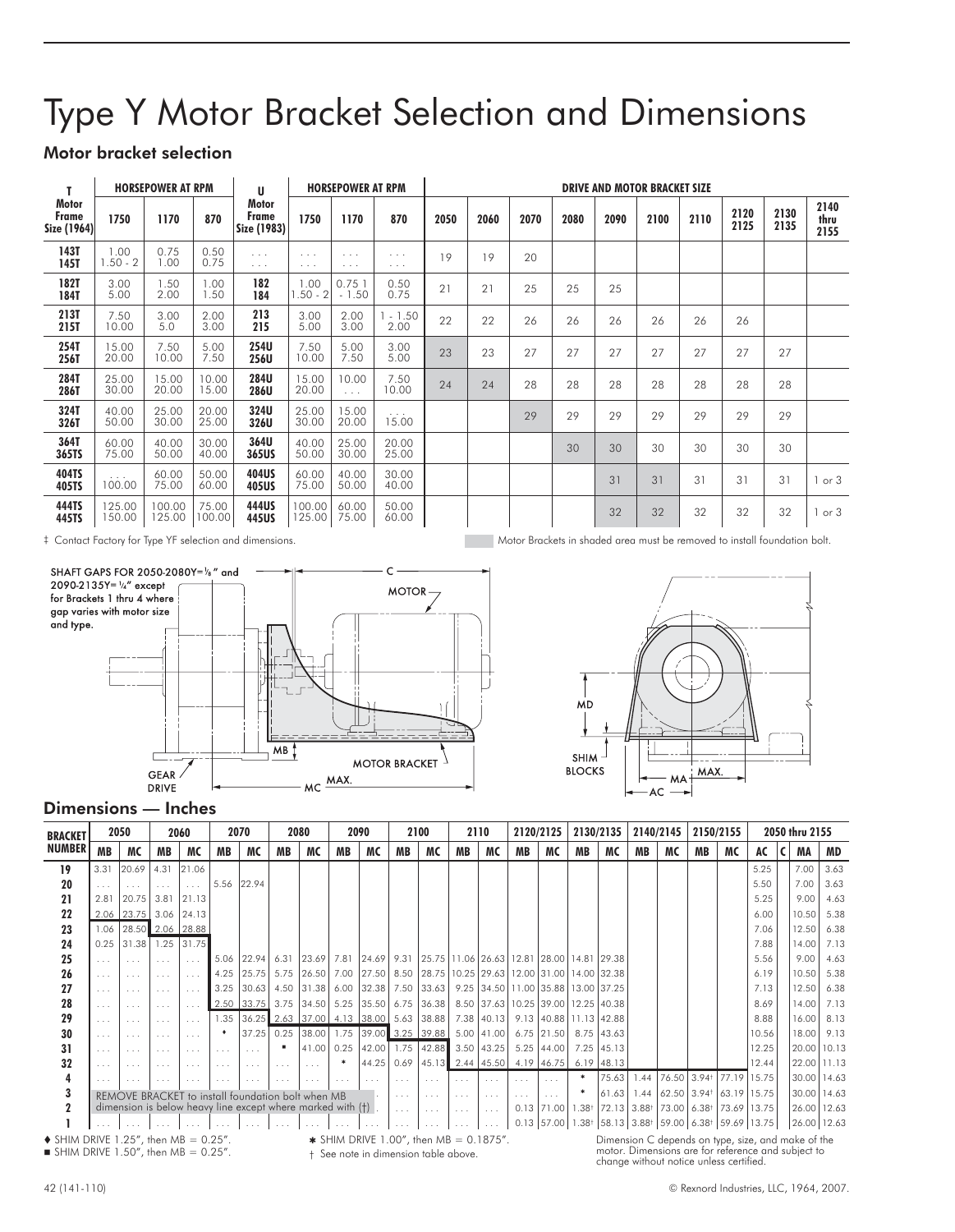# Bedplates for Y Series Gear Drives

### A bedplate is recommended to insure proper alignment of

the drive with the motor. Rexnord offers a complete line of fabricated steel Bedplates for all popular sizes of standard Type Y series gear drives. These bedplates accommodate any standard NEMA frame motor within the horsepower range of the gear drive and most of the larger non-NEMA frame motors. In addition, special bedplates can be manufactured to suit any given drive, motor, and special accessory combination.

Versatile welded steel construction permits rapid modification of standard bedplates by addition or deletion. Supports for tachometers, brakes, timing devices, or other accessories can also be added.

### How to Select

For standard NEMA Motor Frames: The Bedplate Size Code explained on Page 44 indicates the range of NEMA motor frames that are covered with the standard Bedplates. Select a bed to suit the drive size, reduction, and motor frame size. Specify whether a left or right hand assembly is required, as indicated on Page 44.

For Non-NEMA Motor Frames: When a motor does not conform to NEMA standards, check motor mounting dimensions A, B, D, M, and N as follows to determine whether a standard Bedplate can be used.



- A. A Standard Bedplate can be used for a non-NEMA motor if ALL of the following conditions exist:
	- 1. MC + MB equals or exceeds

$$
0 + \text{GAP} + (N + M + B/2 \text{ of motor}),
$$

2. MC equals or is less than

$$
0 + \text{GAP} + (N + M - B/2 \text{ of motor}),
$$

- 3. 2MA equals or exceeds A of motor,
- 4. MD equals or exceeds D of motor.
- B. A standard drive section can be used with a special motor section when motor dimensions A and D do not exceed those shown in Table at right.
- C. If all of the conditions of A or B above cannot be met, a completely special bedplate is required; contact Factory.



### APPROXIMATE BEDPLATE WEIGHTS – POUNDS

| <b>DRIVE</b>                                      |                           |                          |                          |                          | <b>Motor Frame Size</b>       |                          |                              |                                |                              |
|---------------------------------------------------|---------------------------|--------------------------|--------------------------|--------------------------|-------------------------------|--------------------------|------------------------------|--------------------------------|------------------------------|
| <b>SIZE</b>                                       | 254<br>256                | 284<br>286               | 324<br>326               | 364<br>365               | 404<br>405                    | 444<br>445               | 504<br>505                   | 583<br>588                     | 683<br>688                   |
| 2050<br>2060<br>2070<br>2080                      | 270<br>378<br>396<br>603  | 270<br>378<br>396<br>603 | 315<br>405<br>423<br>603 | 315<br>405<br>423<br>711 | 432<br>450<br>468<br>711      | 432<br>450<br>468<br>711 | 504<br>513<br>531<br>738     | $675*$<br>$630*$<br>720<br>774 | $1044*$<br>$774*$<br>$1197*$ |
| 2090<br>2100<br>2110                              | 783<br>.<br>.             | 783<br>.<br>.            | 783<br>1035<br>1008      | 891<br>1035<br>1008      | 891<br>1035<br>1008           | 891<br>1134<br>1107      | 909<br>1134<br>1107          | 954<br>1080<br>1071            | 1179<br>1368<br>1341         |
| 2120/2125<br>2130/2135<br>2140/2145<br>2150/21551 | .<br>$\cdots$<br>$\cdots$ | .<br>.<br>.              | .<br>.<br>.              | .<br>$\cdots$<br>.       | 1377<br>1521<br>$\cdots$<br>. | 1377<br>1521<br>.<br>.   | 1404<br>1557<br>2574<br>2637 | 1539<br>1683<br>2610<br>2673   | 1602<br>1746<br>2889<br>2961 |

\* Single Reduction only.

### MAXIMUM MOTOR DIMENSIONS – INCHES

(For Special Motor Sections with Standard Drive Section)

| <b>DRIVE SIZE</b> |       | Type Y1 | Type Y2 & Y3 |       |
|-------------------|-------|---------|--------------|-------|
|                   | A     | D       | A            | D     |
| 2050              | 34.00 | 14.50   | 29.00        | 12.50 |
| 2060              | 38.00 | 17.00   | 29.00        | 12.50 |
| 2070              | 38.00 | 17.00   | 34.00        | 14.50 |
| 2080              | 38.00 | 17.00   | 34.00        | 14.50 |
| 2090              | 38.00 | 17.00   | 38.00        | 17.00 |
| 2100              | 38.00 | 17.00   | 38.00        | 17.00 |
| 2110              | 38.00 | 17.00   | 38.00        | 17.00 |
| 2120/2125         | 43.00 | 20.25   | 43.00        | 20.25 |
| 2130/2135         | 43.00 | 21 25   | 43.00        | 21.25 |
| 2140/2145         | 49.50 | 25.75   | 49.50        | 2575  |
| 2150/2155         | .     | .       | 49.50        | 26.75 |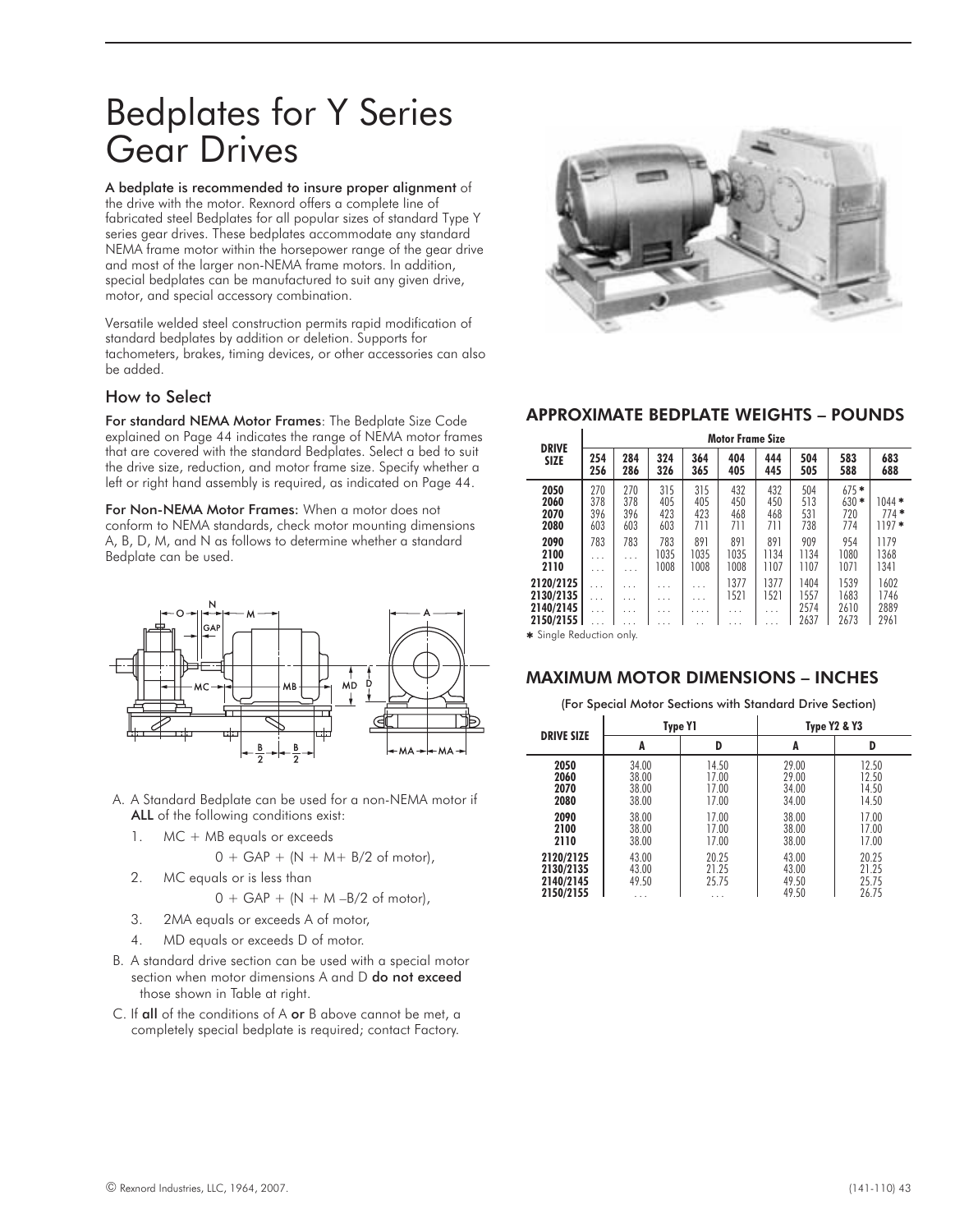# Bedplate Selection and Dimensions †

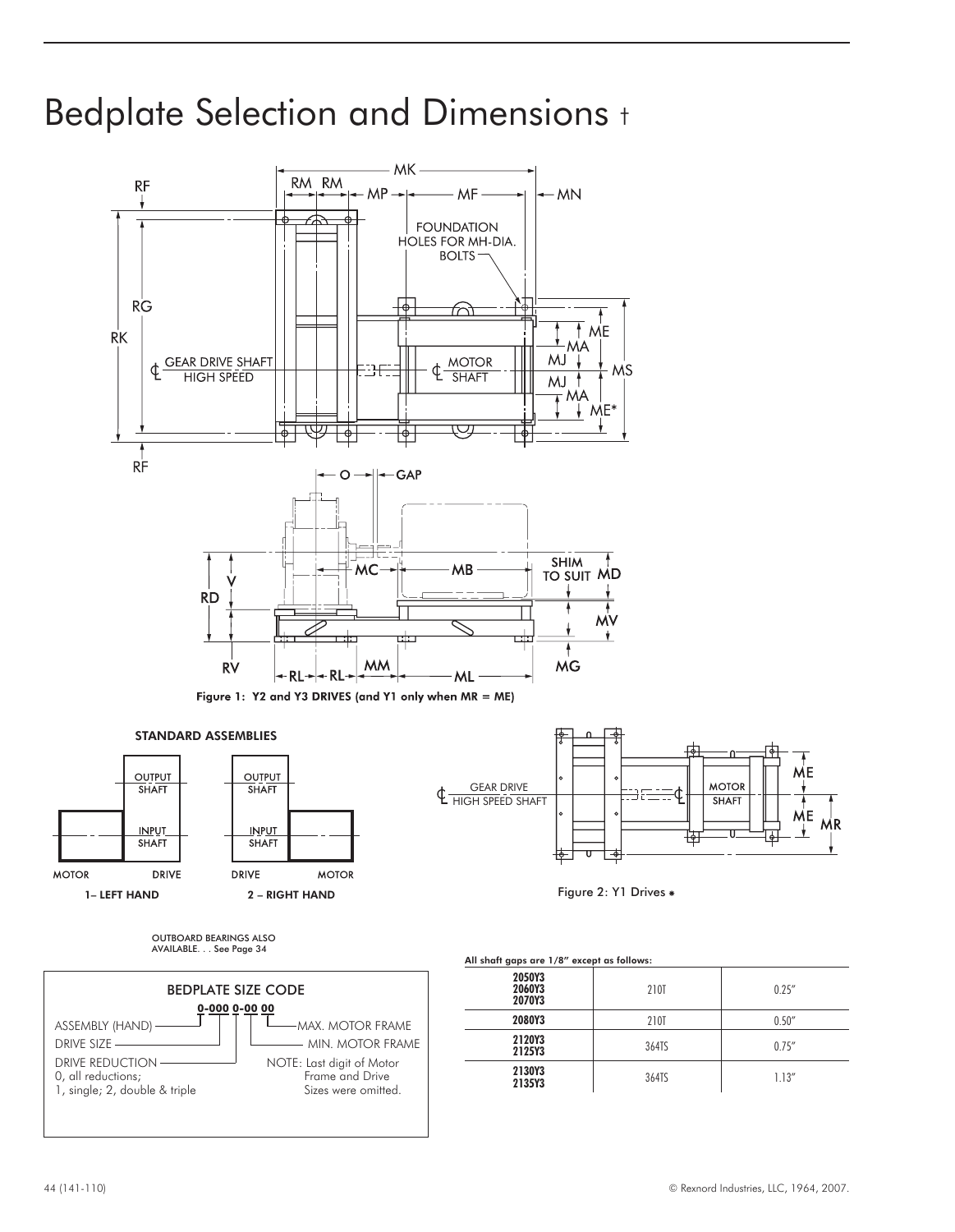### Dimensions – Inches

| <b>DRIVE</b><br>SIZE |                                                                           | <b>BEDPLATE</b><br><b>SIZE CODE</b>                                                                                                                                                                                                                                                                                   |                                                  |                                                              |                                                    |                                                  |                                                    |                                                    |                                              |                                                                             |                                        | <b>MOTOR SECTION ‡</b>                             | (Based o 1964 Nema Standards)                      |                                                 |                                              |                                                    |                                                    |                                                                                  |                                               |                                              |                                                                     |                                              |                                                    | <b>DRIVE SECTION</b>                               |                                              |                                              |                                                |                      |                                      |
|----------------------|---------------------------------------------------------------------------|-----------------------------------------------------------------------------------------------------------------------------------------------------------------------------------------------------------------------------------------------------------------------------------------------------------------------|--------------------------------------------------|--------------------------------------------------------------|----------------------------------------------------|--------------------------------------------------|----------------------------------------------------|----------------------------------------------------|----------------------------------------------|-----------------------------------------------------------------------------|----------------------------------------|----------------------------------------------------|----------------------------------------------------|-------------------------------------------------|----------------------------------------------|----------------------------------------------------|----------------------------------------------------|----------------------------------------------------------------------------------|-----------------------------------------------|----------------------------------------------|---------------------------------------------------------------------|----------------------------------------------|----------------------------------------------------|----------------------------------------------------|----------------------------------------------|----------------------------------------------|------------------------------------------------|----------------------|--------------------------------------|
|                      | <b>Y1 Drives</b>                                                          | <b>Y2 &amp; Y3</b><br><b>Drives</b>                                                                                                                                                                                                                                                                                   | MA                                               | MB                                                           | MС                                                 | MD                                               | ME                                                 | MF                                                 | MG                                           | MН                                                                          | MJ                                     | MK                                                 | ML                                                 | мm                                              | MN                                           | MP                                                 | MR                                                 | MS                                                                               | ΜV                                            | v                                            | <b>RD</b>                                                           | RF                                           | RG                                                 | RK                                                 | RL.                                          | <b>RM</b>                                    | RV                                             | <b>Type</b>          | - 0                                  |
| 2050                 | 2050-3236<br>2050-4044<br>2050-5000<br>2051-5800                          | 2052-2128<br>2050-3236<br>2050-4044<br>2050-5000<br>$\cdots$                                                                                                                                                                                                                                                          | 7.50<br>9.50<br>11.50<br>13.00                   | 18.50<br>23.00<br>28.75<br>32.63<br>15.00   35.38            | 14.88<br>14.88<br>16.88<br>19.63<br>23.13          | 7.06<br>9.06<br>11.06<br>12.56<br>14.56          | 8.63<br>8.63<br>12.25<br>12.25<br>14.50            | 15.00<br>25.75<br>25.00<br>35.50<br>38.88          | 00.1<br>1.00<br>1.00<br>1.00<br>1.13         | 1.00<br>1.00<br>1.00<br>1.00<br>1.00                                        | 4.5<br>4.0<br>5.0<br>6.0<br>6.0        | 40.25<br>47.00<br>52.50<br>61.50<br>68.38          | 18.75<br>29.25<br>29.00<br>39.00<br>43.00          | 8.25<br>4.50<br>10.25<br>9.25<br>12.13          | 2.00<br>1.75<br>2.00<br>1.75<br>2.00         | 11.88<br>8.13<br>14.13<br>12.88<br>16.13           | 12.13<br>12.13<br>12.25<br>12.25<br>14.50          | 20.75<br>20.75<br>28.00<br>28.00<br>33.00                                        | 6.63<br>4.63<br>6.13<br>4.63<br>5.88          | 8.00<br>8.00<br>8.00<br>8.00<br>8.00         | 13.75<br>13.75<br>17.25<br>17.25<br>20.50                           | 1.75<br>1.75<br>1.75<br>1.75<br>2.00         | 30.13<br>30.13<br>33.75<br>33.75<br>36.25          | 33.63<br>33.63<br>37.25<br>37.25<br>40.25          | 6.63<br>6.63<br>6.63<br>6.63<br>6.63         | 4.75<br>4.75<br>4.75<br>4.75<br>4.75         | 5.75<br>5.75<br>9.25<br>9.25<br>12.50          | Y1<br>Y2<br>Y3       | 9.88<br>9.13<br>8.75                 |
| 2060                 | $\cdots$<br>2060-3236<br>2060-4044<br>2060-5000<br>2061-5800<br>2061-6800 | 2062-2128<br>2060-3236<br>2060-4044<br>2060-5000<br>$\cdots$<br>$\cdots$                                                                                                                                                                                                                                              | 7.50<br>9.50<br>11.50<br>13.00<br>15.00<br>17.50 | 18.50<br>23.00<br>28.75<br>32.63<br>35.38<br>42.50           | 15.25<br>15.25<br>17.25<br>20.00<br>23.50<br>27.13 | 7.06<br>9.06<br>11.06<br>12.56<br>14.56<br>17.06 | 10.00<br>12.25<br>12.25<br>12.25<br>14.50<br>16.25 | 15.00<br>19.50<br>25.00<br>35.50<br>38.88<br>46.38 | 1.00<br>1.00<br>1.00<br>1.00<br>1.13<br>1.25 | 1.00<br>1.00<br>1.00<br>1.00<br>1.00<br>1.00                                | 4.5<br>4.0<br>5.0<br>6.0<br>6.0<br>7.0 | 41.00<br>45.50<br>53.25<br>62.25<br>69.13<br>80.13 | 18.75<br>23.25<br>29.00<br>39.00<br>43.00<br>50.88 | 8.25<br>8.25<br>10.25<br>9.25<br>12.13<br>15.25 | 2.00<br>2.00<br>2.00<br>1.75<br>2.00<br>2.25 | 12.00<br>12.00<br>14.25<br>13.00<br>16.25<br>19.50 | 14.50<br>12.25<br>12.25<br>12.25<br>14.50<br>16.25 | 23.50<br>28.00<br>28.00<br>28.00<br>33.00<br>37.00                               | 10.13<br>8.13<br>6.13<br>4.63<br>5.88<br>7.13 | 9.00<br>9.00<br>9.00<br>9.00<br>9.00<br>9.00 | 17.25<br>17.25<br>17.25<br>17.25<br>20.50<br>24.25                  | 1.75<br>1.75<br>1.75<br>1.75<br>2.00<br>2.25 | 36.75<br>36.75<br>36.75<br>36.75<br>39.00<br>41.25 | 40.25<br>40.25<br>40.25<br>40.25<br>43.00<br>45.75 | 7.00<br>7.00<br>7.00<br>7.00<br>7.00<br>7.00 | 5.00<br>5.00<br>5.00<br>5.00<br>5.00<br>5.00 | 8.25<br>8.25<br>8.25<br>8.25<br>11.50<br>15.25 | Y1<br>Υ2<br>Y3       | 10.75<br>9.88<br>9.13                |
| 2070                 | $\cdots$<br>2070-3236<br>2070-4044<br>2070-5000<br>2070-5800<br>2071-6800 | 2072-2128<br>2072-3236<br>2070-4044<br>2070-5000<br>2070-5800<br>$\cdots$                                                                                                                                                                                                                                             | 7.50<br>9.50<br>11.50<br>13.00<br>15.00          | 18.50<br>23.00<br>28.75<br>32.63<br>35.38<br>$17.50$   42.50 | 16.25<br>16.25<br>18.25<br>21.00<br>23.50<br>28.13 | 7.06<br>9.06<br>11.06<br>12.56<br>14.56<br>17.06 | 10.00<br>12.25<br>12.25<br>12.25<br>14.50<br>16.25 | 15.00<br>19.50<br>25.00<br>35.50<br>38.88<br>46.38 | 1.00<br>1.00<br>1.00<br>1.00<br>1.13<br>1.25 | 1.13<br>1.13<br>1.13<br>1.13<br>1.13<br>1.13                                | 4.5<br>4.0<br>5.0<br>6.0<br>6.0<br>7.0 | 43.00<br>47.50<br>55.25<br>64.25<br>70.13<br>82.13 | 18.75<br>23.25<br>29.00<br>39.13<br>43.00<br>50.88 | 8.25<br>8.25<br>10.25<br>9.13<br>11.13<br>15.25 | 2.00<br>2.00<br>2.00<br>1.75<br>2.00<br>2.25 | 12.00<br>12.00<br>14.25<br>13.00<br>15.25<br>19.50 | 14.50<br>12.25<br>12.25<br>12.25<br>14.75<br>16.25 | 23.50<br>28.00<br>28.00<br>28.00<br>33.00<br>37.00                               | 10.13<br>8.13<br>6.13<br>4.63<br>5.88<br>7.13 | 10.25<br>10.25<br>10.25<br>10.25<br>10.25    | 17.25<br>17.25<br>17.25<br>  17.25<br>$10.25$   20.50<br>24.25      | 1.75<br>1.75<br>1.75<br>1.75<br>1.75<br>2.25 | 39.75<br>39.75<br>39.75<br>39.75<br>42.50<br>44.00 | 43.25<br>43.25<br>43.25<br>43.25<br>46.00<br>48.50 | 8.00<br>8.00<br>8.00<br>8.00<br>8.00<br>8.00 | 6.00<br>6.00<br>6.00<br>6.00<br>6.00<br>6.00 | 7.00<br>7.00<br>7.00<br>7.00<br>10.25<br>14.00 | Y1<br>Υ2<br>Υ3       | 11.88<br>10.88<br>10.13              |
| 2080                 | 2080-3644<br>2080-5000<br>2080-5800<br>2081-6800                          | 2082-2132<br>2082-3644<br>2080-5000<br>2080-5800<br>$\cdots$                                                                                                                                                                                                                                                          | 8.50<br>11.50<br>13.00<br>15.00                  | 21.75<br>30.75<br>33.50<br>35.38<br>$17.50$   42.50          | 17.25<br>18.25<br>22.13<br>25.25<br>28.88          | 8.06<br>11.06<br>12.56<br>14.56<br>17.06         | 11.50<br>14.50<br>14.50<br>14.50<br>16.25          | 18.25<br>27.25<br>30.00<br>38.88<br>46.38          | l.13<br>1.13<br>1.13<br>1.13<br>1.25         | 1.25<br>1.25<br>1.25<br>1.25<br>1.25                                        | 5.5<br>6.0<br>6.0<br>6.0<br>7.0        | 48.13<br>58.13<br>64.75<br>72.63<br>83.63          | 22.13<br>31.13<br>33.88<br>43.00<br>50.88          | 8.50<br>9.50<br>13.38<br>12.13<br>15.25         | 2.13<br>2.13<br>2.00<br>2.25                 | 12.25<br>13.25<br>17.13<br>16.25<br>19.50          | 17.50<br>14.50<br>14.50<br>14.50<br>16.25          | 27.00<br>33.00<br>33.00<br>33.00<br>37.00                                        | 12.38<br>9.38<br>7.88<br>5.88<br>7.13         | 11.50<br>11.50<br>11.50                      | 20.50<br>20.50<br>$11.50$   20.50<br>$11.50$   20.50<br>24.25       | 2.00<br>2.00<br>2.00<br>2.00<br>2.25         | 46.38<br>46.38<br>46.38<br>46.38<br>48.00          | 50.38<br>50.38<br>50.38<br>50.38<br>52.50          | 8.75<br>8.75<br>8.75<br>8.75<br>8.75         | 6.75<br>6.75<br>6.75<br>6.75<br>6.75         | 9.00<br>9.00<br>9.00<br>9.00<br>12.75          | Y1<br>Y2<br>Y3       | 13.00<br>12.13<br>10.88              |
| 2090                 | 2090-3644<br>2090-5000<br>2090-5800<br>2090-6800                          | 2092-2132<br>2092-3644<br>2090-5000<br>2090-5080<br>2090-6800                                                                                                                                                                                                                                                         | 8.50<br>11.50<br>13.00                           | 121.75<br>30.75<br>33.50<br>15.00   35.38<br>17.50   42.50   | 17.75<br>18.75<br>22.63<br>25.75<br>29.38          | 8.06<br>11.06<br>12.56<br>14.56<br>17.06         | 11.50<br>14.50<br>14.50<br>14.50<br>16.25          | 18.25<br>27.25<br>30.00<br>38.88<br>46.38          | 1.13<br>1.13<br>1.13<br>1.13<br>1.25         | 1.25<br>1.25<br>1.25<br>1.25<br>1.25                                        | 5.5<br>6.0<br>6.0<br>6.0<br>7.0        | 49.13<br>59.13<br>65.75<br>73.63<br>84.63          | 22.13<br>31.13<br>33.88<br>43.00<br>50.88          | 8.50<br>9.50<br>13.38<br>12.13<br>15.25         | 2.13<br>2.13<br>2.13<br>2.00<br>2.25         | 12.25<br>13.25<br>17.13<br>16.25<br>19.50          | 17.50<br>14.50<br>14.50<br>14.50<br>16.25          | 27.00<br>33.00<br>33.00<br>33.00<br>37.00                                        | 12.38<br>9.38<br>7.88<br>5.88<br>7.13         | 13.00<br>13.00<br>13.00                      | $ 20.50\rangle$<br>20.50<br>20.50<br>13.00   20.50<br>13.00   24.25 | 2.00<br>2.00<br>2.00<br>2.00<br>2.25         | 49.13<br>49.13<br>49.13<br>49.13<br>51.00          | 53.13<br>53.13<br>53.13<br>53.13<br>55.50          | 9.25<br>9.25<br>9.25<br>9.25<br>9.25         | 7.25<br>7.25<br>7.25<br>7.25<br>7.25         | 7.50<br>7.50<br>7.50<br>7.50<br>11.25          | Y1<br>Υ2<br>Υ3       | 14.00<br>13.13<br>11.75              |
| 2100                 | .<br>2100-5800<br>2100-6800                                               | 2102-2840<br>2102-4450<br>2100-5800<br>2100-6800                                                                                                                                                                                                                                                                      | 11.00<br>13.00<br>15.00                          | 25.50<br>35.50<br>34.25<br>17.50   42.50                     | 19.13<br>22.13<br>28.38<br>30.38                   | 10.06<br>12.56<br>14.56<br>17.06                 | 12.75<br>16.25<br>16.25<br>16.25                   | 21.00<br>31.00<br>29.75<br>46.38                   | 1.25<br>1.25<br>1.25<br>1.25                 | 1.50<br>1.50<br>1.50<br>1.50                                                | 6.5<br>6.0<br>6.0<br>7.0               | 55.25<br>68.25<br>73.25<br>86.63                   | 25.88<br>35.88<br>34.63<br>50.88                   | 8.88<br>11.88<br>18.13<br>15.25                 | 2.63<br>2.63<br>2.63<br>2.25                 | 13.63<br>16.63<br>22.88<br>20.00                   | 19.75<br>16.25<br>16.25<br>16.25                   | 30.00<br>37.00<br>37.00<br>37.00                                                 | 14.13<br>11.63<br>9.63<br>7.13                | 14.50<br>14.50                               | 24.25<br>14.50 24.25<br>24.25<br>14.50   24.25                      | 2.25<br>2.25<br>2.25<br>2.25                 | 55.25<br>55.25<br>55.25<br>55.25                   | 59.75<br>59.75<br>59.75<br>59.75                   | 10.25<br>10.25<br>10.25<br>10.25             | 7.75<br>7.75<br>7.75<br>7.75                 | 9.75<br>9.75<br>9.75<br>9.75                   | Y1<br>Υ2<br>Y3       | 15.50<br>14.38<br>12.63              |
| 2110                 | <br>$\cdots$<br><br>                                                      | 2112-2840<br>2112-4450<br>2110-5800<br>2110-6800                                                                                                                                                                                                                                                                      | 11.00<br>13.00<br>15.00                          | 25.50<br>35.50<br>34.25<br>$17.50$   42.50                   | 19.63<br>22.63<br>28.88<br>30.88                   | 10.06<br>12.56<br>14.56<br>17.06                 | 12.75<br>16.25<br>16.25<br>16.25                   | 21.00<br>31.00<br>29.75<br>46.38                   | 1.25<br>1.25<br>1.25<br>1.25                 | 1.50<br>1.50<br>1.50<br>1.50                                                | 6.5<br>6.0<br>6.0<br>7.0               | 56.25<br>69.25<br>74.25<br>87.63                   | 25.88<br>35.88<br>34.63<br>50.88                   | 8.88<br>11.88<br>18.13<br>15.25                 | 2.63<br>2.63<br>2.63<br>2.25                 | 13.63<br>16.63<br>22.88<br>20.00                   | 19.75<br>16.25<br>16.25<br>16.25                   | 30.00<br>37.00<br>37.00<br>37.00                                                 | 14.13<br>11.63<br>9.63<br>7.13                |                                              | 16.25 24.25<br>16.25   24.25<br>$16.25$   24.25<br>$16.25$   24.25  | 2.25<br>2.25<br>2.25<br>2.25                 | 59.00<br>59.00<br>59.00<br>59.00                   | 63.50<br>63.50<br>63.50<br>63.50                   | 10.75<br>10.75<br>10.75<br>10.75             | 8.25<br>8.25<br>8.25<br>8.25                 | 8.00<br>8.00<br>8.00<br>8.00                   | Y1<br>Υ2<br>Y3       | $\substack{16.25 \\ 15.25 \\ 13.38}$ |
| 2120<br>2125         | $\cdots$<br>$\cdots$<br>$\cdots$<br>                                      | 2122-3644<br>2122-5000<br>2120-5800<br>2120-6800                                                                                                                                                                                                                                                                      | 11.50<br>13.25<br>15.00                          | 30.00<br>35.75<br> 39.50<br>17.50   43.25   31.38            | 23.13<br>24.13<br>25.88                            | 11.06<br>12.56<br>14.56<br>17.06                 | 15.25<br>15.25<br>19.00<br>19.00                   | 25.00<br>30.75<br>34.50<br>38.25                   | .50<br>.50<br>1.50<br>1.50                   | 1.50<br>1.50<br>1.50<br>1.50                                                | 6.0<br>6.0<br>6.0<br>7.0               | 65.00<br>71.75<br>77.25<br>86.50                   | 30.38<br>36.13<br>39.88<br>43.63                   | 11.63<br>12.63<br>14.38<br>19.88                | 2.88<br>2.88<br>2.88<br>2.88                 | 17.13<br>18.13<br>19.88<br>25.38                   | 22.75<br>22.75<br>19.00<br>19.00                   | 35.50<br>35.50<br>43.00<br>43.00                                                 | 18.13<br>16.63<br>14.63<br>12.13              | 18.00<br>18.00                               | 29.25<br>18.00 29.25<br>18.00   29.25<br>  29.25                    | 2.50<br>2.50<br>2.50<br>2.50                 | 67.13<br>67.13<br>67.13<br>67.13                   | 72.13<br>72.13<br>72.13<br>72.13                   | 11.50<br>11.50<br>11.50<br>11.50             | 8.50<br>8.50<br>8.50<br>8.50                 | 11.25<br>11.25<br>11.25<br>11.25               | Y1<br>Υ2<br>Υ3       | 17.38<br>16.63<br>14.75              |
| 2130<br>2135         | <br>$\cdots$<br>$\cdots$<br>                                              | 2132-364<br>2132-5000<br>2132-5800<br>2132-6800                                                                                                                                                                                                                                                                       | 11.50<br>13.25                                   | 30.00<br>35.75<br>15.00   39.50  <br>17.50   43.25   32.88   | 24.63<br>25.63<br>27.38                            | 12.06<br>13.56<br>15.56<br>18.06                 | 15.25<br>15.25<br>19.00<br>19.00                   | 25.00<br>30.75<br>34.50<br>38.25                   | .50<br>.50<br>1.50<br>1.50                   | 1.75<br>1.75<br>1.75<br>1.75                                                | 6.0<br>6.0<br>6.0<br>7.0               | 68.00<br>74.75<br>80.25<br>89.50                   | 30.38<br>36.13<br>39.88<br>43.63                   | 11.63<br>12.63<br>14.38<br>19.88                | 2.88<br>2.88<br>2.88<br>2.88                 | 17.13<br>18.13<br>19.88<br>25.38                   | 22.75<br>22.75<br>19.00<br>19.00                   | 35.50<br>35.50<br>43.00<br>43.00                                                 | 18.13<br>16.63<br>14.63<br>12.13              | 20.00<br>20.00<br>20.00<br>20.00             | 30.25<br>30.25<br>30.25<br>30.25                                    | 2.50<br>2.50<br>2.50<br>2.50                 | 72.25<br>72.25<br>72.25<br>72.25                   | 77.25<br>77.25<br>77.25<br>77.25                   | 13.00<br>13.00<br>13.00<br>13.00             | 10.00<br>10.00<br>10.00<br>10.00             | 10.25<br>10.25<br>10.25<br>10.25               | Y1<br>Υ2<br>Y3       | $\frac{19.25}{18.13}$<br>15.88       |
| 2140<br>2145         | <br>.<br>$\cdots$                                                         | 2142-4450<br>2142-5800<br>2142-6800                                                                                                                                                                                                                                                                                   | 13.00<br>$15.50$ 39.25                           | 36.50<br>17.50   47.25   32.25                               | 27.75<br>30.00                                     | 12.56<br>14.56<br>17.06                          | 18.00<br>18.00<br>21.75                            | 30.50<br>33.25<br>41.25                            | 1.75<br>1.75<br>1.75                         | $2.00$<br>$2.00$<br>2.00                                                    | 6.0<br>6.0<br>7.0                      | 81.25<br>86.25<br>96.50                            | 37.00<br>39.75<br>47.75                            | 11.25<br>13.50<br>15.75                         | 3.50<br>3.50<br>3.50                         | 17.75<br>20.00<br>22.25                            | 25.50<br>25.50<br>21.75                            | $42.00$<br>$42.00$<br>49.50                                                      | 22.38<br>20.38<br>17.88                       | $^{22.50}_{22.50}$<br>22.50                  | $35.00$<br>$35.00$<br>35.00                                         | 3.00<br>3.00<br>3.00                         | 82.00<br>82.00<br>82.00                            | 88.00<br>88.00<br>88.00                            | 16.50<br>16.50<br>16.50                      | 13.00<br>13.00                               | 12.50<br>12.50<br>13.00   12.50                | YI<br>Y2<br>Υ3       | 22.13<br>19.38<br>17.38              |
| 2150<br>2155         | $\cdots$<br>                                                              | 2152-4450<br>2152-5800<br>2152-6800   17.50   47.25   33.25   18.06   21.75                                                                                                                                                                                                                                           | 13.00<br>15.50                                   | 36.50<br>39.25                                               | 28.75<br>31.00                                     | 13.56<br>15.56                                   | 18.00<br>18.00                                     | 30.50<br>33.25<br>41.25                            | 1.75                                         | 2.25<br>$\begin{array}{ c c c c }\n1.75 & 2.25 \\ 1.75 & 2.25\n\end{array}$ | 6.0<br>6.0<br>7.0                      | 83.25<br>88.25                                     | 37.00<br>39.75                                     | 11.25<br>13.50<br>98.50 47.75 15.75             | 3.50<br>3.50<br>3.50                         | 17.75                                              | 25.50                                              | 42.00<br>20.00 25.50 42.00 20.38 25.00 36.00 22.25 29.25 49.50 17.88 25.00 36.00 | 22.38                                         | 25.00                                        | 36.00                                                               | 3.00<br>3.00<br>3.00                         | 88.50<br>88.50                                     | 94.50<br>94.50<br>88.50   94.50                    | 17.50<br>17.50<br>17.50                      | 14.00<br>14.00<br>14.00   11.00              | 11.00<br>11.00                                 | Y <sub>2</sub><br>Y3 | 18.50                                |
|                      |                                                                           | t Contact Factory for Type YF Bedplate selections and dimensions.<br>‡ Bedplates fit type "S" motors only with 504 thru 688 frames; all types "U", "US", "S", "T", and "TS" with smaller frames.<br>$\ast$ For Size 2050-2090 Y1 drives only, use Figure 2 when MR is greater than ME: use Figure 1 when MR equals ME |                                                  |                                                              |                                                    |                                                  |                                                    |                                                    |                                              |                                                                             |                                        |                                                    |                                                    |                                                 |                                              |                                                    |                                                    |                                                                                  |                                               |                                              |                                                                     |                                              |                                                    |                                                    |                                              |                                              |                                                |                      |                                      |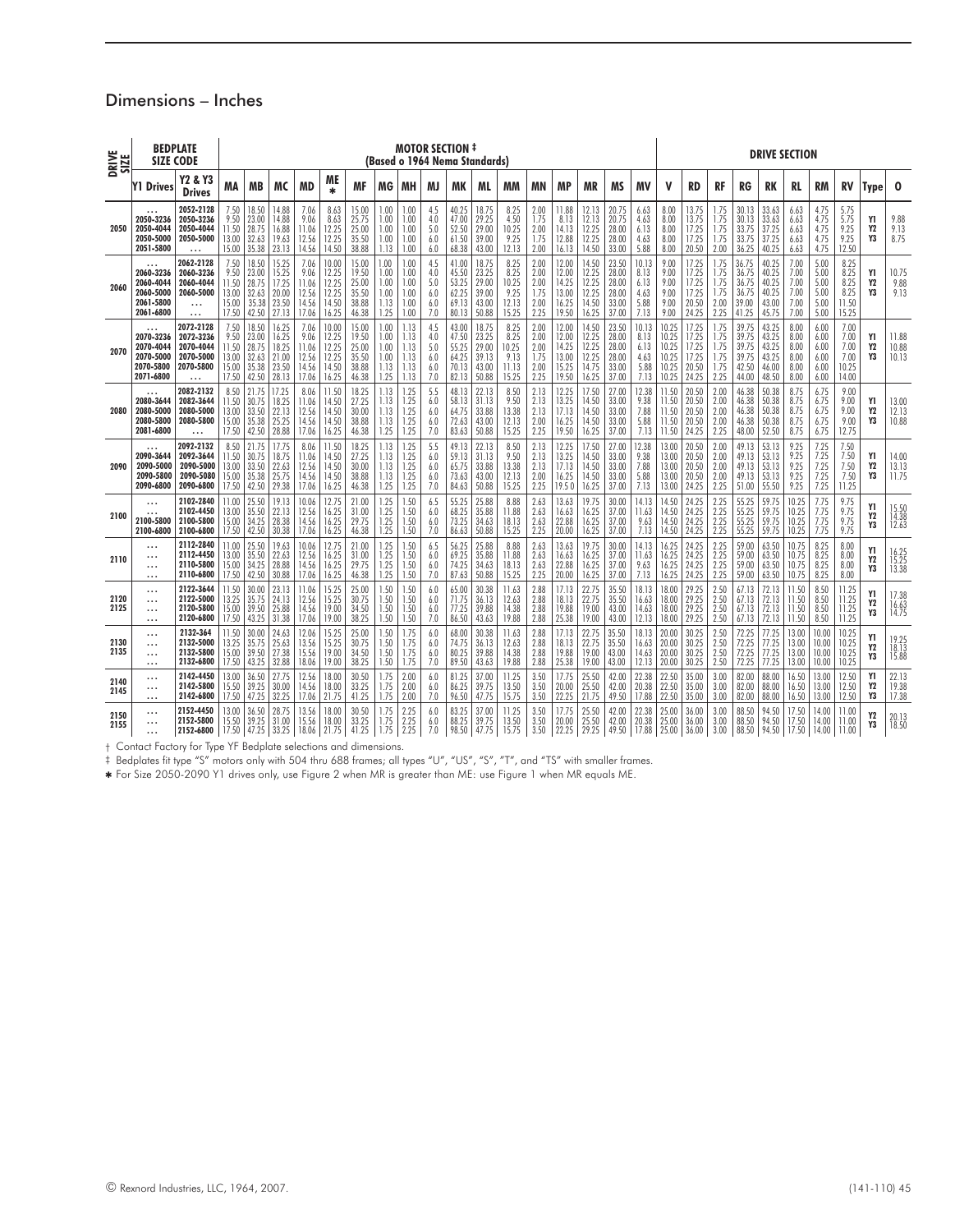# Backstops

### A positive method of preventing Reverse Rotation

Specify the Falk™ self-contained backstop for positive prevention of reverse rotation or backrun without backlash for conveyors, elevator head shafts, and similar applications. Grease-purged seals are standard; features are identical to grease-purged seals used on Falk™ gear drives.

Available as a standard accessory for Falk™ drives only. The backstop is designed to operate during overrunning within a speed range of 400 to 1800 rpm and for creep drives between 100 and 400 rpm no more than one hour per month. For continuous speeds less than 400 rpm or greater than 1800 rpm, refer application to Factory. The backstop can operate successfully on slope mounted applications up to a maximum shaft axis tilt of  $\pm 6^{\circ}$ from horizontal; refer to Factory for other mountings. The backstop is designed to prevent reverse rotation five times or less in eight hours, with one minute or more in the overrunning direction between backstopping load applications. If backstopping operations are more frequent, or the time between operations is less than one minute, the backstop is classified as a working or indexing device and the application must be referred to Factory for selection.

When specifying accessory backstops, the overrunning direction of rotation is defined as clockwise or counterclockwise when forcing the rotating end of the low speed shaft extension.

### L.S. End Clearance

These housing dimensions are for Sizes 2140-2195 reference in applications such as kiln drives where clearance at the low speed end of the drive housing is at a premium. The housing cover can be modified by the Factory (when specified) to provide additional clearance by cutting the cover to the "minimum outline" and adding lifting lugs as illustrated.



To prevent damage to backstops due to incorrect motor shaft rotation at start up, couplings are NOT assembled when drives are furnished with backstops. After completing the electrical connection, check motor and drive shaft rotations. Then complete alignment and assembly of coupling.

DO NOT use Falk™ self-contained backstops in tandem. Refer to Falk all applications involving the need for two or more backstops in one system. DO NOT use the backstop as a substitute for a brake.



| <b>DRIVE</b> |      |       |       |      | <b>CLEARANCE DIMENSIONS - INCHES</b> |      |      |      |       |
|--------------|------|-------|-------|------|--------------------------------------|------|------|------|-------|
| <b>SIZE</b>  | C    | E     | F     | G    | н                                    | J    | K    | ι    | z     |
| 2140<br>2145 | 0.25 | 9.25  | 14.13 | 1.50 | 26.44                                | 1.50 | 7.00 | 3.19 | 21.63 |
| 2150<br>2155 | 0.25 | 9.75  | 15.25 | 1.50 | 28.69                                | 1.50 | 7.00 | 3.19 | 23.88 |
| 2160<br>2165 | 0.50 | 11.25 | 17.63 | 1.50 | 32.94                                | 1.50 | 7.00 | 3.19 | 27.63 |
| 2170<br>2175 | 0.50 | 11.50 | 18.69 | 1.50 | 36.69                                | 1.75 | 9.38 | 4.19 | 30.38 |
| 2180<br>2185 | 0.50 | 12.50 | 20.13 | 1.50 | 40.19                                | 1.75 | 9.38 | 4.19 | 33.50 |
| 2190<br>2195 | 0.50 | 13.50 | 21.50 | 1.50 | 43.69                                | 1.75 | 9.38 | 4.19 | 37.00 |

Data for drive sizes 2140 thru 2195 also applies to drive sizes 1140 thru 1195 respectively.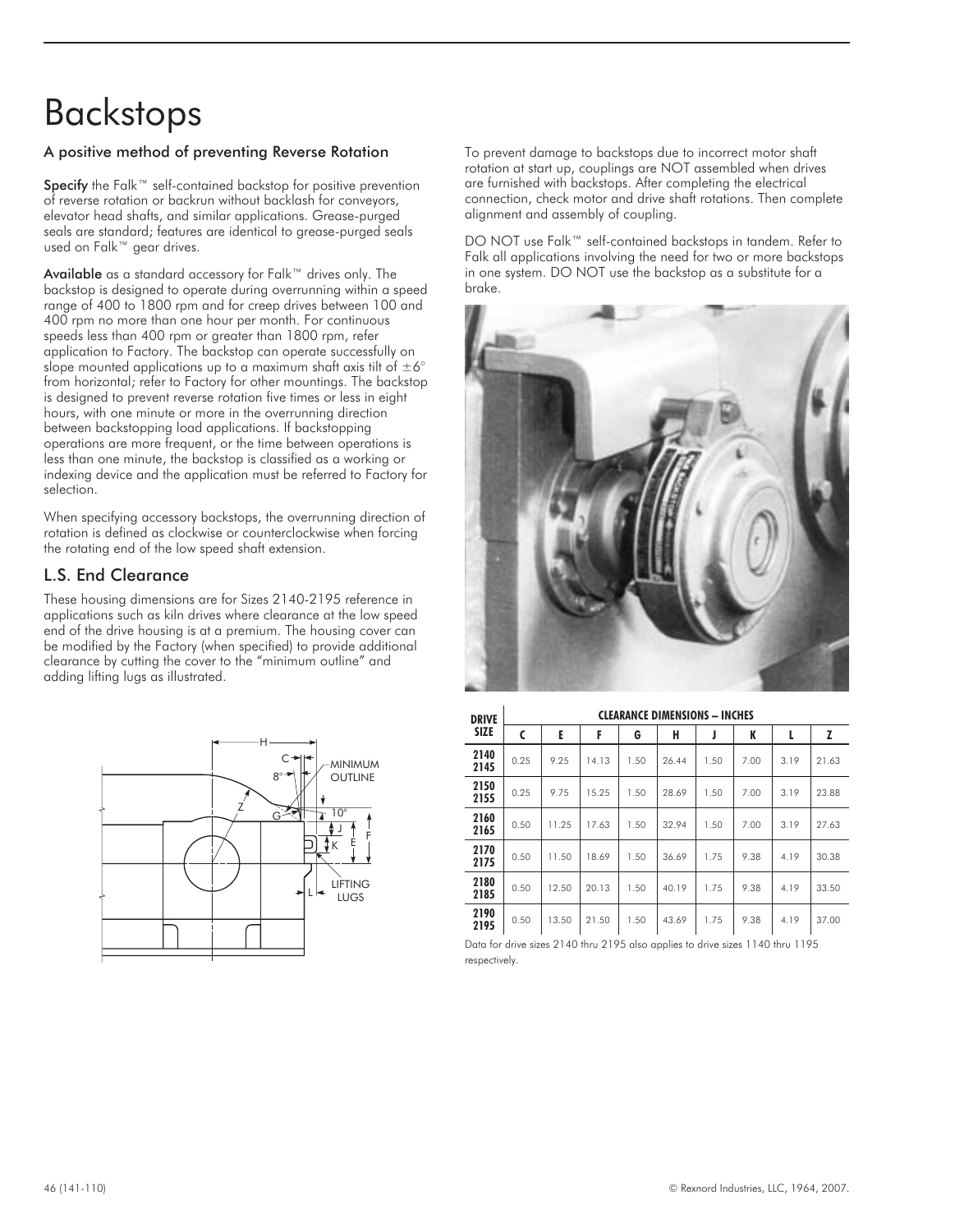# How to Order Parallel Shaft Gear Drives

### The following information is required to quote or ship to your requirements;

SHAFT ASSEMBLIES AND ROTATIONS Please specify from the plan views below, the desired assembly number. H.S. shaft overhung load capacities published on Pages 30 and 31 apply to either H.S. shaft extension. The L.S. shaft overhung load capacities published on Pages 32 thru 35 apply only to the L.S. shaft extensions below with the heavy arrows. Published overhung load ratings can be increased when an outboard bearing is used. Contact Factory for overhung load capacities of opposite shaft extensions (which are less).

### Standard Assemblies



### Other Available Assemblies

PRIME MOVER (a) Type... motor, engine (b) Horsepower (c) Output speed (d) Mounting position... if inclined. (e) Dimensions ...if Rexnord is to furnish a bedplate, or coupling.

DRIVEN MACHINE (a) Kind ...agitator, kiln, etc. (b) Horsepower load (c) Speed (d) Service... Hours per day and reversals per minute, if reversing. Unless specifically stated otherwise on the purchase order, all drives (and backstops, if furnished) will be shipped with NLGI #2 grease in the seal housing cavities.

GEAR DRIVE (a) Type... Y, YF, YT or YFT (b) Input speed (c) Output speed (d) Mounting position. . . if inclined. (e) Direction of rotation for drives with backstop. When ordering a drive with backstop, indicate the direction of rotation of the low speed shaft, clockwise or counter-clockwise, when looking toward the drive from the low speed end. (f) Ambient temperature (g) Assembly number... see below.

### SHAFT CONNECTIONS (a)

Coupling... give shaft diameters and key sizes for Falk™ coupling (b) Overhung loads... give diameter and type; sheave, sprocket or pinion (c) Thrust loads, if any (d) Coupling guards... low speed shaft...high speed shaft... give dimensions A thru G at right.



B & E...Max Cplg Dim D & F...Exposed Shaft



Drives with Rifle Drilled Low Speed Shaft for Air Clutch